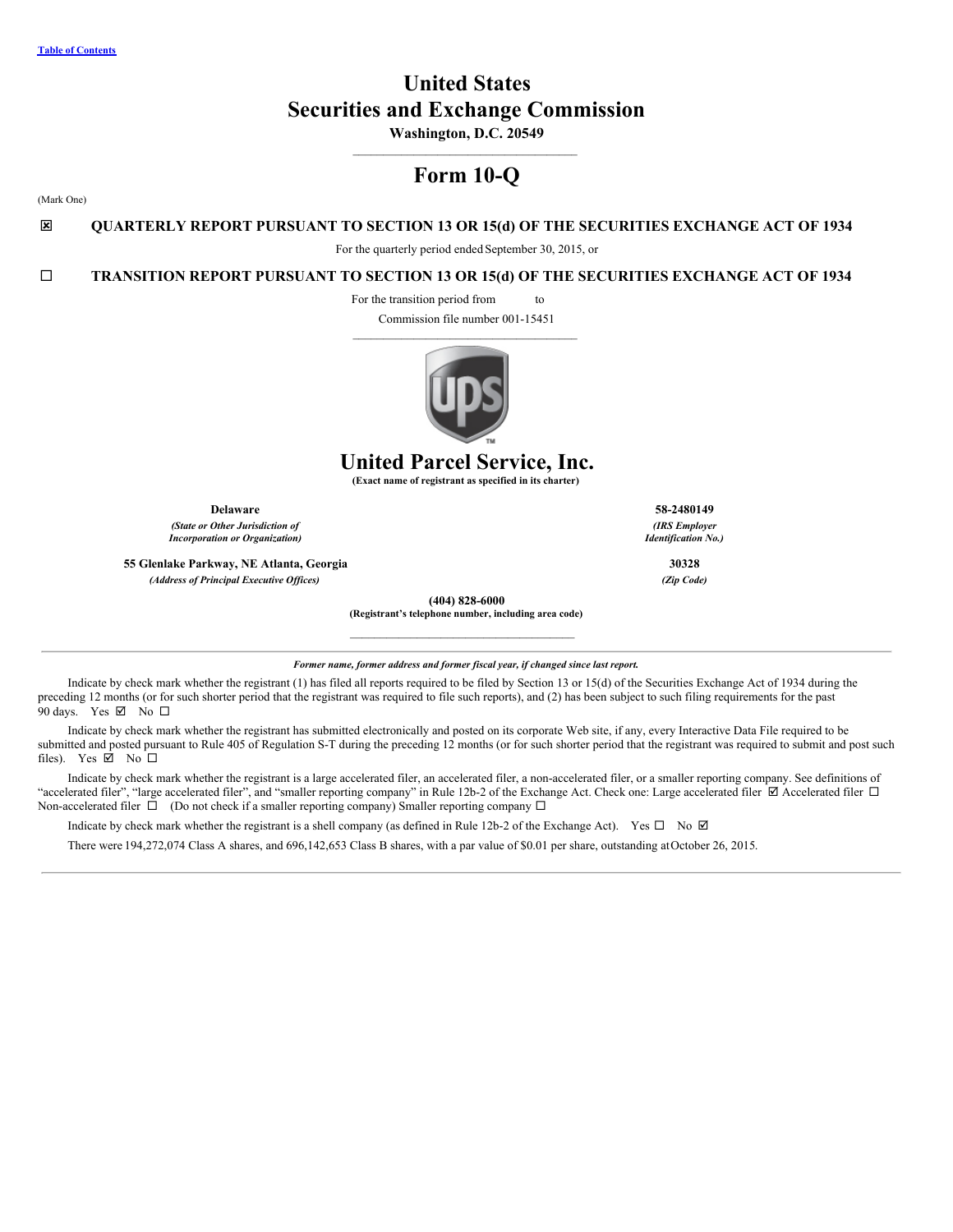### **UNITED PARCEL SERVICE, INC. QUARTERLY REPORT ON FORM 10-Q FOR THE QUARTER ENDEDSEPTEMBER 30, 2015 TABLE OF CONTENTS**

<span id="page-1-0"></span>

|          | <b>PART I-FINANCIAL INFORMATION</b>                                                   |                                           |
|----------|---------------------------------------------------------------------------------------|-------------------------------------------|
|          | <b>Cautionary Statement About Forward-Looking Statements</b>                          | $\overline{1}$                            |
| Item 1.  | <b>Financial Statements</b>                                                           | $\overline{2}$                            |
|          | <b>Consolidated Balance Sheets</b>                                                    |                                           |
|          | <b>Statements of Consolidated Income</b>                                              | $\frac{2}{3}$                             |
|          | <b>Statements of Consolidated Comprehensive Income</b>                                |                                           |
|          | <b>Statements of Consolidated Cash Flows</b>                                          |                                           |
|          | <b>Notes to Consolidated Financial Statements</b>                                     |                                           |
|          | Note 1-Basis of Presentation                                                          | $\frac{4}{5}$ $\frac{5}{5}$ $\frac{5}{6}$ |
|          | <b>Note 2—Recent Accounting Pronouncements</b>                                        |                                           |
|          | Note 3-Stock-Based Compensation                                                       |                                           |
|          | <b>Note 4-Investments and Restricted Cash</b>                                         | $\frac{8}{2}$                             |
|          | Note 5—Property, Plant and Equipment                                                  | 12                                        |
|          | Note 6—Employee Benefit Plans                                                         | 13                                        |
|          | Note 7-Goodwill and Intangible Assets                                                 | 16                                        |
|          | <b>Note 8-Business Combinations</b>                                                   | 16                                        |
|          | Note 9—Debt and Financing Arrangements                                                | 18                                        |
|          | Note 10—Legal Proceedings and Contingencies                                           | <u>19</u>                                 |
|          | Note 11—Shareowners' Equity                                                           | $\overline{22}$                           |
|          | Note 12-Segment Information                                                           | 26                                        |
|          | Note 13-Earnings Per Share                                                            | 27                                        |
|          | Note 14—Derivative Instruments and Risk Management                                    | 27                                        |
|          | Note 15-Income Taxes                                                                  | 33                                        |
|          |                                                                                       |                                           |
| Item 2.  | Management's Discussion and Analysis of Financial Condition and Results of Operations | 34                                        |
|          | Overview                                                                              | 34                                        |
|          | <b>Items Affecting Comparability</b>                                                  | 35                                        |
|          | <b>Results of Operations - Segment Review</b>                                         | 35                                        |
|          | <b>U.S. Domestic Package Operations</b>                                               | 36                                        |
|          | <b>International Package Operations</b>                                               | $\frac{39}{2}$                            |
|          | Supply Chain & Freight Operations                                                     | $\frac{42}{5}$                            |
|          | <b>Consolidated Operating Expenses</b>                                                | $\overline{44}$                           |
|          | <b>Investment Income and Interest Expense</b>                                         | 47                                        |
|          | <b>Income Tax Expense</b>                                                             | 47                                        |
|          | <b>Liquidity and Capital Resources</b>                                                | $\frac{48}{1}$                            |
|          | <b>Net Cash From Operating Activities</b>                                             | $\frac{48}{1}$                            |
|          | <b>Net Cash Used in Investing Activities</b>                                          | $\frac{49}{5}$                            |
|          | <b>Net Cash Used in Financing Activities</b>                                          | 50                                        |
|          | <b>Sources of Credit</b>                                                              | 51                                        |
|          | <u>Contingencies</u>                                                                  | <u>51</u>                                 |
|          | <b>Collective Bargaining Agreements</b>                                               | 51                                        |
|          | <b>Recent Accounting Pronouncements</b>                                               | 51                                        |
|          | <b>Rate Adjustments</b>                                                               | 52                                        |
| Item 3.  | <b>Ouantitative and Oualitative Disclosures About Market Risk</b>                     | 53                                        |
| Item 4.  | <b>Controls and Procedures</b>                                                        | 54                                        |
|          | <b>PART II-OTHER INFORMATION</b>                                                      |                                           |
| Item 1.  | <b>Legal Proceedings</b>                                                              | <u>55</u>                                 |
| Item 1A. | <b>Risk Factors</b>                                                                   | 55                                        |
| Item 2.  | Unregistered Sales of Equity Securities and Use of Proceeds                           | 56                                        |
| Item 6.  | <b>Exhibits</b>                                                                       | 57                                        |
|          |                                                                                       |                                           |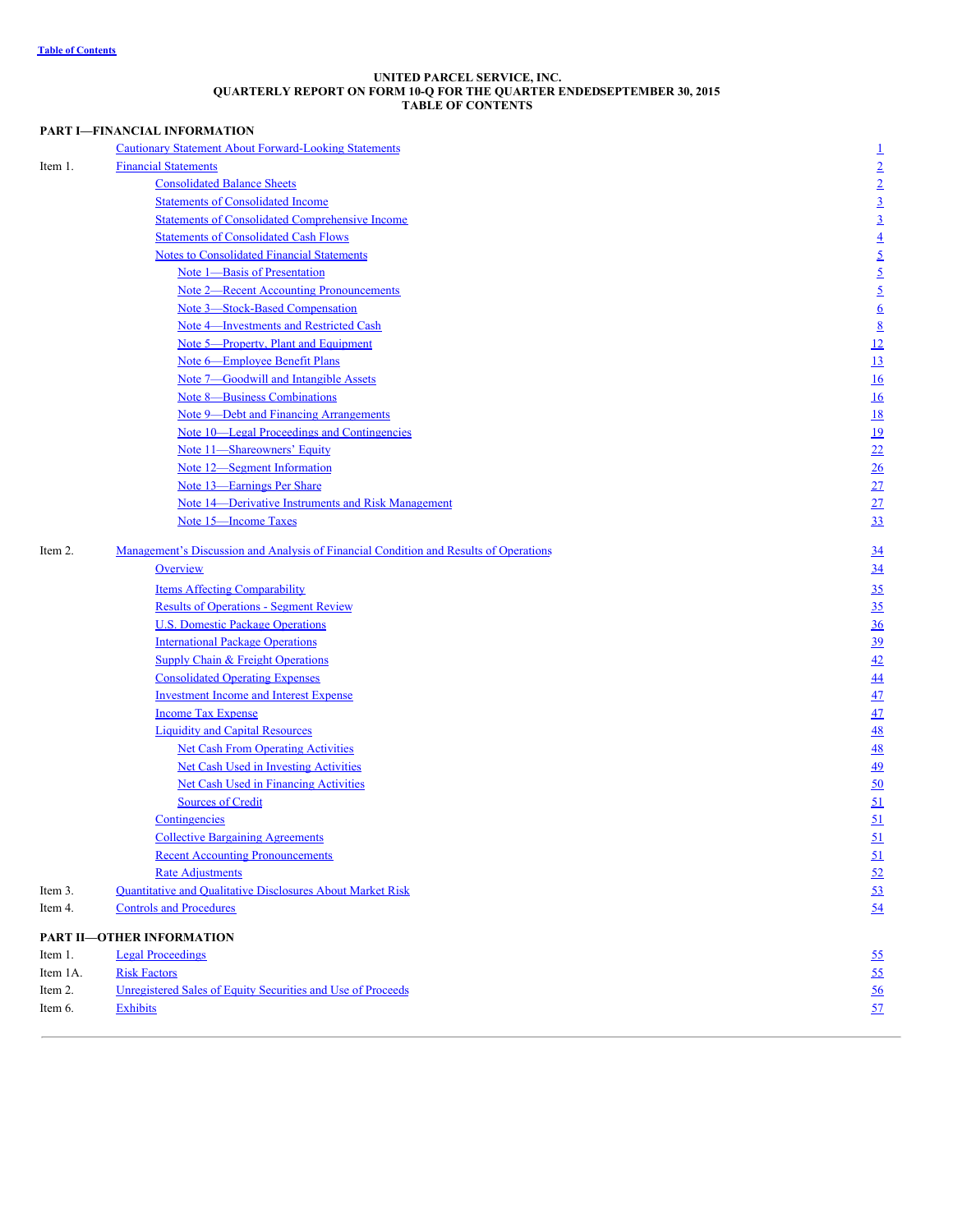### **PART I. FINANCIAL INFORMATION**

### <span id="page-2-0"></span>**Cautionary Statement About Forward-Looking Statements**

This report includes certain "forward-looking statements" within the meaning of the Private Securities Litigation Reform Act of 1995. Statements in the future tense, and all statements accompanied by terms such as "believe," "project," "expect," "estimate," "assume," "intend," "anticipate," "target," "plan," and variations thereof and similar terms are intended to be forward-looking statements. We intend that all forward-looking statements we make will be subject to safe harbor protection of the federal securities laws pursuant to Section 27A of the Securities Act of 1933 and Section 21E of the Securities Exchange Act of 1934.

Our disclosure and analysis in this report, in our Annual Report on Form 10-K for the year endedDecember 31, 2014 and in our other filings with the Securities and Exchange Commission contain some forward-looking statements regarding our intent, belief and current expectations about our strategic direction, prospects and future results. From time to time, we also provide forward-looking statements in other materials we release as well as oral forward-looking statements. Such statements give our current expectations or forecasts of future events; they do not relate strictly to historical or current facts. Management believes that these forward-looking statements are reasonable as and when made. However, caution should be taken not to place undue reliance on any such forward-looking statements because such statements speak only as of the date when made.

Forward-looking statements are subject to certain risks and uncertainties that could cause actual results to differ materially from our historical experience and our present expectations or anticipated results. These risks and uncertainties include, but are not limited to: general economic conditions, both in the U.S. and internationally; significant competition on a local, regional, national, and international basis; changes in our relationships with our significant customers; the existing complex and stringent regulation in the U.S. and internationally, changes to which can impact our business; increased security requirements that may increase our costs of operations and reduce operating efficiencies; legal, regulatory or market responses to global climate change; negotiation and ratification of labor contracts; strikes, work stoppages and slowdowns by our employees; the effects of changing prices of energy, including gasoline, diesel and jet fuel, and interruptions in supplies of these commodities; changes in exchange rates or interest rates; our ability to maintain the image of our brand; breaches in data security; disruptions to the Internet or our technology infrastructure; our ability to accurately forecast our future capital investment needs; exposure to changing economic, political and social developments in international and emerging markets; changes in business strategy, government regulations, or economic or market conditions that may result in substantial impairment of our assets; increases in our expenses or funding obligations relating to employee health, retiree health and/or pension benefits; the potential for various claims and litigation related to labor and employment, personal injury, property damage, business practices, environmental liability and other matters; our ability to realize the anticipated benefits from acquisitions, joint ventures or strategic alliances; our ability to manage insurance and claims expenses; and other risks discussed in our filings with the Securities and Exchange Commission from time to time, including our Annual Report on Form 10-K for the year ended December 31, 2014 or described from time to time in our future reports filed with the Securities and Exchange Commission. You should consider the limitations on, and risks associated with, forward-looking statements and not unduly rely on the accuracy of predictions contained in such forward-looking statements. We do not undertake any obligation to update forward-looking statements to reflect events, circumstances, changes in expectations, or the occurrence of unanticipated events after the date of those statements.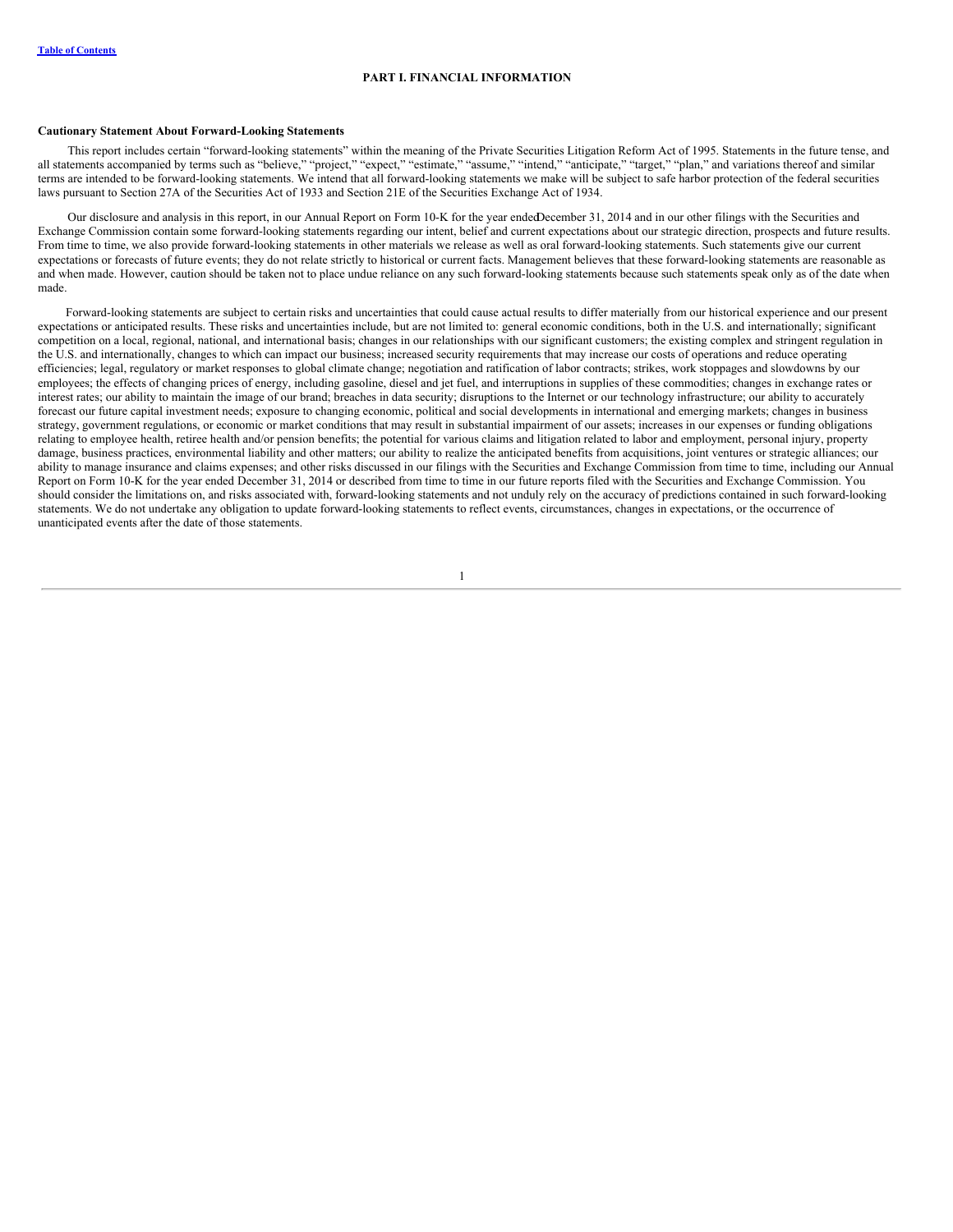<span id="page-3-1"></span><span id="page-3-0"></span>**Item 1.** *Financial Statements*

#### **UNITED PARCEL SERVICE, INC. AND SUBSIDIARIES CONSOLIDATED BALANCE SHEETS September 30, 2015 (unaudited) and December 31, 2014 (In millions)**

|                                                                   | September 30,<br>2015 |                                    | December 31,<br>2014 |                      |
|-------------------------------------------------------------------|-----------------------|------------------------------------|----------------------|----------------------|
| <b>ASSETS</b>                                                     |                       |                                    |                      |                      |
| <b>Current Assets:</b>                                            |                       |                                    |                      |                      |
| Cash and cash equivalents                                         | $\mathbb{S}$          | 3.441                              | $\mathsf{\$}$        | 2,291                |
| Marketable securities                                             |                       | 2,248                              |                      | 992                  |
| Accounts receivable, net                                          |                       | 6,055                              |                      | 6,661                |
| Deferred income tax assets                                        |                       | 554                                |                      | 590                  |
| Other current assets                                              |                       | 1,283                              |                      | 1,274                |
| <b>Total Current Assets</b>                                       |                       | 13,581                             |                      | 11,808               |
| Property, Plant and Equipment, Net                                |                       | 18,163                             |                      | 18,281               |
| Goodwill                                                          |                       | 3,442                              |                      | 2,184                |
| Intangible Assets, Net                                            |                       | 1,523                              |                      | 847                  |
| Non-Current Investments and Restricted Cash                       |                       | 483                                |                      | 489                  |
| <b>Derivative Assets</b>                                          |                       | 455                                |                      | 515                  |
| Deferred Income Tax Assets                                        |                       | 656                                |                      | 652                  |
| <b>Other Non-Current Assets</b>                                   |                       | 699                                |                      | 695                  |
| <b>Total Assets</b>                                               | $\mathbb S$           | 39,002                             | ${\mathbb S}$        | 35,471               |
| <b>LIABILITIES AND SHAREOWNERS' EQUITY</b>                        |                       |                                    |                      |                      |
| <b>Current Liabilities:</b>                                       |                       |                                    |                      |                      |
| Current maturities of long-term debt and commercial paper         | $\mathbb{S}$          | 4,557                              | $\mathbb{S}$         | 923                  |
| Accounts payable                                                  |                       | 2,058                              |                      | 2,754                |
| Accrued wages and withholdings                                    |                       | 2,317                              |                      | 2,373                |
| Hedge margin liabilities                                          |                       | 737                                |                      | 548                  |
| Self-insurance reserves                                           |                       | 594                                |                      | 656                  |
| Other current liabilities                                         |                       | 1,606                              |                      | 1,385                |
| <b>Total Current Liabilities</b>                                  |                       | 11,869                             |                      | 8,639                |
| Long-Term Debt                                                    |                       | 10,044                             |                      | 9,864                |
| Pension and Postretirement Benefit Obligations                    |                       | 11,992                             |                      | 11,452               |
| Deferred Income Tax Liabilities                                   |                       | 77                                 |                      | 83                   |
| <b>Self-Insurance Reserves</b>                                    |                       | 1.827                              |                      | 1,916                |
| Other Non-Current Liabilities                                     |                       |                                    |                      |                      |
|                                                                   |                       | 1,245                              |                      | 1,359                |
| Shareowners' Equity:                                              |                       |                                    |                      |                      |
| Class A common stock (196 and 201 shares issued in 2015 and 2014) |                       | $\overline{c}$<br>$\boldsymbol{7}$ |                      | 2<br>$7\phantom{.0}$ |
| Class B common stock (696 and 705 shares issued in 2015 and 2014) |                       |                                    |                      |                      |
| Additional paid-in capital                                        |                       | 5,771                              |                      |                      |
| Retained earnings                                                 |                       |                                    |                      | 5,726                |
| Accumulated other comprehensive loss                              |                       | (3,851)<br>51                      |                      | (3, 594)<br>59       |
| Deferred compensation obligations                                 |                       |                                    |                      |                      |
| Less: Treasury stock (1 share in 2015 and 2014)                   |                       | (51)                               |                      | (59)                 |
| Total Equity for Controlling Interests                            |                       | 1,929                              |                      | 2,141                |
| Noncontrolling Interests                                          |                       | 19                                 |                      | 17                   |
| Total Shareowners' Equity                                         |                       | 1,948                              |                      | 2,158                |
| Total Liabilities and Shareowners' Equity                         | $\mathbf S$           | 39,002                             | \$                   | 35,471               |

See notes to unaudited consolidated financial statements.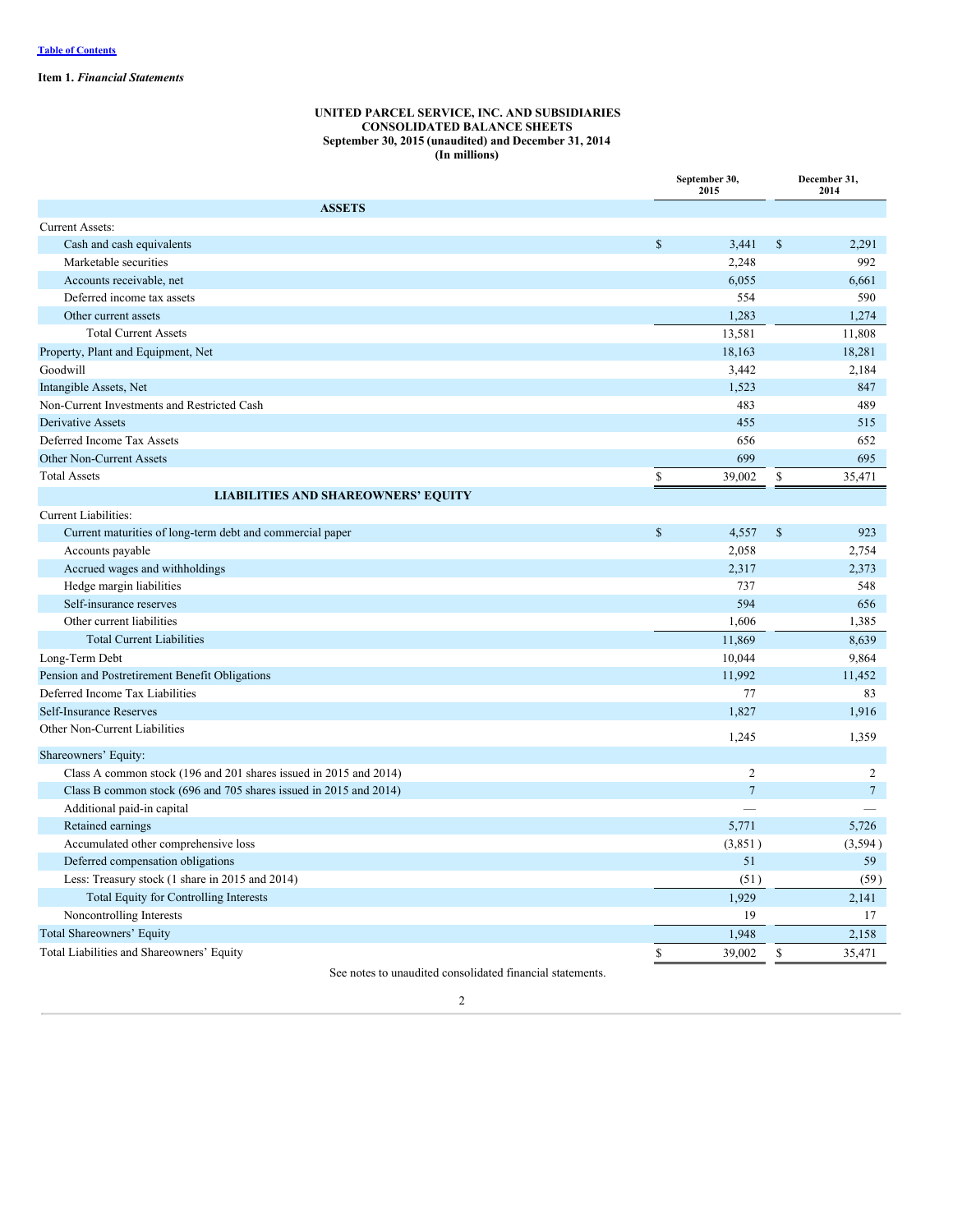### **UNITED PARCEL SERVICE, INC. AND SUBSIDIARIES STATEMENTS OF CONSOLIDATED INCOME (In millions, except per share amounts) (unaudited)**

<span id="page-4-0"></span>

|                                  |              | <b>Three Months Ended</b><br>September 30, |              |                |               | <b>Nine Months Ended</b> |              |        |
|----------------------------------|--------------|--------------------------------------------|--------------|----------------|---------------|--------------------------|--------------|--------|
|                                  |              | 2015                                       |              | 2014           |               | 2015                     |              | 2014   |
| Revenue                          | $\mathbb{S}$ | 14,237                                     | $\mathbb{S}$ | 14,290         | $\mathcal{S}$ | 42,309                   | $\mathbb{S}$ | 42,337 |
| Operating Expenses:              |              |                                            |              |                |               |                          |              |        |
| Compensation and benefits        |              | 7,458                                      |              | 7,217          |               | 22,524                   |              | 22,857 |
| Repairs and maintenance          |              | 362                                        |              | 341            |               | 1,069                    |              | 1,011  |
| Depreciation and amortization    |              | 527                                        |              | 485            |               | 1,543                    |              | 1,426  |
| Purchased transportation         |              | 1,926                                      |              | 2,049          |               | 5,557                    |              | 5,945  |
| Fuel                             |              | 617                                        |              | 978            |               | 1,900                    |              | 2,930  |
| Other occupancy                  |              | 241                                        |              | 241            |               | 765                      |              | 779    |
| Other expenses                   |              | 1,122                                      |              | 1,025          |               | 3,334                    |              | 3,175  |
| <b>Total Operating Expenses</b>  |              | 12,253                                     |              | 12,336         |               | 36,692                   |              | 38,123 |
| <b>Operating Profit</b>          |              | 1,984                                      |              | 1,954          |               | 5,617                    |              | 4,214  |
| Other Income and (Expense):      |              |                                            |              |                |               |                          |              |        |
| Investment income                |              | $\overline{4}$                             |              | $\overline{2}$ |               | 12                       |              | 27     |
| Interest expense                 |              | (83)                                       |              | (87)           |               | (256)                    |              | (266)  |
| Total Other Income and (Expense) |              | (79)                                       |              | (85)           |               | (244)                    |              | (239)  |
| Income Before Income Taxes       |              | 1,905                                      |              | 1,869          |               | 5,373                    |              | 3,975  |
| Income Tax Expense               |              | 648                                        |              | 655            |               | 1,860                    |              | 1,396  |
| Net Income                       | S            | 1,257                                      | S.           | 1,214          | <sup>\$</sup> | 3,513                    | S            | 2,579  |
| Basic Earnings Per Share         | S            | 1.40                                       | S            | 1.33           | \$            | 3.90                     | S            | 2.81   |
| Diluted Earnings Per Share       | \$           | 1.39                                       | \$           | 1.32           | S             | 3.87                     | S            | 2.78   |

### **STATEMENTS OF CONSOLIDATED COMPREHENSIVE INCOME (In millions) (unaudited)**

<span id="page-4-1"></span>

|                                                                                | <b>Three Months Ended</b><br>September 30, |       |  |       | <b>Nine Months Ended</b><br>September 30, |  |       |  |
|--------------------------------------------------------------------------------|--------------------------------------------|-------|--|-------|-------------------------------------------|--|-------|--|
|                                                                                | 2014<br>2015                               |       |  | 2015  | 2014                                      |  |       |  |
| Net income                                                                     |                                            | 1,257 |  | 1,214 | 3,513                                     |  | 2,579 |  |
| Change in foreign currency translation adjustment, net of tax                  |                                            | (141) |  | (251) | (344)                                     |  | (248) |  |
| Change in unrealized gain (loss) on marketable securities, net of tax          |                                            |       |  | (1)   |                                           |  |       |  |
| Change in unrealized gain (loss) on cash flow hedges, net of tax               |                                            | (11)  |  | 210   | 6                                         |  | 169   |  |
| Change in unrecognized pension and postretirement benefit costs,<br>net of tax |                                            | 28    |  | 27    | 80                                        |  | (73)  |  |
| Comprehensive income                                                           |                                            | 1.133 |  | 1.199 | 3.256                                     |  | 2.428 |  |

See notes to unaudited consolidated financial statements.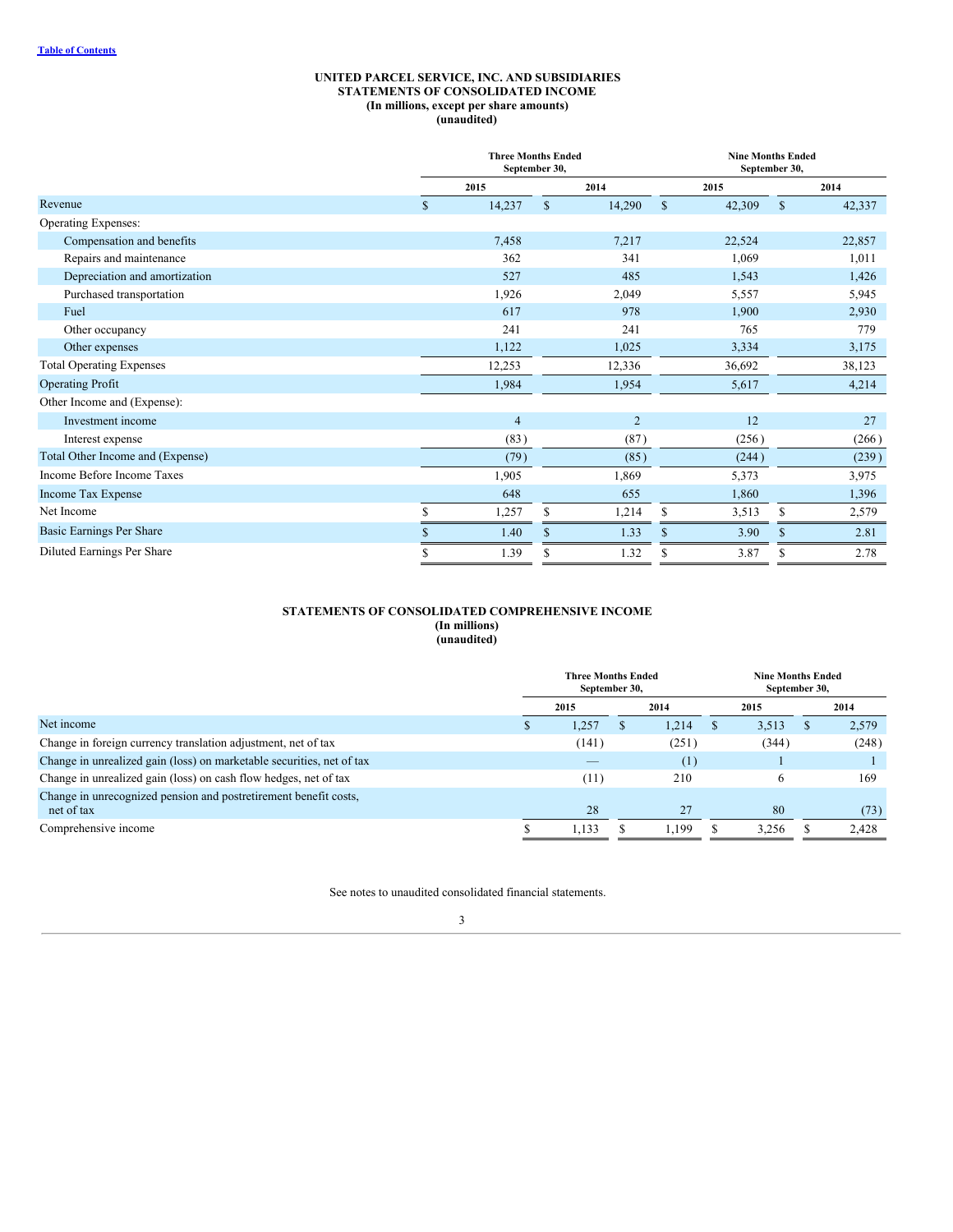#### **UNITED PARCEL SERVICE, INC. AND SUBSIDIARIES STATEMENTS OF CONSOLIDATED CASH FLOWS (In millions) (unaudited)**

<span id="page-5-0"></span>

|                                                                                |             | <b>Nine Months Ended</b><br>September 30, |          |
|--------------------------------------------------------------------------------|-------------|-------------------------------------------|----------|
|                                                                                | 2015        |                                           | 2014     |
| <b>Cash Flows From Operating Activities:</b>                                   |             |                                           |          |
| Net income                                                                     | \$<br>3,513 | \$                                        | 2,579    |
| Adjustments to reconcile net income to net cash from operating activities:     |             |                                           |          |
| Depreciation and amortization                                                  | 1,543       |                                           | 1.426    |
| Pension and postretirement benefit expense                                     |             | 807                                       | 1,734    |
| Pension and postretirement benefit contributions                               |             | (147)                                     | (163)    |
| Settlement of postretirement benefit obligation                                |             |                                           | (1,995)  |
| Self-insurance provision                                                       |             | (148)                                     | (277)    |
| Deferred tax (benefit) expense                                                 |             | (198)                                     | 67       |
| Stock compensation expense                                                     |             | 452                                       | 430      |
| Other (gains) losses                                                           |             | (79)                                      | 202      |
| Changes in assets and liabilities, net of effects of business acquisitions:    |             |                                           |          |
| Accounts receivable                                                            |             | 738                                       | 448      |
| Other current assets                                                           |             | 521                                       | (60)     |
| Accounts payable                                                               |             | (745)                                     | (400)    |
| Accrued wages and withholdings                                                 |             | (5)                                       | (101)    |
| Other current liabilities                                                      |             | 214                                       | 312      |
| Other operating activities                                                     |             | (51)                                      | (11)     |
| Net cash from operating activities                                             | 6,415       |                                           | 4,191    |
| <b>Cash Flows From Investing Activities:</b>                                   |             |                                           |          |
| Capital expenditures                                                           | (1,648)     |                                           | (1, 444) |
| Proceeds from disposals of property, plant and equipment                       |             | 14                                        | 28       |
| Purchases of marketable securities                                             | (6,074)     |                                           | (2, 551) |
| Sales and maturities of marketable securities                                  | 4,821       |                                           | 1,856    |
| Net (increase) decrease in finance receivables                                 |             | (11)                                      | 23       |
| Cash paid for business acquisitions, net of cash and cash equivalents acquired | (1,925)     |                                           | (22)     |
| Other investing activities                                                     |             | (136)                                     | (29)     |
| Net cash (used in) investing activities                                        | (4,959)     |                                           | (2, 139) |
| <b>Cash Flows From Financing Activities:</b>                                   |             |                                           |          |
| Net change in short-term debt                                                  | 3,546       |                                           | 1,066    |
| Proceeds from borrowings                                                       | 1,927       |                                           | 1,286    |
| Repayments of borrowings                                                       | (1,699)     |                                           | (1,021)  |
| Purchases of common stock                                                      | (2,028)     |                                           | (2,062)  |
| Issuances of common stock                                                      |             | 194                                       | 203      |
| Dividends                                                                      | (1,899)     |                                           | (1,780)  |
| Other financing activities                                                     |             | (201)                                     | (105)    |
| Net cash (used in) financing activities                                        |             | (160)                                     | (2, 413) |
| <b>Effect Of Exchange Rate Changes On Cash And Cash Equivalents</b>            |             | (146)                                     | (100)    |
| Net Increase (Decrease) In Cash And Cash Equivalents                           | 1,150       |                                           | (461)    |
| <b>Cash And Cash Equivalents:</b>                                              |             |                                           |          |
| Beginning of period                                                            | 2.291       |                                           | 4,665    |
| End of period                                                                  | \$<br>3,441 | $\mathbf S$                               | 4,204    |
|                                                                                |             |                                           |          |

See notes to unaudited consolidated financial statements.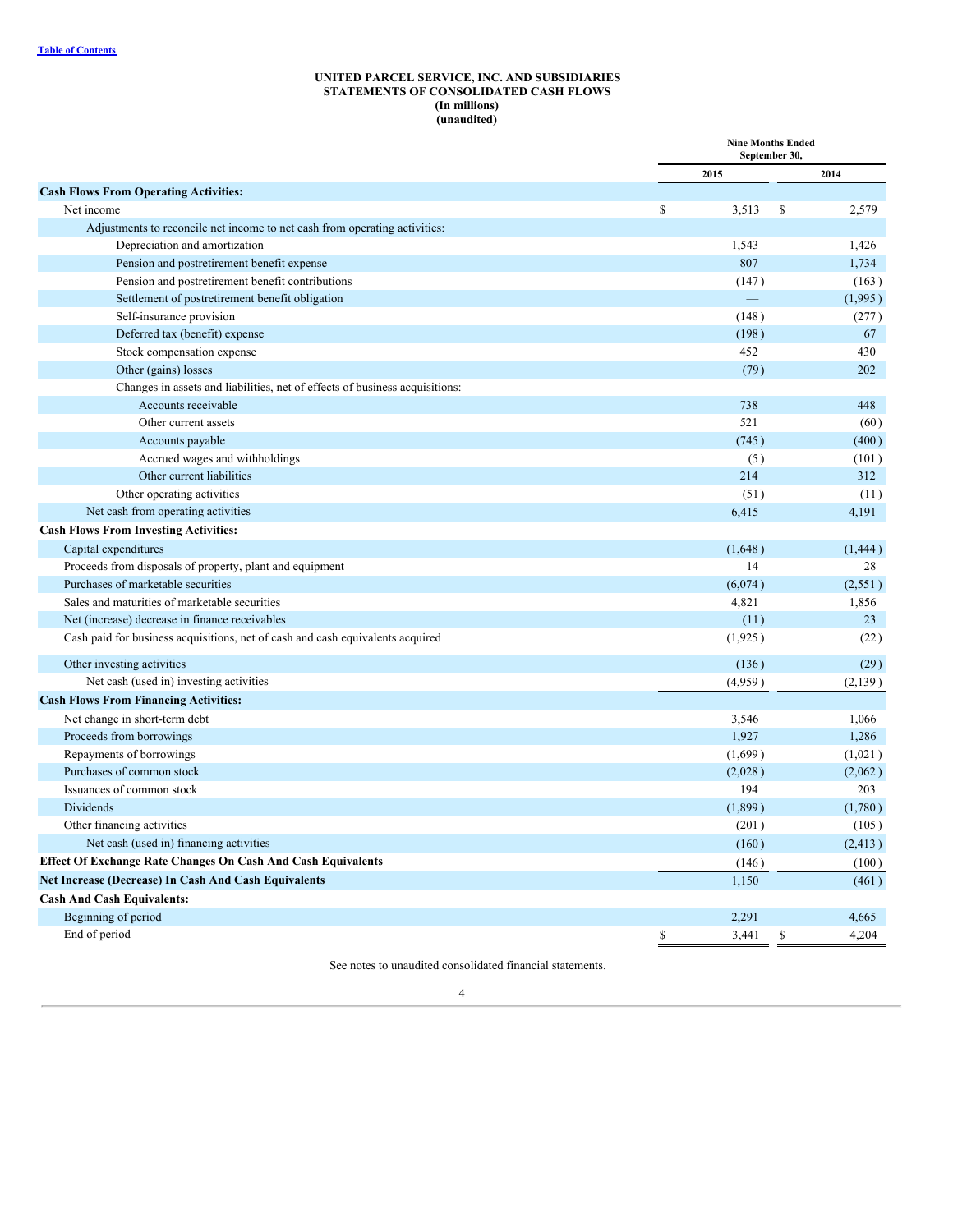### <span id="page-6-1"></span><span id="page-6-0"></span>**NOTE 1. BASIS OF PRESENTATION**

#### *Principles of Consolidation*

In our opinion, the accompanying interim, unaudited, consolidated financial statements have been prepared in accordance with accounting principles generally accepted in the United States for interim financial information and with the instructions to Form 10-Q and Rule 10-01 of Regulation S-X. These consolidated financial statements contain all adjustments (consisting of normal recurring accruals) necessary to present fairly our financial position as of September 30, 2015, our results of operations for the three and nine months ended September 30, 2015 and 2014, and cash flows for the nine months ended September 30, 2015 and 2014. The results reported in these consolidated financial statements should not be regarded as necessarily indicative of results that may be expected for the entire year. The interim consolidated financial statements should be read in conjunction with the audited consolidated financial statements and notes thereto included in our Annual Report on Form 10-K for the year ended December 31, 2014.

For interim consolidated financial statement purposes, we provide for accruals under our various employee benefit plans and self-insurance reserves for each three month period based on one quarter of the estimated annual expense.

Certain prior year amounts have been reclassified to conform to the current year presentation. These reclassifications had no impact on our financial position or results of operations.

#### *Fair Value of Financial Instruments*

The carrying amounts of our cash and cash equivalents, accounts receivable, finance receivables and accounts payable approximate fair value as of eptember 30, 2015. The fair values of our investment securities are disclosed in note 4, recognized multiemployer pension withdrawal liabilities are disclosed in note6, our short and long-term debt in note 9 and our derivative instruments in note 14. We utilized Level 1 inputs in the fair value hierarchy of valuation techniques to determine the fair value of our cash and cash equivalents, and Level 2 inputs to determine the fair value of our accounts receivable, finance receivables and accounts payable.

#### *Accounting Estimates*

The preparation of the accompanying interim, unaudited, consolidated financial statements requires management to make estimates and judgments that affect the reported amounts of assets and liabilities and the disclosure of contingencies at the date of the consolidated financial statements, as well as the reported amounts of revenues and expenses during the reporting period. Estimates have been prepared on the basis of the most current and best information and actual results could differ materially from those estimates.

### <span id="page-6-2"></span>**NOTE 2. RECENT ACCOUNTING PRONOUNCEMENTS**

#### *Adoption of New Accounting Standards*

In September 2015, the Financial Accounting Standards Board ("FASB") issued an accounting standards update that simplifies the accounting for measurement-period adjustments related to business combinations. This update removes the requirement to retrospectively apply adjustments made to estimated amounts recognized in a business combination. This update permits the purchaser to adjust the estimated amounts in the reporting period in which the adjustment amounts are determined. This new guidance would have become effective for us in the first quarter of 2016; however, we have elected to early adopt this standard in the third quarter of 2015 as we expect it to reduce the complexity in the preparation of our consolidated financial statements. This accounting standards update did not have a material impact on our consolidated financial position or results of operations.

In June 2014, the FASB issued an accounting standards update for companies that grant their employees share-based payments in which the terms of the award provide that a performance target that affects vesting could be achieved after the requisite service period. This new guidance became effective for us in the first quarter of 2015, and did not have a material impact on our consolidated financial position or results of operations.

Other accounting pronouncements adopted during the periods covered by the consolidated financial statements did not have a material impact on our consolidated financial position or results of operations.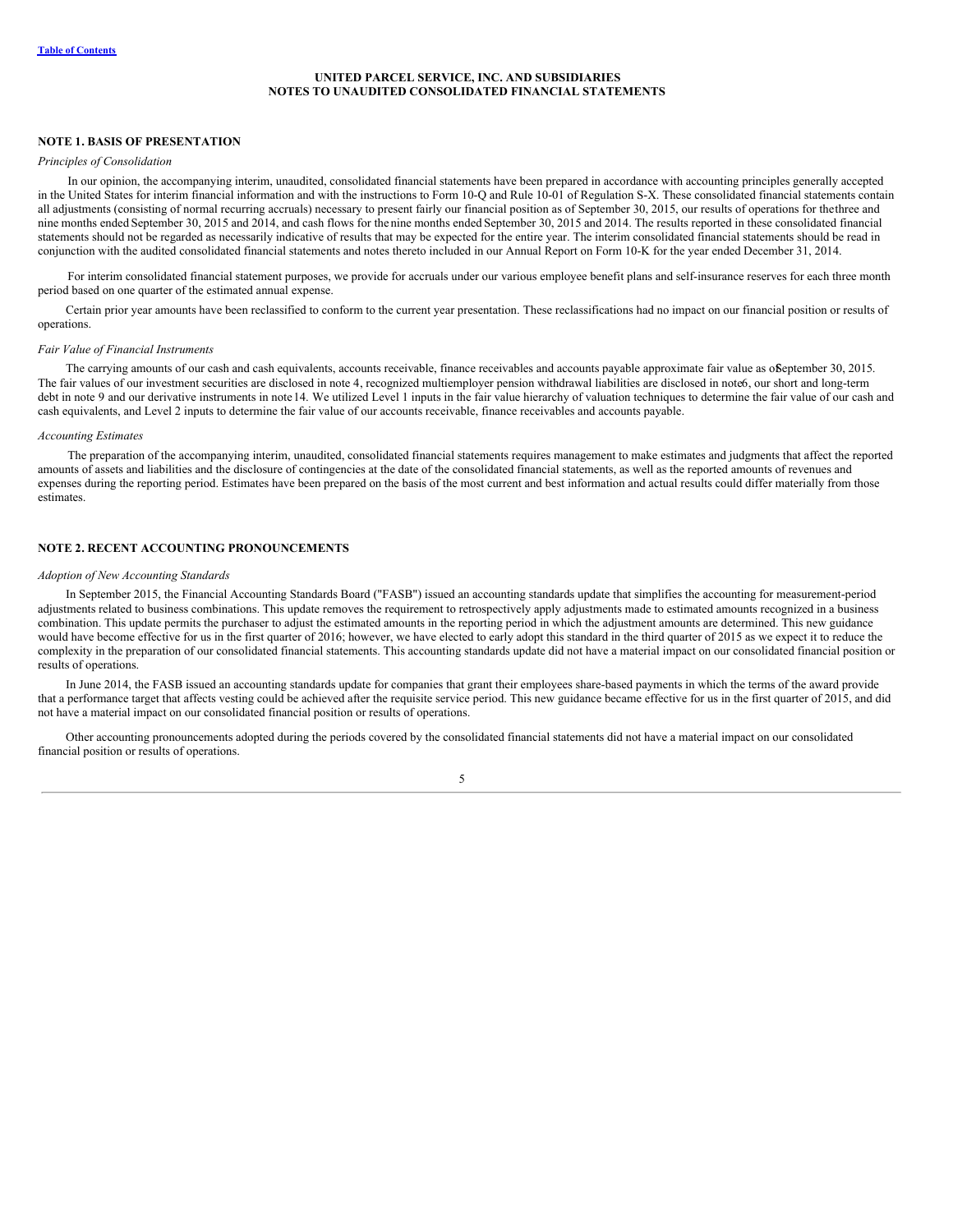#### *Accounting Standards Issued But Not Yet Ef ective*

In May 2015, the FASB issued an accounting standards update that changes the disclosure requirement for reporting investments at fair value. This update removes the requirement to categorize investments for which fair value is measured using the net asset value per share practical expedient within the fair value hierarchy. These disclosures are limited to investments for which the entity has elected to measure the fair value using that practical expedient. This new guidance will be applied retrospectively and becomes effective for us in the first quarter of 2016, but early adoption is permitted. At this time, we do not expect this new guidance to have a material impact on our consolidated balance sheets.

In April 2015, the FASB issued an accounting standards update to simplify the presentation of debt issuance costs. This update amends existing guidance to require the presentation of debt issuance costs in the consolidated balance sheets as a direct deduction from the carrying amount of the associated debt liability instead of a deferred charge. In August 2015, the FASB issued updated guidance pertaining to the presentation of debt issuance costs related to line-of-credit arrangements. This update allows an entity to defer and present debt issuance costs as an asset, subsequently amortizing the deferred debt issuance costs over the term of the line-of-credit arrangement, regardless of whether there are any outstanding borrowings on the line-of-credit arrangement. This new guidance will be applied retrospectively and becomes effective for us in the first quarter of 2016, but early adoption is permitted. At this time, we do not expect this new guidance to have a material impact on our consolidated balance sheets.

In May 2014, the FASB issued an accounting standards update that changes the revenue recognition for companies that enter into contracts with customers to transfer goods or services. This amended guidance requires revenue to be recognized in an amount that reflects the consideration to which the company expects to be entitled for those goods and services when the performance obligation has been satisfied. This amended guidance also requires enhanced disclosures regarding the nature, amount, timing and uncertainty of revenue and related cash flows arising from contracts with customers. In August 2015, the FASB issued an accounting standards update that defers the effective date of the new revenue recognition guidance for one year to interim and annual reporting periods beginning after December 15, 2017. Early adoption is permitted, but not before the original effective date beginning after December 15, 2016. At this time, we do not expect this accounting standards update to have a material impact on our consolidated financial position or results of operations.

<span id="page-7-0"></span>Other accounting pronouncements issued, but not effective until after September 30, 2015, are not expected to have a material impact on our consolidated financial position or results of operations.

#### **NOTE 3. STOCK-BASED COMPENSATION**

We issue employee share-based awards under the UPS Incentive Compensation Plan, which permits the grant of nonqualified and incentive stock options, stock appreciation rights, restricted stock and stock units, and restricted performance shares and performance units, to eligible employees (restricted stock and stock units, restricted performance shares and performance units are herein referred to as "Restricted Units"). Upon vesting, Restricted Units result in the issuance of the equivalent number of UPS class A common shares after required tax withholdings. Dividends accrued on Restricted Units are reinvested in additional Restricted Units at each dividend payable date, and are subject to the same vesting and forfeiture conditions as the underlying Restricted Units upon which they are earned.

The primary compensation programs offered under the UPS Incentive Compensation Plan include the UPS Management Incentive Award program, the UPS Long-Term Incentive Performance Award program, Coyote Restricted Stock Award and the UPS Stock Option program. We also maintain an employee stock purchase plan which allows eligible employees to purchase shares of UPS class A common stock at a discount. Additionally, our matching contributions to the primary employee defined contribution savings plan are made in shares of UPS class A common stock.

#### *Management Incentive Award Program ("MIP")*

During the first quarter of 2015, we granted Restricted Units under MIP to certain eligible management employees. Restricted Units granted under MIP generally vest over a five-year period with approximately 20% of the award vesting on January 15th of each of the years following the grant date (except in the case of death, disability, or retirement, in which case immediate vesting occurs). The entire grant is expensed on a straight-line basis over the requisite service period. Based on the date that the eligible management population and performance targets were approved for MIP, we determined the award measurement date to be February 5, 2015 (for U.S.-based employees) and March 30, 2015 (for international-based employees); therefore, the Restricted Units awarded were valued for stock compensation expense purposes using the closing New York Stock Exchange price of \$101.46 and \$97.27 on those dates, respectively.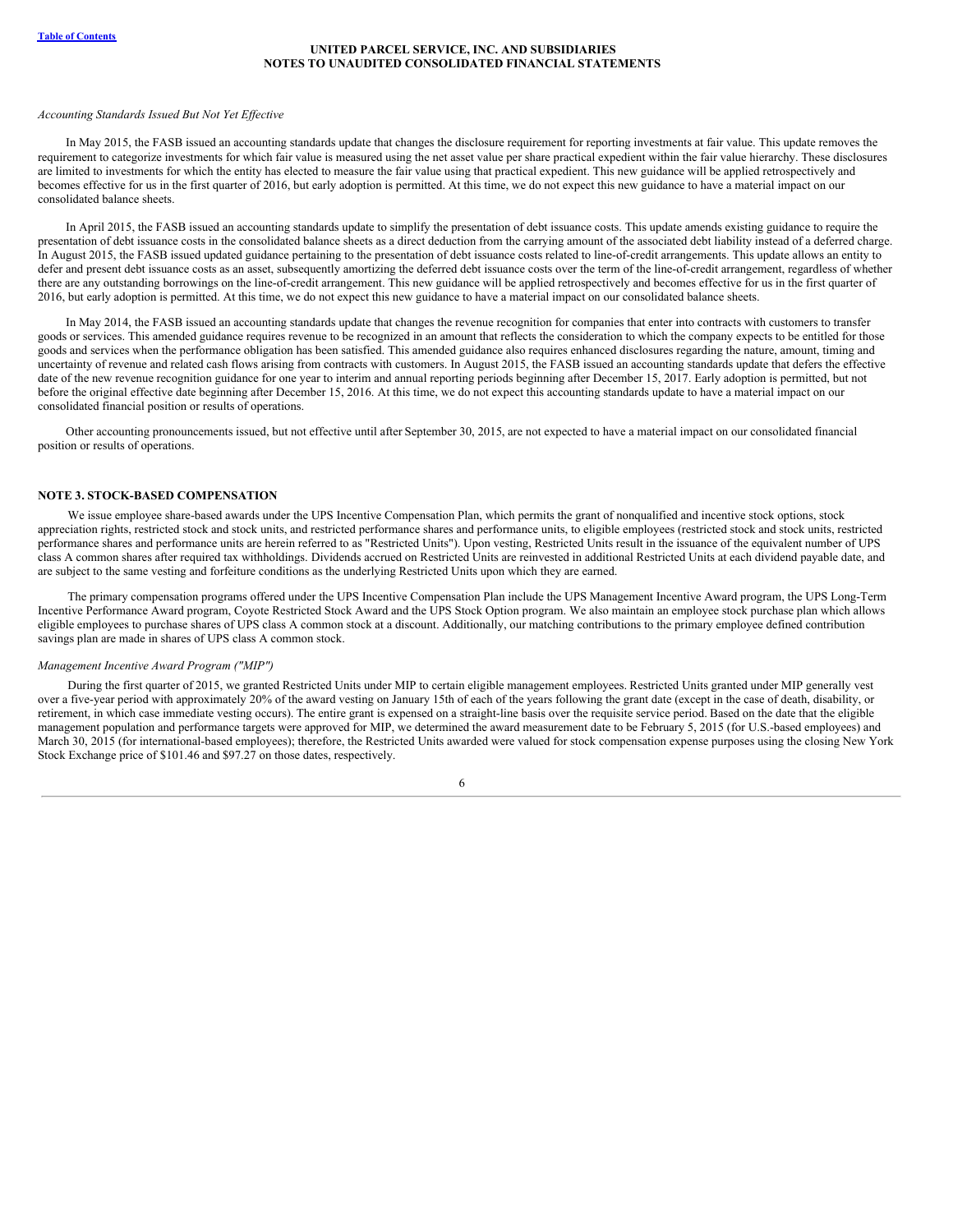#### *Long-Term Incentive Performance Award Program ("LTIP")*

We award Restricted Units under LTIP to certain eligible management employees. For grants prior to 2014, 90% of the target award was divided into three substantially equal tranches, one for each calendar year in thethree-year award cycle, using performance criteria targets established each year. The targets consisted of consolidated operating return on invested capital and growth in consolidated revenue. The remaining 10% of the total award was based upon our achievement of adjusted earnings per share compared to a target established at the grant date. The performance targets for these historical awards will continue to be determined each year, and the awards will continue to vest through 2016.

Beginning with the LTIP grant in the first quarter of 2014, the performance targets are equally-weighted among consolidated operating return on invested capital, growth in consolidated revenue, and total shareowner return relative to a peer group of companies. These Restricted Units generally vest at the end of a three-year period (except in the case of death, disability, or retirement, in which case immediate vesting occurs on a prorated basis). The number of Restricted Units earned will be based on the percentage achievement of the performance targets set forth on the grant date. The range of percentage achievement can vary from 0% to 200% of the target award.

For the two-thirds of the award related to consolidated operating return on invested capital and growth in consolidated revenue, we recognize the grant-date fair value of these Restricted Units (less estimated forfeitures) as compensation expense ratably over the vesting period, based on the number of awards expected to be earned. The remaining one-third of the award related to total shareowner return relative to a peer group is valued using a Monte Carlo model. This portion of the award was valued at a share payout of 65.86% of the target grant, and is recognized as compensation expense (less estimated forfeitures) ratably over the vesting period. Based on the date that the eligible management population and performance targets were approved for the 2015 LTIP Award, we determined the award measurement date to be March 26, 2015; therefore the target Restricted Units awarded were valued for stock compensation expense using the closing New York Stock Exchange price of \$96.64 on that date.

#### *Coyote Restricted Stock Award*

In August 2015, we acquired Coyote Logistics Midco, Inc ("Coyote"), a US-based truckload freight brokerage company. During the third quarter of 2015, we granted Restricted Units to certain eligible Coyote management employees. The vesting of Restricted Units granted under this award will vary between one and four years with an equal number of restricted units vesting at each anniversary date. The entire grant is expensed on a straight-line basis over the requisite service period (except in the case of death, disability, or retirement, in which case immediate vesting occurs). Based on the date that the eligible management population was approved for the award, we determined the award measurement date to be August 18, 2015; therefore target Restricted Units awarded were valued for stock compensation expense using the closing New York Stock Exchange price of \$102.76 on that date.

#### *Nonqualified Stock Options*

During the first quarter of 2015, we granted nonqualified stock option awards to a limited group of eligible senior management employees under the UPS Stock Option program. Stock option awards generally vest over a five-year period with approximately 20% of the award vesting at each anniversary date of the grant (except in the case of death, disability, or retirement, in which case immediate vesting occurs). The options granted will expire ten years after the date of the grant. In the first quarter of 2015 and 2014, we granted 0.2 and 0.1 million stock options, respectively, at a weighted average grant price of\$101.93 and \$96.98, respectively. The weighted average fair value of our employee stock options granted, as determined by the Black-Scholes valuation model, was \$18.07 and \$20.48 for 2015 and 2014, respectively, using the following assumptions:

|                            | 2015     | 2014     |
|----------------------------|----------|----------|
| Expected life (in years)   | 7.5      | ن ا      |
| Risk-free interest rate    | 2.07%    | 2.40%    |
| <b>Expected volatility</b> | 20.61%   | 24.26%   |
| Expected dividend yield    | $2.63\%$ | $2.56\%$ |

Compensation expense for share-based awards recognized in net income for thethree months ended September 30, 2015 and 2014 was \$124 million pre-tax in each period. Compensation expense for share-based awards recognized in net income for the nine months ended September 30, 2015 and 2014 was \$452 and \$430 million pre-tax, respectively.

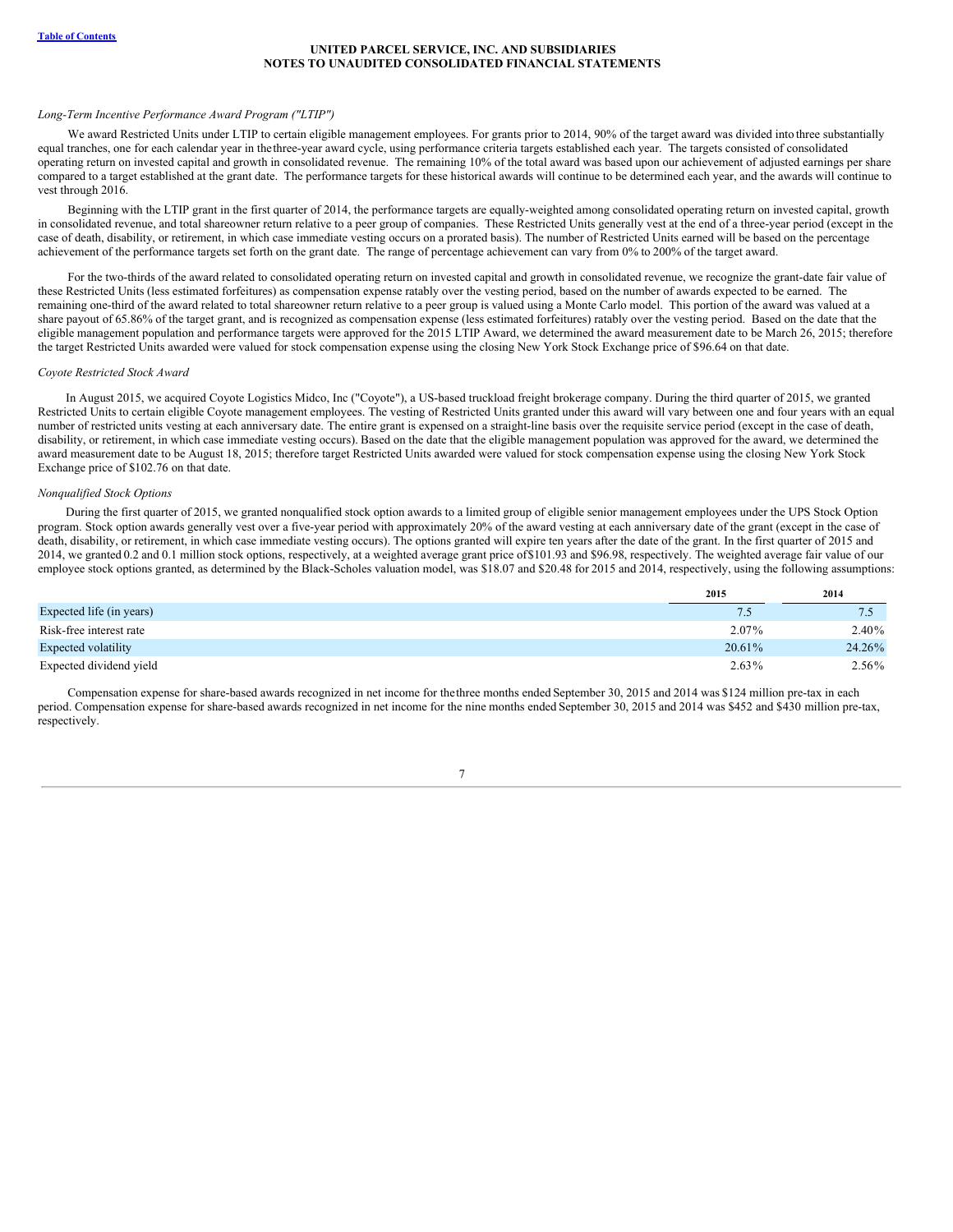## <span id="page-9-0"></span>**NOTE 4. INVESTMENTS AND RESTRICTED CASH**

The following is a summary of marketable securities classified as trading and available-for-sale as ofSeptember 30, 2015 and December 31, 2014 (in millions):

|                                                   |     | Cost  | <b>Unrealized</b><br>Gains |                | <b>Unrealized</b><br>Losses |     |               | <b>Estimated</b><br><b>Fair Value</b> |
|---------------------------------------------------|-----|-------|----------------------------|----------------|-----------------------------|-----|---------------|---------------------------------------|
| September 30, 2015:                               |     |       |                            |                |                             |     |               |                                       |
| Current trading marketable securities:            |     |       |                            |                |                             |     |               |                                       |
| Corporate debt securities                         | \$  | 1,049 | $\mathbb{S}$               |                | <sup>\$</sup>               |     | \$            | 1,049                                 |
| Other investment securities                       |     |       |                            |                |                             |     |               |                                       |
|                                                   |     | 410   |                            | 36             |                             |     |               | 446                                   |
| Total trading marketable securities               | \$  | 1,459 | \$                         | 36             | \$                          |     |               | 1,495                                 |
|                                                   |     |       |                            |                |                             |     |               |                                       |
| Current available-for-sale marketable securities: |     |       |                            |                |                             |     |               |                                       |
| U.S. government and agency debt securities        | \$. | 327   | $\mathbf S$                | $\mathfrak{D}$ | <sup>\$</sup>               |     | \$            | 329                                   |
| Mortgage and asset-backed debt securities         |     | 77    |                            |                |                             |     |               | 77                                    |
| Corporate debt securities                         |     | 339   |                            |                |                             | (1) |               | 339                                   |
| Other investment securities                       |     | 8     |                            |                |                             |     |               | 8                                     |
| Total available-for-sale marketable securities    |     | 751   | S                          | 3              | \$.                         | (1) | S             | 753                                   |
|                                                   |     |       |                            |                |                             |     |               |                                       |
| Total current marketable securities               | \$  | 2,210 | S                          | 39             | S                           | (1) | <sup>\$</sup> | 2,248                                 |

|                                                   | Cost |     | Unrealized<br>Gains |   |               | Unrealized<br>Losses |              | <b>Estimated</b><br><b>Fair Value</b> |
|---------------------------------------------------|------|-----|---------------------|---|---------------|----------------------|--------------|---------------------------------------|
| December 31, 2014:                                |      |     |                     |   |               |                      |              |                                       |
| Current trading marketable securities:            |      |     |                     |   |               |                      |              |                                       |
| Corporate debt securities                         | \$   | 388 | $\mathbf S$         |   | <sup>\$</sup> |                      | \$           | 388                                   |
| Other investment securities                       |      | 42  |                     |   |               |                      |              | 42                                    |
| Total trading marketable securities               |      | 430 | S                   |   |               |                      |              | 430                                   |
|                                                   |      |     |                     |   |               |                      |              |                                       |
| Current available-for-sale marketable securities: |      |     |                     |   |               |                      |              |                                       |
| U.S. government and agency debt securities        | \$   | 321 | S                   |   | S             | (1)                  | \$           | 321                                   |
| Mortgage and asset-backed debt securities         |      | 89  |                     |   |               | (1)                  |              | 89                                    |
| Corporate debt securities                         |      | 146 |                     |   |               |                      |              | 146                                   |
| Other investment securities                       |      |     |                     |   |               |                      |              |                                       |
|                                                   |      | 6   |                     |   |               |                      |              | 6                                     |
| Total available-for-sale marketable securities    |      | 562 | S                   | 2 | \$            | (2)                  | $\mathbb{S}$ | 562                                   |
|                                                   |      |     |                     |   |               |                      |              |                                       |
| Total current marketable securities               | \$   | 992 | \$.                 | 2 | <sup>\$</sup> | (2)                  | \$           | 992                                   |

The net unrealized gains included in net income related to trading securities still held on the consolidated balance sheets for thethree months ended September 30, 2015 and 2014 were \$27 and \$0 million, respectively (\$36 and \$0 million, respectively, for the nine months ended September 30, 2015 and 2014).

### *Investment Other-Than-Temporary Impairments*

We have concluded that no material other-than-temporary impairment losses existed as ofSeptember 30, 2015. In making this determination, we considered the financial condition and prospects of the issuers, the magnitude of the losses compared with the investments' cost, the length of time the investments have been in an unrealized loss position, the probability that we will be unable to collect all amounts due according to the contractual terms of the securities, the credit rating of the securities and our ability and intent to hold these investments until the anticipated recovery in market value occurs.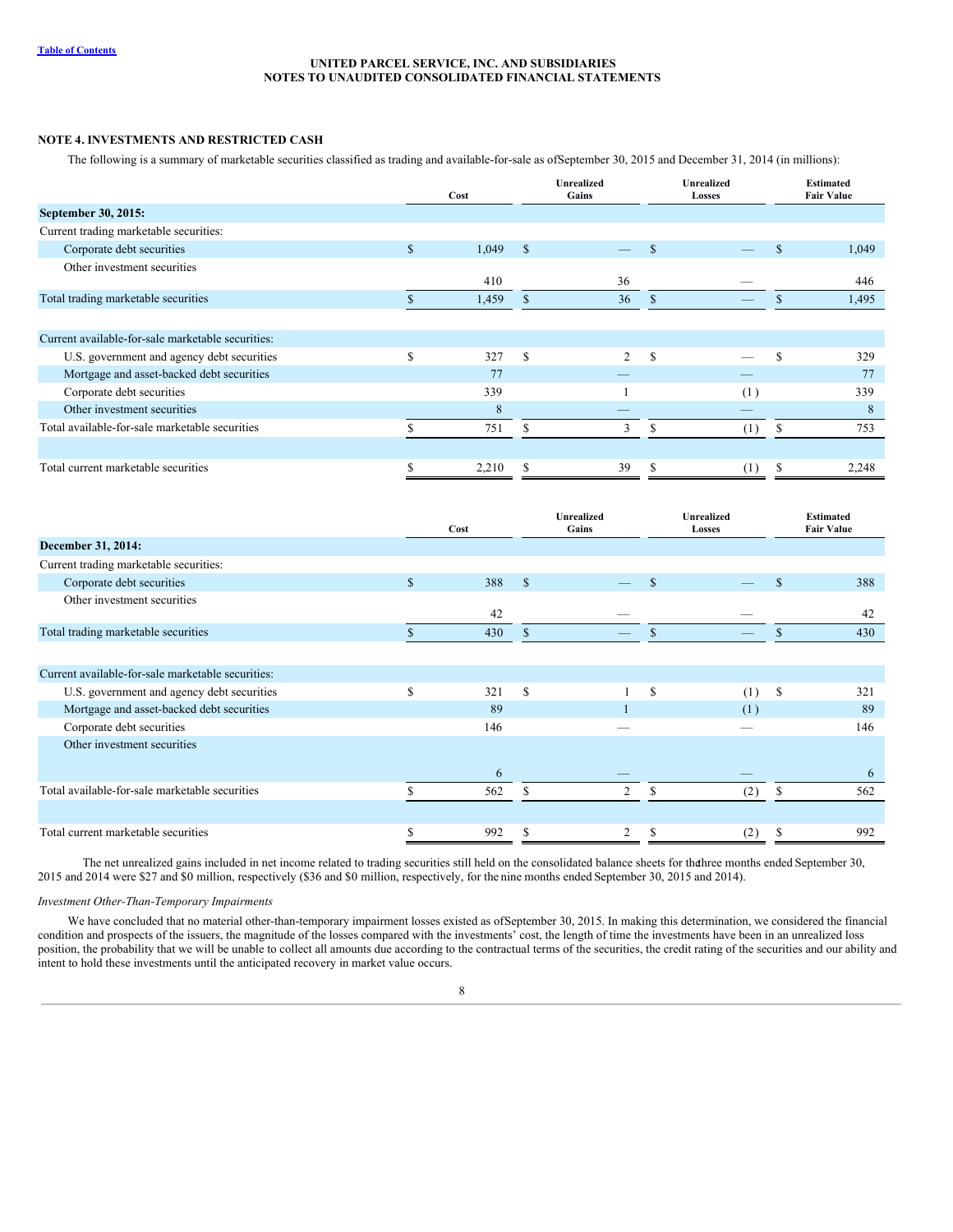#### *Maturity Information*

The amortized cost and estimated fair value of marketable securities atSeptember 30, 2015, by contractual maturity, are shown below (in millions). Actual maturities may differ from contractual maturities because the issuers of the securities may have the right to prepay obligations without prepayment penalties.

|                                          | Cost  | <b>Estimated</b><br><b>Fair Value</b> |
|------------------------------------------|-------|---------------------------------------|
| Due in one year or less                  | 1,423 | 1,423                                 |
| Due after one year through three years   | 420   | 421                                   |
| Due after three years through five years | 14    | 15                                    |
| Due after five years                     | 71    | 71                                    |
|                                          | 1,928 | 1,930                                 |
| Equity and other investment securities   | 282   | 318                                   |
|                                          | 2,210 | 2,248                                 |

#### *Restricted Cash and Non-Current Investments*

We had restricted cash of \$100 million related to proceeds from the Delaware County, Pennsylvania Industrial Development Authority facility bond issued in September 2015. The proceeds will be used to extinguish an existing facility bond due in December 2015. The restricted cash is reported in "other current assets" on the consolidated balance sheets.

We had \$442 million of restricted cash related to our self-insurance requirements as ofSeptember 30, 2015 and December 31, 2014, which is reported in "non-current investments and restricted cash" on the consolidated balance sheets. This restricted cash is invested in money market funds and similar cash equivalent type assets.

At September 30, 2015 and December 31, 2014, we held a \$19 million investment in a variable life insurance policy to fund benefits for the UPS Excess Coordinating Benefit Plan. Additionally, we held escrowed cash related to the acquisition and disposition of certain assets of \$22 and \$28 million as of September 30, 2015 and December 31, 2014, respectively. The amounts described above are classified as "non-current investments and restricted cash" on the consolidated balance sheets, while the quarterly change in investment fair value is recognized in "investment income" on the statements of consolidated income.

#### *Fair Value Measurements*

Marketable securities utilizing Level 1 inputs include active exchange-traded equity securities and equity index funds, and most U.S. Government debt securities, as these securities all have quoted prices in active markets. Marketable securities utilizing Level 2 inputs include asset-backed securities, corporate bonds and municipal bonds. These securities are valued using market corroborated pricing, matrix pricing or other models that utilize observable inputs such as yield curves.

We maintain holdings in certain investment partnerships that are measured at fair value utilizing Level 3 inputs (classified as "other non-current investments" in the tables below and as "other non-current assets" in the consolidated balance sheets). These partnership holdings do not have quoted prices, nor can they be valued using inputs based on observable market data. These investments are valued internally using a discounted cash flow model with two significant inputs: (1) the after-tax cash flow projections for each partnership and (2) the risk-adjusted discount rate consistent with the duration of the expected cash flows for each partnership. The weighted-average discount rates used to value these investments were 8.13% and 7.81% as of September 30, 2015 and December 31, 2014, respectively. These inputs, and the resulting fair values, are updated on a quarterly basis.

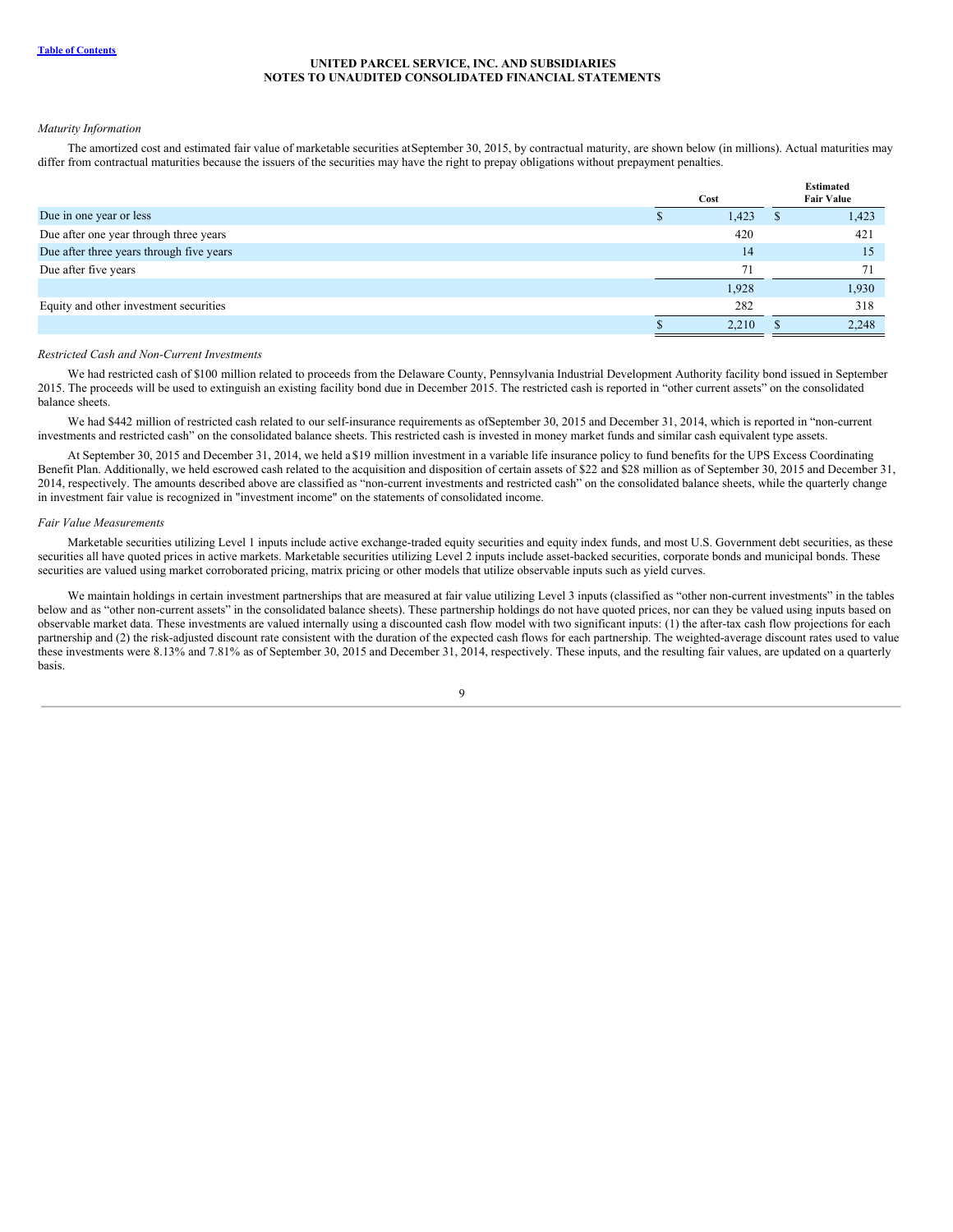The following table presents information about our investments measured at fair value on a recurring basis as ofSeptember 30, 2015 and December 31, 2014, and indicates the fair value hierarchy of the valuation techniques utilized to determine such fair value (in millions):

|                                              | <b>Ouoted Prices</b><br>in Active<br>Markets for<br><b>Identical Assets</b><br>(Level 1) |     |               | <b>Significant Other</b><br><b>Observable Inputs</b><br>(Level 2) |              | Significant<br>Unobservable<br>Inputs<br>(Level 3) |               | <b>Balance</b> |
|----------------------------------------------|------------------------------------------------------------------------------------------|-----|---------------|-------------------------------------------------------------------|--------------|----------------------------------------------------|---------------|----------------|
| September 30, 2015:                          |                                                                                          |     |               |                                                                   |              |                                                    |               |                |
| Marketable Securities:                       |                                                                                          |     |               |                                                                   |              |                                                    |               |                |
| U.S. government and agency debt securities   | $\mathbb{S}$                                                                             | 329 | $\mathbb{S}$  |                                                                   | $\mathbf S$  |                                                    | $\mathbf{s}$  | 329            |
| Mortgage and asset-backed debt securities    |                                                                                          |     |               | 77                                                                |              |                                                    |               | 77             |
| Corporate debt securities                    |                                                                                          |     |               | 1,388                                                             |              |                                                    |               | 1,388          |
| Other debt, equity and investment securities |                                                                                          |     |               | 454                                                               |              |                                                    |               | 454            |
| Total marketable securities                  |                                                                                          | 329 |               | 1,919                                                             |              |                                                    |               | 2,248          |
| Other non-current investments                |                                                                                          | 19  |               | -                                                                 |              | 40                                                 |               | 59             |
| Total                                        |                                                                                          | 348 | <sup>\$</sup> | 1,919                                                             | $\mathbf{s}$ | 40                                                 | $\mathcal{S}$ | 2,307          |
| December 31, 2014:                           |                                                                                          |     |               |                                                                   |              |                                                    |               |                |
| Marketable Securities:                       |                                                                                          |     |               |                                                                   |              |                                                    |               |                |
| U.S. government and agency debt securities   | \$                                                                                       | 321 | $\mathbf S$   |                                                                   | \$           |                                                    | S             | 321            |
| Mortgage and asset-backed debt securities    |                                                                                          |     |               | 89                                                                |              |                                                    |               | 89             |
| Corporate debt securities                    |                                                                                          |     |               | 534                                                               |              |                                                    |               | 534            |
| Other debt, equity and investment securities |                                                                                          |     |               | 48                                                                |              |                                                    |               | 48             |
| Total marketable securities                  |                                                                                          | 321 |               | 671                                                               |              |                                                    |               | 992            |
| Other non-current investments                |                                                                                          | 19  |               |                                                                   |              | 64                                                 |               | 83             |
| Total                                        | S                                                                                        | 340 | S             | 671                                                               | S            | 64                                                 | S             | 1,075          |

The following table presents the changes in the above Level 3 instruments measured on a recurring basis for the three months endedSeptember 30, 2015 and 2014 (in millions):

|                                                              | Marketable                      | Other<br><b>Non-Current</b> |         |
|--------------------------------------------------------------|---------------------------------|-----------------------------|---------|
|                                                              | <b>Securities</b>               | <b>Investments</b>          | Total   |
| Balance on July 1, 2015                                      |                                 | 48                          | 48<br>э |
| Transfers into (out of) Level 3                              | _                               | __                          |         |
| Net realized and unrealized gains (losses):                  |                                 |                             |         |
| Included in earnings (in investment income)                  |                                 | (8)                         | (8)     |
| Included in accumulated other comprehensive income (pre-tax) |                                 |                             |         |
| Purchases                                                    |                                 |                             |         |
| <b>Sales</b>                                                 |                                 |                             |         |
| Balance on September 30, 2015                                | $\hspace{0.1mm}-\hspace{0.1mm}$ | 40                          | 40      |
|                                                              |                                 |                             |         |

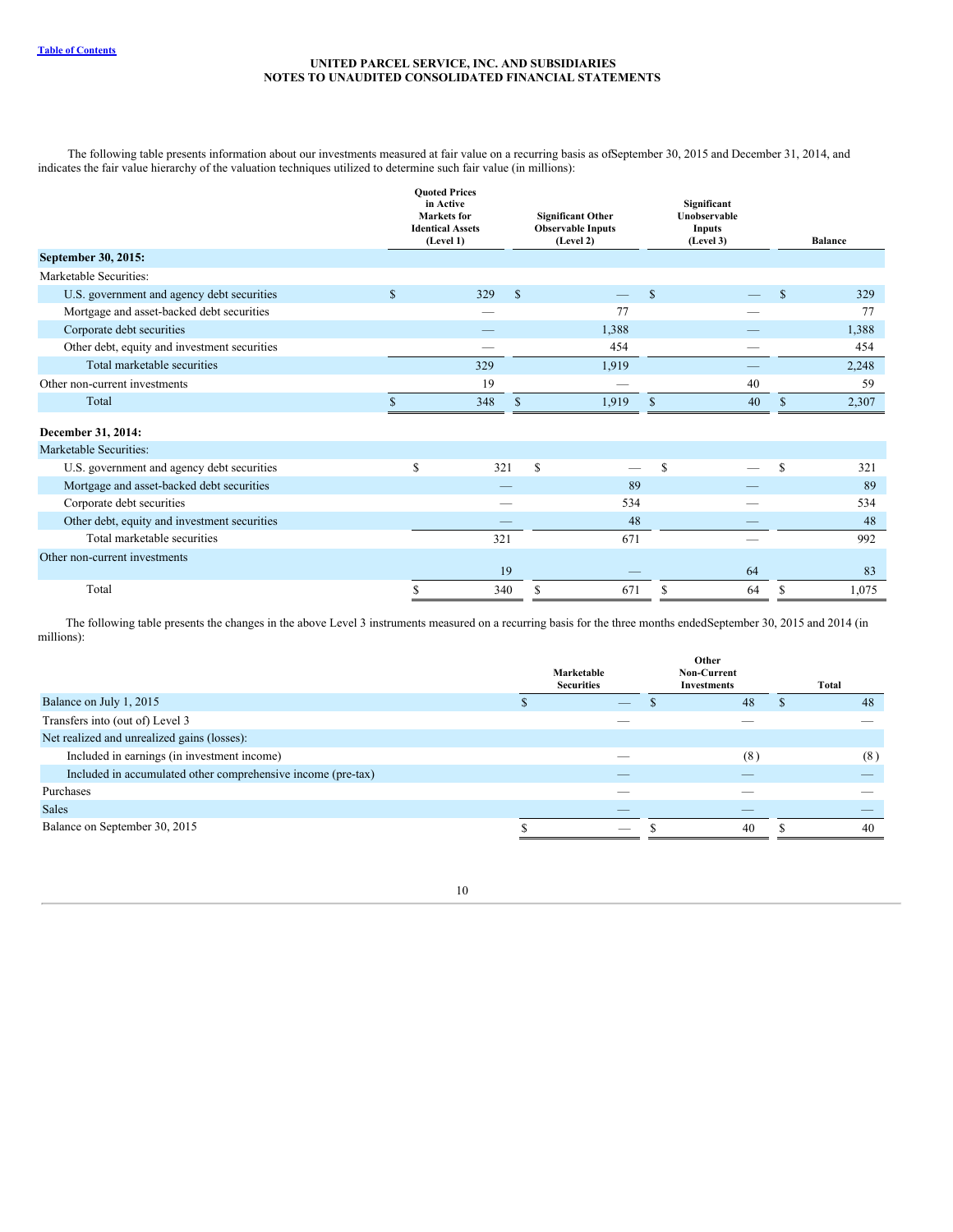|                                                              | Marketable<br><b>Securities</b> | Other<br><b>Non-Current</b> | Total |
|--------------------------------------------------------------|---------------------------------|-----------------------------|-------|
| Balance on July 1, 2014                                      |                                 | Investments                 | 95    |
|                                                              | $\overline{\phantom{a}}$        | 95                          |       |
| Transfers into (out of) Level 3                              |                                 |                             |       |
| Net realized and unrealized gains (losses):                  |                                 |                             |       |
| Included in earnings (in investment income)                  |                                 | (11)                        | (11)  |
| Included in accumulated other comprehensive income (pre-tax) | __                              |                             |       |
| Purchases                                                    |                                 |                             |       |
| Sales                                                        | __                              | $\overline{\phantom{a}}$    | _     |
| Balance on September 30, 2014                                | $-$                             | 84                          | 84    |
|                                                              |                                 |                             |       |

The following table presents the changes in the above Level 3 instruments measured on a recurring basis for thenine months ended September 30, 2015 and 2014 (in millions):

|                                                              | Marketable<br><b>Securities</b> | Other<br><b>Investments</b> | Total |
|--------------------------------------------------------------|---------------------------------|-----------------------------|-------|
| Balance on January 1, 2015                                   |                                 | 64                          | 64    |
| Transfers into (out of) Level 3                              |                                 |                             |       |
| Net realized and unrealized gains (losses):                  |                                 |                             |       |
| Included in earnings (in investment income)                  |                                 | (24)                        | (24)  |
| Included in accumulated other comprehensive income (pre-tax) | _                               |                             | __    |
| Purchases                                                    |                                 |                             |       |
| Sales                                                        | __                              | ___                         |       |
| Balance on September 30, 2015                                | _                               | 40                          | 40    |

|                                                              | Marketable<br><b>Securities</b> | Other<br>Investments     | Total |
|--------------------------------------------------------------|---------------------------------|--------------------------|-------|
| Balance on January 1, 2014                                   |                                 | 110                      | 110   |
| Transfers into (out of) Level 3                              |                                 | $\overline{\phantom{a}}$ |       |
| Net realized and unrealized gains (losses):                  |                                 |                          |       |
| Included in earnings (in investment income)                  |                                 | (26)                     | (26)  |
| Included in accumulated other comprehensive income (pre-tax) |                                 |                          |       |
| Purchases                                                    |                                 |                          |       |
| Sales                                                        | $\sim$                          | $\overline{\phantom{a}}$ |       |
| Balance on September 30, 2014                                | $-$                             | 84                       | 84    |

There were no transfers of investments between Level 1 and Level 2 during thethree and nine months ended September 30, 2015 and 2014.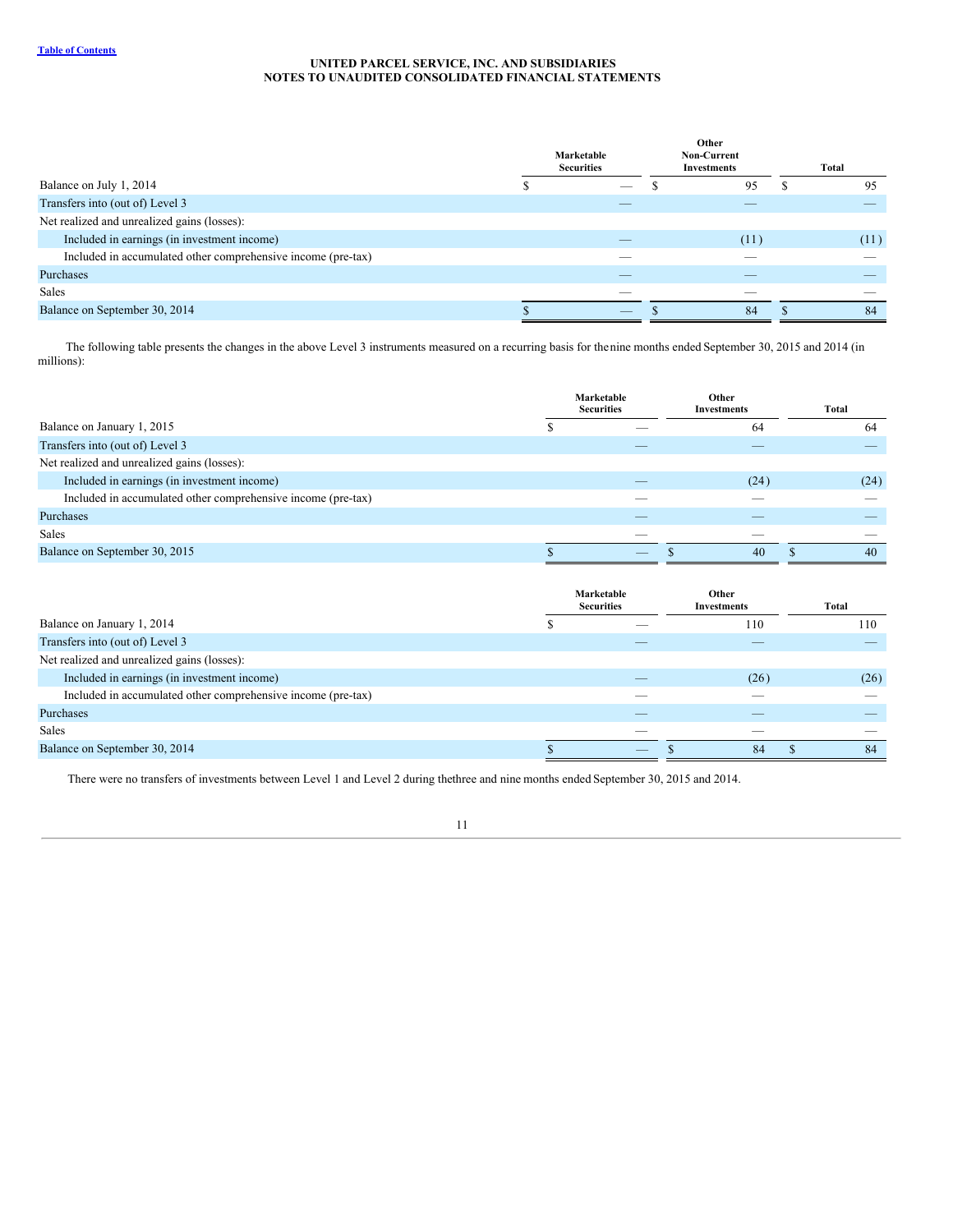# <span id="page-13-0"></span>**NOTE 5. PROPERTY, PLANT AND EQUIPMENT**

Property, plant and equipment as of September 30, 2015 and December 31, 2014 consist of the following (in millions):

|                                                 | 2015   |                      | 2014      |
|-------------------------------------------------|--------|----------------------|-----------|
| Vehicles                                        | ъ      | 7,916<br>$\mathbf S$ | 7,542     |
| Aircraft                                        | 15,813 |                      | 15,801    |
| Land                                            |        | 1,185                | 1,145     |
| <b>Buildings</b>                                |        | 3,214                | 3,276     |
| Building and leasehold improvements             |        | 3,349                | 3,266     |
| Plant equipment                                 |        | 7,764                | 7,649     |
| Technology equipment                            |        | 1,690                | 1,608     |
| Equipment under operating leases                |        | 30                   | 34        |
| Construction-in-progress                        |        | 475                  | 299       |
|                                                 |        | 41,436               | 40,620    |
| Less: Accumulated depreciation and amortization |        | (23, 273)            | (22, 339) |
|                                                 | э      | 18,163<br>S          | 18,281    |

We monitor all property, plant and equipment for any indicators of potential impairment. No impairment charges on property, plant and equipment were recorded during the three and nine months ended September 30, 2015 and 2014.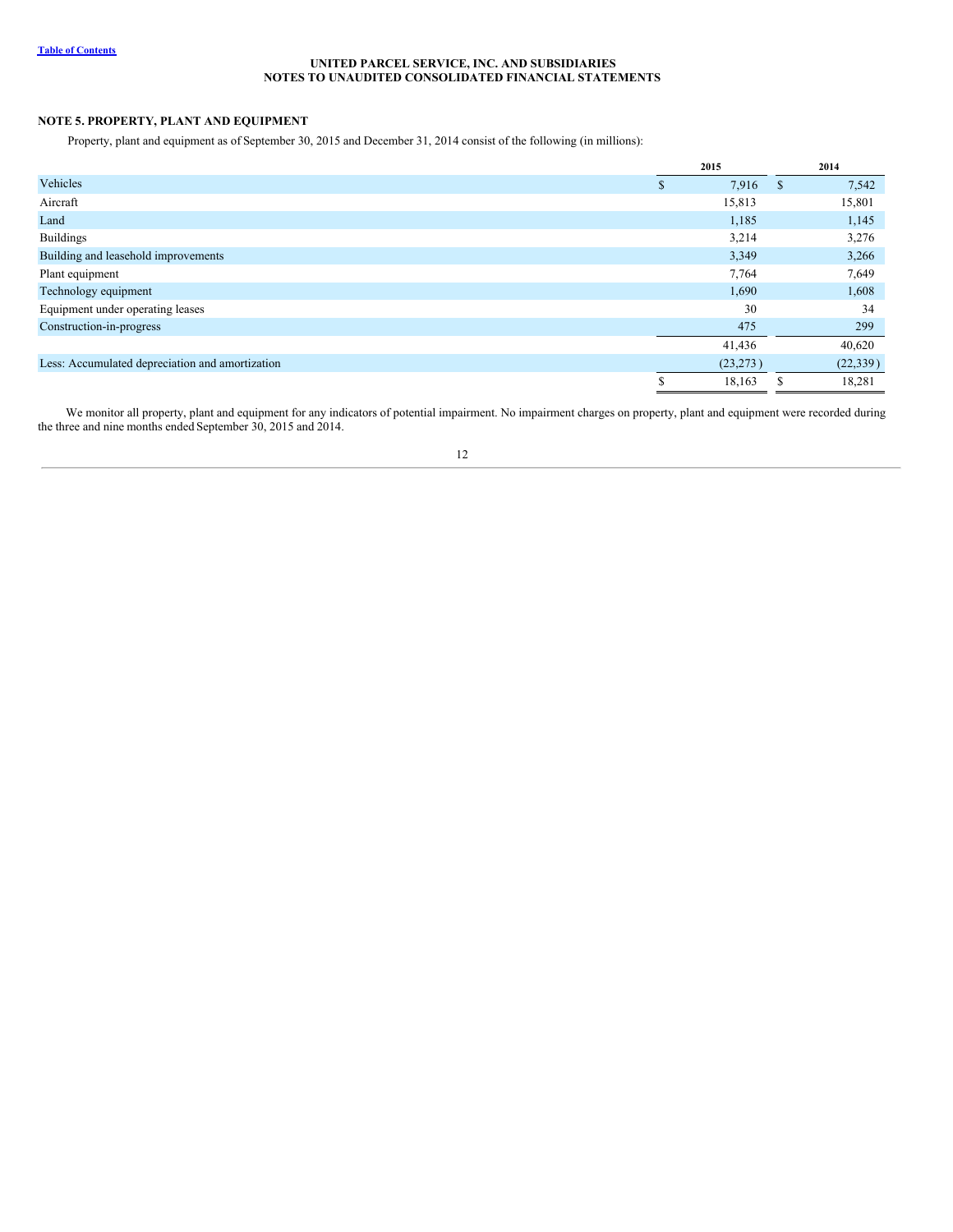# <span id="page-14-0"></span>**NOTE 6. EMPLOYEE BENEFIT PLANS**

### *Company-Sponsored Benefit Plans*

Information about net periodic benefit cost for our company-sponsored pension and postretirement benefit plans is as follows for thethree and nine months ended September 30, 2015 and 2014 (in millions):

|                                         | <b>U.S. Pension Benefits</b> |                          |          | <b>U.S. Postretirement</b><br><b>Medical Benefits</b> |   |                          |   | <b>International</b><br><b>Pension Benefits</b> |    |      |    |      |
|-----------------------------------------|------------------------------|--------------------------|----------|-------------------------------------------------------|---|--------------------------|---|-------------------------------------------------|----|------|----|------|
|                                         |                              | 2015                     |          | 2014                                                  |   | 2015                     |   | 2014                                            |    | 2015 |    | 2014 |
| <b>Three Months Ended September 30:</b> |                              |                          |          |                                                       |   |                          |   |                                                 |    |      |    |      |
| Service cost                            | S                            | 382                      | <b>S</b> | 284                                                   | S | 8                        | S | 12                                              | S. | 12   | S  | 10   |
| Interest cost                           |                              | 423                      |          | 401                                                   |   | 30                       |   | 33                                              |    | 11   |    | 12   |
| Expected return on assets               |                              | (622)                    |          | (564)                                                 |   | (5)                      |   | (6)                                             |    | (15) |    | (15) |
| Amortization of:                        |                              |                          |          |                                                       |   |                          |   |                                                 |    |      |    |      |
| Transition obligation                   |                              | _                        |          | ___                                                   |   |                          |   |                                                 |    |      |    |      |
| Prior service cost                      |                              | 42                       |          | 42                                                    |   | $\overline{2}$           |   |                                                 |    |      |    |      |
| Other net (gain) loss                   |                              | --                       |          |                                                       |   |                          |   |                                                 |    |      |    |      |
| Actuarial (gain) loss                   |                              | _                        |          |                                                       |   |                          |   |                                                 |    |      |    |      |
| Settlement and curtailment loss         |                              | $\overline{\phantom{a}}$ |          |                                                       |   | $\overline{\phantom{a}}$ |   |                                                 |    |      |    |      |
| Net periodic benefit cost               |                              | 225                      |          | 163                                                   |   | 35                       |   | 40                                              | ¢  | 8    | \$ | 8    |

|                                        |    | <b>U.S. Pension Benefits</b> |   |         |     | <b>U.S. Postretirement</b><br><b>Medical Benefits</b> |          |       |               | <b>Pension Benefits</b> | International |      |
|----------------------------------------|----|------------------------------|---|---------|-----|-------------------------------------------------------|----------|-------|---------------|-------------------------|---------------|------|
|                                        |    | 2015                         |   | 2014    |     | 2015                                                  |          | 2014  |               | 2015                    |               | 2014 |
| <b>Nine Months Ended September 30:</b> |    |                              |   |         |     |                                                       |          |       |               |                         |               |      |
| Service cost                           | \$ | 1,145                        | S | 853     | S   | 25                                                    | <b>S</b> | 51    | <sup>\$</sup> | 37                      | \$.           | 37   |
| Interest cost                          |    | 1,270                        |   | 1,203   |     | 91                                                    |          | 119   |               | 33                      |               | 38   |
| Expected return on assets              |    | (1,866)                      |   | (1,693) |     | (13)                                                  |          | (18)  |               | (46)                    |               | (45) |
| Amortization of:                       |    |                              |   |         |     |                                                       |          |       |               |                         |               |      |
| Transition obligation                  |    | _                            |   | _       |     | _                                                     |          | --    |               |                         |               |      |
| Prior service cost                     |    | 126                          |   | 127     |     | $\overline{4}$                                        |          | (2)   |               |                         |               | (2)  |
| Other net (gain) loss                  |    | _                            |   |         |     |                                                       |          | --    |               |                         |               | _    |
| Actuarial (gain) loss                  |    |                              |   |         |     |                                                       |          | 746   |               |                         |               |      |
| Settlement and curtailment loss        |    | _                            |   | _       |     |                                                       |          | 320   |               | -                       |               |      |
| Net periodic benefit cost              | S. | 675                          |   | 490     | \$. | 107                                                   |          | 1,216 | S.            | 25                      |               | 28   |

During the first nine months of 2015, we contributed \$66 and \$81 million to our company-sponsored pension and postretirement medical benefit plans, respectively. We also expect to contribute \$1.054 billion and \$23 million over the remainder of the year to the pension and U.S. postretirement medical benefit plans, respectively.

### *Multiemployer Benefit Plans*

We contribute to a number of multiemployer defined benefit and health and welfare plans under terms of collective bargaining agreements that cover our unionrepresented employees. Our current collective bargaining agreements set forth the annual contribution increases allotted to the plans that we participate in, and we are in compliance with these contribution rates. These limitations on annual contribution rates will remain in effect throughout the terms of the existing collective bargaining agreements.

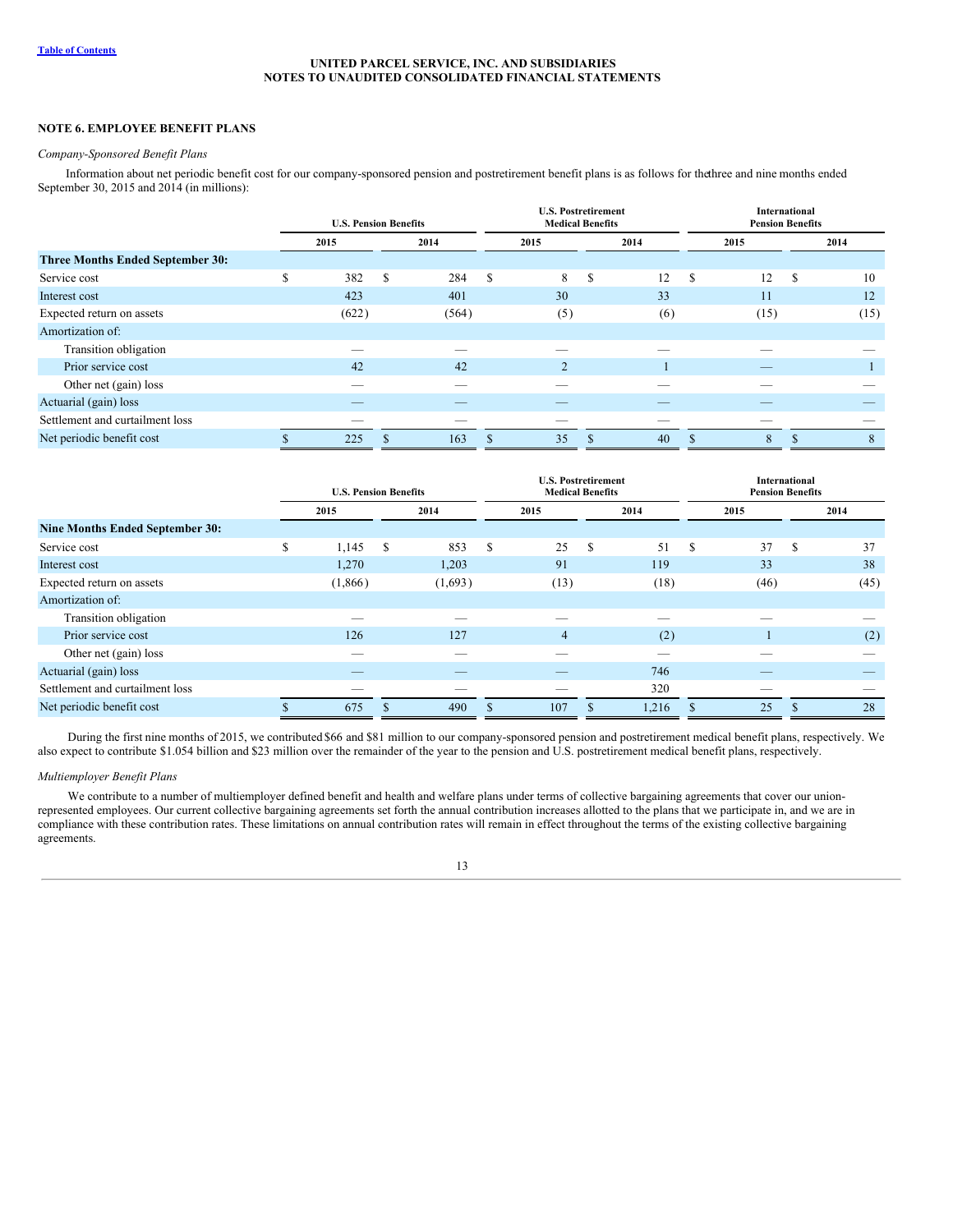As of September 30, 2015 and December 31, 2014 we had \$873 and \$878 million, respectively, recognized in "other non-current liabilities" on our consolidated balance sheets associated with our previous withdrawal from a multiemployer pension plan. This liability is payable in equal monthly installments over a remaining term of approximately 47 years. Based on the borrowing rates currently available to the Company for long-term financing of a similar maturity, the fair value of this withdrawal liability as of September 30, 2015 and December 31, 2014 was \$854 and \$913 million, respectively. We utilized Level 2 inputs in the fair value hierarchy of valuation techniques to determine the fair value of this liability.

#### *Collective Bargaining Agreements*

As of December 31, 2014, we had approximately270,000 employees employed under a national master agreement and various supplemental agreements with local unions affiliated with the International Brotherhood of Teamsters ("Teamsters"). In addition, our airline pilots, airline mechanics, ground mechanics and certain other employees are employed under other collective bargaining agreements. During the second quarter of 2014, the Teamsters ratified a new national master agreement ("NMA") with UPS that will expire on July 31, 2018. The economic provisions in the NMA included wage rate increases, as well as increased contribution rates for healthcare and pension benefits. Most of these economic provisions were retroactive to August 1, 2013, which was the effective date of the NMA. In the second quarter of 2014, we remitted \$278 million for these retroactive economic benefits; this payment had an immaterial impact on net income, as these retroactive economic benefits had been accrued since the July 31, 2013 expiration of the prior agreement.

In addition to the retroactive economic provisions of the NMA, there were certain changes to the delivery of healthcare benefits that were effective at various dates. These changes impact approximately 36,000 full-time and 73,000 part-time active employees covered by the NMA and the UPS Freight collective bargaining agreement (collectively referred to as the "NMA Group"), as well as approximately 16,000 employees covered by other collective bargaining agreements (the "Non-NMA Group"). These provisions are discussed further below in the "Changes to the Delivery of Active and Postretirement Healthcare Benefits" section.

On September 25, 2015, the Central States Pension Fund ("CSPF") submitted a proposed pension rescue plan to the U.S. Department of Treasury under the Multiemployer Pension Reform Act of 2014 ("MPRA"). The CSPF plan proposes to make retirement benefit reductions to CSPF participants, including to the benefits of UPS employee participants retiring on or after January 1, 2008. In 2007, UPS fully funded its allocable share of the unfunded vested benefits in the CSPF when it was agreed that UPS could withdraw from the CSPF. Under a collective bargaining agreement with the IBT, UPS agreed to provide supplemental benefits under the UPS/IBT Full-Time Employee Pension Plan to offset the effect of certain benefit reductions by the CSPF applicable to UPS participants retiring on or after January 1, 2008. UPS is reviewing the CSPF's proposed plan to evaluate the validity of the actions taken by the CSPF, the plan's compliance with the MPRA and its potential impact on UPS's funding obligations under the UPS/IBT Full-Time Employee Pension Plan.

We are not able to estimate a range of additional obligations, if any, or determine whether any such amounts are material, due to uncertainties regarding the validity of actions taken by the CSPF, incomplete information regarding the CSPF's proposed benefit reductions, uncertainties regarding the process and standards under the MPRA, whether the proposed plan complies with the MPRA, the effect of various discount rates and other actuarial assumptions. We intend to vigorously challenge any proposed plan that does not fully comply with the law.

We have approximately 2,600 pilots who are employed under a collective bargaining agreement with the Independent Pilots Association ("IPA"), which became amendable at the end of 2011. The ongoing contract negotiations between UPS and the IPA are in mediation by the National Mediation Board.

Our airline mechanics are covered by a collective bargaining agreement with Teamsters Local 2727, which became amendable November 1, 2013. In addition, approximately 3,100 of our auto and maintenance mechanics who are not employed under agreements with the Teamsters are employed under collective bargaining agreements with the International Association of Machinists and Aerospace Workers ("IAM") that will expire on July 31, 2019.

#### *Changes to the Delivery of Active and Postretirement Healthcare Benefits*

Prior to ratification, the NMA Group and Non-NMA Group employees received their healthcare benefits through UPS-sponsored active and postretirement health and welfare benefit plans. Effective June 1, 2014, we ceased providing healthcare benefits to active NMA Group employees through these UPS-sponsored benefit plans, and the responsibility for providing healthcare benefits for active employees was assumed by three separate multiemployer healthcare funds (the "Funds"). The responsibility for providing healthcare benefits for the active Non-NMA Group employees was also assumed by the Funds on various dates up to January 1, 2015, depending on the ratification date of the applicable collective bargaining agreement. We will make contributions to the Funds based on negotiated fixed hourly or monthly contribution rates for the duration of the NMA and other applicable collective bargaining agreements.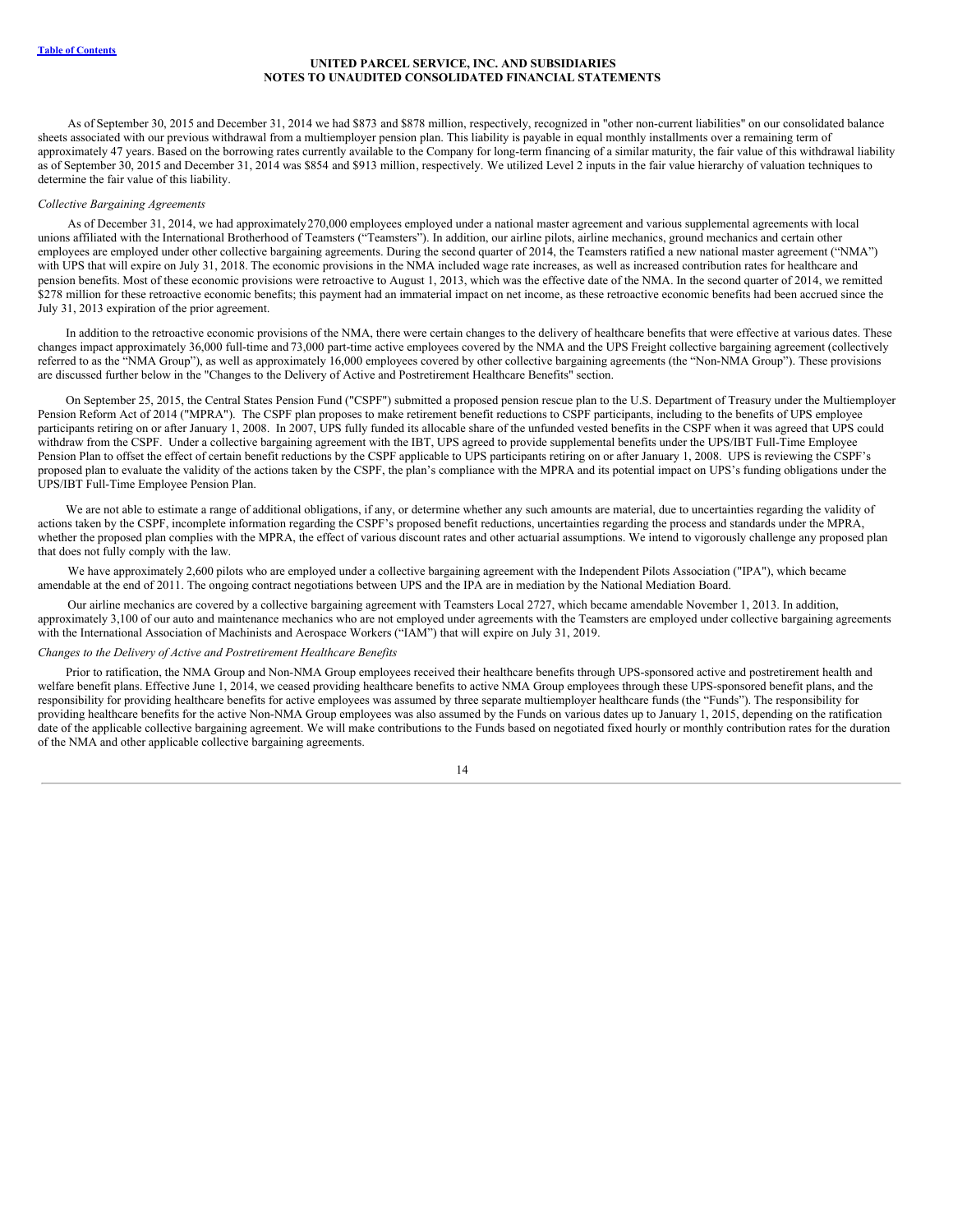Additionally, the Funds assumed the obligation to provide postretirement healthcare benefits to the employees in the NMA Group who retire on or after January 1, 2014. The postretirement healthcare benefit obligation for the employees in the Non-NMA Group was assumed by the Funds for employees retiring on or after January 1, 2014 or January 1, 2015, depending on the applicable collective bargaining agreement. In exchange for the assumption of the obligation to provide postretirement healthcare benefits to the NMA Group and Non-NMA Group, we transferred cash totaling \$2.271 billion to the Funds in the second quarter of 2014. UPS-sponsored health and welfare benefit plans retained responsibility for providing postretirement healthcare coverage for employees in the NMA Group who retired from UPS prior to January 1, 2014, and for employees in the Non-NMA Group who retired from UPS prior to the January 1, 2014 or January 1, 2015 effective date in the applicable collective bargaining agreement.

#### *Accounting Impact of Health and Welfare Plan Changes*

### Income Statement Impact:

We recorded a pre-tax charge of \$1.066 billion (\$665 million after-tax) in the second quarter of 2014 for the health and welfare plan changes described above. The components of this charge, which were included in "compensation and benefits" expense in the statement of consolidated income, are as follows:

- *Partial Plan Curtailment*: We recorded a \$112 million pre-tax curtailment loss due to the elimination of future service benefit accruals. This curtailment loss represents the accelerated recognition of unamortized prior service costs.
- *Remeasurement of Postretirement Obligation*: We recorded a \$746 million pre-tax loss due to the remeasurement of the postretirement benefit obligations of the affected UPS-sponsored health and welfare benefit plans.
- *Settlement*: We recorded a \$208 million pre-tax settlement loss, which represents the recognition of unamortized actuarial losses associated with the postretirement obligation for the NMA Group.

### Balance Sheet and Cash Flow Impact:

During the second quarter of 2014, as part of the health and welfare plan changes described previously, we transferred cash totaling \$2.271 billion to the Funds, which was accounted for as a settlement of our postretirement benefit obligations. As of September 30, 2014, we had received approximately \$563 million of cash tax benefits (through reduced U.S. Federal and state quarterly income tax payments) and we received the remaining cash tax benefits of approximately \$291 million resulting from these payments over the remainder of 2014.

For NMA Group employees who retired prior to January 1, 2014 and remained with the UPS-sponsored health and welfare plans, the changes to the contributions, benefits and cost sharing provisions in these plans resulted in an increase in the postretirement benefit obligation, and a corresponding decrease in pre-tax AOCI, of \$13 million upon ratification.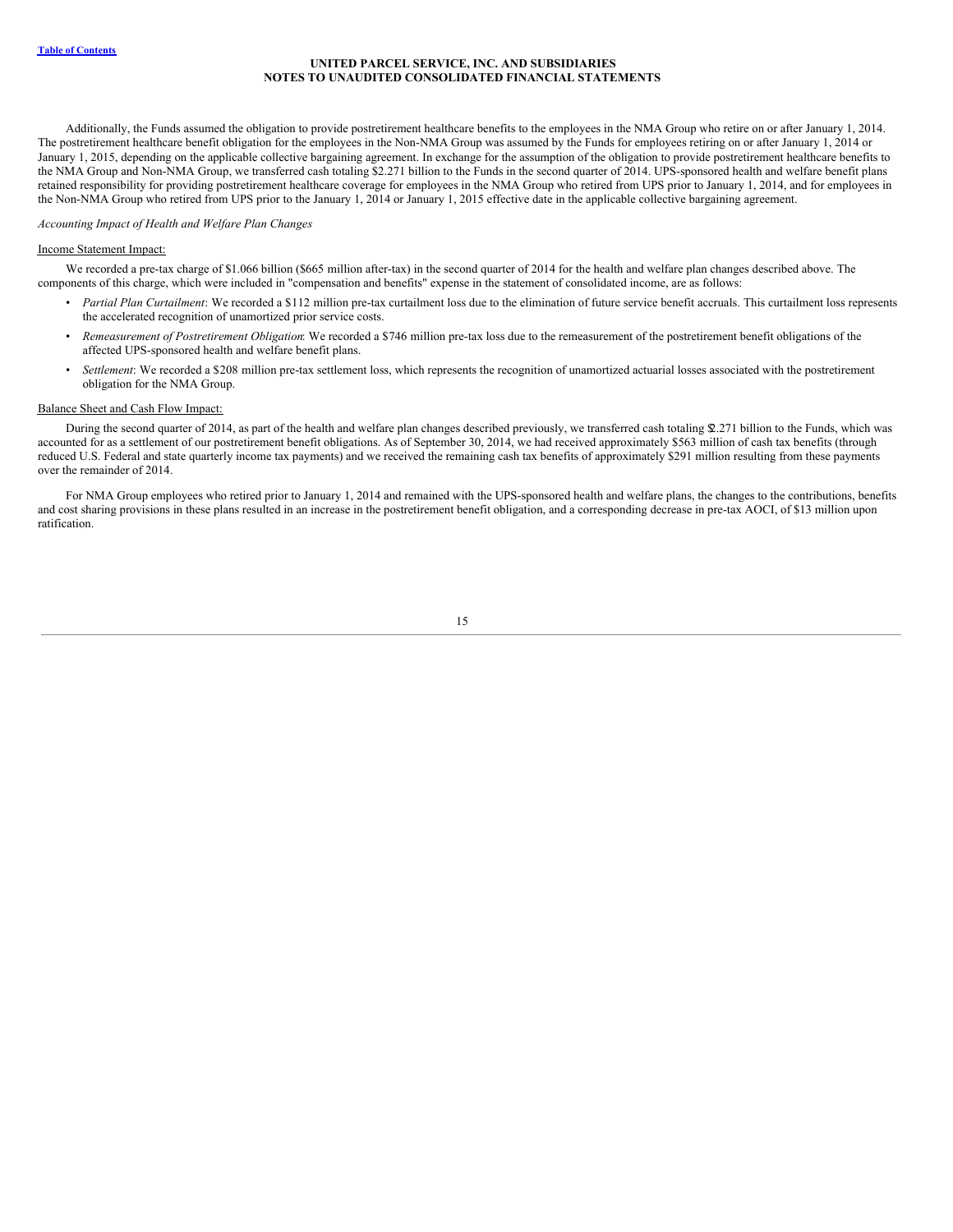# <span id="page-17-0"></span>**NOTE 7. GOODWILL AND INTANGIBLE ASSETS**

The following table indicates the allocation of goodwill by reportable segment as ofSeptember 30, 2015 and December 31, 2014 (in millions):

|                           | <b>U.S. Domestic</b><br>Package | International<br>Package | Supply Chain &<br>Freight |       |   | Consolidated |
|---------------------------|---------------------------------|--------------------------|---------------------------|-------|---|--------------|
| <b>December 31, 2014:</b> | $\overline{\phantom{a}}$        | 449                      |                           | 1,735 | Φ | 2,184        |
| Acquired                  | 709                             |                          |                           | 609   |   | 1,318        |
| Currency / Other          | $\overline{\phantom{a}}$        | (23)                     |                           | (37)  |   | (60)         |
| September 30, 2015:       | 709                             | 426                      |                           | 2,307 |   | 3,442        |

The goodwill acquired in the U.S Domestic Package segment was related to our August 2015 acquisition of Coyote Logistics Midco, Inc ("Coyote"). The goodwill acquired in the Supply Chain & Freight segment was related to our August 2015 acquisition of Coyote, our May 2015 acquisition of Parcel Pro, Inc. ("Parcel Pro"), our June 2015 acquisition of the Insured Parcel Services division of G4S International Logistics ("IPS") and our March 2015 acquisition of Poltraf Sp. z.o.o. ("Poltraf"). The purchase price allocation for acquired companies can be modified for up to one year from the date of acquisition. The purchase price allocations for Coyote, Parcel Pro, and IPS have not been finalized. See note 8 for further discussion of these acquisitions.

The majority of the remaining change in goodwill for both the International Package and Supply Chain & Freight segments was due to the impact of changes in the value of the U.S. Dollar on the translation of non-U.S. Dollar goodwill balances.

The following is a summary of intangible assets as of September 30, 2015 and December 31, 2014 (in millions):

|                                | <b>Gross Carrying</b><br>Amount |       |             | Accumulated<br>Amortization |               | <b>Net Carrying</b><br>Value |
|--------------------------------|---------------------------------|-------|-------------|-----------------------------|---------------|------------------------------|
| September 30, 2015:            |                                 |       |             |                             |               |                              |
| Capitalized software           | \$                              | 2,672 | S           | (1,979)                     | S             | 693                          |
| Licenses                       |                                 | 214   |             | (163)                       |               | 51                           |
| Franchise rights               |                                 | 122   |             | (81)                        |               | 41                           |
| Customer relationships         |                                 | 513   |             | (22)                        |               | 491                          |
| Trademarks, patents, and other |                                 | 261   |             | (14)                        |               | 247                          |
| Total Intangible Assets, Net   |                                 | 3,782 | -S          | (2,259)                     | <sup>\$</sup> | 1,523                        |
| December 31, 2014:             |                                 |       |             |                             |               |                              |
| Capitalized software           | $\mathbf S$                     | 2,641 | $\mathbf S$ | $(1,997)$ \$                |               | 644                          |
| Licenses                       |                                 | 217   |             | (133)                       |               | 84                           |
| Franchise rights               |                                 | 117   |             | (77)                        |               | 40                           |
| Customer relationships         |                                 | 123   |             | (66)                        |               | 57                           |
| Trademarks, patents, and other |                                 | 31    |             | (9)                         |               | 22                           |
| Total Intangible Assets, Net   |                                 | 3,129 |             | (2,282)                     | Э             | 847                          |

As described in note 8, intangible assets increased by\$658 million related to the acquisition of Coyote in the third quarter of 2015.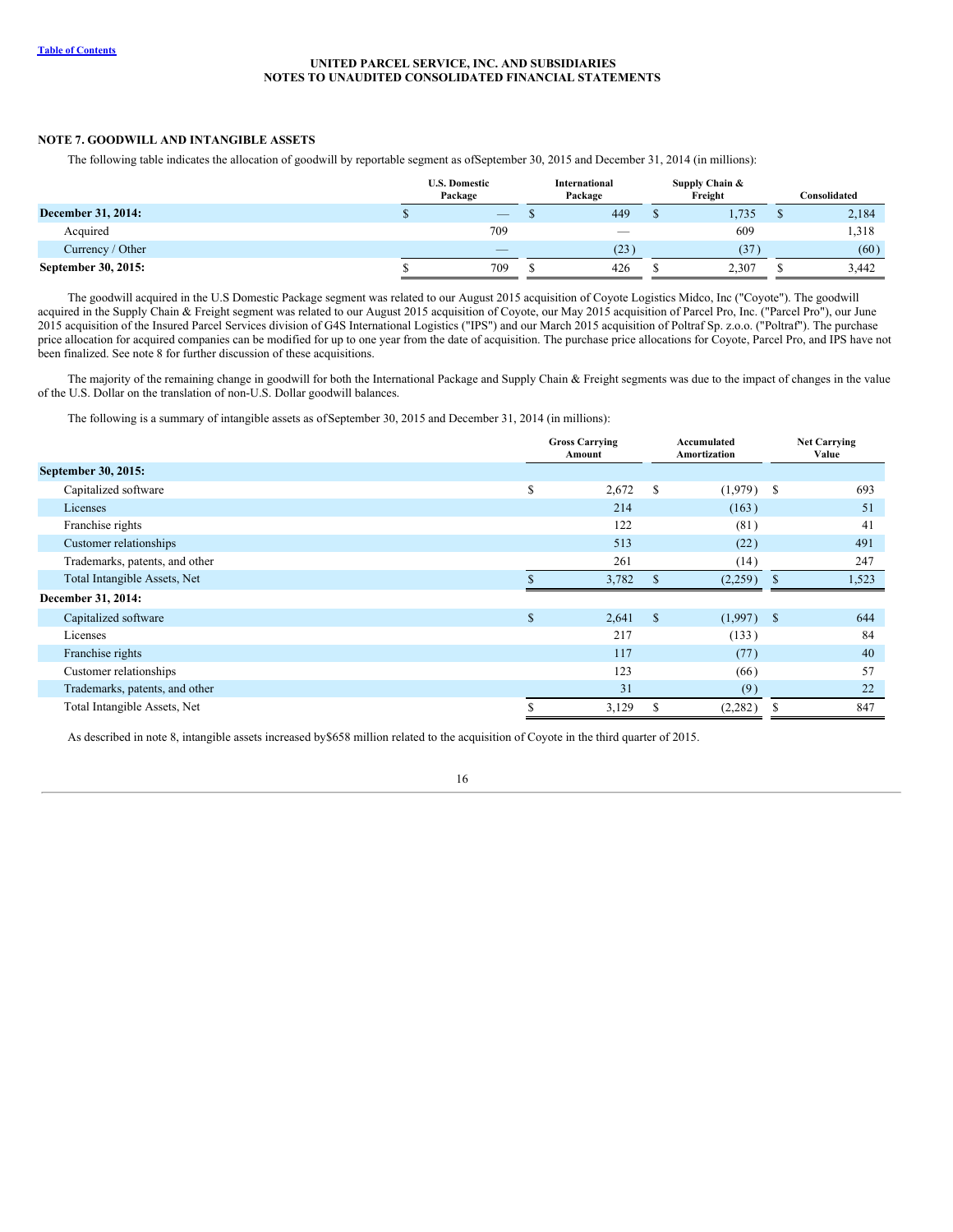#### **NOTE 8. BUSINESS COMBINATIONS**

In March 2015, we acquired Poltraf, a Polish-based pharmaceutical logistics company recognized for its temperature-sensitive warehousing and transportation solutions. In May 2015, we acquired Parcel Pro and in June 2015, we acquired IPS, both are businesses that provide services and insurance coverage for the transport of high value luxury goods. These acquisitions were funded with cash from operations. These acquisitions were not material to our consolidated financial position or results of operations.

In August 2015, we acquired Coyote, a U.S.-based truckload freight brokerage company for\$1.853 billion. This acquisition will allow us to expand our existing portfolio by adding large scale truckload freight brokerage and transportation management services to our existing supply chain and freight businesses. The acquisition was funded using cash from operations and issuances of commercial paper.

The following table summarizes the estimated fair values of the Coyote assets acquired and liabilities assumed at the acquisition date. We have engaged a third-party to prepare valuations for certain intangible assets; therefore, the initial estimates of purchase price, intangible assets, goodwill and deferred income taxes are subject to change. The purchase price allocation for acquired companies can be modified for up to one year from the date of acquisition.

| <b>Coyote Assets Acquired and (Liabilities) Assumed</b> |   | <b>As of Acquisition Date</b><br>(in millions) |  |  |  |  |
|---------------------------------------------------------|---|------------------------------------------------|--|--|--|--|
| Cash and cash equivalents                               | S | 19                                             |  |  |  |  |
| Accounts receivable                                     |   | 249                                            |  |  |  |  |
| Current deferred income tax assets                      |   | 11                                             |  |  |  |  |
| Other current assets                                    |   | $\mathcal{L}$                                  |  |  |  |  |
| Property, plant, and equipment                          |   | 17                                             |  |  |  |  |
| Goodwill                                                |   | 1,246                                          |  |  |  |  |
| Intangible assets                                       |   | 658                                            |  |  |  |  |
| Restricted cash and non-current marketable securities   |   | 2                                              |  |  |  |  |
| Accounts payable and other current liabilities          |   | (134)                                          |  |  |  |  |
| Non-current deferred income tax liability               |   | (215)                                          |  |  |  |  |
| Other non-current liabilities                           |   | (2)                                            |  |  |  |  |
| Total purchase price                                    | S | 1.853                                          |  |  |  |  |

The goodwill recognized of approximately \$1.246 billion is attributable to synergies anticipated from more efficient usage of our existing transportation networks and the assembled workforce of Coyote. We have allocated \$709 and \$537 million of the recognized goodwill to the U.S. Domestic Package and Supply Chain & Freight segments, respectively. None of the goodwill is expected to be deductible for income tax purposes.

The intangible assets acquired of approximately \$658 million primarily consist of \$426 million of customer relationships (amortized over 10 years), \$27 million of noncompete agreements (amortized over 4 years), and \$200 million of trademarks and trade name, which have an indefinite useful life. As noted earlier, the fair value of the acquired intangible assets are estimates and are subject to change depending on the final valuation report. The carrying value of acquired accounts receivable approximates fair value.

We recognized approximately \$17 million of acquisition related costs that were expensed in the current period. These costs are included in "other expenses" within the statements of consolidated income.

The financial results of these acquired businesses are included in the Supply Chain & Freight segment from the date of acquisition and were not material to our results of operations.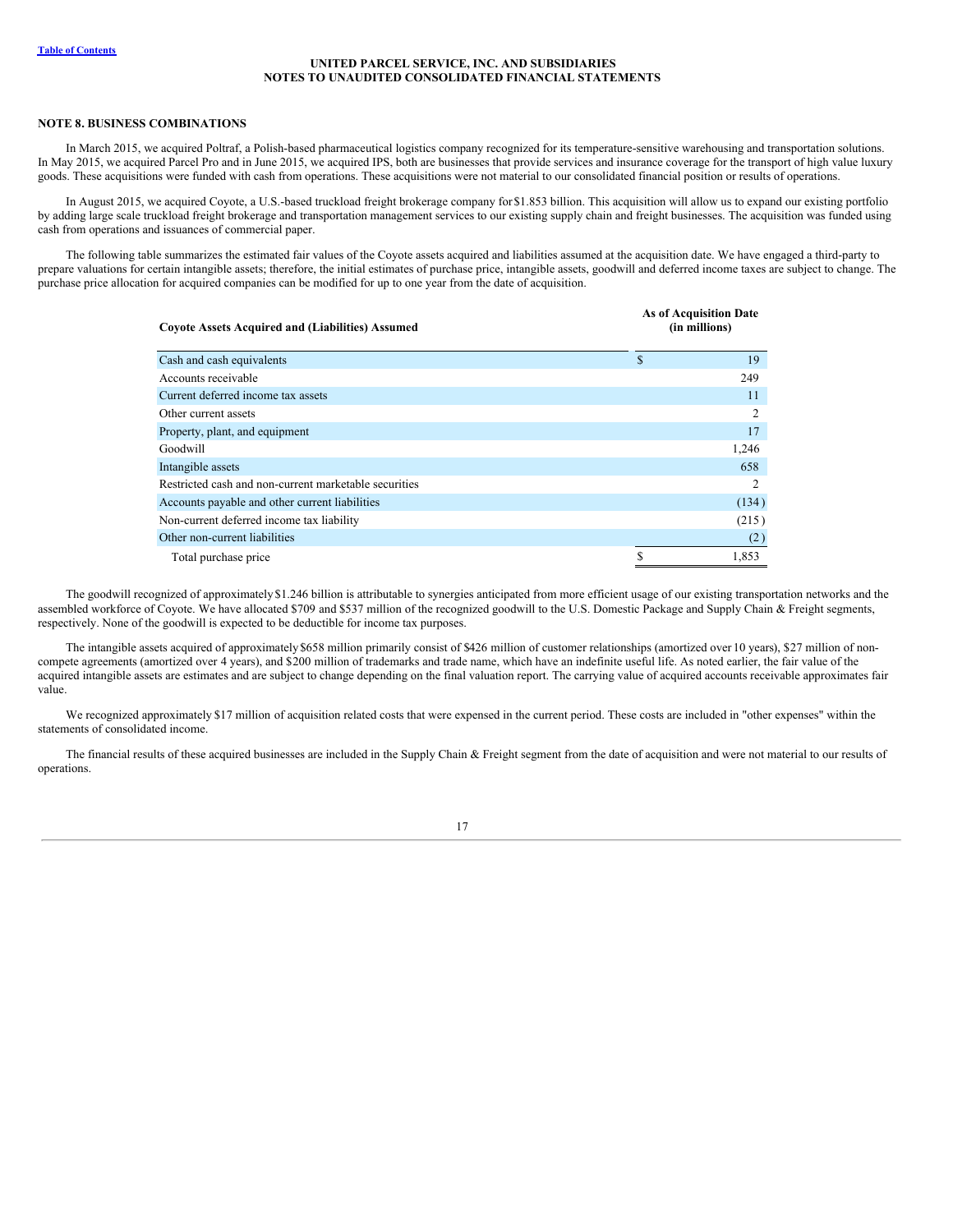# <span id="page-19-0"></span>**NOTE 9. DEBT AND FINANCING ARRANGEMENTS**

The carrying value of our outstanding debt as ofSeptember 30, 2015 and December 31, 2014 consists of the following (in millions):

|                            | Principal |        |           |    | <b>Carrying Value</b> |              |        |
|----------------------------|-----------|--------|-----------|----|-----------------------|--------------|--------|
|                            |           | Amount | Maturity  |    | 2015                  |              | 2014   |
| Commercial paper           | \$        | 4,402  | 2015      | \$ | 4,401                 | $\mathbb{S}$ | 772    |
| Fixed-rate senior notes:   |           |        |           |    |                       |              |        |
| $1.125\%$ senior notes     |           | 375    | 2017      |    | 374                   |              | 370    |
| 5.50% senior notes         |           | 750    | 2018      |    | 798                   |              | 802    |
| 5.125% senior notes        |           | 1,000  | 2019      |    | 1,082                 |              | 1,076  |
| 3.125% senior notes        |           | 1,500  | 2021      |    | 1.641                 |              | 1,617  |
| 2.45% senior notes         |           | 1.000  | 2022      |    | 1.006                 |              | 977    |
| 6.20% senior notes         |           | 1,500  | 2038      |    | 1,482                 |              | 1,481  |
| 4.875% senior notes        |           | 500    | 2040      |    | 489                   |              | 489    |
| 3.625% senior notes        |           | 375    | 2042      |    | 368                   |              | 367    |
| 8.375% Debentures:         |           |        |           |    |                       |              |        |
| 8.375% debentures          |           | 424    | 2020      |    | 483                   |              | 480    |
| 8.375% debentures          |           | 276    | 2030      |    | 283                   |              | 283    |
| Pound Sterling notes:      |           |        |           |    |                       |              |        |
| 5.50% notes                |           | 101    | 2031      |    | 97                    |              | 99     |
| 5.125% notes               |           | 690    | 2050      |    | 655                   |              | 673    |
| Floating rate senior notes |           | 567    | 2049-2065 |    | 562                   |              | 459    |
| Capital lease obligations  |           | 431    | 2015-3005 |    | 431                   |              | 505    |
| Facility notes and bonds   |           | 420    | 2015-2045 |    | 420                   |              | 320    |
| Other debt                 |           | 29     | 2015-2022 |    | 29                    |              | 17     |
| <b>Total Debt</b>          | S         | 14,340 |           |    | 14,601                |              | 10,787 |
| Less: Current Maturities   |           |        |           |    | (4,557)               |              | (923)  |
| Long-term Debt             |           |        |           | \$ | 10,044                | \$           | 9,864  |

#### *Debt Issuances*

In September 2015, we issued floating rate senior notes with principal balances of \$104 million that bear interest at three-month LIBOR less 30 basis points. These notes mature in 2065.

In September 2015, we entered into an agreement with the Delaware County, Pennsylvania Industrial Development Authority, associated with our Philadelphia, Pennsylvania airport facilities, for bonds issued with a principal balance of \$100 million. These bonds, which are due September 2045, bear interest at a variable rate.

#### *Sources of Credit*

We are authorized to borrow up to \$10.0 billion under the U.S. commercial paper program we maintain. We had \$4.060 billion outstanding under this program as of September 30, 2015, with an average interest rate of0.14%. We also maintain a European commercial paper program under which we are authorized to borrow up to  $65.0$ billion in a variety of currencies. We had £225 million (\$342 million) outstanding under this program as of September 30, 2015 with an average interest rate of 0.50%. As of September 30, 2015, we have classified the entire commercial paper balance as a current liability on our consolidated balance sheet.

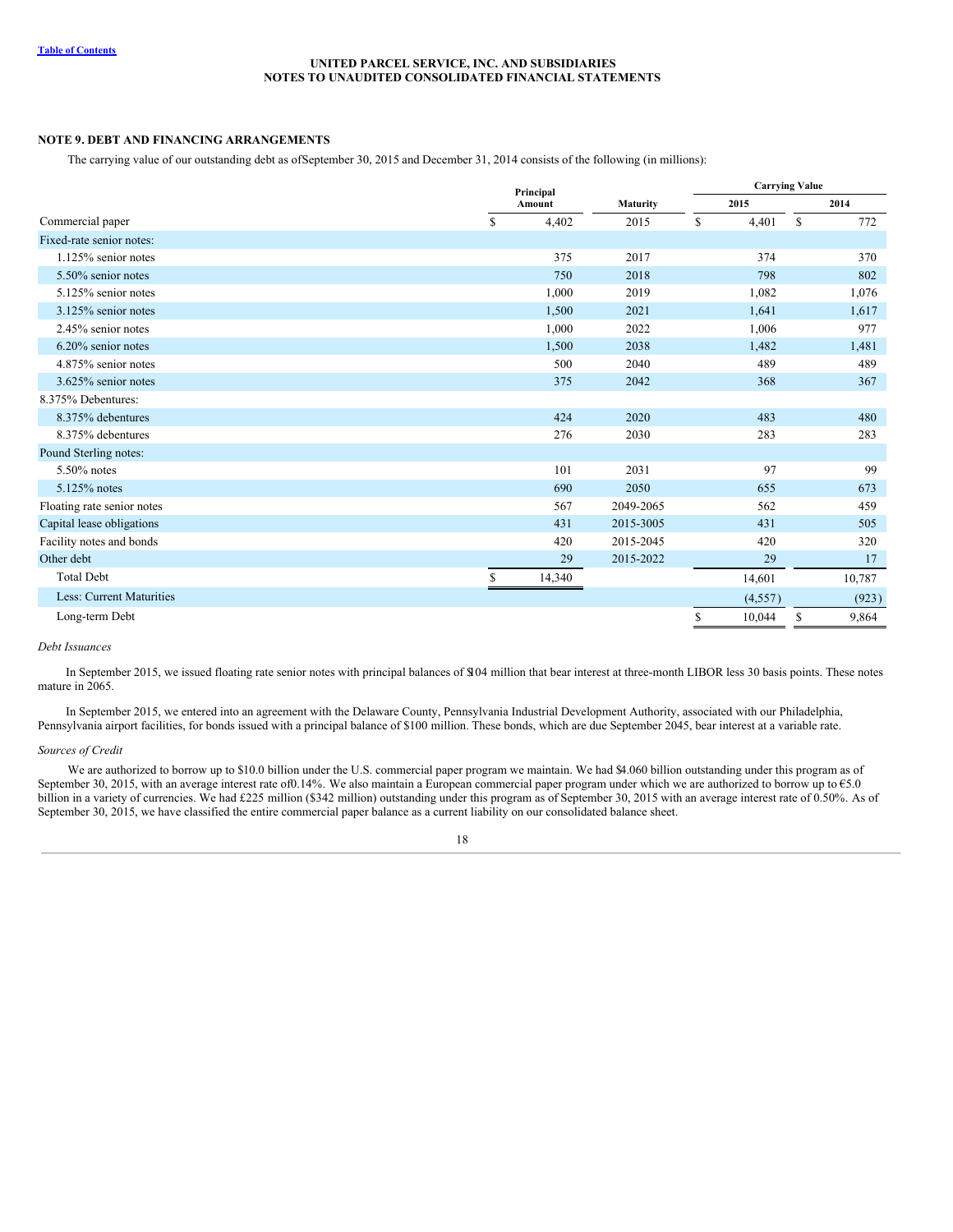We maintain two credit agreements with a consortium of banks. One of these agreements provides revolving credit facilities of \$1.5 billion, and expires on March 26, 2016. Generally, amounts outstanding under this facility bear interest at a periodic fixed rate equal to LIBOR for the applicable interest period and currency denomination, plus an applicable margin. Alternatively, a fluctuating rate of interest equal to the highest of (1) JPMorgan Chase Bank's publicly announced prime rate; (2) the Federal Funds effective rate plus 0.50%; and (3) LIBOR for a one month interest period plus1.00%, plus an applicable margin, may be used at our discretion. In each case, the applicable margin for advances bearing interest based on LIBOR is a percentage determined by quotations from Markit Group Ltd. for our 1-year credit default swap spread, subject to a minimum rate of 0.10% and a maximum rate of 0.75%. The applicable margin for advances bearing interest based on the prime rate is1.00% below the applicable margin for LIBOR advances (but not lower than 0.00%). We are also able to request advances under this facility based on competitive bids for the applicable interest rate. There were no amounts outstanding under this facility as of September 30, 2015.

The second agreement provides revolving credit facilities of \$3.0 billion, and expires on March 27, 2020. Generally, amounts outstanding under this facility bear interest at a periodic fixed rate equal to LIBOR for the applicable interest period and currency denomination, plus an applicable margin. Alternatively, a fluctuating rate of interest equal to the highest of (1) JPMorgan Chase Bank's publicly announced prime rate; (2) the Federal Funds effective rate plus 0.50%; and (3) LIBOR for a one month interest period plus 1.00%, plus an applicable margin, may be used at our discretion. In each case, the applicable margin for advances bearing interest based on LIBOR is a percentage determined by quotations from Markit Group Ltd. for our 1-year credit default swap spread, interpolated for a period from the date of determination of such credit default swap spread in connection with a new interest period until the latest maturity date of this facility then in effect (but not less than a period of one year). The minimum applicable margin rate is 0.10% and the maximum applicable margin rate is0.75% per annum. The applicable margin for advances bearing interest based on the prime rate is1.00% below the applicable margin for LIBOR advances (but not less than 0.00%). We are also able to request advances under this facility based on competitive bids. There were no amounts outstanding under this facility as of September 30, 2015.

#### *Debt Covenants*

Our existing debt instruments and credit facilities subject us to certain financial covenants. As ofSeptember 30, 2015 and for all prior periods, we have satisfied these financial covenants. These covenants limit the amount of secured indebtedness that we may incur, and limit the amount of attributable debt in sale-leaseback transactions, to 10% of net tangible assets. As of September 30, 2015, 10% of net tangible assets was equivalent to\$2.217 billion; however, we have no covered sale-leaseback transactions or secured indebtedness outstanding. We do not expect these covenants to have a material impact on our financial condition or liquidity.

#### *Fair Value of Debt*

Based on the borrowing rates currently available to the Company for long-term debt with similar terms and maturities, the fair value of long-term debt, including current maturities, was approximately \$15.697 and \$12.257 billion as of September 30, 2015 and December 31, 2014, respectively. We utilized Level 2 inputs in the fair value hierarchy of valuation techniques to determine the fair value of all of our debt instruments.

### <span id="page-20-0"></span>**NOTE 10. LEGAL PROCEEDINGS AND CONTINGENCIES**

We are involved in a number of judicial proceedings and other matters arising from the conduct of our business activities.

Although there can be no assurance as to the ultimate outcome, we have generally denied, or believe we have a meritorious defense and will deny, liability in all litigation pending against us, including (except as otherwise noted herein) the matters described below, and we intend to defend vigorously each case. We have accrued for legal claims when, and to the extent that, amounts associated with the claims become probable and can be reasonably estimated. The actual costs of resolving legal claims may be substantially higher or lower than the amounts accrued for those claims.

For those matters as to which we are not able to estimate a possible loss or range of loss, we are not able to determine whether the loss will have a material adverse effect on our business, financial condition or results of operations or liquidity. For matters in this category, we have indicated in the descriptions that follow the reasons that we are unable to estimate the possible loss or range of loss.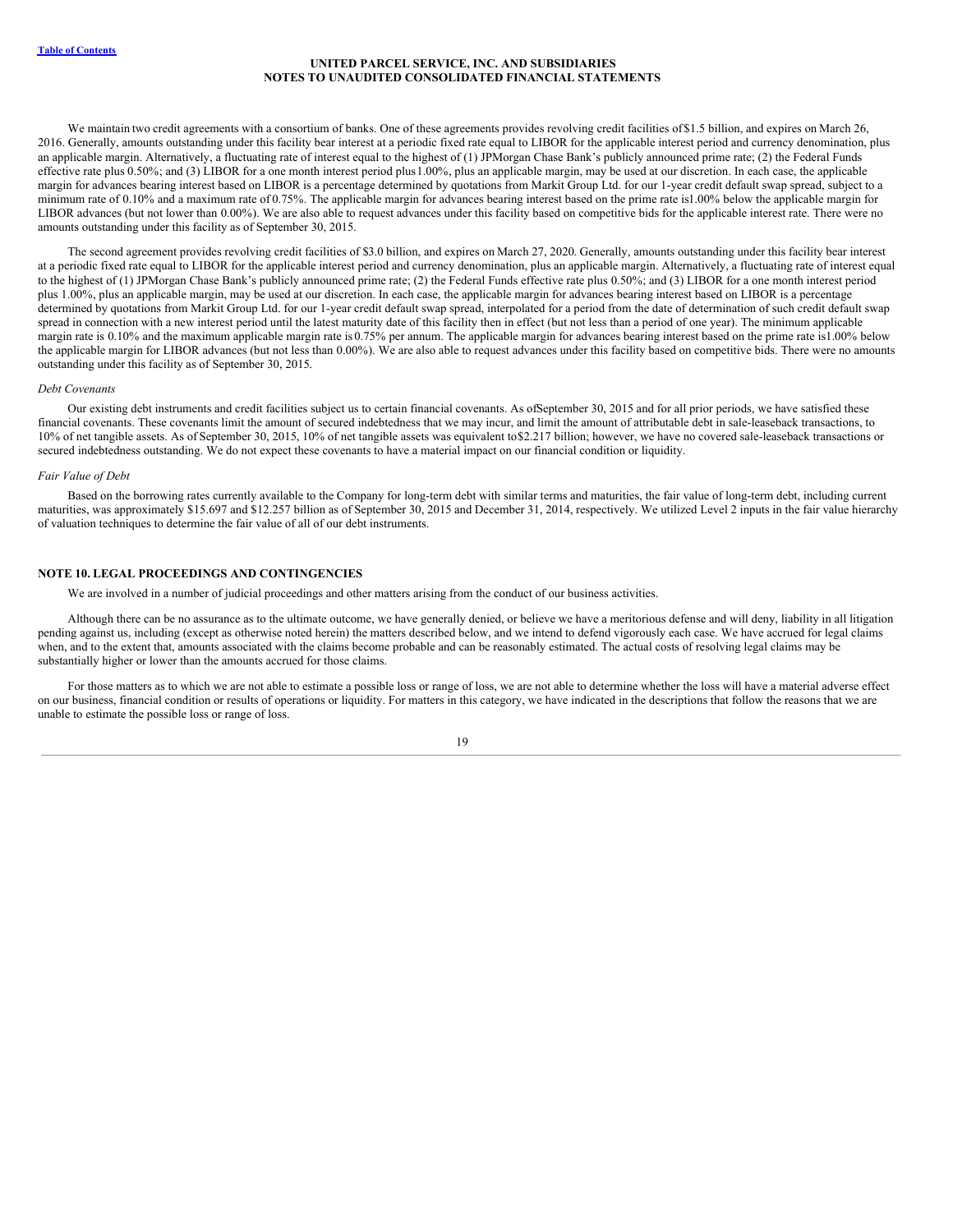#### *Judicial Proceedings*

We are a defendant in a number of lawsuits filed in state and federal courts containing various class action allegations under state wage-and-hour laws. At this time, we do not believe that any loss associated with these matters would have a material adverse effect on our financial condition, results of operations or liquidity.

UPS and our subsidiary The UPS Store, Inc., are defendants in Morgate v. The UPS Store, Inc. et al. an action in the Los Angeles Superior Court brought on behalf of a certified class of all franchisees who chose to rebrand their Mail Boxes Etc. franchises to The UPS Store in March 2003. Plaintiff alleges that UPS and The UPS Store, Inc. misrepresented and omitted facts to the class about the market tests that were conducted before offering the class the choice of whether to rebrand to The UPS Store. The court has scheduled a trial for February 2016, limited to the claim of the class representative. After that trial is complete, the court will consider how to proceed with respect to the claims of the other class members.

There are multiple factors that prevent us from being able to estimate the amount of loss, if any, that may result from the remaining aspects of this case, including: (1) we are vigorously defending ourselves and believe we have a number of meritorious legal defenses; and (2) it remains uncertain what evidence of damages, if any, plaintiffs will be able to present. Accordingly, at this time, we are not able to estimate a possible loss or range of loss that may result from this matter or to determine whether such loss, if any, would have a material adverse effect on our financial condition, results of operations or liquidity.

In AFMS LLC v. UPS and FedEx Corporation, a lawsuit filed in federal court in the Central District of California in August 2010, the plaintiff asserts that UPS and FedEx violated U.S. antitrust law by conspiring to refuse to negotiate with third-party negotiators retained by shippers and by individually imposing policies that prevent shippers from using such negotiators. UPS and FedEx have moved for summary judgment. The Court granted these motions on April 30, 2015, entered judgment in favor of UPS and FedEx, and dismissed the case. On May 21, 2015, plaintiff filed a notice of appeal to the Court of Appeals for the Ninth Circuit. The Antitrust Division of the U.S. Department of Justice ("DOJ") has an open civil investigation of our policies and practices for dealing with third-party negotiators. We have cooperated with this investigation. We deny any liability with respect to these matters and intend to vigorously defend ourselves. There are multiple factors that prevent us from being able to estimate the amount of loss, if any, that may result from these matters including: (1) the DOJ investigation is pending; (2) the Court granted our motion for summary judgment; and (3) plaintiff has filed a notice of appeal. Accordingly, at this time, we are not able to estimate a possible loss or range of loss that may result from these matters or to determine whether such loss, if any, would have a material adverse effect on our financial condition, results of operations or liquidity.

In Canada, four purported class-action cases were filed against us in British Columbia (2006); Ontario (2007) and Québec (2006 and 2013). The cases each allege inadequate disclosure concerning the existence and cost of brokerage services provided by us under applicable provincial consumer protection legislation and infringement of interest restriction provisions under the Criminal Code of Canada. The British Columbia class action was declared inappropriate for certification and dismissed by the trial judge. That decision was upheld by the British Columbia Court of Appeal in March 2010, which ended the case in our favor. The Ontario class action was certified in September 2011. Partial summary judgment was granted to us and the plaintiffs by the Ontario motions court. The complaint under the Criminal Code was dismissed. No appeal is being taken from that decision. The allegations of inadequate disclosure were granted and we are appealing that decision. The motion to authorize the 2006 Québec litigation as a class action was dismissed by the motions judge in October 2012; there was no appeal, which ended that case in our favor. The 2013 Québec litigation also has been dismissed. We deny all liability and are vigorously defending the one outstanding case in Ontario. There are multiple factors that prevent us from being able to estimate the amount of loss, if any, that may result from this matter, including: (1) we are vigorously defending ourselves and believe that we have a number of meritorious legal defenses; and (2) there are unresolved questions of law and fact that could be important to the ultimate resolution of this matter. Accordingly, at this time, we are not able to estimate a possible loss or range of loss that may result from this matter or to determine whether such loss, if any, would have a material adverse effect on our financial condition, results of operations or liquidity.

#### *Other Matters*

In January 2008, a class action complaint was filed in the United States District Court for the Eastern District of New York alleging price-fixing activities relating to the provision of freight forwarding services. UPS was not named in this case. In July 2009, the plaintiffs filed a First Amended Complaint naming numerous global freight forwarders as defendants. UPS and UPS Supply Chain Solutions are among the 60 defendants named in the amended complaint. After two rounds of motions to dismiss, in October 2014, UPS entered into a settlement agreement with the plaintiffs to settle the remaining claims asserted against UPS for an immaterial amount. The court granted preliminary approval of the settlement on December 16, 2014. The settlement is subject to final court approval, which is currently scheduled to be considered by the Court in November 2015.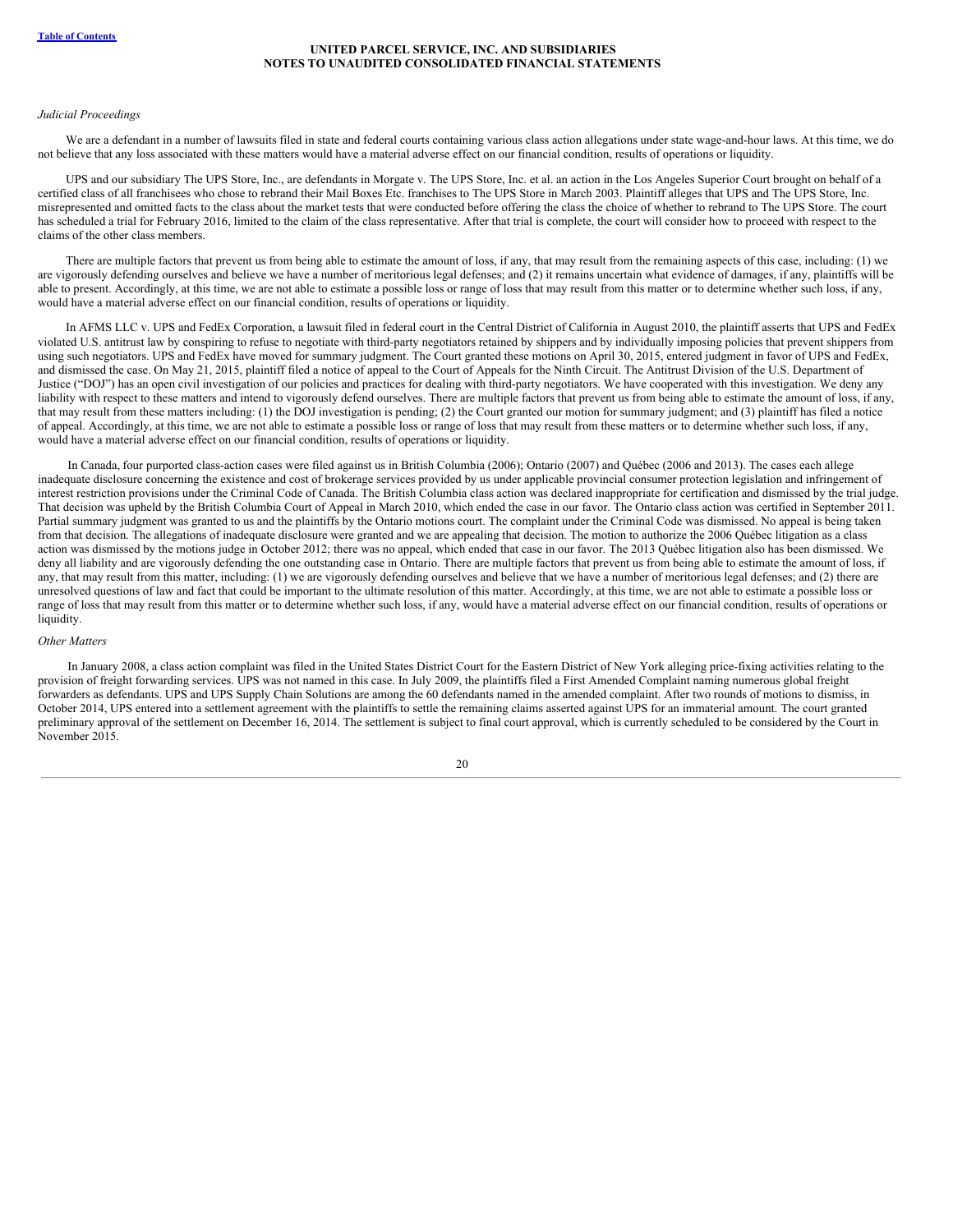In August 2010, competition authorities in Brazil opened an administrative proceeding to investigate alleged anticompetitive behavior in the freight forwarding industry. Approximately 45 freight forwarding companies and individuals are named in the proceeding, including UPS, UPS SCS Transportes (Brasil) S.A., and a former employee in Brazil. UPS submitted its written defenses to these allegations in April 2014.

We are cooperating with the Brazil investigation, and intend to continue to vigorously defend ourselves. There are multiple factors that prevent us from being able to estimate the amount of loss, if any, that may result from this matter including: (1) we are vigorously defending the matter and believe that we have a number of meritorious legal defenses; (2) there are unresolved questions of law that could be of importance to the ultimate resolutions of this matter, including the calculation of any potential fine; and (3) there is uncertainty about the time period that is the subject of the investigation. Accordingly, at this time, we are not able to estimate a possible loss or range of loss that may result from this matter or to determine whether such loss, if any, would have a material adverse effect on our financial condition, results of operations or liquidity.

In January 2014, we received a Civil Investigative Demand from the DOJ seeking documents related to possible damages under the False Claims Act ("FCA") in connection with delivery services provided to government customers where guaranteed commitment times allegedly were not met. The General Services Administration - Office of Inspector General had previously sought similar documents. We also have been contacted by multiple states requesting this information. The Company cooperated with these inquiries and has reached agreements with the DOJ and a group of state and local governments to resolve all of their respective claims. The terms of the settlements did not have a material adverse effect on our financial condition, results of operations or liquidity.

In February 2015, the State and City of New York filed suit against UPS in the U.S. District Court for the Southern District of New York, arising from alleged shipments of cigarettes to New York State and City residents. The complaint asserts claims under various federal and state laws. The complaint also includes a claim that UPS violated the Assurance of Discontinuance it entered into with the New York Attorney General in 2005 concerning cigarette deliveries. In September 2015, the Court granted in part UPS's motion to dismiss, dismissing some of plaintiffs' claims but permitting others to proceed. Discovery is ongoing. There are multiple factors that prevent us from being able to estimate the amount of loss, if any, that may result from this case, including: (1) we are vigorously defending ourselves and believe we have a number of meritorious factual and legal defenses; and (2) it remains uncertain what evidence of their claims and damages, if any, plaintiffs will be able to present. Accordingly, at this time, we are not able to estimate a possible loss or range of loss that may result from this matter or to determine whether such loss, if any, would have a material adverse effect on our financial condition, results of operations or liquidity.

We are a defendant in various other lawsuits that arose in the normal course of business. We do not believe that the eventual resolution of these other lawsuits (either individually or in the aggregate), including any reasonably possible losses in excess of current accruals, will have a material adverse effect on our financial condition, results of operations or liquidity.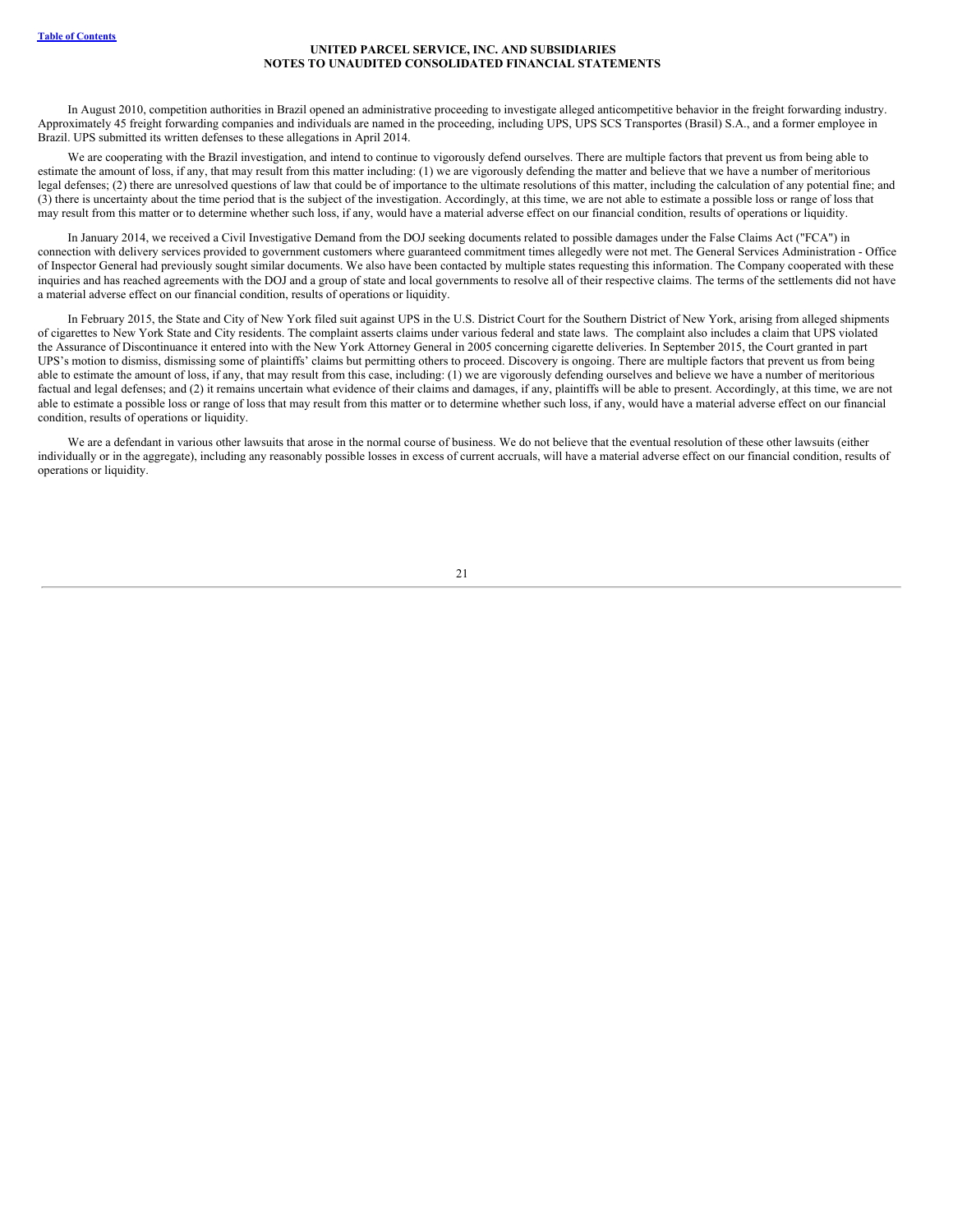### <span id="page-23-0"></span>**NOTE 11. SHAREOWNERS' EQUITY**

#### *Capital Stock, Additional Paid-In Capital and Retained Earnings*

We maintain two classes of common stock, which are distinguished from each other primarily by their respective voting rights. Class A shares are entitled to10 votes per share, whereas class B shares are entitled to one vote per share. Class A shares are primarily held by UPS employees and retirees, and these shares are fully convertible on a one-to-one basis into class B shares at any time. Class B shares are publicly traded on the New York Stock Exchange under the symbol "UPS". Class A and B shares both have a \$0.01 par value, and as of September 30, 2015, there were 4.6 billion class A shares and 5.6 billion class B shares authorized to be issued. Additionally, there are 200 million preferred shares, with a \$0.01 par value, authorized to be issued; as ofSeptember 30, 2015, no preferred shares had been issued.

The following is a rollforward of our common stock, additional paid-in capital and retained earnings accounts for thenine months ended September 30, 2015 and 2014 (in millions, except per share amounts):

|                                                |                | 2015         |                 | 2014           |               |                |  |
|------------------------------------------------|----------------|--------------|-----------------|----------------|---------------|----------------|--|
|                                                | <b>Shares</b>  |              | <b>Dollars</b>  | <b>Shares</b>  |               | <b>Dollars</b> |  |
| <b>Class A Common Stock</b>                    |                |              |                 |                |               |                |  |
| Balance at beginning of period                 | 201            | S            | $\overline{2}$  | 212            | <sup>\$</sup> | 2              |  |
| Common stock purchases                         | (3)            |              |                 | (4)            |               |                |  |
| Stock award plans                              | $\overline{4}$ |              |                 | 4              |               |                |  |
| Common stock issuances                         | $\overline{2}$ |              |                 | $\overline{2}$ |               |                |  |
| Conversions of class A to class B common stock | (8)            |              |                 | (11)           |               |                |  |
| Class A shares issued at end of period         | 196            | $\mathbb{S}$ | 2               | 203            | $\mathbb{S}$  | 2              |  |
| <b>Class B Common Stock</b>                    |                |              |                 |                |               |                |  |
| Balance at beginning of period                 | 705            | $\mathbb{S}$ | $7\phantom{.0}$ | 712            | $\mathbb{S}$  | 7              |  |
| Common stock purchases                         | (17)           |              |                 | (17)           |               |                |  |
| Conversions of class A to class B common stock | 8              |              |                 | 11             |               |                |  |
| Class B shares issued at end of period         | 696            | S.           | $7\phantom{.0}$ | 706            | \$            | $\tau$         |  |
| <b>Additional Paid-In Capital</b>              |                |              |                 |                |               |                |  |
| Balance at beginning of period                 |                | \$           |                 |                | \$            |                |  |
| Stock award plans                              |                |              | 391             |                |               | 359            |  |
| Common stock purchases                         |                |              | (567)           |                |               | (630)          |  |
| Common stock issuances                         |                |              | 245             |                |               | 218            |  |
| Option premiums received (paid)                |                |              | (69)            |                |               | 53             |  |
| Balance at end of period                       |                |              |                 |                |               |                |  |
|                                                |                | <b>S</b>     |                 |                | \$            |                |  |
| <b>Retained Earnings</b>                       |                |              |                 |                |               |                |  |
| Balance at beginning of period                 |                | $\mathbb{S}$ | 5,726           |                | $\mathbb{S}$  | 6,925          |  |
| Net income attributable to common shareowners  |                |              | 3,513           |                |               | 2,579          |  |
| Dividends (\$2.19 and \$2.01 per share)        |                |              | (2,000)         |                |               | (1, 863)       |  |
| Common stock purchases                         |                |              | (1, 468)        |                |               | (1, 412)       |  |
| Balance at end of period                       |                | $\mathbb{S}$ | 5,771           |                | \$            | 6,229          |  |

In total, we repurchased 20.2 million shares of class A and class B common stock for\$2.035 billion during the nine months ended September 30, 2015, and 20.6 million shares for \$2.042 billion during the nine months ended September 30, 2014. In February 2013, the Board of Directors approved a new share repurchase authorization of\$10.0 billion, which has no expiration date. As of September 30, 2015, we had \$2.117 billion of this share repurchase authorization available.

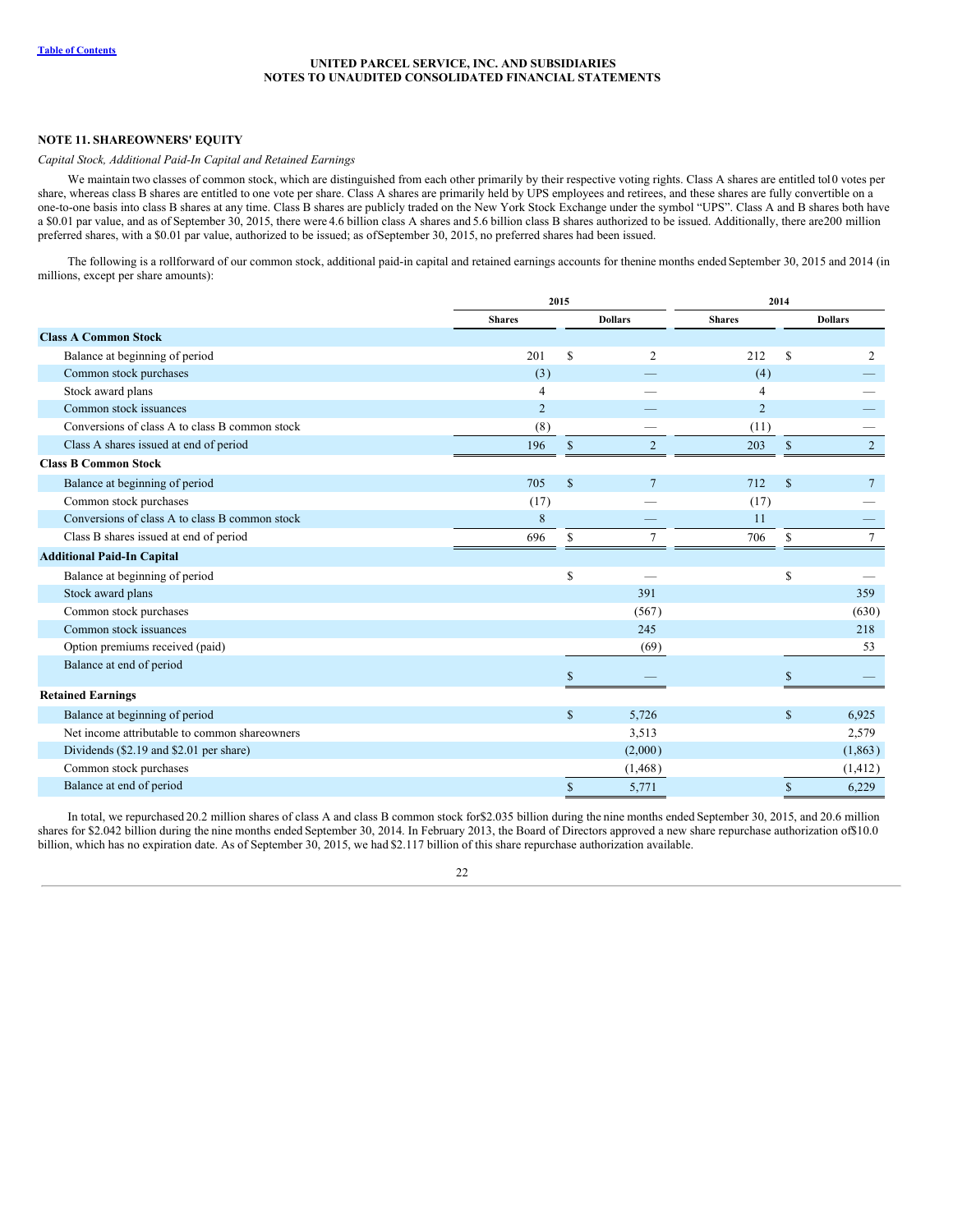From time to time, we enter into share repurchase programs with large financial institutions to assist in our buyback of company stock. These programs allow us to repurchase our shares at a price below the weighted average UPS share price for a given period. During the third quarter of 2015, we entered into an accelerated share repurchase program which allowed us to repurchase 3.9 million shares for \$400 million. The program was completed in September 2015.

In order to lower the average cost of acquiring shares in our ongoing share repurchase program, we periodically enter into structured repurchase agreements involving the use of capped call options for the purchase of UPS class B shares. We pay a fixed sum of cash upon execution of each agreement in exchange for the right to receive either a predetermined amount of cash or stock. Upon expiration of each agreement, if the closing market price of our common stock is above the pre-determined price, we will have our initial investment returned with a premium in either cash or shares (at our election). If the closing market price of our common stock is at or below the pre-determined price, we will receive the number of shares specified in the agreement. We received (paid) net premiums of  $\$(69)$  and  $\$53$  million during the first nine months of 2015 and 2014, respectively, related to entering into and settling capped call options for the purchase of class B shares. As of September 30, 2015, we had outstanding options for the purchase of 2.6 million shares, with a weighted average strike price of \$88.49 per share, that will settle in the fourth quarter of 2015 and first quarter of 2016.

#### *Accumulated Other Comprehensive Income (Loss)*

We experience activity in AOCI for unrealized holding gains and losses on available-for-sale securities, foreign currency translation adjustments, unrealized gains and losses from derivatives that qualify as hedges of cash flows and unrecognized pension and postretirement benefit costs. The activity in AOCI for the nine months ended September 30, 2015 and 2014 is as follows (in millions):

|                                                                                     | 2015 |         |    | 2014  |
|-------------------------------------------------------------------------------------|------|---------|----|-------|
| Foreign currency translation gain (loss):                                           |      |         |    |       |
| Balance at beginning of period                                                      | \$   | (457)   | -S | (126) |
| Translation adjustment (net of tax effect of \$0 and \$11)                          |      | (344)   |    | (248) |
| Balance at end of period                                                            |      | (801)   |    | (374) |
| Unrealized gain (loss) on marketable securities, net of tax:                        |      |         |    |       |
| Balance at beginning of period                                                      |      |         |    | (1)   |
| Current period changes in fair value (net of tax effect of \$1 and \$1)             |      |         |    |       |
| Reclassification to earnings (no tax impact in either period)                       |      |         |    |       |
| Balance at end of period                                                            |      |         |    |       |
| Unrealized gain (loss) on cash flow hedges, net of tax:                             |      |         |    |       |
| Balance at beginning of period                                                      |      | -61     |    | (219) |
| Current period changes in fair value (net of tax effect of \$71 and \$77)           |      | 119     |    | 129   |
| Reclassification to earnings (net of tax effect of $\S(67)$ ) and $\S(24)$          |      | (113)   |    | 40    |
| Balance at end of period                                                            |      | 67      |    | (50)  |
| Unrecognized pension and postretirement benefit costs, net of tax:                  |      |         |    |       |
| Balance at beginning of period                                                      |      | (3,198) |    | (114) |
| Reclassification to earnings (net of tax effect of \$51 and \$447)                  |      | 80      |    | 742   |
| Remeasurement of plan assets and liabilities (net of tax effect of \$0 and \$(488)) |      |         |    | (815) |
| Balance at end of period                                                            |      | (3,118) |    | (187) |
| Accumulated other comprehensive income (loss) at end of period                      |      | (3,851) |    | (611) |

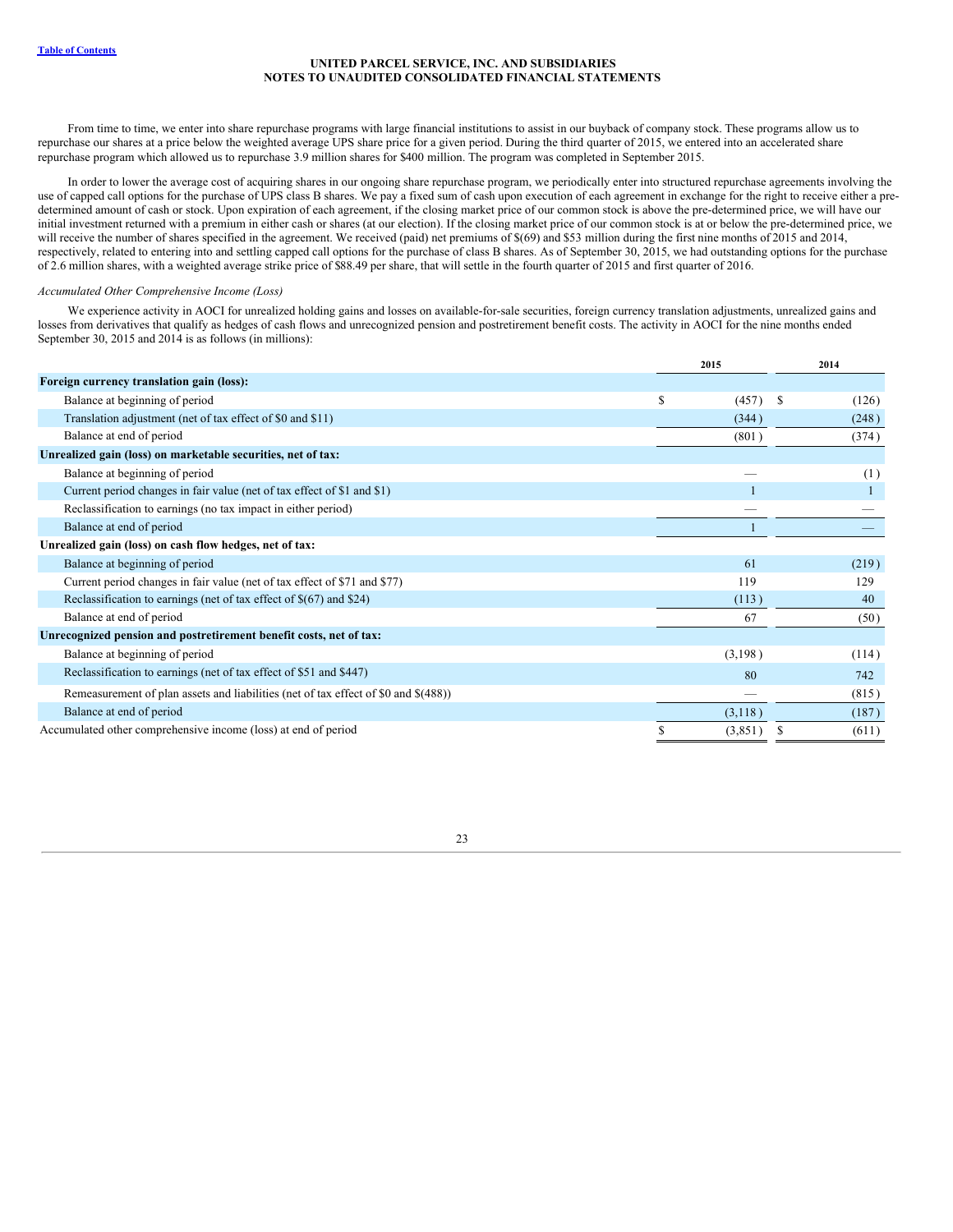Detail of the gains (losses) reclassified from AOCI to the statements of consolidated income for thethree and nine months ended September 30, 2015 and 2014 is as follows (in millions):

# **Three Months Ended September 30:**

|                                                        |   | <b>Amount Reclassified from AOCI</b> |    |      |                                                   |
|--------------------------------------------------------|---|--------------------------------------|----|------|---------------------------------------------------|
|                                                        |   | 2015                                 |    | 2014 | <b>Affected Line Item in the Income Statement</b> |
| Unrealized gain (loss) on marketable securities:       |   |                                      |    |      |                                                   |
| Realized gain (loss) on sale of securities             | S |                                      |    |      | Investment income                                 |
| Income tax (expense) benefit                           |   |                                      |    |      | Income tax expense                                |
| Impact on net income                                   |   |                                      |    |      | Net income                                        |
| Unrealized gain (loss) on cash flow hedges:            |   |                                      |    |      |                                                   |
| Interest rate contracts                                |   | (6)                                  |    | (6)  | Interest expense                                  |
| Foreign exchange contracts                             |   |                                      |    | (43) | Interest expense                                  |
| Foreign exchange contracts                             |   | 67                                   |    | (11) | Revenue                                           |
| Income tax (expense) benefit                           |   | (22)                                 | 23 |      | Income tax expense                                |
| Impact on net income                                   |   | 39                                   |    | (37) | Net income                                        |
| Unrecognized pension and postretirement benefit costs: |   |                                      |    |      |                                                   |
| Prior service costs                                    |   | (44)                                 |    | (44) | Compensation and benefits                         |
| Settlement and curtailment loss                        |   |                                      |    |      | Compensation and benefits                         |
| Remeasurement of benefit obligation                    |   |                                      |    |      | Compensation and benefits                         |
| Income tax (expense) benefit                           |   | 16                                   |    | 17   | Income tax expense                                |
| Impact on net income                                   |   | (28)                                 |    | (27) | Net income                                        |
|                                                        |   |                                      |    |      |                                                   |
| Total amount reclassified for the period               |   | 11                                   |    | (64) | Net income                                        |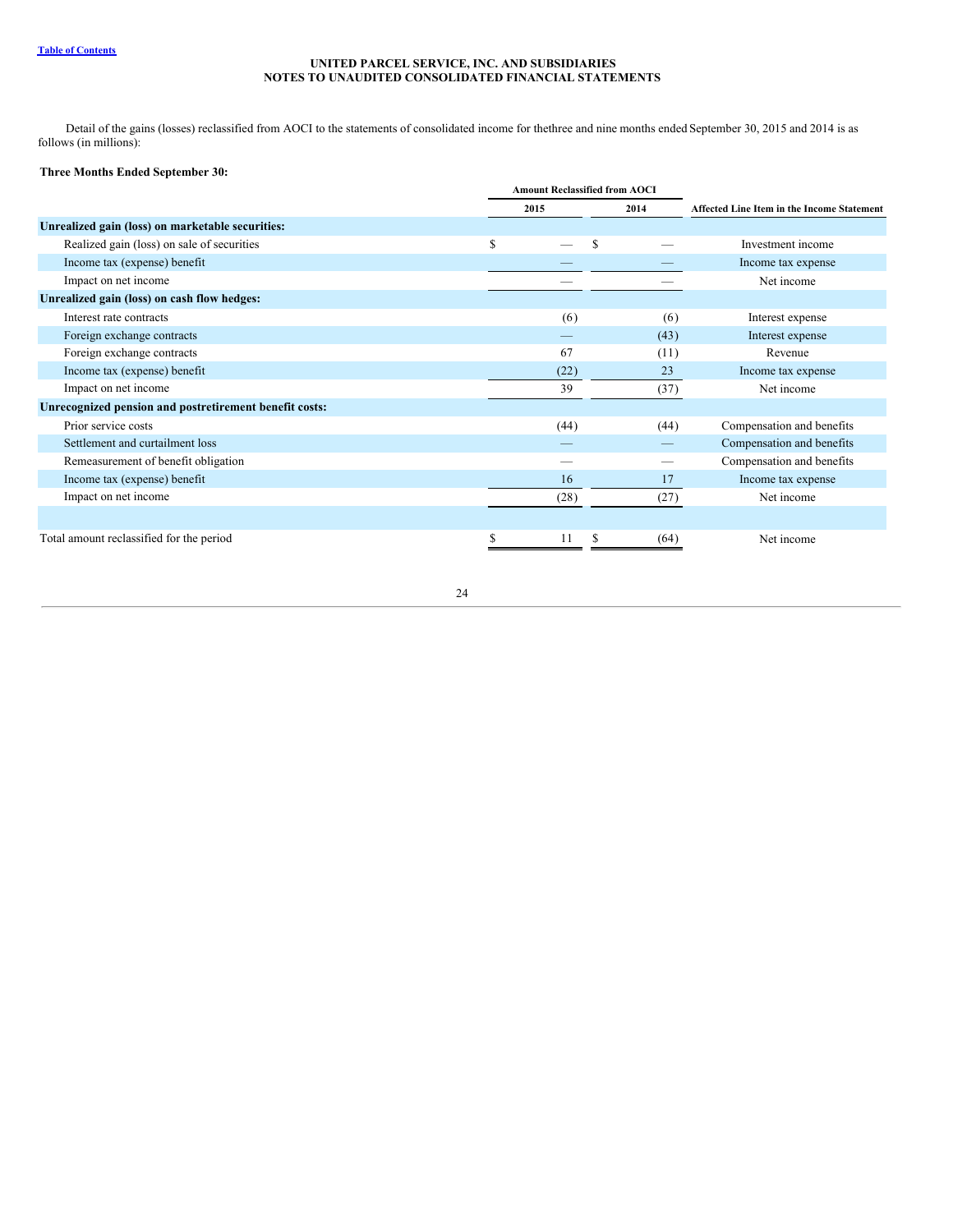### **Nine Months Ended September 30:**

|                                                        |      | <b>Amount Reclassified from AOCI</b> |      |       |                                                   |
|--------------------------------------------------------|------|--------------------------------------|------|-------|---------------------------------------------------|
|                                                        | 2015 |                                      | 2014 |       | <b>Affected Line Item in the Income Statement</b> |
| Unrealized gain (loss) on marketable securities:       |      |                                      |      |       |                                                   |
| Realized gain (loss) on sale of securities             | \$   |                                      | S    |       | Investment income                                 |
| Income tax (expense) benefit                           |      |                                      |      |       | Income tax expense                                |
| Impact on net income                                   |      |                                      |      |       | Net income                                        |
| Unrealized gain (loss) on cash flow hedges:            |      |                                      |      |       |                                                   |
| Interest rate contracts                                |      | (18)                                 |      | (17)  | Interest expense                                  |
| Foreign exchange contracts                             |      | (25)                                 |      | (15)  | Interest expense                                  |
| Foreign exchange contracts                             |      | 223                                  |      | (32)  | Revenue                                           |
| Income tax (expense) benefit                           |      | (67)                                 |      | 24    | Income tax expense                                |
| Impact on net income                                   |      | 113                                  |      | (40)  | Net income                                        |
| Unrecognized pension and postretirement benefit costs: |      |                                      |      |       |                                                   |
| Prior service costs                                    |      | (131)                                |      | (123) | Compensation and benefits                         |
| Settlement and curtailment loss                        |      |                                      |      | (320) | Compensation and benefits                         |
| Remeasurement of benefit obligation                    |      |                                      |      | (746) | Compensation and benefits                         |
| Income tax (expense) benefit                           |      | 51                                   |      | 447   | Income tax expense                                |
| Impact on net income                                   |      | (80)                                 |      | (742) | Net income                                        |
|                                                        |      |                                      |      |       |                                                   |
| Total amount reclassified for the period               |      | 33                                   |      | (782) | Net income                                        |

# *Deferred Compensation Obligations and Treasury Stock*

Activity in the deferred compensation program for thenine months ended September 30, 2015 and 2014 is as follows (in millions):

|                                           |               | 2015           |      | 2014   |    |                |  |
|-------------------------------------------|---------------|----------------|------|--------|----|----------------|--|
|                                           | <b>Shares</b> | <b>Dollars</b> |      | Shares |    | <b>Dollars</b> |  |
| <b>Deferred Compensation Obligations:</b> |               |                |      |        |    |                |  |
| Balance at beginning of period            |               | £.             | 59   |        |    | 69             |  |
| Reinvested dividends                      |               |                | 3    |        |    |                |  |
| Benefit payments                          |               |                | (11) |        |    | (12)           |  |
| Balance at end of period                  |               |                | 51   |        |    | 59             |  |
| <b>Treasury Stock:</b>                    |               |                |      |        |    |                |  |
| Balance at beginning of period            | (1)           | <sup>\$</sup>  | (59) | (1)    | -S | (69)           |  |
| Reinvested dividends                      |               |                | (3)  |        |    | (2)            |  |
| Benefit payments                          |               |                | 11   |        |    | 12             |  |
| Balance at end of period                  | (1)           |                | (51) | (1)    |    | (59)           |  |

*Noncontrolling Interests:*

We have noncontrolling interests in certain consolidated subsidiaries in our International Package and Supply Chain & Freight segments. Noncontrolling interests increased \$2 and \$3 million for the nine months ended September 30, 2015 and 2014, respectively, mainly due to noncontrolling interests associated with acquisitions during the period.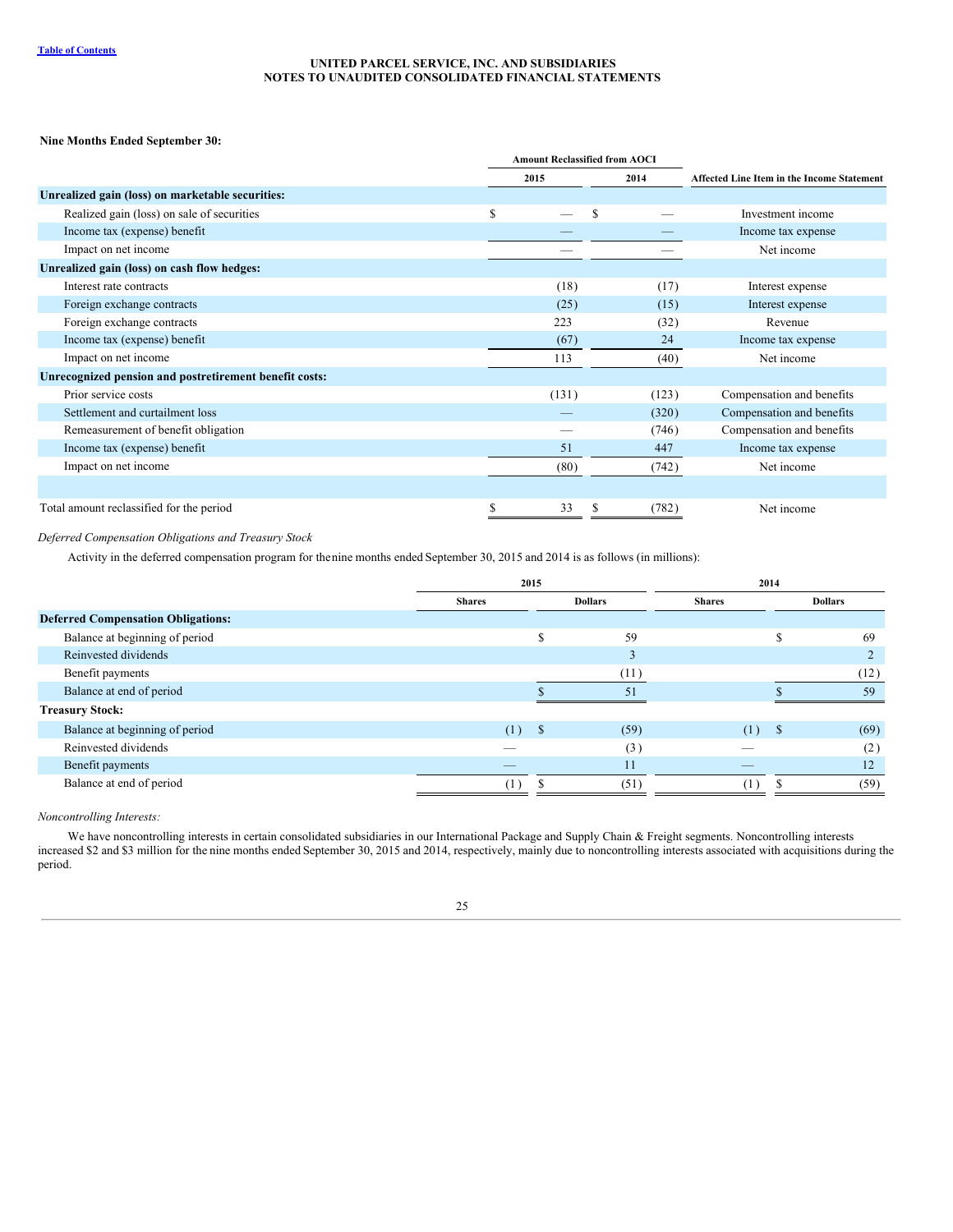#### <span id="page-27-0"></span>**NOTE 12. SEGMENT INFORMATION**

We report our operations in three segments: U.S. Domestic Package operations, International Package operations and Supply Chain & Freight operations. Package operations represent our most significant business and are broken down into regional operations around the world. Regional operations managers are responsible for both domestic and export operations within their geographic area.

#### *U.S. Domestic Package*

Domestic Package operations include the time-definite delivery of letters, documents and packages throughout the United States.

#### *International Package*

International Package operations include delivery to more than220 countries and territories worldwide, including shipments wholly outside the United States, as well as U.S. export and U.S. import shipments. Our International Package reporting segment includes the operations of our Europe, Asia, Americas and ISMEA (Indian Subcontinent, Middle East and Africa) operating segments.

#### *Supply Chain & Freight*

Supply Chain & Freight includes the operations of our forwarding, logistics, Coyote and freight operating segments, as well as other businesses. Our forwarding, logistics and Coyote units, provide services in more than 195 countries and territories worldwide, and includes supply chain design and management, freight distribution, customs brokerage, truckload freight brokerage, mail and consulting services. UPS Freight offers a variety of less-than-truckload ("LTL") and truckload ("TL") services to customers in North America. Other business units within this segment include The UPS Store and UPS Capital.

In evaluating financial performance, we focus on operating profit as a segment's measure of profit or loss. Operating profit is before investment income, interest expense and income taxes. The accounting policies of the reportable segments are the same as those described in the summary of accounting policies included in the consolidated financial statements in our Annual Report on Form 10-K for the year ended December 31, 2014, with certain expenses allocated between the segments using activity-based costing methods. Unallocated assets are comprised primarily of cash, marketable securities and investments in limited partnerships.

Segment information for the three and nine months ended September 30, 2015 and 2014 is as follows (in millions):

|                              | <b>Three Months Ended</b><br>September 30, |        |              |        | <b>Nine Months Ended</b><br>September 30, |        |   |        |
|------------------------------|--------------------------------------------|--------|--------------|--------|-------------------------------------------|--------|---|--------|
|                              |                                            | 2015   |              | 2014   |                                           | 2015   |   | 2014   |
| <b>Revenue:</b>              |                                            |        |              |        |                                           |        |   |        |
| U.S. Domestic Package        | \$                                         | 8,860  | \$           | 8,691  | \$                                        | 26,482 | S | 25,847 |
| <b>International Package</b> |                                            | 2,959  |              | 3,183  |                                           | 8,974  |   | 9,562  |
| Supply Chain & Freight       |                                            | 2,418  |              | 2,416  |                                           | 6,853  |   | 6,928  |
| Consolidated                 |                                            | 14,237 |              | 14,290 |                                           | 42,309 |   | 42,337 |
| <b>Operating Profit:</b>     |                                            |        |              |        |                                           |        |   |        |
| U.S. Domestic Package        | \$                                         | 1,258  | $\mathbb{S}$ | 1,279  | S                                         | 3,483  | S | 2,415  |
| <b>International Package</b> |                                            | 507    |              | 460    |                                           | 1,557  |   | 1,342  |
| Supply Chain & Freight       |                                            | 219    |              | 215    |                                           | 577    |   | 457    |
| Consolidated                 |                                            | 1,984  | \$           | 1,954  |                                           | 5,617  |   | 4,214  |
|                              |                                            |        |              |        |                                           |        |   |        |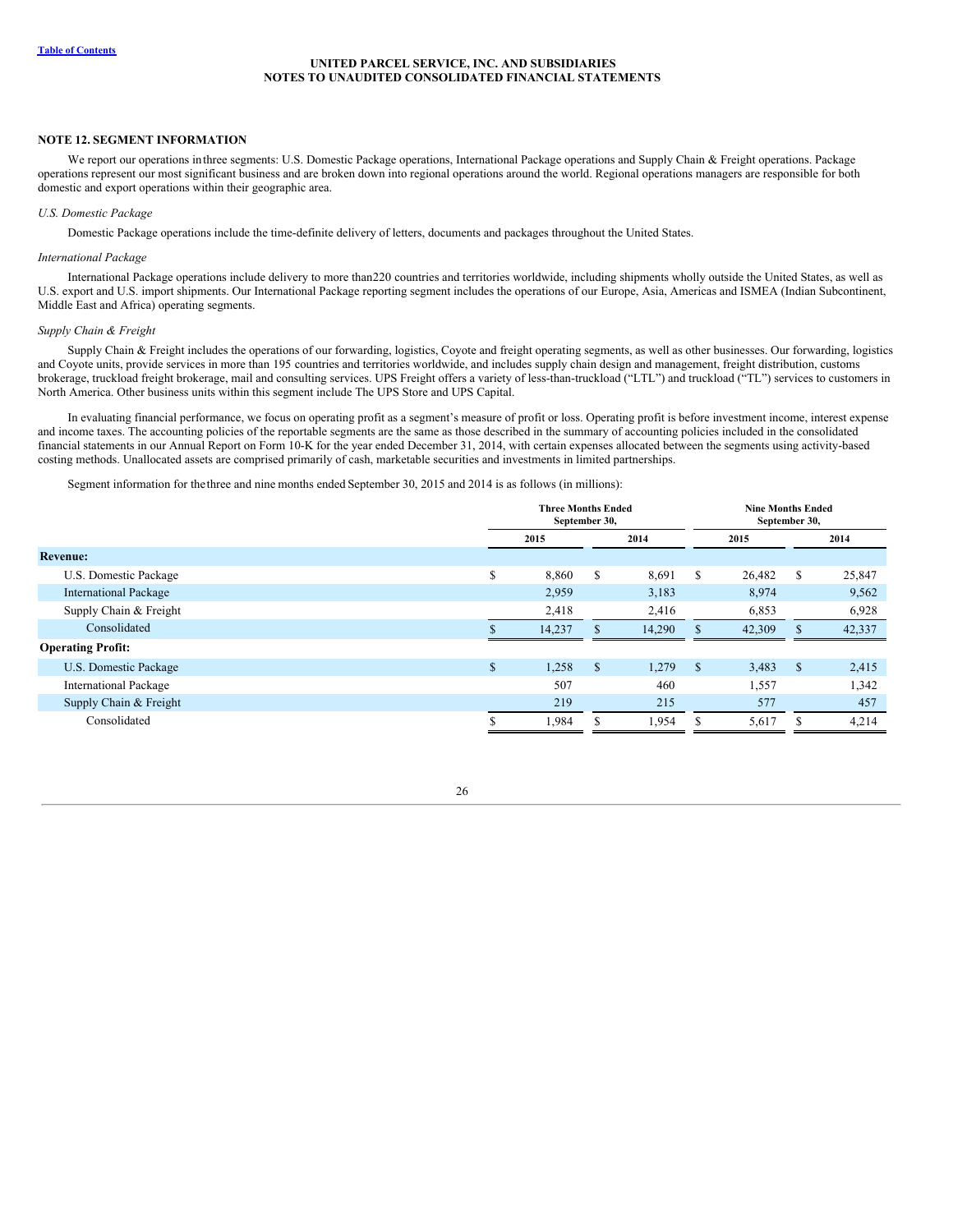### <span id="page-28-0"></span>**NOTE 13. EARNINGS PER SHARE**

The following table sets forth the computation of basic and diluted earnings per share for thethree and nine months ended September 30, 2015 and 2014 (in millions, except per share amounts):

|                                               | <b>Three Months Ended</b><br>September 30, |            |    | <b>Nine Months Ended</b><br>September 30, |    |       |  |
|-----------------------------------------------|--------------------------------------------|------------|----|-------------------------------------------|----|-------|--|
|                                               | 2015                                       | 2014       |    | 2015                                      |    | 2014  |  |
| <b>Numerator:</b>                             |                                            |            |    |                                           |    |       |  |
| Net income attributable to common shareowners | 1,257                                      | S<br>1,214 | S. | 3,513                                     | \$ | 2,579 |  |
| Denominator:                                  |                                            |            |    |                                           |    |       |  |
| Weighted average shares                       | 893                                        | 911        |    | 898                                       |    | 916   |  |
| Deferred compensation obligations             |                                            |            |    |                                           |    |       |  |
| Vested portion of restricted units            |                                            |            |    | $\overline{2}$                            |    |       |  |
| Denominator for basic earnings per share      | 895                                        | 913        |    | 901                                       |    | 918   |  |
| <b>Effect of dilutive securities:</b>         |                                            |            |    |                                           |    |       |  |
| Restricted units                              | $\overline{7}$                             |            | 8  | 6                                         |    | 8     |  |
| Stock options                                 |                                            |            |    |                                           |    |       |  |
| Denominator for diluted earnings per share    | 903                                        | 922        |    | 908                                       |    | 927   |  |
| Basic earnings per share                      | 1.40                                       | 1.33       |    | 3.90                                      |    | 2.81  |  |
| Diluted earnings per share                    | 1.39                                       | 1.32       |    | 3.87                                      |    | 2.78  |  |

Diluted earnings per share for the three months ended September 30, 2015 and 2014 excluded the effect of 0.2 and 0.1 million shares of common stock, respectively (0.2 and 0.1 million for the nine months ended September 30, 2015 and 2014, respectively), that may be issued upon the exercise of employee stock options because such effect would be antidilutive.

### <span id="page-28-1"></span>**NOTE 14. DERIVATIVE INSTRUMENTS AND RISK MANAGEMENT**

### *Risk Management Policies*

We are exposed to market risk, primarily related to foreign exchange rates, commodity prices and interest rates. These exposures are actively monitored by management. To manage the volatility relating to certain of these exposures, we enter into a variety of derivative financial instruments. Our objective is to reduce, where it is deemed appropriate to do so, fluctuations in earnings and cash flows associated with changes in foreign currency rates, commodity prices and interest rates. It is our policy and practice to use derivative financial instruments only to the extent necessary to manage exposures. As we use price sensitive instruments to hedge a certain portion of our existing and anticipated transactions, we expect that any loss in value for those instruments generally would be offset by increases in the value of those hedged transactions. We do not hold or issue derivative financial instruments for trading or speculative purposes.

#### *Credit Risk Management*

The forward contracts, swaps and options discussed below contain an element of risk that the counterparties may be unable to meet the terms of the agreements; however, we minimize such risk exposures for these instruments by limiting the counterparties to banks and financial institutions that meet established credit guidelines, and by monitoring counterparty credit risk to prevent concentrations of credit risk with any single counterparty.

We have agreements with all of our active counterparties (covering the majority of our derivative positions) containing early termination rights and/or zero threshold bilateral collateral provisions whereby cash is required based on the net fair value of derivatives associated with those counterparties. Events such as a counterparty credit rating downgrade (depending on the ultimate rating level) could also allow us to take additional protective measures such as the early termination of trades. At September 30, 2015 and December 31, 2014, we held cash collateral of \$737 and \$548 million, respectively, under these agreements; this collateral is included in "cash and cash equivalents" on the consolidated balance sheets and its use by UPS is not restricted.

In connection with the zero threshold bilateral collateral provisions described above, we were required to post \$0 and \$1 million in collateral with our counterparties as of September 30, 2015 and December 31, 2014, respectively. As of those dates, there were no instruments in a net liability position that were not covered by the zero threshold bilateral collateral provisions.

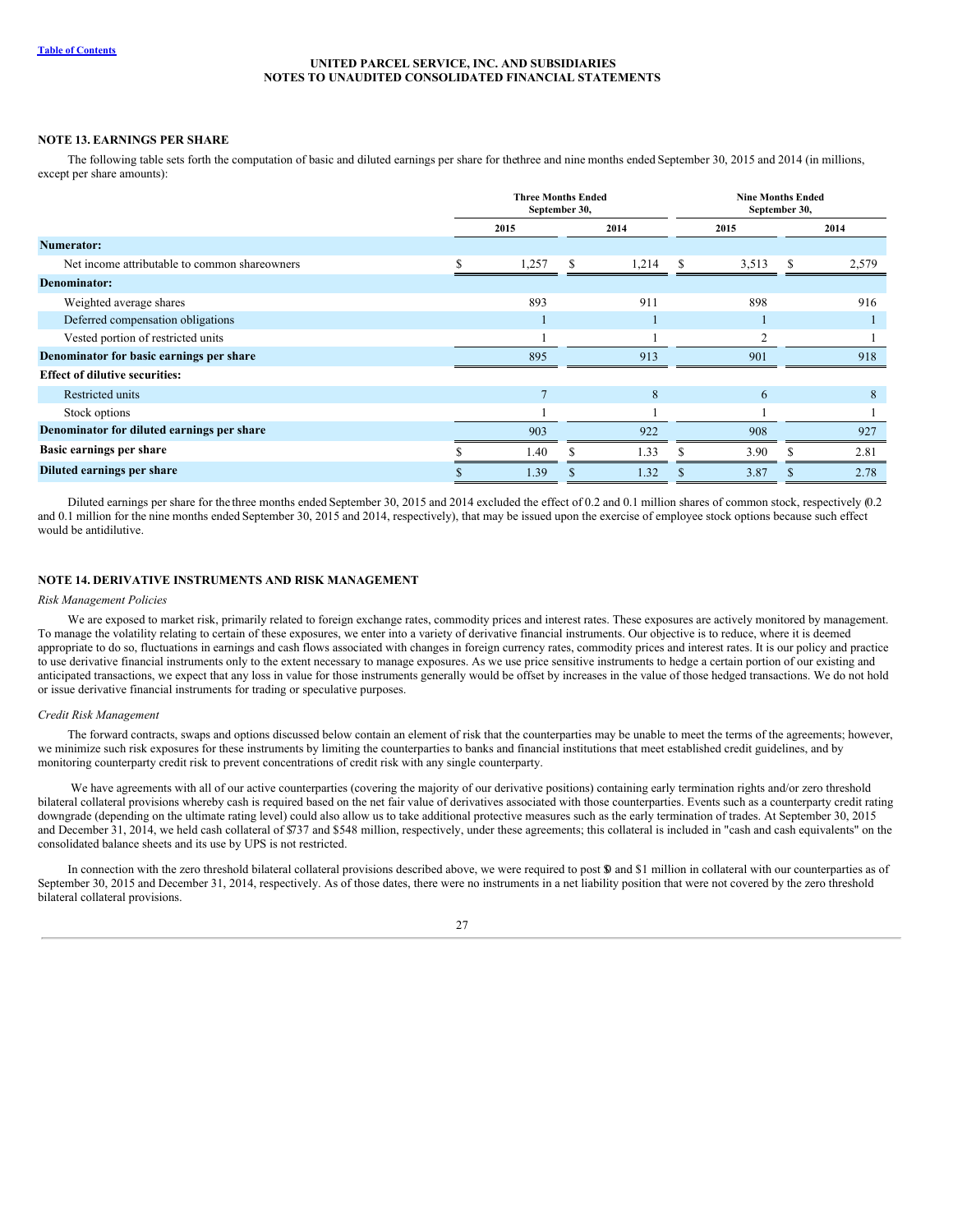Additionally, in connection with the agreements described above, we could be required to terminate transactions with certain counterparties in the event of a downgrade of our credit rating.

We have not historically incurred, and do not expect to incur in the future, any losses as a result of counterparty default.

#### *Accounting Policy for Derivative Instruments*

We recognize all derivative instruments as assets or liabilities in the consolidated balance sheets at fair value. The accounting for changes in the fair value of a derivative instrument depends on whether it has been designated and qualifies as part of a hedging relationship and, further, on the type of hedging relationship. For those derivative instruments that are designated and qualify as hedging instruments, a company must designate the derivative, based upon the exposure being hedged, as a cash flow hedge, a fair value hedge or a hedge of a net investment in a foreign operation.

A cash flow hedge refers to hedging the exposure to variability in expected future cash flows that is attributable to a particular risk. For derivative instruments that are designated and qualify as a cash flow hedge, the effective portion of the gain or loss on the derivative instrument is reported as a component of AOCI, and reclassified into earnings in the same period during which the hedged transaction affects earnings. The remaining gain or loss on the derivative instrument in excess of the cumulative change in the present value of future cash flows of the hedged item, or hedge components excluded from the assessment of effectiveness, are recognized in the statements of consolidated income during the current period.

A fair value hedge refers to hedging the exposure to changes in the fair value of an existing asset or liability on the consolidated balance sheets that is attributable to a particular risk. For derivative instruments that are designated and qualify as a fair value hedge, the gain or loss on the derivative instrument is recognized in the statements of consolidated income during the current period, as well as the offsetting gain or loss on the hedged item.

A net investment hedge refers to the use of cross currency swaps, forward contracts or foreign currency denominated debt to hedge portions of our net investments in foreign operations. For hedges that meet the effectiveness requirements, the net gains or losses attributable to changes in spot exchange rates are recorded in the cumulative translation adjustment within AOCI. The remainder of the change in value of such instruments is recorded in earnings.

#### *Types of Hedges*

### *Commodity Risk Management*

Currently, the fuel surcharges that we apply to our domestic and international package and LTL services are the primary means of reducing the risk of adverse fuel price changes on our business. We periodically enter into option contracts on energy commodity products to manage the price risk associated with forecasted transactions involving refined fuels, principally jet-A, diesel and unleaded gasoline. The objective of the hedges is to reduce the variability of cash flows, due to changing fuel prices, associated with the forecasted transactions involving those products. We have designated and account for these contracts as cash flow hedges of the underlying forecasted transactions involving these fuel products and, therefore, the resulting gains and losses from these hedges are recognized as a component of fuel expense or revenue when the underlying transactions occur.

#### *Foreign Currency Risk Management*

To protect against the reduction in value of forecasted foreign currency cash flows from our international package business, we maintain a foreign currency cash flow hedging program. Our most significant foreign currency exposures relate to the Euro, British Pound Sterling, Canadian Dollar, Chinese Renminbi and Hong Kong Dollar. We hedge portions of our forecasted revenue denominated in foreign currencies with option contracts. We have designated and account for these contracts as cash flow hedges of anticipated foreign currency denominated revenue and, therefore, the resulting gains and losses from these hedges are recognized as a component of international package revenue when the underlying sales transactions occur.

We also hedge portions of our anticipated cash settlements of intercompany transactions subject to foreign currency remeasurement using foreign currency forward contracts. We have designated and account for these contracts as cash flow hedges of forecasted foreign currency denominated transactions; therefore, the resulting gains and losses from these hedges are recognized as a component of other operating expense when the underlying transactions are subject to currency remeasurement.

#### *Interest Rate Risk Management*

Our indebtedness under our various financing arrangements creates interest rate risk. We use a combination of derivative instruments as part of our program to manage the fixed and floating interest rate mix of our total debt portfolio and related overall cost of borrowing. The notional amount, interest payment date and maturity date of the swaps match the terms of the associated debt being hedged. Interest rate swaps allow us to maintain a target range of floating rate debt within our capital structure.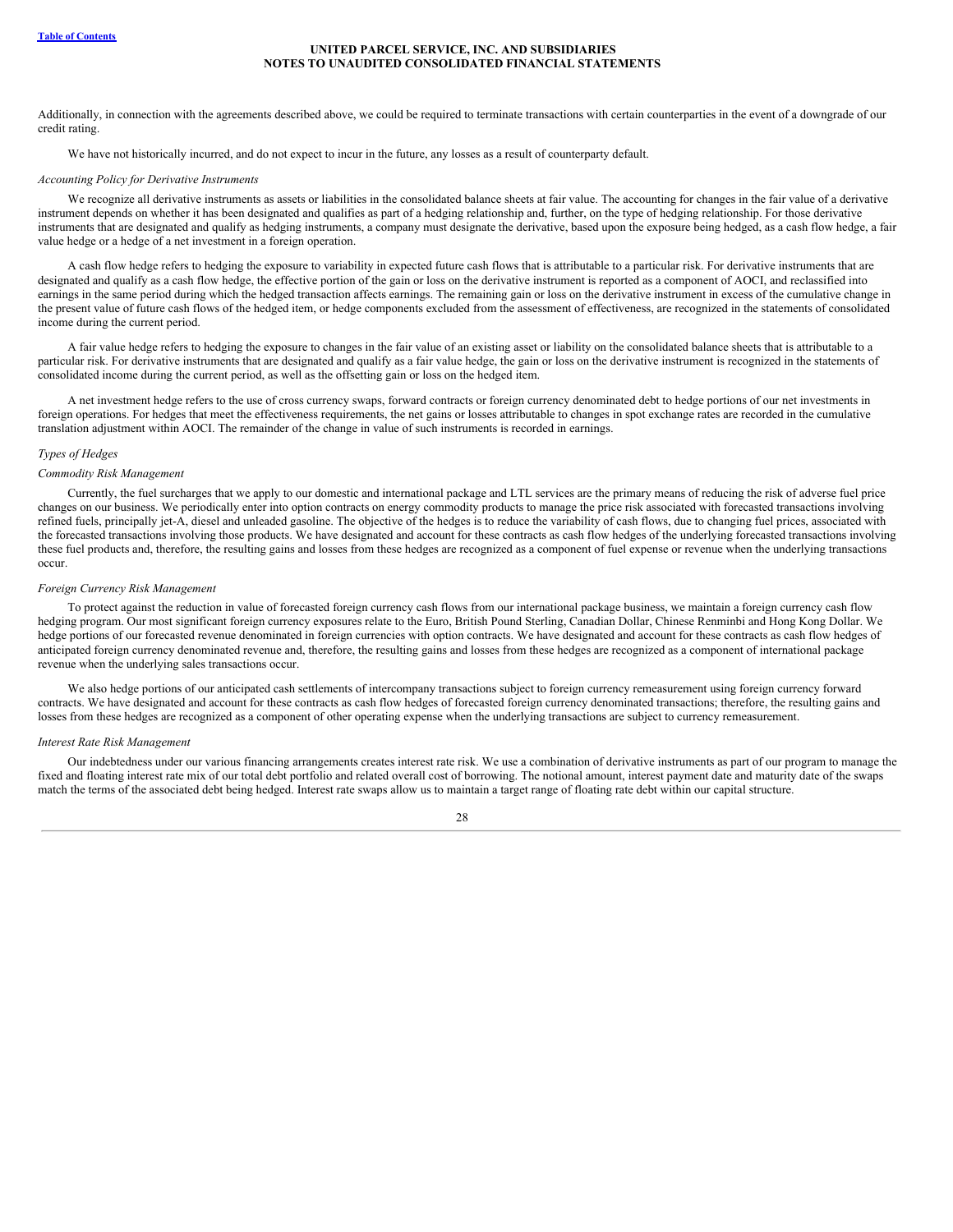We have designated and account for the majority of our interest rate swaps that convert fixed rate interest payments into floating rate interest payments as hedges of the fair value of the associated debt instruments. Therefore, the gains and losses resulting from fair value adjustments to the interest rate swaps and fair value adjustments to the associated debt instruments are recorded to interest expense in the period in which the gains and losses occur. We have designated and account for interest rate swaps that convert floating rate interest payments into fixed rate interest payments as cash flow hedges of the forecasted payment obligations. The gains and losses resulting from fair value adjustments to the interest rate swaps are recorded to AOCI.

We periodically hedge the forecasted fixed-coupon interest payments associated with anticipated debt offerings, using forward starting interest rate swaps, interest rate locks or similar derivatives. These agreements effectively lock a portion of our interest rate exposure between the time the agreement is entered into and the date when the debt offering is completed, thereby mitigating the impact of interest rate changes on future interest expense. These derivatives are settled commensurate with the issuance of the debt, and any gain or loss upon settlement is amortized as an adjustment to the effective interest yield on the debt.

### *Outstanding Positions*

As of September 30, 2015 and December 31, 2014, the notional amounts of our outstanding derivative positions were as follows (in millions):

|                                       |               | September 30, 2015 |               | December 31, 2014 |  |
|---------------------------------------|---------------|--------------------|---------------|-------------------|--|
| <b>Currency hedges:</b>               |               |                    |               |                   |  |
| <b>British Pound Sterling</b>         | <b>GBP</b>    | 1,223              | <b>GBP</b>    | 1,149             |  |
| Canadian Dollar                       | CAD           | 252                | CAD           | 293               |  |
| Euro                                  | <b>EUR</b>    | 1,842              | <b>EUR</b>    | 2,833             |  |
| <b>Indian Rupee</b>                   | <b>INR</b>    | 205                | <b>INR</b>    | 85                |  |
| Malaysian Ringgit                     | <b>MYR</b>    | -                  | <b>MYR</b>    | 150               |  |
| <b>Mexican Peso</b>                   | <b>MXN</b>    | 2,571              | <b>MXN</b>    | 152               |  |
|                                       |               |                    |               |                   |  |
| Interest rate hedges:                 |               |                    |               |                   |  |
| Fixed to Floating Interest Rate Swaps | S             | 5,799              | \$            | 5,799             |  |
| Floating to Fixed Interest Rate Swaps | $\mathbb{S}$  | 779                | <sup>\$</sup> | 779               |  |
| <b>Interest Rate Basis Swaps</b>      | <sup>\$</sup> |                    | S.            | 1,500             |  |
|                                       |               |                    |               |                   |  |
| Investment market price hedges:       |               |                    |               |                   |  |
| Marketable Securities                 | <b>EUR</b>    | 251                | <b>EUR</b>    |                   |  |
|                                       |               |                    |               |                   |  |

#### *Balance Sheet Recognition and Fair Value Measurements*

The following table indicates the location on the consolidated balance sheets in which our derivative assets and liabilities have been recognized, the fair value hierarchy level applicable to each derivative type and the related fair values of those derivatives (in millions). The table is segregated between those derivative instruments that qualify and are designated as hedging instruments and those that are not, as well as by type of contract and whether the derivative is in an asset or liability position.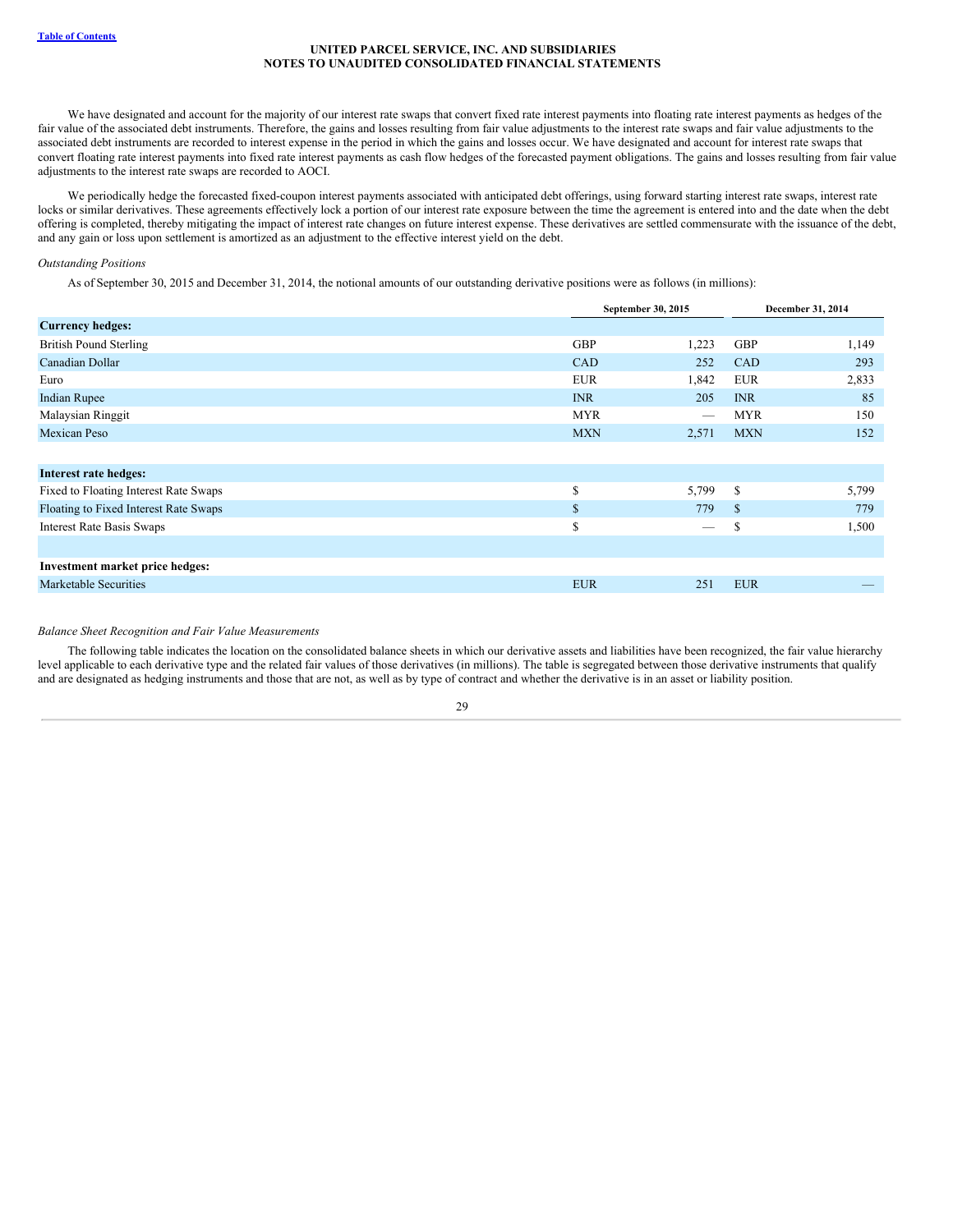We have master netting arrangements with substantially all of our counterparties giving us the right of offset for our derivative positions. However, we have not elected to offset the fair value positions of our derivative contracts recorded on our consolidated balance sheets. The columns labeled "Net Amounts if Right of Offset had been Applied" indicate the potential net fair value positions by type of contract and location on the consolidated balance sheets had we elected to apply the right of offset.

|                                       |                               | <b>Fair Value</b>  | <b>Gross Amounts Presented in</b><br><b>Consolidated Balance Sheets</b> |                                               |   |                       | <b>Net Amounts if Right of</b><br><b>Offset had been Applied</b> |                      |   |     |
|---------------------------------------|-------------------------------|--------------------|-------------------------------------------------------------------------|-----------------------------------------------|---|-----------------------|------------------------------------------------------------------|----------------------|---|-----|
| <b>Asset Derivatives</b>              | <b>Balance Sheet Location</b> | Hierarchy<br>Level |                                                                         | September 30,<br>December 31.<br>2015<br>2014 |   | September 30,<br>2015 |                                                                  | December 31,<br>2014 |   |     |
| Derivatives designated as hedges:     |                               |                    |                                                                         |                                               |   |                       |                                                                  |                      |   |     |
| Foreign exchange contracts            | Other current assets          | Level 2            | S                                                                       | 357                                           | S | 204                   | S                                                                | 357                  | S | 204 |
| Foreign exchange contracts            | Derivative assets             | Level 2            |                                                                         | 109                                           |   | 229                   |                                                                  | 109                  |   | 229 |
| Interest rate contracts               | Derivative assets             | Level 2            |                                                                         | 275                                           |   | 227                   |                                                                  | 262                  |   | 194 |
| Derivatives not designated as hedges: |                               |                    |                                                                         |                                               |   |                       |                                                                  |                      |   |     |
| Foreign exchange contracts            | Other current assets          | Level 2            |                                                                         | 5                                             |   | $\overline{c}$        |                                                                  | 5                    |   |     |
| Interest rate contracts               | Derivative assets             | Level 2            |                                                                         | 71                                            |   | 59                    |                                                                  | 64                   |   | 57  |
| <b>Total Asset Derivatives</b>        |                               |                    |                                                                         | 817                                           |   | 721                   |                                                                  | 797                  |   | 686 |

|                               |                    |                                               |                   |                       | <b>Net Amounts if Right of</b><br><b>Offset had been Applied</b>        |    |                      |    |
|-------------------------------|--------------------|-----------------------------------------------|-------------------|-----------------------|-------------------------------------------------------------------------|----|----------------------|----|
| <b>Balance Sheet Location</b> | Hierarchy<br>Level | September 30,<br>December 31,<br>2015<br>2014 |                   | September 30,<br>2015 |                                                                         |    | December 31,<br>2014 |    |
|                               |                    |                                               |                   |                       |                                                                         |    |                      |    |
| Other non-current liabilities | Level <sub>2</sub> |                                               | $\qquad \qquad -$ | 34                    |                                                                         |    |                      | 34 |
| Other non-current liabilities | Level 2            |                                               | 13                | 35                    |                                                                         |    |                      |    |
|                               |                    |                                               |                   |                       |                                                                         |    |                      |    |
| Other current liabilities     | Level 2            |                                               | 3                 |                       |                                                                         | 3  |                      |    |
| Other current liabilities     | Level 2            |                                               |                   |                       |                                                                         |    |                      |    |
| Other current liabilities     | Level 2            |                                               | 36                |                       |                                                                         | 36 |                      |    |
| Other non-current liabilities | Level 2            |                                               | 25                |                       |                                                                         | 18 |                      |    |
|                               |                    |                                               | 77                | 77                    |                                                                         | 57 |                      | 42 |
|                               |                    | <b>Fair Value</b>                             |                   |                       | <b>Gross Amounts Presented in</b><br><b>Consolidated Balance Sheets</b> |    |                      |    |

Our foreign currency, interest rate and investment market price derivatives are largely comprised of over-the-counter derivatives, which are primarily valued using pricing models that rely on market observable inputs such as yield curves, currency exchange rates and investment forward prices; therefore, these derivatives are classified as Level 2.

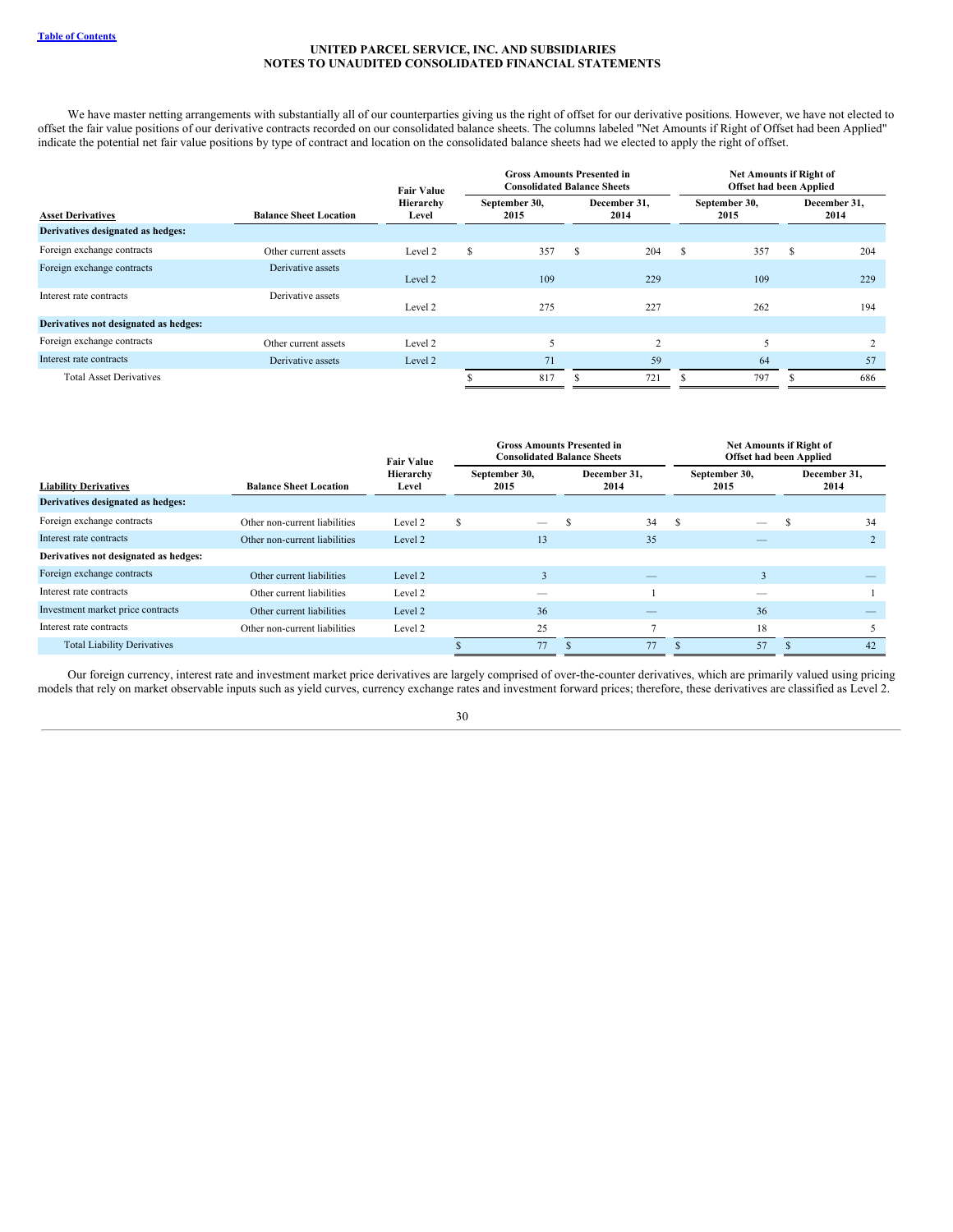#### *Income Statement and AOCI Recognition*

The following table indicates the amount of gains and losses that have been recognized in AOCI for thethree and nine months ended September 30, 2015 and 2014 for those derivatives designated as cash flow hedges (in millions):

| Three Months Ended September 30: |  |  |
|----------------------------------|--|--|
|----------------------------------|--|--|

| Amount of Gain (Loss) Recognized in AOCI on Derivative<br>(Effective Portion) |  |  |  |  |  |  |  |  |
|-------------------------------------------------------------------------------|--|--|--|--|--|--|--|--|
| 2014                                                                          |  |  |  |  |  |  |  |  |
|                                                                               |  |  |  |  |  |  |  |  |
| 277                                                                           |  |  |  |  |  |  |  |  |
| 277                                                                           |  |  |  |  |  |  |  |  |
|                                                                               |  |  |  |  |  |  |  |  |

#### **Nine Months Ended September 30:**

|                                                           | (Effective Portion) |  |                  |  |  |  |  |  |  |
|-----------------------------------------------------------|---------------------|--|------------------|--|--|--|--|--|--|
| Derivative Instruments in Cash Flow Hedging Relationships | 2015                |  |                  |  |  |  |  |  |  |
| Interest rate contracts                                   |                     |  | $\left(3\right)$ |  |  |  |  |  |  |
| Foreign exchange contracts                                | 191                 |  | 209              |  |  |  |  |  |  |
| Total                                                     | 190                 |  | 206              |  |  |  |  |  |  |

**Amount of Gain (Loss) Recognized in AOCI on Derivative**

As of September 30, 2015, \$305 million of pre-tax gains related to cash flow hedges that are currently deferred in AOCI are expected to be reclassified to income over the 12 month period ended September 30, 2016. The actual amounts that will be reclassified to income over the next 12 months will vary from this amount as a result of changes in market conditions. The maximum term over which we are hedging exposures to the variability of cash flow is 17 years.

The amount of ineffectiveness recognized in income on derivative instruments designated in cash flow hedging relationships was immaterial for thethree and nine months ended September 30, 2015 and 2014.

The following table indicates the amount and location in the statements of consolidated income in which derivative gains and losses, as well as the associated gains and losses on the underlying exposure, have been recognized for those derivatives designated as fair value hedges for the three and nine months ended September 30, 2015 and 2014 (in millions):

| <b>Derivative Instruments</b>                 | <b>Location of</b><br>Gain (Loss) | <b>Derivative Amount of Gain (Loss)</b><br><b>Recognized in Income</b> |      |   |      | <b>Hedged Items in</b><br><b>Fair Value</b> | Location of<br>Gain (Loss) | <b>Hedged Items Amount of Gain (Loss)</b><br><b>Recognized in Income</b> |           |      |      |
|-----------------------------------------------|-----------------------------------|------------------------------------------------------------------------|------|---|------|---------------------------------------------|----------------------------|--------------------------------------------------------------------------|-----------|------|------|
| in Fair Value<br><b>Hedging Relationships</b> | Recognized in<br>Income           |                                                                        | 2015 |   | 2014 | Hedging<br><b>Relationships</b>             | Recognized In<br>Income    | 2015                                                                     |           | 2014 |      |
| <b>Three Months Ended September 30:</b>       |                                   |                                                                        |      |   |      |                                             |                            |                                                                          |           |      |      |
| Interest rate contracts                       | Interest Expense                  | <sup>8</sup>                                                           | 80   | S | (49) | Fixed-Rate<br>Debt and<br>Capital Leases    | Interest<br>Expense        | ъ                                                                        | $(80)$ \$ |      | 49   |
| <b>Nine Months Ended September 30:</b>        |                                   |                                                                        |      |   |      |                                             |                            |                                                                          |           |      |      |
| Interest rate contracts                       | Interest<br>Expense               | \$                                                                     | 71   | S | 34   | Fixed-Rate<br>Debt and<br>Capital Leases    | Interest<br>Expense        | $\mathbf S$                                                              | $(71)$ \$ |      | (34) |

Additionally, we maintain some interest rate swap, foreign currency forward, and investment market price forward contracts that are not designated as hedges. These interest rate swap contracts are intended to provide an economic hedge of a portfolio of interest bearing receivables. These foreign exchange forward contracts are intended to provide an economic offset to foreign currency remeasurement and settlement risk for certain assets and liabilities on our consolidated balance sheets. These investment market price forward contracts are intended to provide an economic offset to fair value fluctuations of certain investments in marketable securities.

We also periodically terminate interest rate swaps and foreign currency options by entering into offsetting swap and foreign currency positions with different counterparties. As part of this process, we de-designate our original swap and foreign currency contracts. These transactions provide an economic offset that effectively eliminate the effects of changes in market valuation.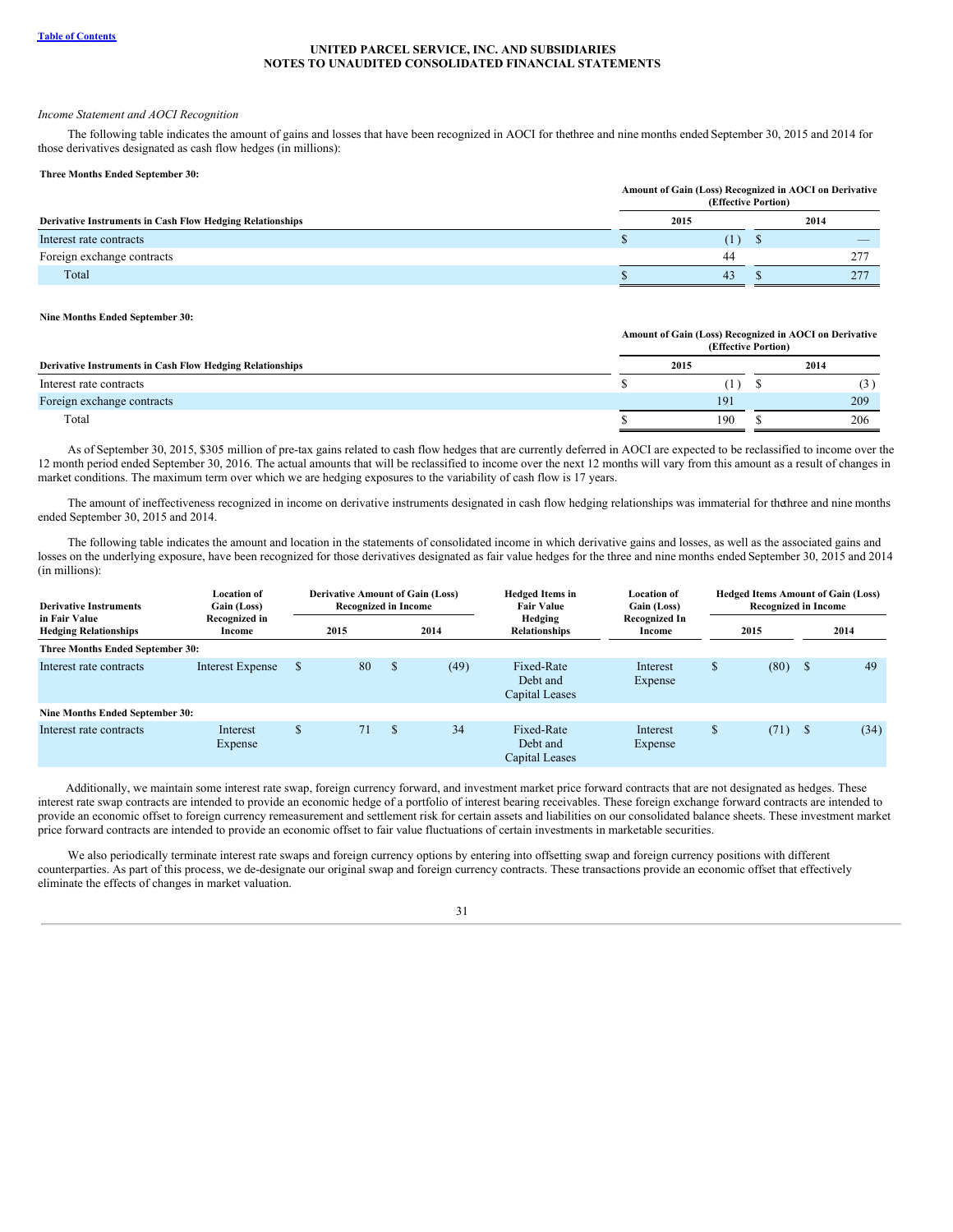The following is a summary of the amounts recorded in the statements of consolidated income related to fair value changes and settlements of these interest rate swaps, foreign currency forward and investment market price forward contracts not designated as hedges for the three and nine months ended September 30, 2015 and 2014 (in millions):

| Derivative Instruments Not Designated in | <b>Location of Gain (Loss)</b>  | <b>Amount of Gain (Loss)</b><br><b>Recognized in Income</b> |                |               |     |  |  |
|------------------------------------------|---------------------------------|-------------------------------------------------------------|----------------|---------------|-----|--|--|
| <b>Hedging Relationships</b>             | <b>Recognized in Income</b>     |                                                             | 2015           | 2014          |     |  |  |
| <b>Three Months Ended September 30:</b>  |                                 |                                                             |                |               |     |  |  |
| Interest rate contracts                  | <b>Interest Expense</b>         | \$                                                          | (2)            | \$            | (1) |  |  |
| Foreign exchange contracts               | <b>Other Operating Expenses</b> |                                                             | $\overline{2}$ |               | 24  |  |  |
| Foreign exchange contracts               | <b>Investment Income</b>        |                                                             | 14             |               | (5) |  |  |
| Foreign exchange contracts               | <b>Interest Expense</b>         |                                                             | (30)           |               |     |  |  |
| Investment market price contracts        | <b>Investment Income</b>        |                                                             | (27)           |               |     |  |  |
|                                          |                                 |                                                             | (43)           |               | 18  |  |  |
| Nine Months Ended September 30:          |                                 |                                                             |                |               |     |  |  |
| Interest rate contracts                  | Interest Expense                | \$                                                          | (5)            | <sup>\$</sup> | (4) |  |  |
| Foreign exchange contracts               | <b>Other Operating Expenses</b> |                                                             | 18             |               | 20  |  |  |
| Foreign exchange contracts               | <b>Investment Income</b>        |                                                             | 49             |               | (3) |  |  |
| Foreign exchange contracts               | <b>Interest Expense</b>         |                                                             | 6              |               |     |  |  |
| Investment market price contracts        |                                 |                                                             |                |               |     |  |  |
|                                          | <b>Investment Income</b>        |                                                             | (36)           |               |     |  |  |
|                                          |                                 |                                                             | 32             |               | 13  |  |  |
|                                          |                                 |                                                             |                |               |     |  |  |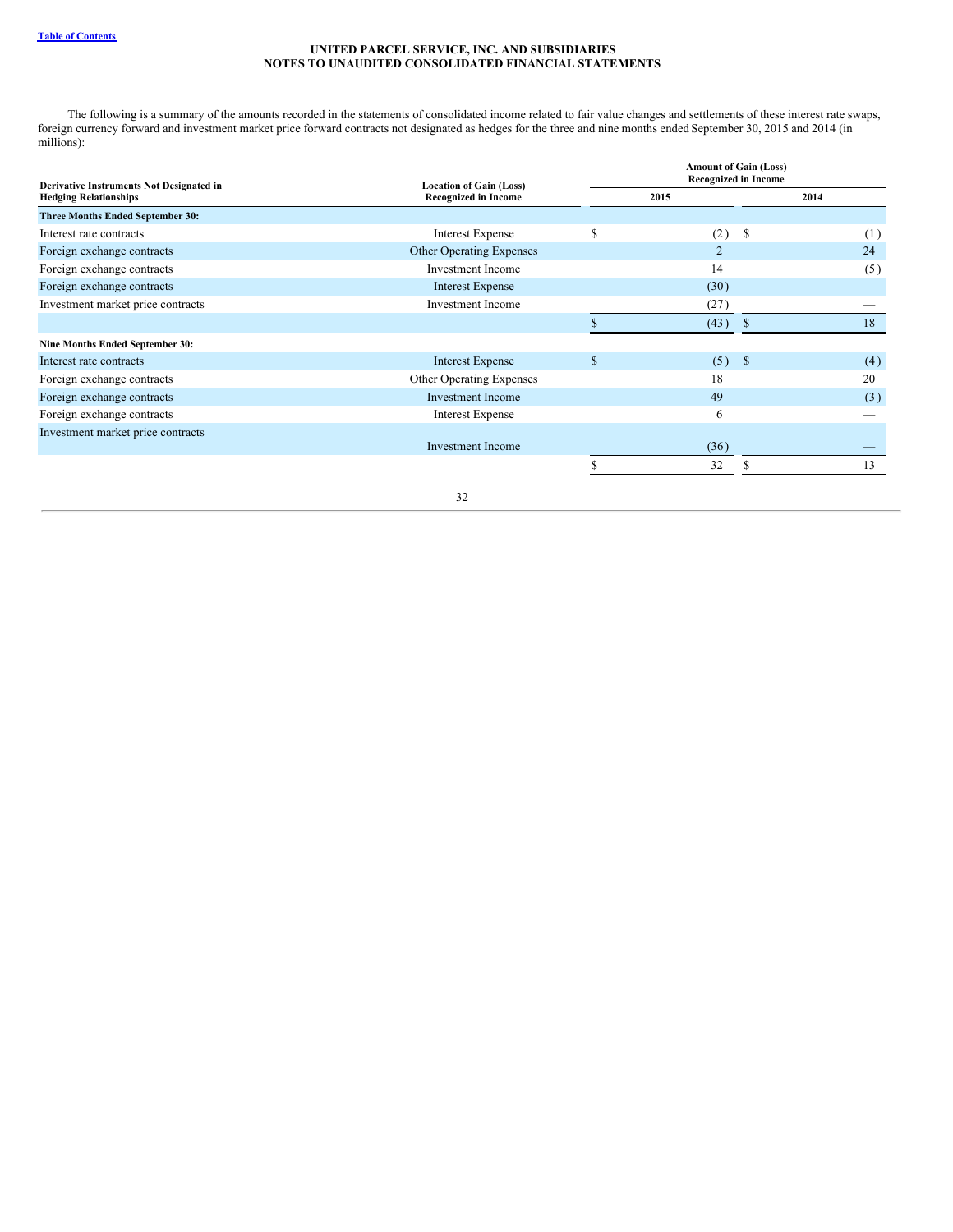#### <span id="page-34-0"></span>**NOTE 15. INCOME TAXES**

Our effective tax rate decreased to 34.0% in the third quarter of 2015 compared with 35.0% in the same period of 2014, primarily due to \$23 million of net discrete tax benefits related to adjustments of prior years' deferred tax balances, the U.S. tax liability accrual associated with a planned distribution of cash from a Canadian subsidiary to its U.S. parent and increases in our reserves for uncertain tax positions. In addition, there were favorable changes in the proportion of our taxable income in certain U.S. and non-U.S. jurisdictions and an increase in U.S. Federal and state tax credits relative to total pre-tax income.

On a year-to-date basis, our effective tax rate decreased to34.6% in 2015 from 35.1% in 2014, primarily due to the \$1.066 billion pre-tax charge associated with certain health and welfare benefit plan changes (see note 6), which generated a tax benefit at a rate higher than the effective tax rate in 2014, favorable changes in the proportion of our taxable income in certain U.S. and non-U.S. jurisdictions, an increase in U.S. Federal and state tax credits relative to total pre-tax income and the \$23 million of net discrete tax benefits described above.

During the reconciliation of our deferred tax balances after the filing of our annual federal and state tax returns, we identified adjustments to be made in the prior years' deferred tax balances. These deferred tax balances were adjusted in the quarter ended September 30, 2015, which resulted in a reduction of income tax expense of approximately \$66 million. This adjustment was not material to the consolidated balance sheets or statements of consolidated income.

In relation to our acquisition of Coyote Logistics (see note 8), we plan to distribute approximately\$500 million of cash held by a Canadian subsidiary to its U.S. parent during the fourth quarter of 2015. As a result of the intended distribution, we recorded income tax expense of approximately \$21 million during the third quarter of 2015. For undistributed earnings remaining in our foreign subsidiaries after the distribution that have not been previously taxed, we have the ability and intent to indefinitely reinvest those earnings and accordingly, deferred taxes have not been provided.

As discussed in our Annual Report on Form 10-K for the year endedDecember 31, 2014, we have recognized liabilities for uncertain tax positions. We reevaluate these uncertain tax positions on a quarterly basis. A number of years may elapse before an uncertain tax position is audited and ultimately settled. It is difficult to predict the ultimate outcome or the timing of resolution for uncertain tax positions. It is reasonably possible that the amount of unrecognized tax benefits could significantly increase or decrease within the next twelve months. However, an estimate of the range of reasonably possible outcomes cannot be made. Items that may cause changes to unrecognized tax benefits include the timing of interest deductions and the allocation of income and expense between tax jurisdictions. These changes could result from the settlement of ongoing litigation, the completion of ongoing examinations, the expiration of the statute of limitations or other unforeseen circumstances.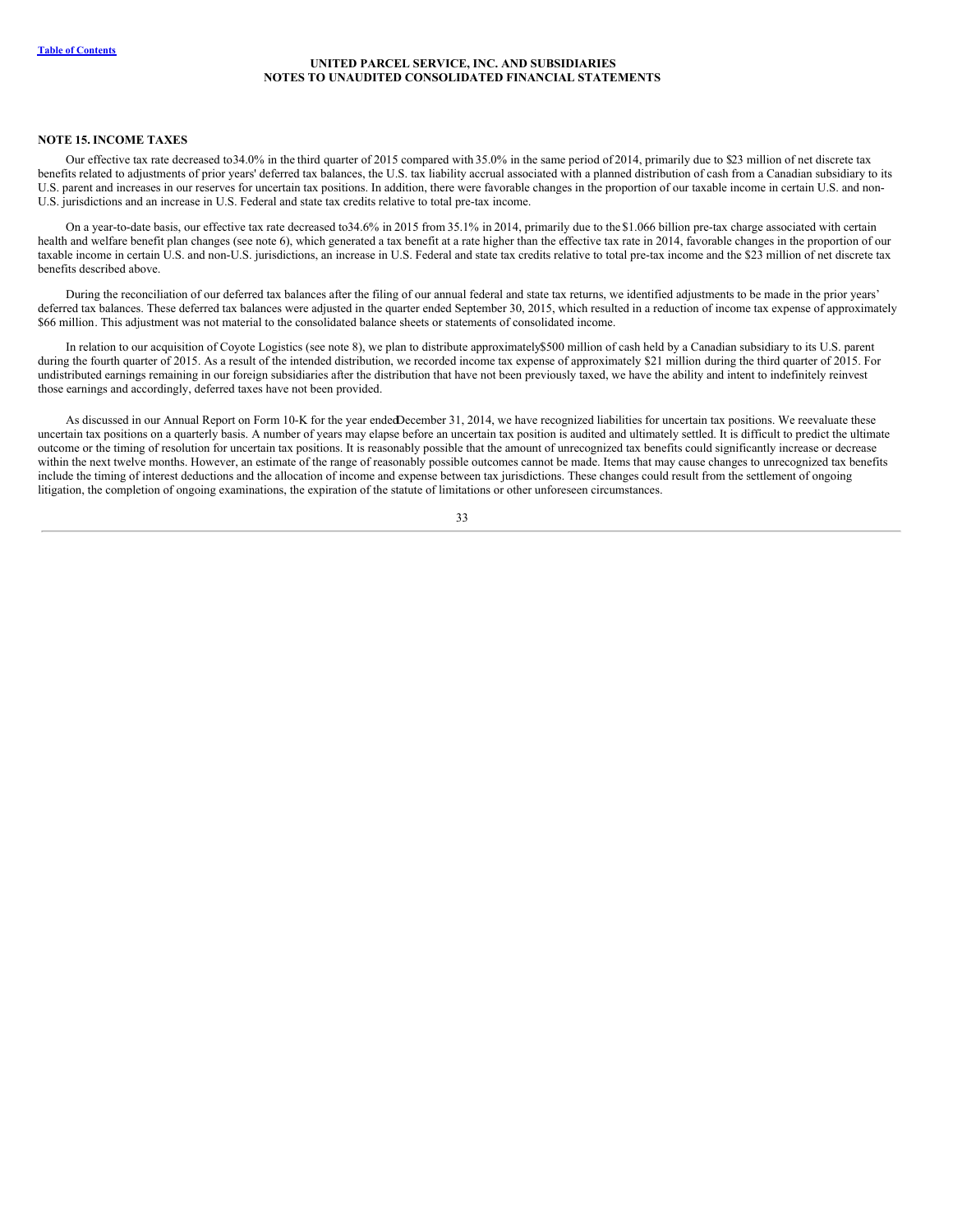<span id="page-35-0"></span>**Item 2.** *Management's Discussion and Analysis of Financial Condition and Results of Operations*

#### <span id="page-35-1"></span>**Overview**

The U.S. economic environment has been mixed this year as improved consumer conditions were somewhat offset by decelerating industrial production and slowing inventory growth. We continue to see modest GDP growth, yet U.S. manufacturing remains weak, hindering the pace of expansion in the overall small package delivery market. Low inflation and lower fuel prices persisted in the economy, giving consumers more purchasing power despite weak wage growth. The strengthening U.S. Dollar resulted in shifting trade patterns with U.S. export growth slowing. Growth in e-commerce and omni-channel retail sales has driven package volume demand for residential products. Given these trends, overall volume grew slowly during the third quarter, with those products most aligned with the retail industry and e-commerce in particular experiencing the most growth.

Global GDP forecasts have come down in European markets, including Germany, Poland and the U.K. Manufacturing activity has slowed considerably in China, which has hindered exports from Asia. The uneven nature of economic growth worldwide, combined with a trend towards more intra-regional trade, has continued the shifting of trade patterns and weakened demand in certain trade lanes. As a result of these circumstances, we continued to adjust our air capacity and cost structure in our transportation network to better match the prevailing volume levels. Our broad portfolio of product offerings and the flexibilities inherent in our transportation network have helped us adapt to these changing trends.

While the worldwide economic environment has remained challenging in 2015, we have continued to undertake several initiatives in the U.S. and internationally to (1) improve the flexibility and capacity in our transportation network; (2) improve yield management; and (3) increase operational efficiency and contain costs across all segments. Most notably, the continued deployment of technology improvements (including several facility automation projects and the accelerated deployment of our On Road Integrated Optimization and Navigation system - "ORION") should increase our network capacity, and improve operational efficiency, flexibility and reliability. Additionally, we have continued to utilize newly expanded operating facilities to improve time-in-transit for shipments in each region.

Our consolidated results are presented in the table below:

|                                             | <b>Three Months Ended</b><br>September 30, |        |          | Change |              | <b>Nine Months Ended</b><br>September 30, | Change   |     |          |               |
|---------------------------------------------|--------------------------------------------|--------|----------|--------|--------------|-------------------------------------------|----------|-----|----------|---------------|
|                                             |                                            | 2015   |          | 2014   | $\%$         |                                           | 2015     |     | 2014     | $\frac{6}{9}$ |
| Revenue (in millions)                       |                                            | 14,237 | аĐ.      | 14,290 | $(0.4)\%$    | -S                                        | 42,309   | \$  | 42,337   | $(0.1) \%$    |
| Operating Expenses (in millions)            |                                            | 12,253 |          | 12,336 | $(0.7) \%$   |                                           | 36,692   |     | 38,123   | $(3.8)\%$     |
| Operating Profit (in millions)              |                                            | 1.984  | ЭĐ.      | 1,954  | $1.5\%$      | -S                                        | 5,617    | \$. | 4.214    | 33.3 %        |
| <b>Operating Margin</b>                     |                                            | 13.9%  |          | 13.7%  |              |                                           | $13.3\%$ |     | $10.0\%$ |               |
| Average Daily Package Volume (in thousands) |                                            | 17,133 |          | 17,084 | $0.3\%$      |                                           | 17,269   |     | 16,982   | $1.7\%$       |
| Average Revenue Per Piece                   |                                            | 10.48  | S        | 10.72  | $(2.2)\%$ \$ |                                           | 10.55    | S   | 10.78    | $(2.1)\%$     |
| Net Income (in millions)                    | $\mathcal{P}$                              | 1,257  | S.       | 1,214  | $3.5 \%$ \$  |                                           | 3,513    | \$  | 2,579    | $36.2 \%$     |
| Basic Earnings Per Share                    | S                                          | 1.40   | S        | 1.33   | $5.3 \%$ \$  |                                           | 3.90     | S   | 2.81     | 38.8 %        |
| Diluted Earnings Per Share                  | \$                                         | 1.39   | ጦ<br>ЭĐ. | 1.32   | 5.3 $%$ \$   |                                           | 3.87     | \$  | 2.78     | 39.2 $%$      |

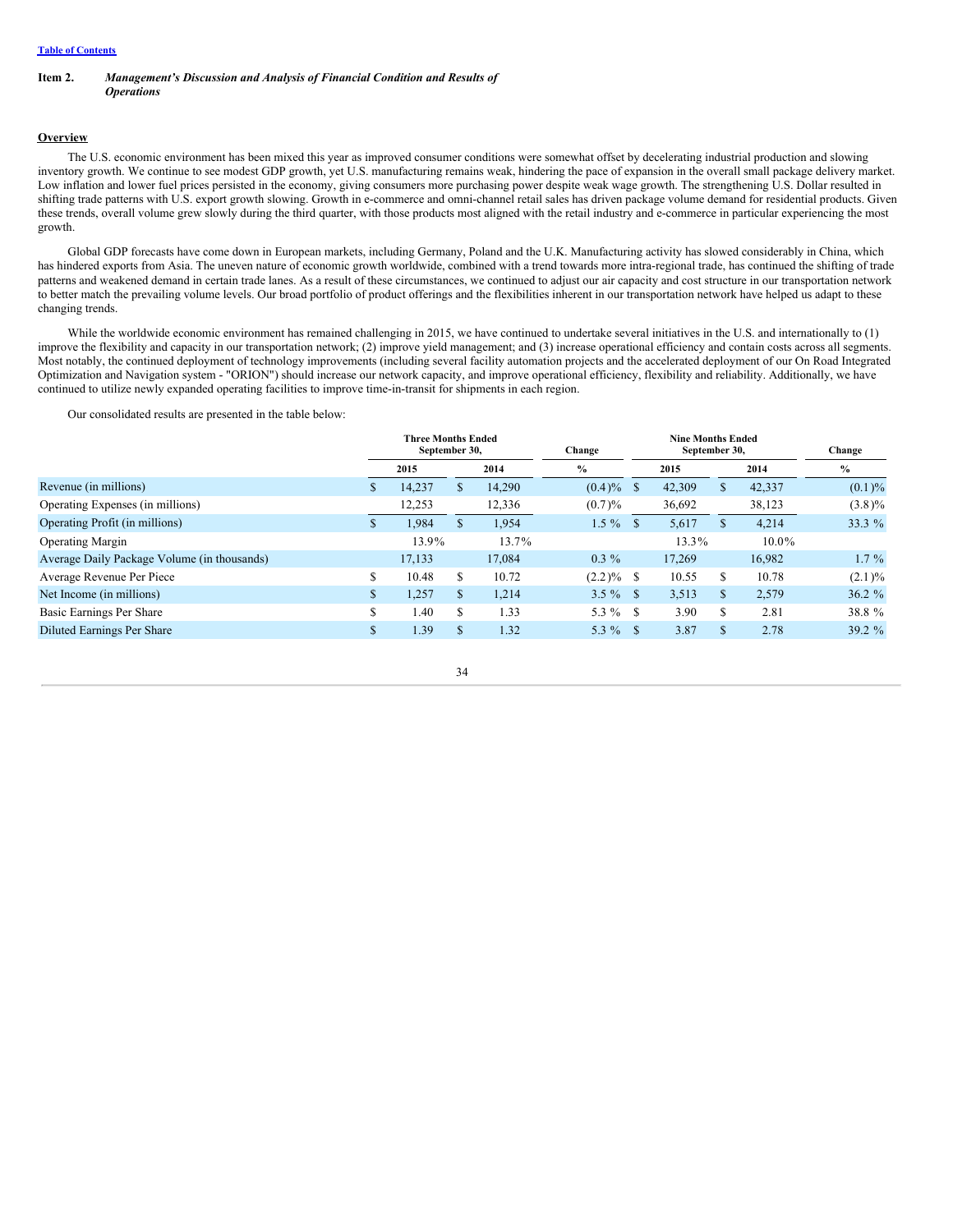### <span id="page-36-0"></span>**Items Affecting Comparability**

The year-over-year comparisons of our financial results were affected by the following item (amounts in millions):

|                                                  | <b>Three Months Ended</b><br>September 30, |        |        | <b>Nine Months Ended</b><br>September 30, |                          |  |       |
|--------------------------------------------------|--------------------------------------------|--------|--------|-------------------------------------------|--------------------------|--|-------|
|                                                  | 2015                                       |        |        | 2015                                      |                          |  | 2014  |
| <b>Operating Expenses:</b>                       |                                            |        |        |                                           |                          |  |       |
| Health and Welfare Plan Charges                  |                                            | $-$ \$ | $-$ \$ |                                           | $\overline{\phantom{a}}$ |  | 1.066 |
| Income Tax Expense:                              |                                            |        |        |                                           |                          |  |       |
| Income Tax Expense (Benefit) from the Item Above |                                            |        |        |                                           |                          |  | (401) |

These items have been excluded from comparisons of "adjusted" operating expenses, operating profit and operating margin in the discussion that follows.

#### *Health and Welfare Plan Charges*

In connection with the ratification of our national master agreement with the International Brotherhood of Teamsters ("Teamsters") in the second quarter of 2014, we incurred pre-tax charges totaling \$1.066 billion (\$665 million after-tax) associated with changes in the delivery of healthcare benefits to certain active and retired union employees. These charges are discussed in further detail in note 6 to the unaudited consolidated financial statements. These charges impacted our U.S. Domestic Package segment (\$957 million), International Package segment (\$27 million) and Supply Chain & Freight segment (\$82 million).

#### <span id="page-36-1"></span>**Results of Operations—Segment Review**

The results and discussions that follow are reflective of how our executive management monitors the performance of our reporting segments. From time to time, we supplement the reporting of our financial information determined under generally accepted accounting principles ("GAAP") with certain non-GAAP financial measures, including, as applicable, "adjusted" operating profit, operating margin, income before income taxes, effective tax rate, net income and earnings per share adjusted for the noncomparable items. We believe that these adjusted measures provide meaningful information to assist investors and analysts in understanding our financial results and assessing our prospects for future performance. We believe these adjusted financial measures are important indicators of our results of operations because they exclude items that may not be indicative of, or are unrelated to, our core operating results, and provide a better baseline for analyzing trends in our underlying businesses.

Certain operating expenses are allocated between our reporting segments based on activity-based costing methods. These activity-based costing methods require us to make estimates that impact the amount of each expense category that is attributed to each segment. Changes in these estimates will directly impact the amount of expense allocated to each segment, and therefore the operating profit of each reporting segment. There were no significant changes in our expense allocation methodologies during 2015 or 2014.

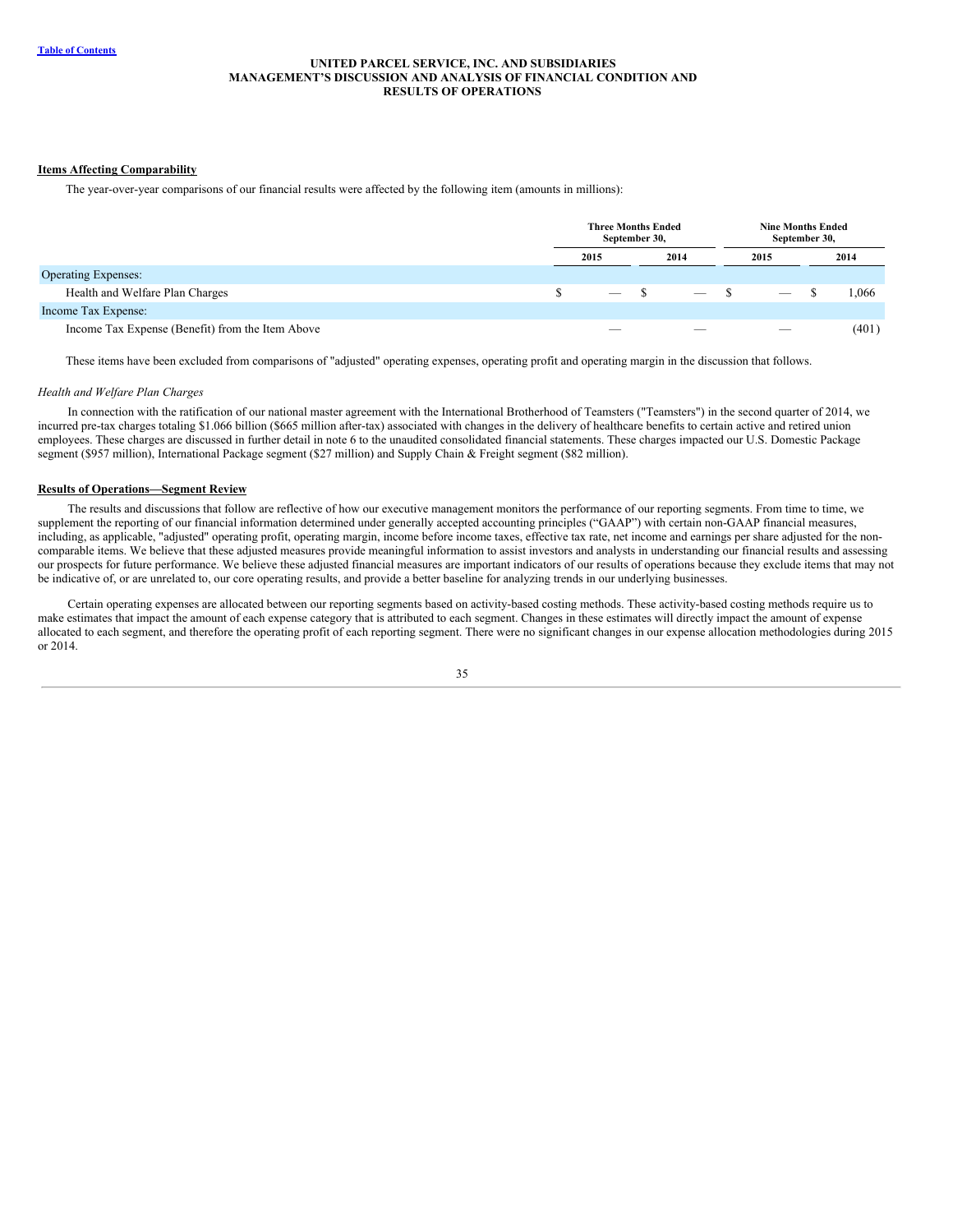### <span id="page-37-0"></span>**U.S. Domestic Package Operations**

|                                              |               | <b>Three Months Ended</b><br>September 30, |               | Change |              | <b>Nine Months Ended</b><br>September 30, | Change |              |        |           |
|----------------------------------------------|---------------|--------------------------------------------|---------------|--------|--------------|-------------------------------------------|--------|--------------|--------|-----------|
|                                              |               | 2015                                       |               | 2014   | $\%$         |                                           | 2015   |              | 2014   | $\%$      |
| Average Daily Package Volume (in thousands): |               |                                            |               |        |              |                                           |        |              |        |           |
| Next Day Air                                 |               | 1,285                                      |               | 1,235  | 4.0 $\%$     |                                           | 1,252  |              | 1,241  | $0.9\%$   |
| Deferred                                     |               | 1,141                                      |               | 1,008  | 13.2 %       |                                           | 1,163  |              | 1,027  | 13.2 %    |
| Ground                                       |               | 12,114                                     |               | 12,209 | $(0.8)\%$    |                                           | 12,208 |              | 12,124 | $0.7\%$   |
| Total Avg. Daily Package Volume              |               | 14,540                                     |               | 14,452 | $0.6\%$      |                                           | 14,623 |              | 14,392 | $1.6\%$   |
| Average Revenue Per Piece:                   |               |                                            |               |        |              |                                           |        |              |        |           |
| Next Day Air                                 | $\mathbb{S}$  | 19.90                                      | $\mathbb{S}$  | 20.70  | $(3.9)\%$ \$ |                                           | 20.01  | $\mathbb{S}$ | 20.51  | $(2.4)\%$ |
| Deferred                                     |               | 11.91                                      |               | 12.82  | (7.1)%       |                                           | 11.90  |              | 12.78  | $(6.9)\%$ |
| Ground                                       |               | 8.02                                       |               | 7.97   | $0.6\%$      |                                           | 8.11   |              | 7.98   | $1.6\%$   |
| Total Avg. Revenue Per Piece                 | \$            | 9.37                                       | \$            | 9.40   | $(0.3)\%$ \$ |                                           | 9.43   | \$           | 9.40   | $0.3\%$   |
| Operating Days in Period                     |               | 65                                         |               | 64     |              |                                           | 192    |              | 191    |           |
| Revenue (in millions):                       |               |                                            |               |        |              |                                           |        |              |        |           |
| Next Day Air                                 | $\mathbb{S}$  | 1,662                                      | $\mathbb{S}$  | 1,636  | $1.6 \%$ \$  |                                           | 4,810  | \$           | 4,862  | (1.1)%    |
| Deferred                                     |               | 883                                        |               | 827    | 6.8 $%$      |                                           | 2,657  |              | 2,507  | 6.0 $%$   |
| Ground                                       |               | 6,315                                      |               | 6,228  | $1.4\%$      |                                           | 19,015 |              | 18,478 | $2.9\%$   |
| <b>Total Revenue</b>                         | $\mathbf S$   | 8,860                                      | <sup>\$</sup> | 8,691  | $1.9\%$ \$   |                                           | 26,482 | $\mathbb{S}$ | 25,847 | $2.5\%$   |
| Operating Expenses (in millions):            |               |                                            |               |        |              |                                           |        |              |        |           |
| <b>Operating Expenses</b>                    | $\mathbb{S}$  | 7,602                                      | \$            | 7,412  | $2.6 \%$ \$  |                                           | 22,999 | \$           | 23,432 | $(1.8)\%$ |
| Health and Welfare Plan Charges              |               |                                            |               |        |              |                                           |        |              | (957)  |           |
| <b>Adjusted Operating Expenses</b>           | \$            | 7,602                                      | \$            | 7,412  | $2.6\%$      | $\mathbb{S}$                              | 22,999 | \$           | 22,475 | $2.3\%$   |
| Operating Profit (in millions) and Margin:   |               |                                            |               |        |              |                                           |        |              |        |           |
| <b>Operating Profit</b>                      | \$            | 1,258                                      | \$            | 1,279  | $(1.6)\%$ \$ |                                           | 3,483  | \$           | 2,415  | 44.2 %    |
| <b>Adjusted Operating Profit</b>             | $\mathsf{\$}$ | 1,258                                      | $\mathbb{S}$  | 1,279  | $(1.6)\%$ \$ |                                           | 3,483  | \$           | 3,372  | $3.3\%$   |
| <b>Operating Margin</b>                      |               | 14.2%                                      |               | 14.7%  |              |                                           | 13.2%  |              | 9.3%   |           |
| <b>Adjusted Operating Margin</b>             |               | 14.2%                                      |               | 14.7%  |              |                                           | 13.2%  |              | 13.0%  |           |
|                                              |               |                                            |               |        |              |                                           |        |              |        |           |

*Revenue*

The change in overall revenue was impacted by the following factors in 2015 compared with the corresponding periods of 2014:

|                                    | Volume  | Rates/<br><b>Product Mix</b> | Fuel<br>Surcharge | <b>Total Revenue</b><br>Change |
|------------------------------------|---------|------------------------------|-------------------|--------------------------------|
| <b>Net Revenue Change Drivers:</b> |         |                              |                   |                                |
| Third quarter $2015$ vs. $2014$    | $2.2\%$ | $2.1\%$                      | $(2.4)\%$         | $.9\%$                         |
| Year-to-date $2015$ vs. $2014$     | $2.1\%$ | $2.7\%$                      | $(2.3)\%$         | $2.5\%$                        |

*Volume*

Our total volume increased in the third quarter and year-to-date periods of 2015 compared with 2014, largely due to faster growing premium air products and continued growth in e-commerce and overall retail sales. Business-to-consumer shipments, which represent approximately 45% of total U.S. Domestic Package volume, grew nearly 3% for the quarter and drove increases in air shipments. UPS SurePost volume increased approximately 6% in the third quarter. Business-to-business shipments decreased 0.9% primarily due to the overall slowing of industrial production and revenue management initiatives.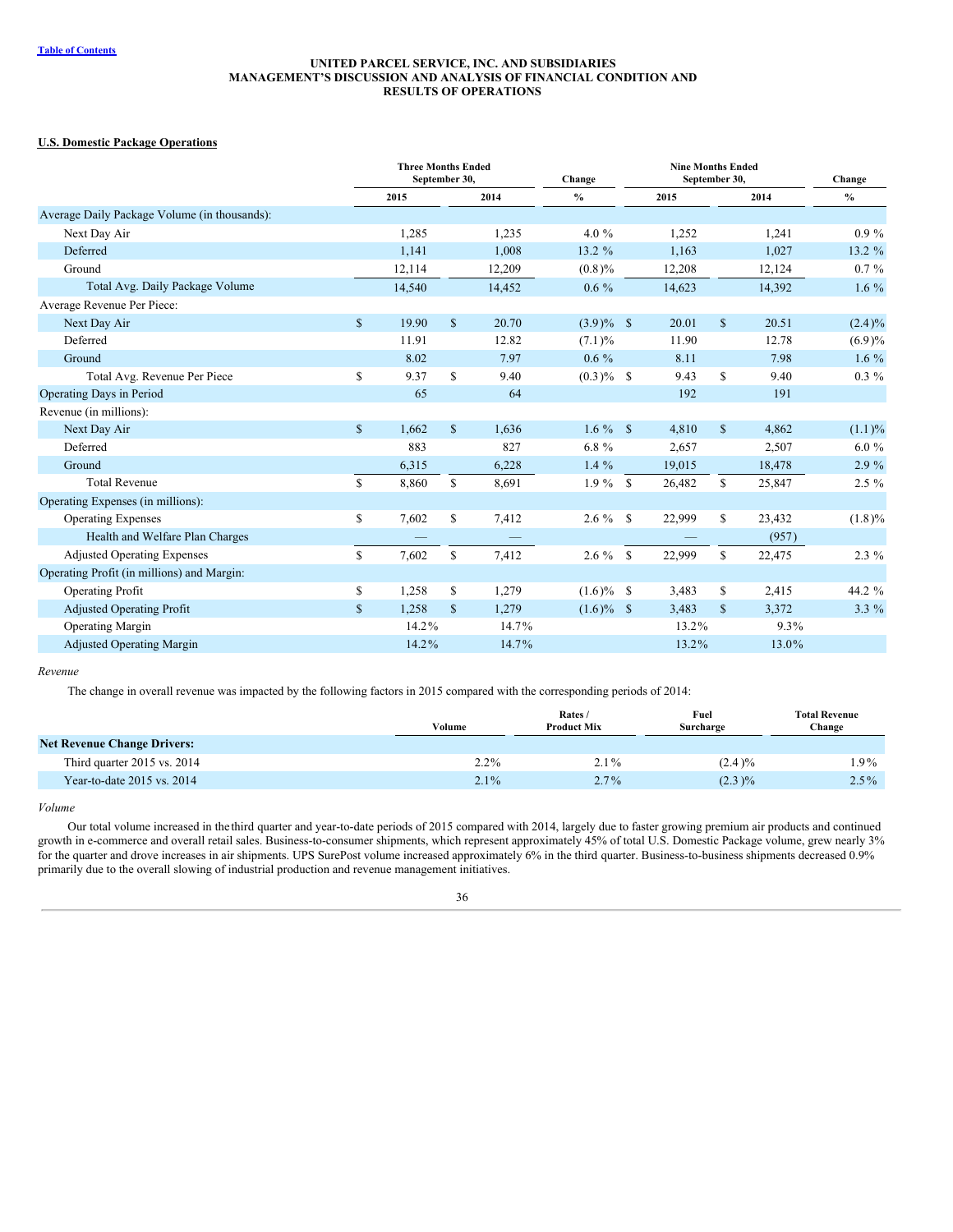Among our air products, we experienced increased volume for our deferred air services in thethird quarter and year-to-date periods of 2015, particularly for those products most aligned with business-to-consumer shipping, such as our residential Second Day Air and Three Day Select products. We also experienced solid growth in our business-to-business deferred air volume, largely due to increases in the retail sector. Next Day Air volume increased 4% for the third quarter, due to strong growth in ecommerce.

The decrease in ground volume in the third quarter of 2015 was impacted by business-to-business shipping activity, which was affected by slowing industrial production and revenue management initiatives. Partially offsetting these declines was the continued growth in e-commerce, which drove demand for our SurePost service, with volume increasing approximately 6% in the third quarter of 2015 compared with the same period of 2014.

#### *Rates and Product Mix*

Overall revenue per piece was relatively flat for thethird quarter and year-to-date periods of 2015 compared with the same period of 2014, and was impacted by changes in base rates, dimensional weight pricing, customer and product mix and fuel surcharge rates.

Revenue per piece for our ground and air products was positively impacted by an increase in base rates which took effect on December 29, 2014. We implemented an average 4.9% net increase in base and accessorial rates on UPS Next Day Air, UPS 2nd Day Air and UPS 3 Day Select and UPS Ground. Additionally, the pricing change involving the application of dimensional weight pricing to all UPS Ground services took effect on December 29, 2014.

Revenue per piece for our Next Day Air and deferred air products declined in thethird quarter and year-to-date periods of 2015, as lower fuel surcharge rates more than offset the positive impact of the base rate increase. Product mix adversely impacted deferred revenue per piece, as we experienced relatively stronger growth in our lighterweight business-to-consumer shipments, which have lower average yields than our heavier-weight commercial shipments. Customer mix also adversely impacted deferred revenue per piece, due to the faster volume growth among our larger customers, which typically have a lower average yield than our small and middle-market customers.

Overall ground revenue per piece increased in thethird quarter and year-to-date periods of 2015, primarily due to the base rate increase, the dimensional weight pricing change and an increase in the average weight per package. Additionally, the revenue per piece for our traditional ground residential products was positively impacted by our decision not to pursue several lower-yielding customer contract renewals. These factors were partially offset by declines in fuel surcharge rates as well as changes in customer mix, as we experienced faster volume growth among our larger customers.

#### *Fuel Surcharges*

UPS applies a fuel surcharge on our domestic air and ground services. The air fuel surcharge is based on the U.S. Department of Energy's ("DOE") Gulf Coast spot price for a gallon of kerosene-type jet fuel, while the ground fuel surcharge is based on the DOE's On-Highway Diesel Fuel price. Based on published rates, the average fuel surcharges for domestic air and ground products were as follows:

|                         | <b>Three Months Ended</b><br>September 30. |          | Change    | <b>Nine Months Ended</b><br>September 30. |          | <b>Change</b> |
|-------------------------|--------------------------------------------|----------|-----------|-------------------------------------------|----------|---------------|
|                         | 2015                                       | 2014     | % Point   | 2015                                      | 2014     | % Point       |
| Next Day Air / Deferred | $4.6\%$                                    | $10.3\%$ | $(5.7)\%$ | $4.8\%$                                   | $10.5\%$ | $(5.7)\%$     |
| Ground                  | 5.3%                                       | $7.2\%$  | $(1.9)\%$ | 5.6%                                      | $7.2\%$  | $(1.6)\%$     |

Total domestic fuel surcharge revenue decreased by \$209 million in thethird quarter of 2015 (\$584 million year-to-date) as a result of lower fuel surcharge rates caused by declining jet and diesel fuel prices; however, the impact of lower fuel prices was partially mitigated by pricing changes to the fuel surcharge indices, as well as the overall increase in package volume for the quarter and year-to-date periods.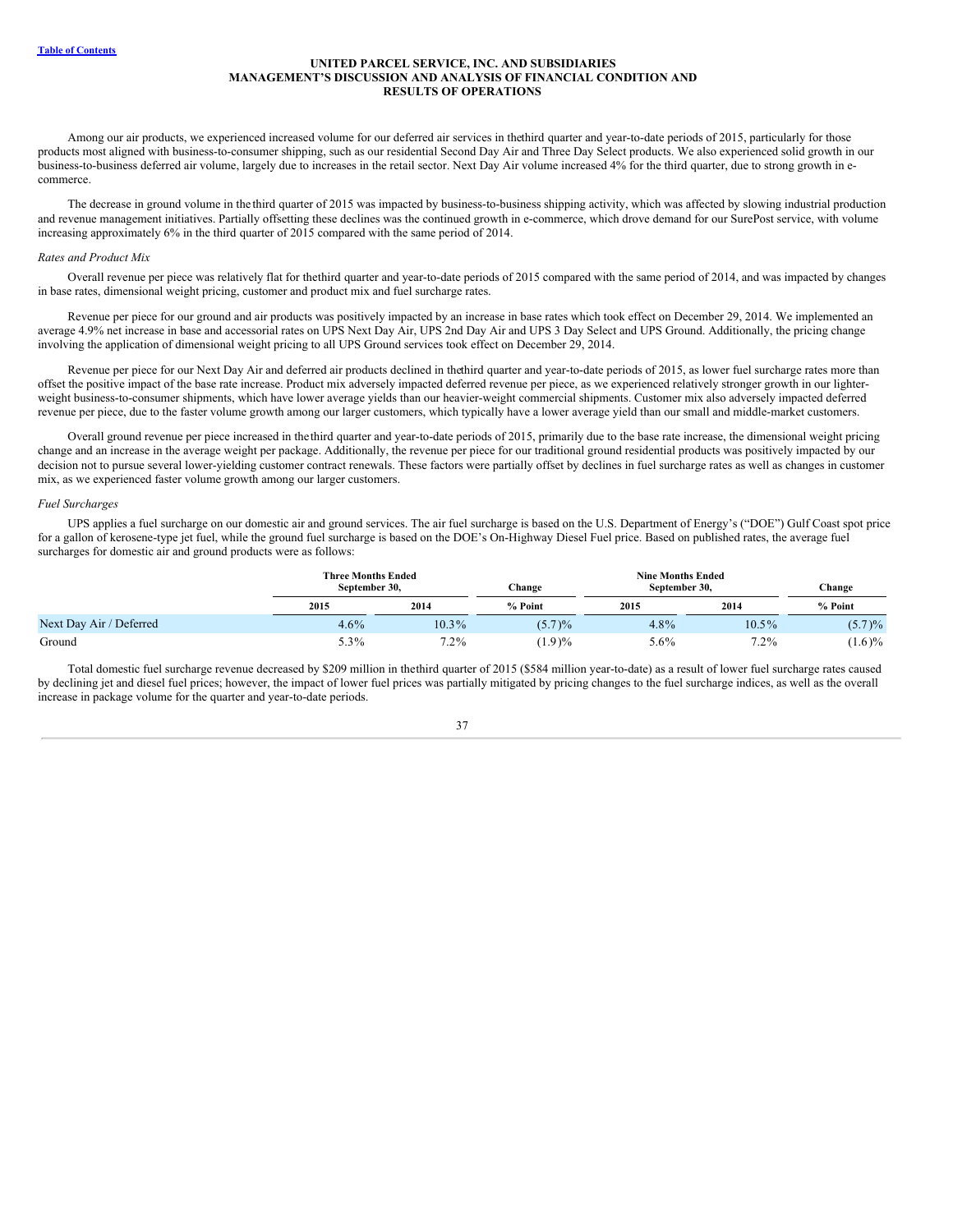### *Operating Expenses*

Adjusted operating expenses for the segment increased \$190 million in thethird quarter of 2015 (\$524 million year-to-date), primarily due to increases in pick-up and delivery costs (\$169 million), the cost of package sorting (\$63 million) and indirect operating costs (\$36 million) for the quarter (\$437, \$136 and \$136 million, respectively, year-to-date). These cost increases were largely due to higher employee compensation expenses, which were impacted by (1) an increase in average daily union labor hours (0.9%) to support volume growth and (2) an increase in employee pension and healthcare costs (due to lower discount rates, updated mortality assumptions for UPS-sponsored pension plans as well as higher contribution rates and labor hours for multiemployer plans). For the third quarter of 2015, these cost increases were partially offset by a reduction in worker's compensation expense, due to actuarial adjustments that were largely attributable to changes to claims incurred but not reported as well as operational safety. Additionally, the cost of operating our domestic integrated air and ground transportation network declined \$78 million (\$185 million year-to-date), largely due to lower fuel prices and purchased transportation costs.

Total adjusted cost per piece increased slightly by 0.4% for thethird quarter of 2015 compared with the third quarter of 2014 (flat year-to-date), as the cost increases described previously were offset by productivity gains and improved pick-up densities. Productivity improvements have continued to be realized through adjusting our air and ground networks to better match volume levels and utilizing technology to increase package sorting and delivery efficiency. The continued deployment of ORION has contained the growth of average daily vehicle miles driven (down 0.2%), while the increased redirect of SurePost volume to optimize delivery density on UPS vehicles has reduced the delivery cost for business-to-consumer shipments.

#### *Operating Profit and Margin*

Operating profit decreased \$21 million for the third quarter of 2015 compared with 2014, as operating margin decreased 50 basis points to 14.2%. Higher pension and healthcare costs and contractual union wage increases combined with the negative impact of fuel (fuel surcharge revenue decreased at a faster rate than fuel expense) more than offset the volume growth and productivity improvements discussed previously.

On a year-to-date basis, adjusted operating profit increased \$111 million compared with 2014, while the adjusted operating margin increased 20 basis points to 13.2%. Overall volume growth allowed us to better leverage our transportation network, leading to improved productivity and better pick-up and delivery density. This was slightly offset by the negative impact of fuel (fuel surcharge revenue decreased at a faster rate than fuel expense).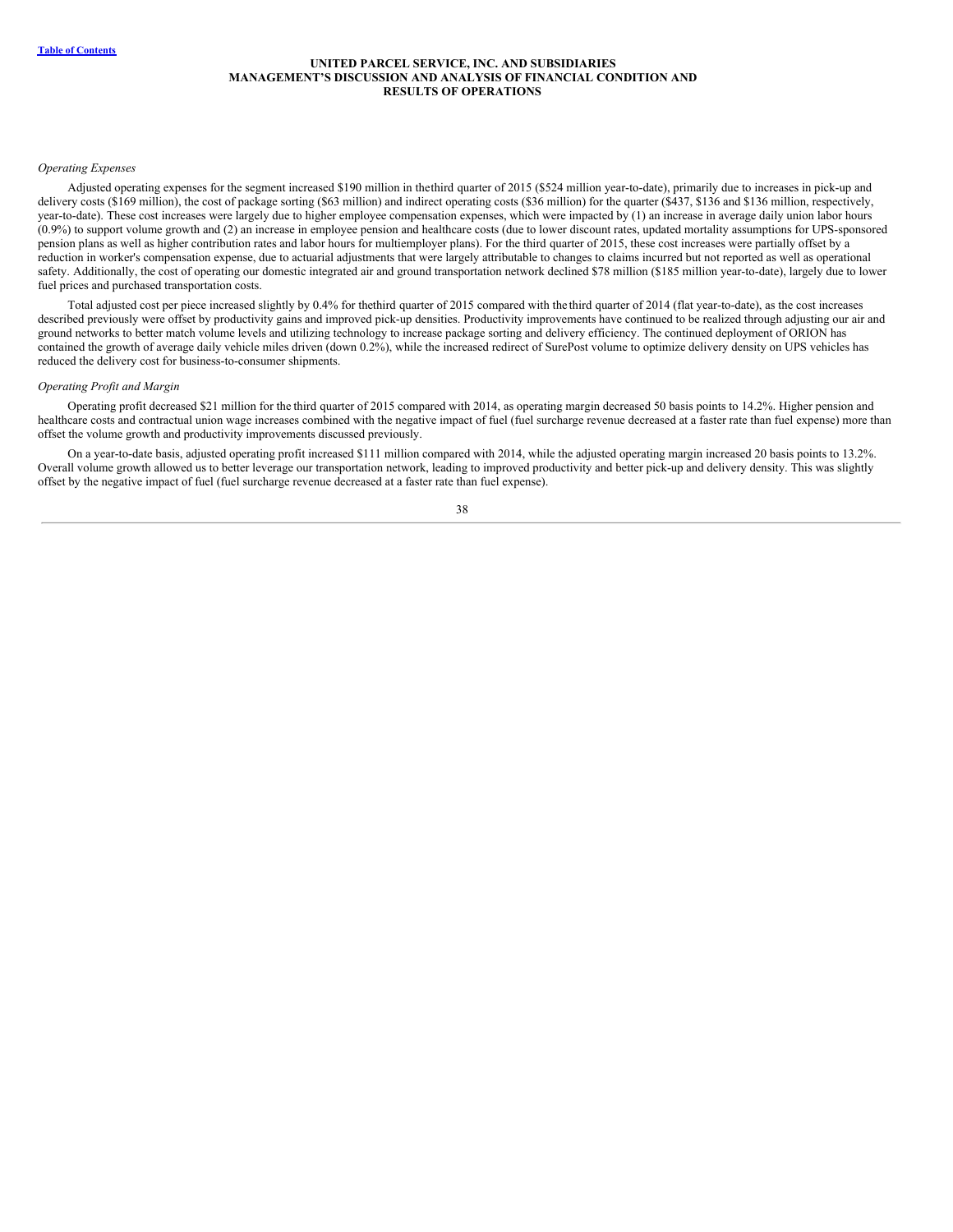# <span id="page-40-0"></span>**International Package Operations**

|                                                      |              | <b>Three Months Ended</b> | September 30, |       | Change       |               |    | <b>Nine Months Ended</b><br>September 30, |              |       |              | Change     |  |
|------------------------------------------------------|--------------|---------------------------|---------------|-------|--------------|---------------|----|-------------------------------------------|--------------|-------|--------------|------------|--|
|                                                      |              | 2015                      |               | 2014  |              | $\frac{0}{0}$ |    | 2015                                      |              | 2014  |              | $\%$       |  |
| Average Daily Package Volume (in thousands):         |              |                           |               |       |              |               |    |                                           |              |       |              |            |  |
| Domestic                                             |              | 1,495                     |               | 1,547 |              | $(3.4)\%$     |    | 1,534                                     |              | 1,524 |              | $0.7\%$    |  |
| Export                                               |              | 1,098                     |               | 1,085 |              | $1.2\%$       |    | 1,112                                     |              | 1,066 |              | 4.3 $%$    |  |
| Total Avg. Daily Package Volume                      |              | 2,593                     |               | 2,632 |              | $(1.5)\%$     |    | 2,646                                     |              | 2,590 |              | $2.2\%$    |  |
| Average Revenue Per Piece:                           |              |                           |               |       |              |               |    |                                           |              |       |              |            |  |
| Domestic                                             | \$           | 6.11                      | \$            | 6.96  |              | $(12.2)\%$ \$ |    | 6.11                                      | \$           | 7.11  |              | $(14.1)\%$ |  |
| Export                                               |              | 31.04                     |               | 33.68 |              | $(7.8)\%$     |    | 31.37                                     |              | 34.61 |              | $(9.4)\%$  |  |
| Total Avg. Revenue Per Piece                         | \$           | 16.67                     | \$            | 17.98 |              | $(7.3)\%$ \$  |    | 16.73                                     | \$           | 18.43 |              | $(9.2)\%$  |  |
| Operating Days in Period                             |              | 65                        |               | 64    |              |               |    | 192                                       |              | 191   |              |            |  |
| Revenue (in millions):                               |              |                           |               |       |              |               |    |                                           |              |       |              |            |  |
| Domestic                                             | $\mathbb{S}$ | 594                       | $\mathsf{\$}$ | 689   |              | $(13.8)\%$ \$ |    | 1,799                                     | $\mathbb{S}$ | 2,069 |              | $(13.0)\%$ |  |
| Export                                               |              | 2,215                     |               | 2,339 |              | $(5.3)\%$     |    | 6,698                                     |              | 7,046 |              | $(4.9)\%$  |  |
| Cargo and Other                                      |              | 150                       |               | 155   |              | $(3.2)\%$     |    | 477                                       |              | 447   |              | $6.7\%$    |  |
| <b>Total Revenue</b>                                 | \$           | 2,959                     | \$            | 3,183 |              | $(7.0)\%$ \$  |    | 8,974                                     | \$           | 9,562 |              | $(6.1)\%$  |  |
| Operating Expenses (in millions):                    |              |                           |               |       |              |               |    |                                           |              |       |              |            |  |
| <b>Operating Expenses</b>                            | \$           | 2,452                     | \$            | 2,723 |              | $(10.0)\%$ \$ |    | 7,417                                     | \$           | 8,220 |              | $(9.8)\%$  |  |
| Health and Welfare Plan Charges                      |              |                           |               |       |              |               |    |                                           |              | (27)  |              |            |  |
| <b>Adjusted Operating Expenses</b>                   | \$           | 2,452                     | $\mathbb{S}$  | 2,723 |              | $(10.0)\%$ \$ |    | 7,417                                     | \$           | 8,193 |              | $(9.5)\%$  |  |
| Operating Profit (in millions) and Operating Margin: |              |                           |               |       |              |               |    |                                           |              |       |              |            |  |
| <b>Operating Profit</b>                              | \$           | 507                       | \$            | 460   |              | $10.2 \%$     | -S | 1,557                                     | \$           | 1,342 |              | 16.0 %     |  |
| <b>Adjusted Operating Profit</b>                     | $\mathbb{S}$ | 507                       | $\mathbb{S}$  | 460   |              | $10.2 \%$ \$  |    | 1,557                                     | $\mathbb{S}$ | 1,369 |              | 13.7%      |  |
| <b>Operating Margin</b>                              |              | 17.1%                     |               | 14.5% |              |               |    | 17.4%                                     |              | 14.0% |              |            |  |
| <b>Adjusted Operating Margin</b>                     |              | 17.1%                     |               | 14.5% |              |               |    | 17.4%                                     |              | 14.3% |              |            |  |
| Currency Benefit / $(Cost) - (in$ millions)*:        |              |                           |               |       |              | \$            |    |                                           |              |       |              | \$         |  |
| Revenue                                              |              |                           |               |       | $\mathbb{S}$ | (237)         |    |                                           |              |       | S            | (715)      |  |
| <b>Operating Expenses</b>                            |              |                           |               |       |              | 226           |    |                                           |              |       |              | 679        |  |
| <b>Operating Profit</b>                              |              |                           |               |       | $\mathbf S$  | (11)          |    |                                           |              |       | $\mathbb{S}$ | (36)       |  |

\* Net of currency hedging; amount represents the change compared to the prior year. Includes impact of translation and transaction gains and losses.

*Revenue*

The change in overall revenue was impacted by the following factors in2015 compared with the corresponding periods of2014:

|                                    | Volume  | Rates<br><b>Product Mix</b> | Fuel<br>Surcharge | Currency  | <b>Total Revenue</b><br>Change |
|------------------------------------|---------|-----------------------------|-------------------|-----------|--------------------------------|
| <b>Net Revenue Change Drivers:</b> |         |                             |                   |           |                                |
| Third quarter $2015$ vs. $2014$    | $0.1\%$ | $3.7\%$                     | $(3.4)\%$         | $(7.4)\%$ | $(7.0)\%$                      |
| Year-to-date 2015 vs. 2014         | $2.7\%$ | $1.9\%$                     | $(3.2)\%$         | $(7.5)\%$ | $(6.1)\%$                      |
|                                    |         | 39                          |                   |           |                                |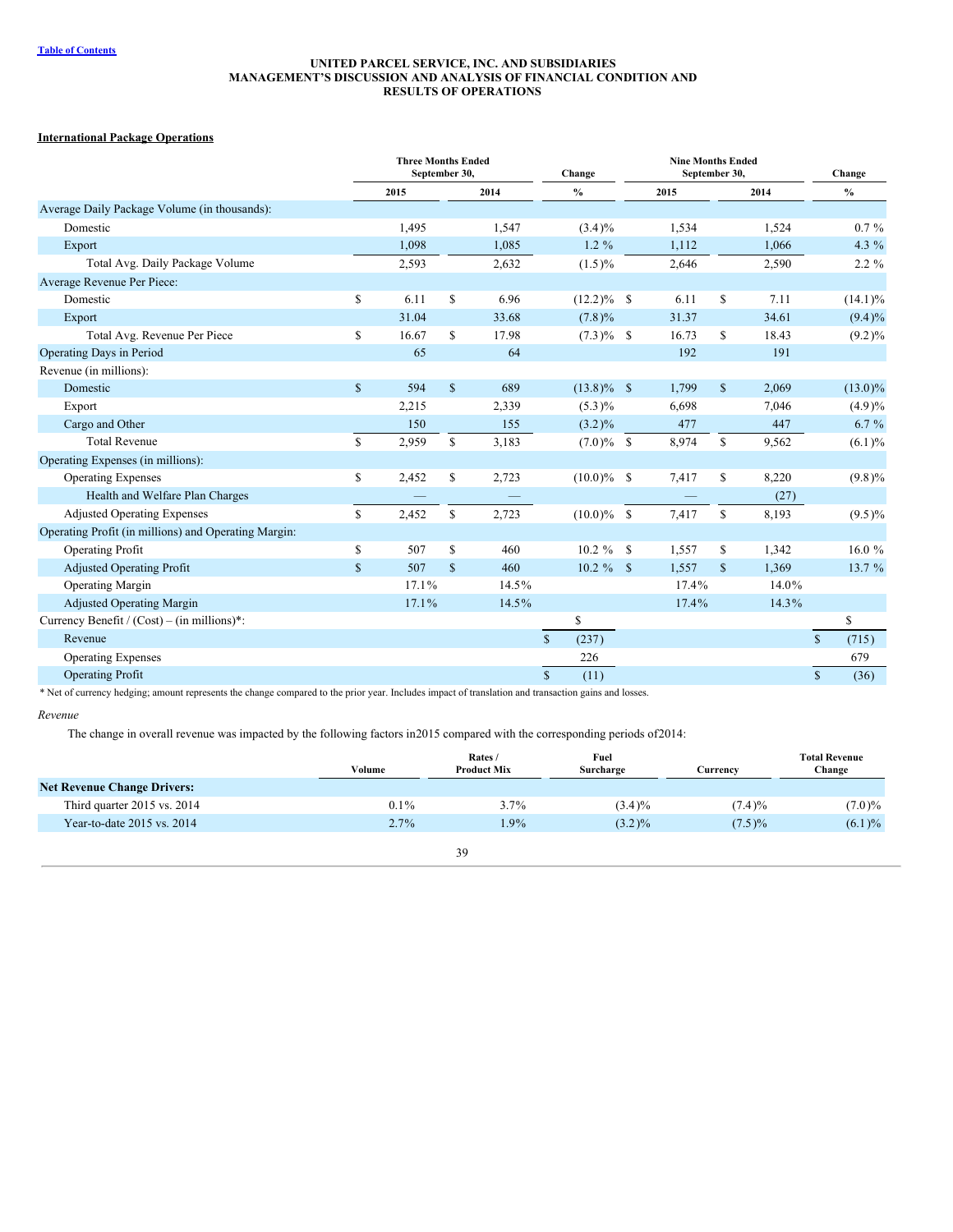### *Volume*

Our overall average daily volume decreased in thethird quarter of 2015, largely due to revenue management and capacity initiatives in our European domestic operations; however, this was partially offset by growth in European export and transborder volume. Our overall average daily volume increased in the year-to-date period of 2015, largely due to continued strong demand from several economic sectors including healthcare and diversified vehicles and parts, as well as continued strength in business-to-consumer volume.

The export volume growth in the third quarter and year-to-date periods of 2015 was mainly driven by our European and Americas operations, which experienced solid increases in volume to most regions of the world. European export volume increased for the quarter, with particular strength in the Europe-to-U.S., Europe-to-Americas and intra-European trade lanes. Americas export volume increased for the quarter, with solid growth in the Americas-to-Europe and Americas-to-U.S. trade lanes. However, Asian export volume declined across all trade lanes due to the economic slowdown throughout the region, particularly China, while U.S. export volume declined largely due to the impact of the stronger U.S. Dollar. Overall, export volume growth was led by our transborder products, such as Transborder Standard and Transborder Express.

The decrease in domestic volume in the third quarter of 2015 and flat domestic volume in the year-to-date period of 2015 was driven by European rate management and capacity initiatives noted above and slowing overall economic conditions in Germany, Canada, Turkey and Poland.

#### *Rates and Product Mix*

Total average revenue per piece increased 0.6% in thethird quarter of 2015 on a currency-adjusted basis and was impacted by an increase in base rates and shifts in product mix towards premium products, partially offset by lower fuel surcharges.Total average revenue per piece decreased 1.5% year-to-date 2015 on a currency-adjusted basis, largely due to lower fuel surcharges, which were partially offset by an increase in base rates.

Currency-adjusted export revenue per piece decreased 2.4% in thethird quarter of 2015 (3.9% year-to-date) due to lowerfuel surcharge revenue, which more than offset the increase in base rates.

Currency-adjusted domestic revenue per piece increased 3.9% in thethird quarter of 2015 (1.7% year-to-date) largely due to base rate increases and revenue management initiatives, offset by declining fuel surcharge rates.

On December 29, 2014, we implemented an average 4.9% net increase in base and accessorial rates for international shipments originating in the United States (Worldwide Express, Worldwide Saver, UPS Worldwide Expedited and UPS International Standard service). Rate changes for shipments originating outside the U.S. are made throughout the year and vary by geographic market.

#### *Fuel Surcharges*

We maintain fuel surcharges on our international air and ground services. The fuel surcharges for international air products originating inside or outside the United States are indexed to the DOE's Gulf Coast spot price for a gallon of kerosene-type jet fuel, while the fuel surcharges for ground products originating outside the United States are indexed to fuel prices in the international region or country where the shipment takes place. Total international fuel surcharge revenue decreased by \$135 million for the third quarter of 2015 compared with 2014 (\$386 million year-to-date), primarily due to lower fuel prices; however, this was partially offset by an increase in overall volume and pricing changes made to the fuel surcharge indices.

#### *Operating Expenses*

Overall adjusted operating expenses for the segment decreased \$271 million in thethird quarter of 2015 compared with 2014 (\$776 million year-to-date). This decrease was mostly due to currency exchange rate movements and lower fuel expense.

The decrease in operating expenses was impacted by the cost of operating our international integrated air and ground network, which decreased \$162 million (\$453 million year-to-date), as well as pick-up and delivery costs, which decreased \$96 million (\$251 million year-to-date). The decreases in network and pick-up and delivery costs were largely due to the impact of currency exchange rate movements, lower fuel expense, and a reduction in expense for outside transportation carriers (due to lower fuel surcharges passed to us from the carriers). Additionally, network costs were mitigated by restraining the growth in aircraft block hours (down 2.5% in the third quarter and 2.6% year-to-date), as a result of ongoing modifications to our air network; this was achieved with a 1.2% increase in third quarter international export volume (4.3% year-to-date) and continuing air product service enhancements.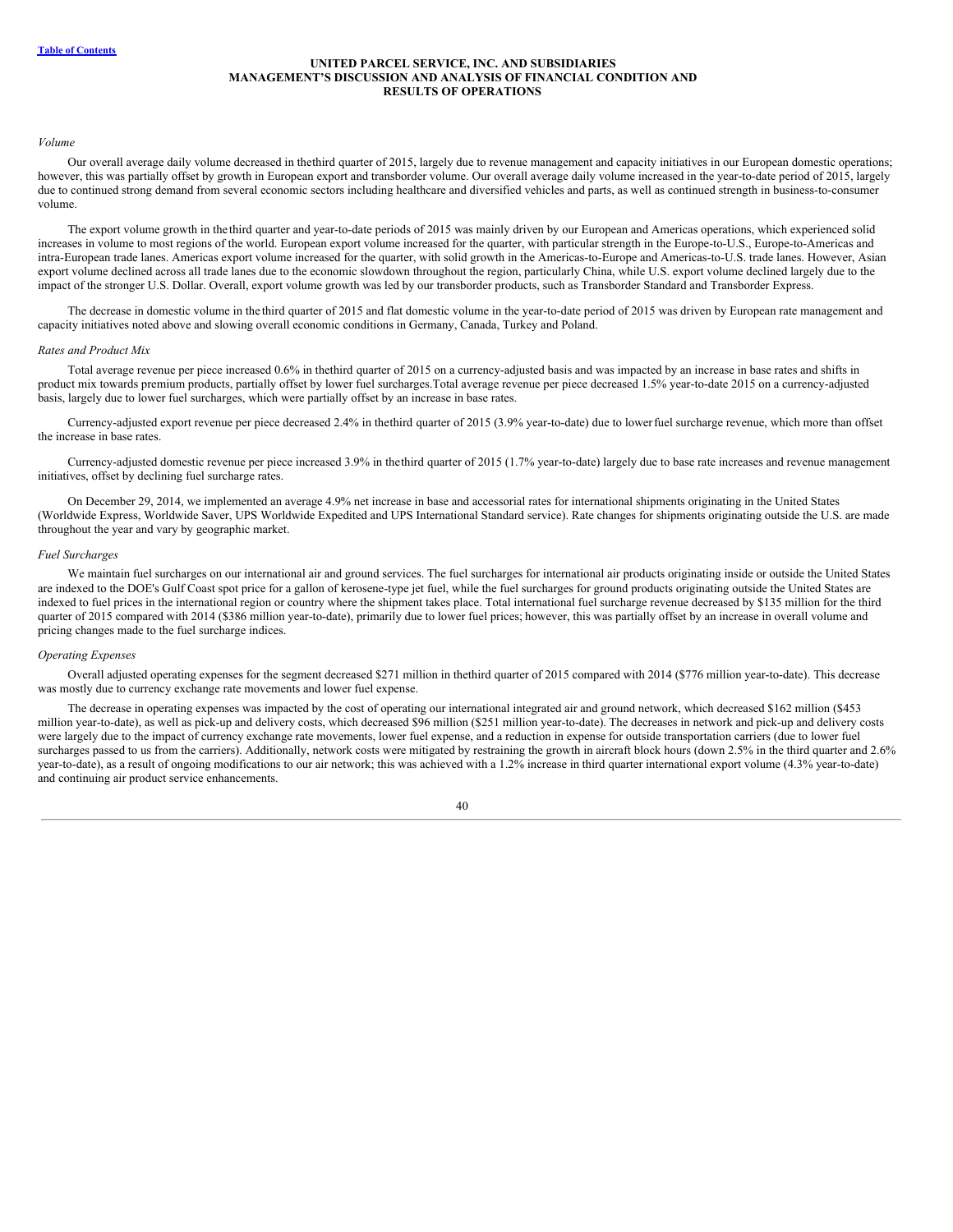The remaining decrease in operating expenses in the third quarter of 2015 was largely due to reductions of indirect operating costs and the cost of package sorting. Indirect operating costs decreased \$17 million (\$73 million year-to-date) and the cost of package sorting decreased by \$12 million (\$20 million year-to-date). Both of these decreases were mainly attributable to the impact of currency.

Excluding the impact of currency exchange rate changes, the total adjusted cost per piece for the segment decreased 1.8% in thethird quarter of 2015 compared with 2014 (3.9% year-to-date).

### *Operating Profit and Margin*

Adjusted operating profit increased by \$47 million in the third quarter of 2015 compared with 2014 (\$188 million year-to-date), while the adjusted operating margin increased by 260 basis points to 17.1% (310 basis points to 17.4% year-to-date). Operating profit and margin were positively affected by several factors including base rate increases, modifications to the fuel surcharge indices and the net impact of fuel (fuel expense declined at a faster rate than fuel surcharge revenue). These items were partially offset by the net impact of currency exchange rate movements, which negatively impacted operating profit by \$11 million when comparing the third quarter of 2015 with 2014 (\$36 million year-to-date).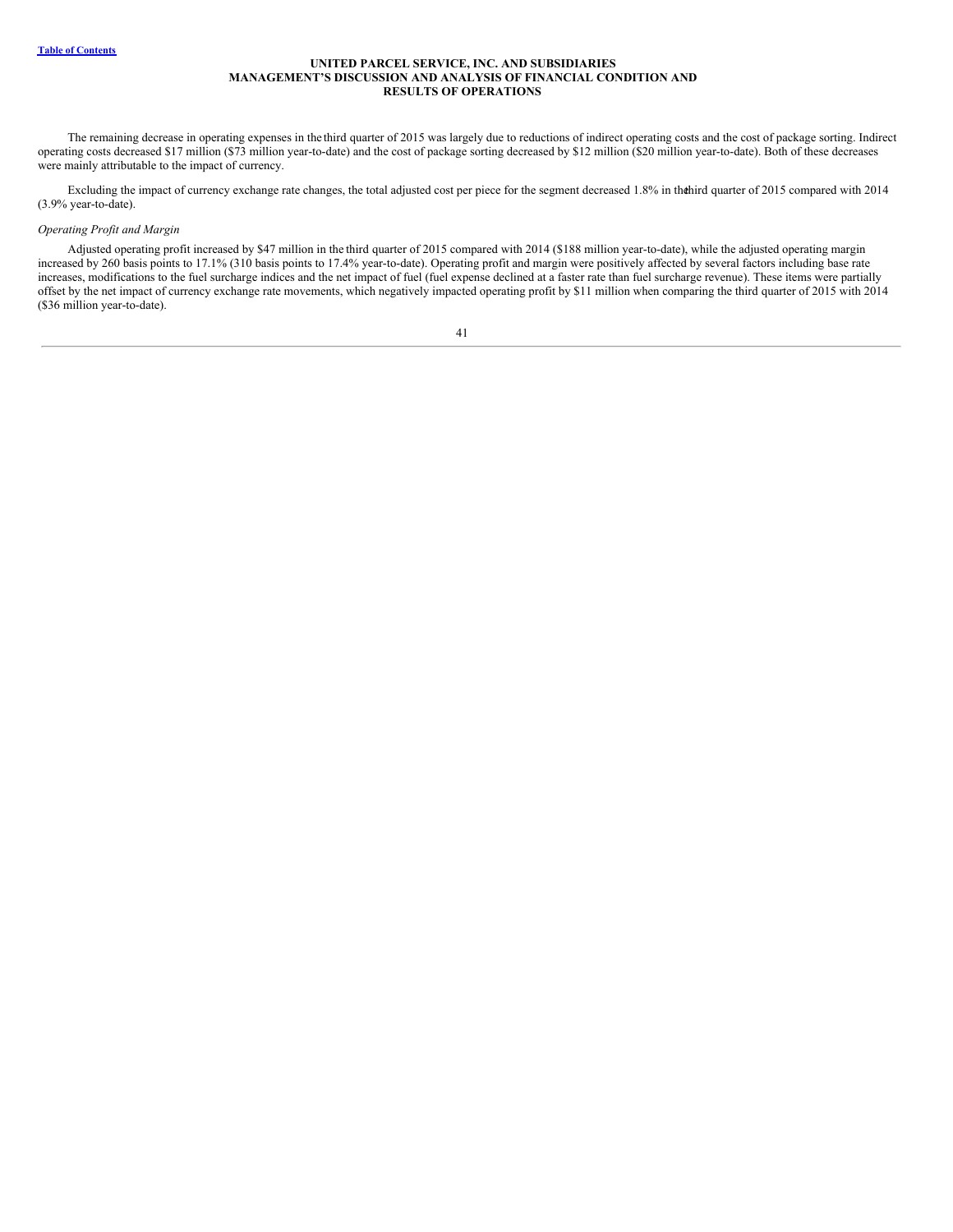### <span id="page-43-0"></span>**Supply Chain & Freight Operations**

|                                               |              | <b>Three Months Ended</b><br>September 30, |              |       |              | Change         | <b>Nine Months Ended</b><br>September 30, |       |              |       | Change        |
|-----------------------------------------------|--------------|--------------------------------------------|--------------|-------|--------------|----------------|-------------------------------------------|-------|--------------|-------|---------------|
|                                               |              | 2015                                       |              | 2014  |              | $\%$           | 2015                                      |       | 2014         |       | $\frac{0}{0}$ |
| Freight LTL Statistics:                       |              |                                            |              |       |              |                |                                           |       |              |       |               |
| Revenue (in millions)                         | \$           | 631                                        | \$           | 697   |              | $(9.5)\%$ \$   |                                           | 1,887 | \$           | 1,971 | $(4.3)\%$     |
| Revenue Per Hundredweight                     | $\mathbb{S}$ | 22.78                                      | $\mathbb{S}$ | 22.59 |              | $0.8 \%$ \$    |                                           | 22.78 | $\mathbb{S}$ | 22.54 | $1.1\%$       |
| Shipments (in thousands)                      |              | 2,692                                      |              | 2,840 |              | $(5.2)\%$      |                                           | 7,994 |              | 8,062 | $(0.8)\%$     |
| Shipments Per Day (in thousands)              |              | 42.1                                       |              | 44.4  |              | $(5.2)\%$      |                                           | 41.9  |              | 42.2  | $(0.8)\%$     |
| Gross Weight Hauled (in millions of lbs)      |              | 2,770                                      |              | 3,085 |              | $(10.2)\%$     |                                           | 8,282 |              | 8,748 | $(5.3)\%$     |
| Weight Per Shipment (in lbs)                  |              | 1,029                                      |              | 1,086 |              | $(5.2)\%$      |                                           | 1,036 |              | 1,085 | $(4.5)\%$     |
| Operating Days in Period                      |              | 64                                         |              | 64    |              |                |                                           | 191   |              | 191   |               |
| Revenue (in millions):                        |              |                                            |              |       |              |                |                                           |       |              |       |               |
| Forwarding and Logistics                      | \$           | 1,500                                      | \$           | 1,459 |              | $2.8 \%$ \$    |                                           | 4,149 | $\mathbb{S}$ | 4,224 | $(1.8)\%$     |
| Freight                                       |              | 740                                        |              | 810   |              | $(8.6)\%$      |                                           | 2,202 |              | 2,275 | $(3.2)\%$     |
| Other                                         |              | 178                                        |              | 147   |              | 21.1%          |                                           | 502   |              | 429   | 17.0 %        |
| <b>Total Revenue</b>                          | $\mathbb{S}$ | 2,418                                      | $\mathbb{S}$ | 2,416 |              | $0.1 \%$ \$    |                                           | 6,853 | $\mathbb{S}$ | 6,928 | $(1.1)\%$     |
| Operating Expenses (in millions):             |              |                                            |              |       |              |                |                                           |       |              |       |               |
| <b>Operating Expenses</b>                     | \$           | 2,199                                      | \$           | 2,201 |              | $(0.1)\%$ \$   |                                           | 6,276 | \$           | 6,471 | $(3.0)\%$     |
| Health and Welfare Plan Charges               |              |                                            |              |       |              |                |                                           |       |              | (82)  |               |
| <b>Adjusted Operating Expenses</b>            | $\mathbb{S}$ | 2,199                                      | $\mathbb{S}$ | 2,201 |              | $(0.1)\%$ \$   |                                           | 6,276 | $\mathbb{S}$ | 6,389 | $(1.8)\%$     |
| Operating Profit (in millions) and Margin:    |              |                                            |              |       |              |                |                                           |       |              |       |               |
| <b>Operating Profit</b>                       | $\mathbb{S}$ | 219                                        | $\mathbb{S}$ | 215   |              | $1.9\%$ \$     |                                           | 577   | $\mathbb{S}$ | 457   | 26.3 %        |
| Adjusted Operating Profit                     | \$           | 219                                        | $\mathbb{S}$ | 215   |              | $1.9 \%$ \$    |                                           | 577   | \$           | 539   | $7.1\%$       |
| <b>Operating Margin</b>                       |              | 9.1%                                       |              | 8.9%  |              |                |                                           | 8.4%  |              | 6.6%  |               |
| <b>Adjusted Operating Margin</b>              |              | 9.1%                                       |              | 8.9%  |              |                |                                           | 8.4%  |              | 7.8%  |               |
| Currency Benefit / $(Cost) - (in$ millions)*: |              |                                            |              |       |              | $\mathbb{S}$   |                                           |       |              |       | $\mathbb{S}$  |
| Revenue                                       |              |                                            |              |       | S            | (68)           |                                           |       |              |       | \$<br>(196)   |
| <b>Operating Expenses</b>                     |              |                                            |              |       |              | 75             |                                           |       |              |       | 218           |
| Operating Profit                              |              |                                            |              |       | $\mathbb{S}$ | $\overline{7}$ |                                           |       |              |       | \$<br>22      |
|                                               |              |                                            |              |       |              |                |                                           |       |              |       |               |

\* Amount represents the change compared to the prior year. Includes impact of translation and transaction gains and losses.

In August 2015, we acquired Coyote Logistics Midco, Inc ("Coyote"), a truckload freight brokerage company. Coyote's financial results are included in the above table within Forwarding and Logistics from the date of acquisition, which has impacted the year-over-year comparability of revenue, operating expenses and operating profit.

#### *Revenue*

Forwarding and logistics revenue increased \$41 million in the third quarter of 2015 (down \$75 million year-to-date). Excluding the effect of Coyote, revenue decreased \$182 million in the third quarter of 2015 compared with 2014 (\$298 million year-to-date) largely due to the adverse impact of currency exchange rate movements, lower fuel surcharge rates (due to declining fuel prices) and volume and tonnage declines in our North American air freight and international air freight businesses (impacted by management focus on reducing lower-yielding accounts). Revenue for our logistics products increased in the third quarter and year-to-date periods of 2015 compared with 2014, as we experienced solid growth in our mail services, healthcare and aerospace distribution solutions; however, this was partially offset by the adverse impact of currency exchange rates and revenue declines among our high tech customers.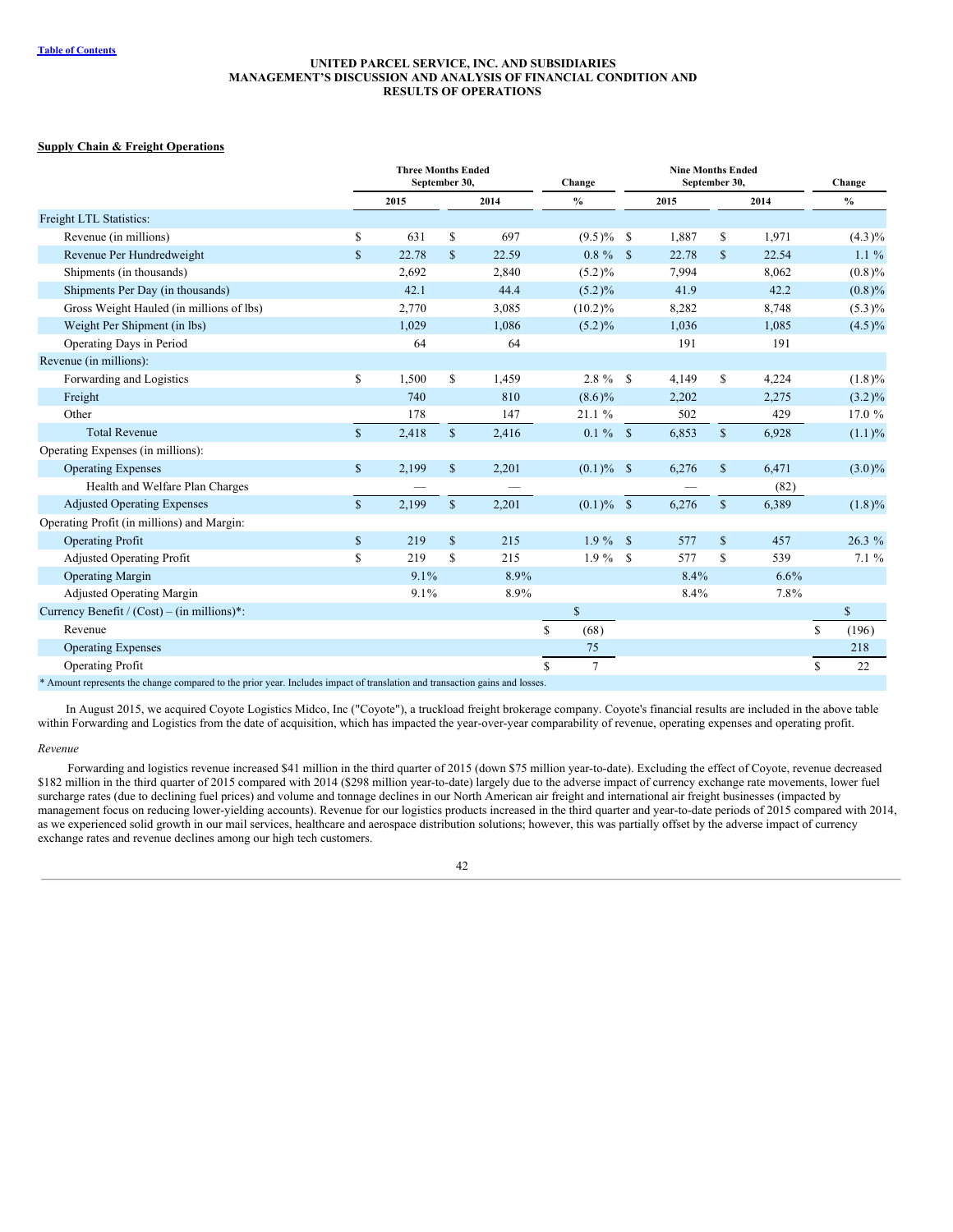Freight revenue decreased \$70 million in the third quarter of 2015 (\$73 million year-to-date), driven by lower tonnage of 10.2% (5.3% year-to-date) and a \$48 million decrease (\$114 million year-to-date) in fuel surcharge revenue due to lower diesel fuel prices. The decline in average daily shipments and the reduction in weight per shipment was impacted by a decline in market demand, revenue management initiatives and customer mix. LTL Revenue per hundredweight increased slightly, as LTL base rate increases averaging 4.9% took effect on December 29, 2014, covering non-contractual shipments in the United States, Canada and Mexico.

Revenue for the other businesses within Supply Chain & Freight increased \$31 million in thethird quarter of 2015 (\$73 million year-to-date), due to revenue growth at The UPS Store, UPS Capital and UPS Customer Solutions, as well as revenue from contractual domestic air transportation services provided to the U.S. Postal Service.

#### *Operating Expenses*

Forwarding and logistics adjusted operating expenses increased \$32 million for the third quarter of 2015 compared with 2014 (down \$116 million year-to-date). This increase was largely due to the acquisition of Coyote during the third quarter of 2015 offset by the impact of currency exchange rate movements and lower fuel expense. Purchased transportation expense increased by \$6 million in the third quarter (down \$117 million year-to-date) due to the acquisition of Coyote, but largely offset by the impact of foreign currency exchange rates, lower volume and tonnage in our North American air freight forwarding and international air freight forwarding businesses, lower base rates and lower fuel surcharge rates charged to us by third-party transportation carriers. The remaining operating expense decrease was related to several other expense categories, including rent, security costs and payroll and benefits expense.

Freight adjusted operating expenses decreased \$63 million in the third quarter of 2015 (\$50 million year-to-date). Total adjusted cost per LTL shipment decreased by 3.2% (1.8% year-to-date). The decrease in adjusted operating expense was largely due to the cost associated with operating our linehaul network (which decreased \$59 million in the third quarter and \$86 million year-to-date) and decreases in pick-up and delivery expenses. The decreases in network costs and pick-up and delivery expenses were driven by a reduction in fuel expense and expense for outside transportation carriers (largely due to lower fuel surcharges passed to us from the carriers). These benefits were partially offset by an increase in other operating expenses of \$1 million for the quarter (\$33 million year-to-date). The growth in other operating expenses was largely due to higher pension costs (impacted by lower discount rates for UPS-sponsored plans) and increased health and welfare expenses (impacted by higher contribution rates into multiemployer plans).

Operating expenses for the other businesses within Supply Chain & Freight increased \$29 million in thethird quarter of 2015 compared with 2014 (\$53 million year-todate).

#### *Operating Profit and Margin*

Adjusted operating profit for the forwarding and logistics units increased by \$9 million in thethird quarter of 2015 compared with 2014 (\$41 million year-to-date) primarily due to improved results in our international air and ocean forwarding businesses. The net impact of currency (remeasurement and translation gains and losses) and revenue management initiatives had a positive impact on operating profit. Operating results for the international air forwarding business improved, as the rates at which we procure capacity from third party air carriers decreased faster than the rates we charge our customers. Profitability in our ocean freight unit grew largely as a result of cost controls. However, operating profit for the logistics unit declined, as investments in technology and infrastructure continued to pressure distribution margins during the third quarter of 2015. Additionally, we incurred transaction costs associated with the Coyote acquisition of \$17 million in the third quarter of 2015.

Adjusted operating profit for our freight unit decreased \$7 million in thethird quarter of 2015 compared with 2014 (\$23 million year-to-date), as increased pension and healthcare costs, contractual union wage increases and declines in tonnage more than offset the increased yields and productivity realized during the quarter.

The combined operating profit for all of our other businesses in this segment increased \$2 million in the third quarter of 2015 compared with 2014 (\$20 million year-todate), primarily due to higher operating profit at The UPS Store, UPS Capital and UPS Customer Solutions, as well as the contractual domestic air transportation services provided to the U.S. Postal Service.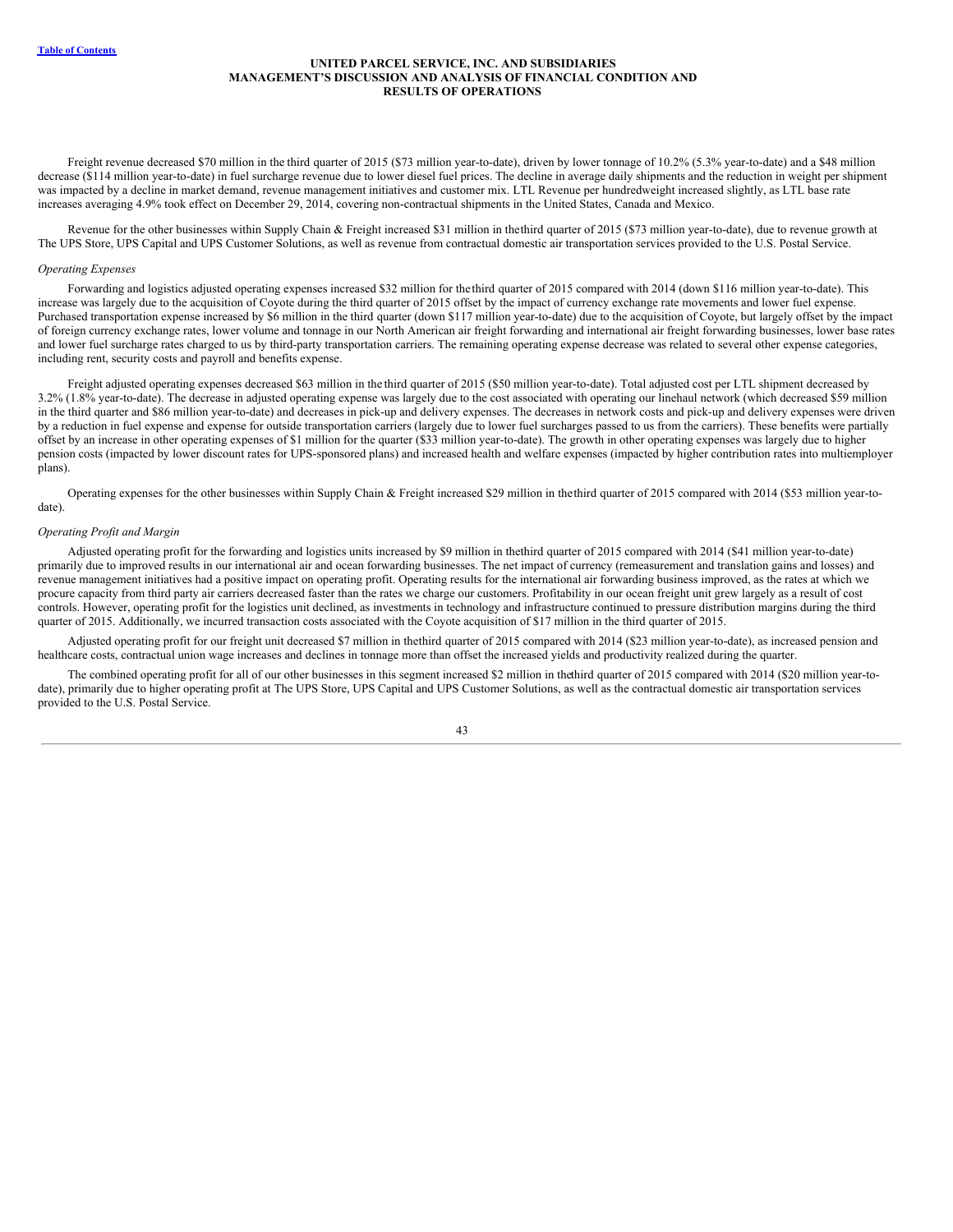### <span id="page-45-0"></span>**Consolidated Operating Expenses**

|                                          |               | <b>Three Months Ended</b> | September 30, |        |              | Change          |      |        |              | <b>Nine Months Ended</b><br>September 30, |              | Change        |
|------------------------------------------|---------------|---------------------------|---------------|--------|--------------|-----------------|------|--------|--------------|-------------------------------------------|--------------|---------------|
|                                          |               | 2015                      |               | 2014   |              | $\frac{0}{0}$   | 2015 |        | 2014         |                                           |              | $\frac{0}{0}$ |
| <b>Operating Expenses (in millions):</b> |               |                           |               |        |              |                 |      |        |              |                                           |              |               |
| Compensation and Benefits                | <sup>\$</sup> | 7,458                     | -S            | 7,217  |              | $3.3 \%$ \$     |      | 22,524 | S            | 22,857                                    |              | $(1.5)\%$     |
| Health and Welfare Plan Charges          |               |                           |               |        |              |                 |      |        |              | (1,066)                                   |              |               |
| Adjusted Compensation and Benefits       |               | 7,458                     |               | 7,217  |              | $3.3\%$         |      | 22,524 |              | 21,791                                    |              | $3.4\%$       |
|                                          |               |                           |               |        |              |                 |      |        |              |                                           |              |               |
| Repairs and Maintenance                  |               | 362                       |               | 341    |              | 6.2 $%$         |      | 1,069  |              | 1,011                                     |              | 5.7 $%$       |
| Depreciation and Amortization            |               | 527                       |               | 485    |              | $8.7\%$         |      | 1,543  |              | 1,426                                     |              | 8.2 %         |
| <b>Purchased Transportation</b>          |               | 1,926                     |               | 2,049  |              | $(6.0)\%$       |      | 5,557  |              | 5,945                                     |              | $(6.5)\%$     |
| Fuel                                     |               | 617                       |               | 978    |              | $(36.9)\%$      |      | 1,900  |              | 2,930                                     |              | $(35.2)\%$    |
| Other Occupancy                          |               | 241                       |               | 241    |              | $- \frac{9}{6}$ |      | 765    |              | 779                                       |              | $(1.8)\%$     |
| Other Expenses                           |               | 1,122                     |               | 1,025  |              | $9.5\%$         |      | 3,334  |              | 3,175                                     |              | $5.0\%$       |
|                                          |               |                           |               |        |              |                 |      |        |              |                                           |              |               |
| <b>Total Operating Expenses</b>          | $\mathbb{S}$  | 12,253                    | $\mathbb{S}$  | 12,336 |              | $(0.7)\%$ \$    |      | 36,692 | $\mathbb{S}$ | 38,123                                    |              | $(3.8)\%$     |
| <b>Adjusted Total Operating Expenses</b> | \$            | 12,253                    | \$            | 12,336 |              | $(0.7)\%$ \$    |      | 36,692 | \$           | 37,057                                    |              | $(1.0)\%$     |
|                                          |               |                           |               |        |              |                 |      |        |              |                                           |              |               |
|                                          |               |                           |               |        |              | S               |      |        |              |                                           |              | \$            |
| Currency (Benefit) Cost                  |               |                           |               |        | $\mathbb{S}$ | (301)           |      |        |              |                                           | $\mathbb{S}$ | (897)         |

# *Compensation and Benefits*

Compensation costs increased \$84 million for the third quarter of 2015 compared with 2014 (\$235 million year-to-date). U.S. domestic compensation costs for hourly employees increased largely due to contractual union wage increases and a 0.9% increase in average daily union labor hours in the third quarter (1.5% year-to-date), which was impacted by volume growth and an overall increase in the size of the workforce. Compensation costs for management employees increased primarily due to a merit salary increase, growth in the overall size of the workforce, and an increase in incentive compensation.

Adjusted benefits expense increased \$157 million for the third quarter of 2015 compared with 2014 (\$498 million year-to-date), primarily due to increased health and welfare costs, pension expense, vacation, holiday and excused absence expenses and workers compensation costs. These factors are discussed further as follows:

- Adjusted health and welfare costs increased \$107 million for the third quarter (\$189 million year-to-date), largely due to increased contributions to multiemployer plans resulting from contractual contribution rate increases and higher union labor hours.
- Pension expense increased \$89 million for the third quarter (\$256 million year-to-date). The expense for UPS-sponsored pension plans increased due to lower discount rates, changes in mortality assumptions and higher Pension Benefit Guaranty Corporation premiums. The expense for multiemployer pension plans increased due to contractual contribution rate increases and higher union labor hours.
- Vacation, holiday and excused absence expense decreased \$4 million in the third quarter of 2015 compared with 2014 due to the impact of foreign currency movements, which was partially offset by increased U.S. headcount and wage increases. Year-to-date expense increased \$20 million due to salary increases and growth in the overall size of the workforce.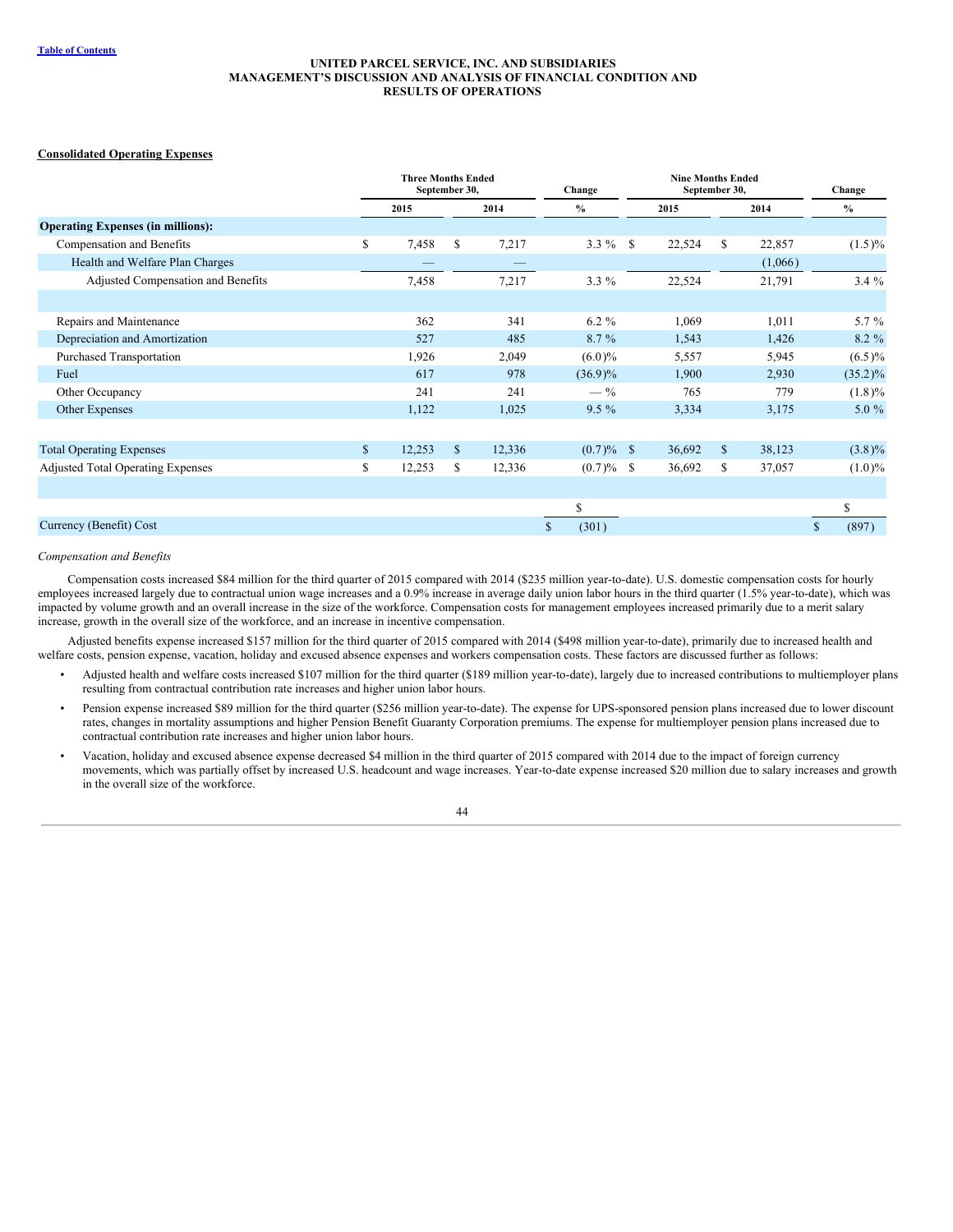• Workers compensation expense decreased \$32 million in the third quarter while the year-to-date expense increased \$31 million. Insurance reserves are established for estimates of the loss that we will ultimately incur on reported worker's compensation claims, as well as estimates of claims that have been incurred but not reported, and take into account a number of factors including our history of claim losses, payroll growth and the impact of safety improvement initiatives. In the third quarter, we experienced more favorable actuarial adjustments compared with 2014, resulting in decreased expense; however, year-to-date we have experienced less favorable adjustments, resulting in the increased expense year-to-date.

#### *Repairs and Maintenance*

The \$21 million increase in repairs and maintenance expense for the third quarter of 2015 compared with 2014 (\$58 million year-to-date) was primarily due to higher aircraft engine repair and component replacement costs, largely in our Boeing 747 and 767 aircraft fleets.

#### *Depreciation and Amortization*

Depreciation and amortization expense increased \$42 million in the third quarter of 2015 compared with 2014 (\$117 million year-to-date), primarily due to three factors: (1) Depreciation expense on vehicles increased due to the replacement of older, fully-depreciated vehicles, technology upgrades on new vehicles and an overall increase in the size of our vehicle fleet in our U.S. Domestic Package and UPS Freight operations; (2) Depreciation expense for buildings and facilities increased due to leasehold improvements and purchases of new equipment and (3) Amortization expense increased largely due to new internally developed capitalized software, as well as intangible assets resulting from business acquisitions.

#### *Purchased Transportation*

The \$123 million decrease in purchased transportation expense charged to us by third-party air, rail, ocean and truck carriers for the third quarter of 2015 compared with 2014 (\$388 million year-to-date), was driven by several factors:

- Expense for our U.S. Domestic Package segment decreased \$82 million for the third quarter (\$205 million year-to-date), primarily due to lower fuel surcharges passed to us from rail carriers, as well as the lower overall usage of outside transportation carriers. The usage of outside transportation carriers in 2015 compared with 2014 has been impacted by several factors, including rail carrier service issues and greater usage of internal resources.
- Expense for our International Package segment decreased \$19 million in the third quarter (\$50 million year-to-date), primarily due to the impact of currency exchange rate movements as well as lower fuel surcharges passed to us from outside transportation providers. These factors were partially offset by international volume growth.
- Expense for our UPS Freight business decreased \$28 million in the third quarter (\$16 million year-to-date) due to lower tonnage as well as lower linehaul rates and fuel surcharges from outside transportation providers.
- Expense for our forwarding and logistics business increased \$6 million in the third quarter due to the acquisition of Coyote. Year-to-date expense has decreased \$117 million primarily due to the impact of decreased volume and tonnage in our international and North American air freight businesses, the impact of currency exchange rate movements and lower fuel surcharges passed to us from outside transportation carriers, offset by the impact of the Coyote acquisition.

#### *Fuel*

The \$361 million decrease in fuel expense for the third quarter of 2015 compared with 2014 (\$1.030 billion year-to-date), was impacted by lower jet fuel, diesel and unleaded gasoline prices, which resulted in a decrease in fuel expense of \$374 million for the third quarter of 2015 (\$1.047 billion year-to-date). Increased fuel usage offset the impact of the price decreases by \$13 million for the third quarter of 2015 (\$17 million year-to-date) driven by an increase in aircraft block hours, vehicle miles driven and a decrease in average miles per gallon.

#### *Other Occupancy*

Other occupancy expense was relatively flat for the third quarter of 2015 compared with 2014 (\$14 million decrease year-to-date). The year-to-date decrease was primarily due to a decline in natural gas and electric utility expenses, which were impacted by lower energy prices and power usage.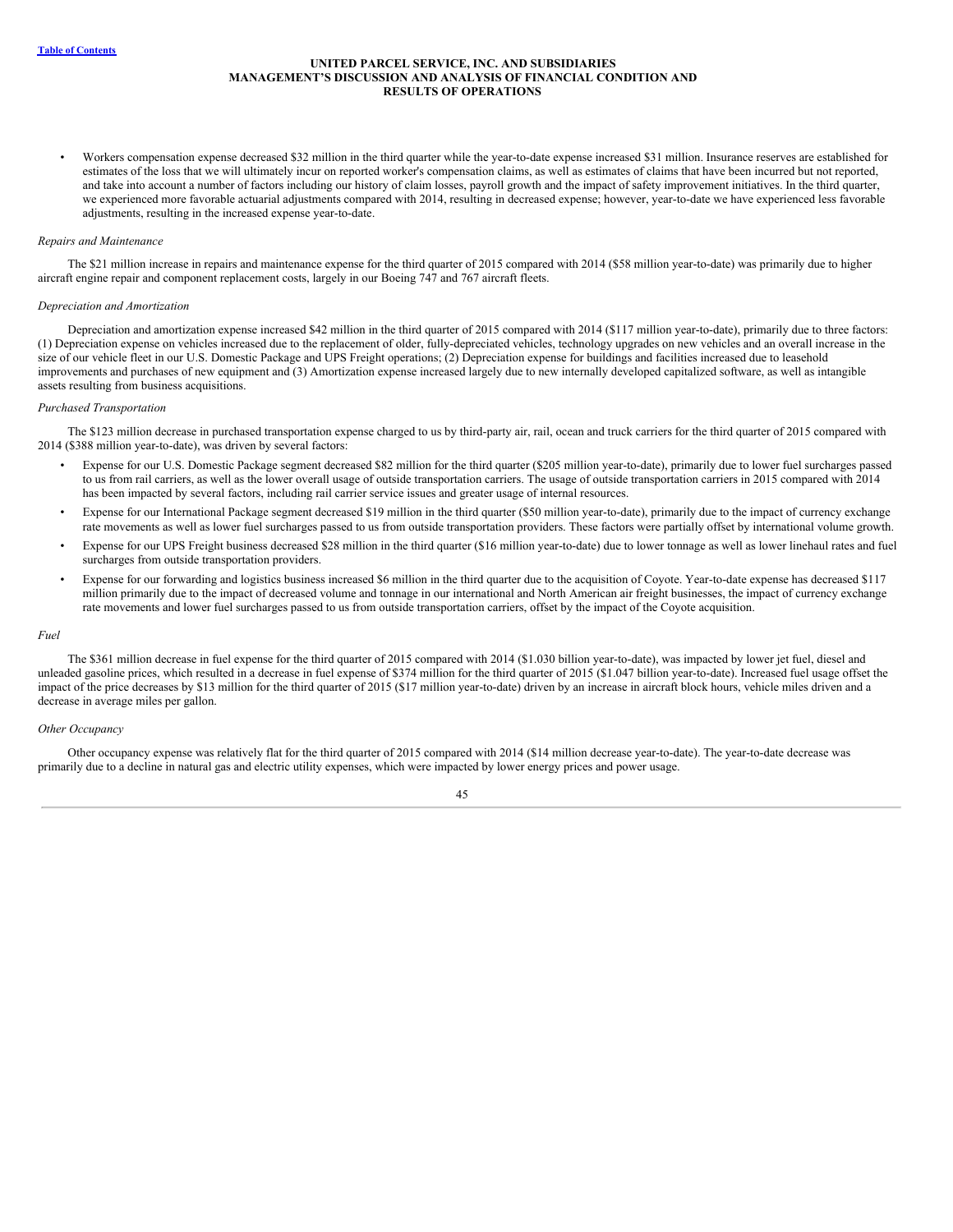# *Other Expenses*

Other expenses increased \$97 million in the third quarter of 2015 compared with 2014 (\$159 million year-to-date). Outside professional service fees increased \$17 million for the quarter (\$14 million year-to-date), primarily due to transaction costs associated with Coyote. Automotive liability insurance expense increased \$22 million for the quarter (\$36 million year-to-date) largely due to actuarial adjustments to our self-insurance reserve liabilities. Transportation equipment rental expense increased \$2 million for the quarter (\$16 million year-to-date) and was driven by the growth in package volume. Advertising expense increased \$21 million for the quarter (\$21 million year-to-date), mostly driven by the "United Problem Solver" campaign. We also incurred increases in several other expense categories, including software license fees, computer supplies and employee tuition reimbursement.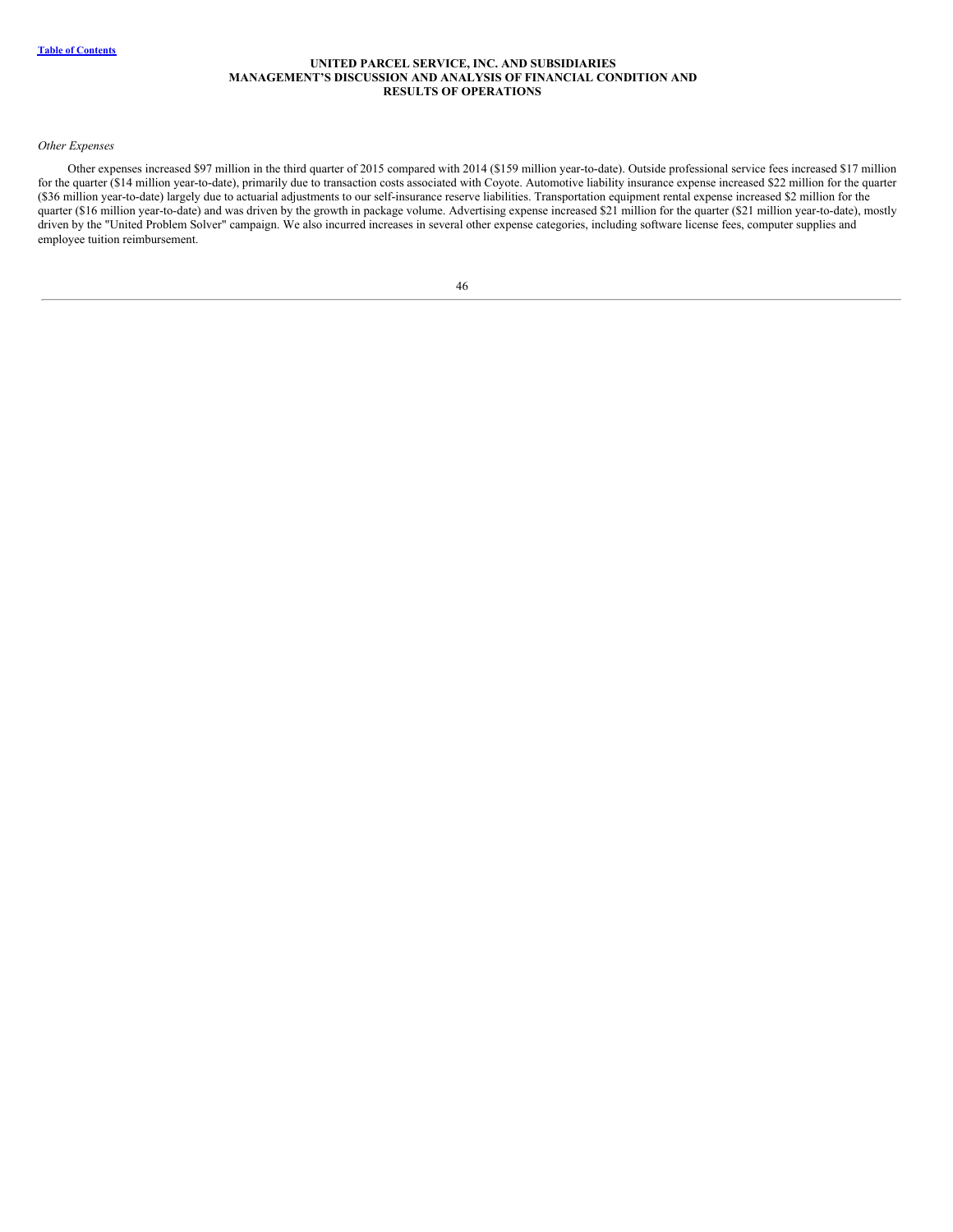### <span id="page-48-0"></span>**Investment Income and Interest Expense**

|                         | <b>Three Months Ended</b><br>September 30, |      | Change        |  | <b>Nine Months Ended</b><br>September 30, | Change |       |               |
|-------------------------|--------------------------------------------|------|---------------|--|-------------------------------------------|--------|-------|---------------|
|                         | 2015                                       | 2014 | $\frac{0}{0}$ |  | 2015                                      |        | 2014  | $\frac{6}{9}$ |
| (in millions)           |                                            |      |               |  |                                           |        |       |               |
| Investment Income       | 4                                          |      | $100.0\%$ \$  |  | 12                                        |        | 27    | $(55.6)\%$    |
| <b>Interest Expense</b> | (83)                                       | (87) | $(4.6)\%$ \$  |  | (256)                                     |        | (266) | $(3.8)\%$     |

#### *Investment Income*

The growth in investment income for thethird quarter of 2015 was primarily due to an increase from fair value adjustments on real estate partnerships. The decline in investment income for the year-to-date period of 2015 was mainly due to a decrease in realized gains on the sale of investments and a decrease in lease income.

#### *Interest Expense*

<span id="page-48-1"></span>Interest expense decreased in the third quarter and year-to-date periods of 2015 largely due to a decrease in effective interest rates related to the termination of our British Pound Sterling cross-currency interest rate swaps. This was partially offset by increased interest expense due to higher commercial paper balances.

### **Income Tax Expense**

|                                    | <b>Three Months Ended</b><br>September 30, |   | Change        | <b>Nine Months Ended</b><br>September 30, |      |       |      |               |         |
|------------------------------------|--------------------------------------------|---|---------------|-------------------------------------------|------|-------|------|---------------|---------|
|                                    | 2014<br>2015                               |   | $\frac{0}{0}$ |                                           | 2015 |       | 2014 | $\frac{6}{9}$ |         |
| (in millions)                      |                                            |   |               |                                           |      |       |      |               |         |
| Income Tax Expense                 | 648                                        | ъ | 655           | $(1.1)\%$ \$                              |      | 1,860 | S    | 1,396         | 33.2%   |
| Health and Welfare Plan Charges    |                                            |   |               |                                           |      |       |      | 401           |         |
| Adjusted Income Tax Expense        | 648                                        | æ | 655           | $(1.1)\%$ \$                              |      | 1,860 |      | 1,797         | $3.5\%$ |
| <b>Effective Tax Rate</b>          | 34.0%                                      |   | 35.0%         |                                           |      | 34.6% |      | $35.1\%$      |         |
| <b>Adjusted Effective Tax Rate</b> | 34.0%                                      |   | 35.0%         |                                           |      | 34.6% |      | 35.6%         |         |

Our adjusted effective tax rate decreased to 34.0% in the third quarter of 2015 from 35.0% in the same period of 2014 (34.6% and 35.6% year-to-date, respectively), primarily due to \$23 million of net discrete tax benefits related to adjustments of prior years' deferred tax balances, the U.S. tax liability accrual associated with a planned distribution of cash from a Canadian subsidiary to its U.S. parent and increases in our reserves for uncertain tax positions. In addition, there were favorable changes in the proportion of our taxable income in certain U.S. and non-U.S. jurisdictions and an increase in U.S. Federal and state tax credits relative to total pre-tax income.

During the reconciliation of our deferred tax balances after the filing of our annual U.S. Federal and state tax returns, we identified adjustments to be made in the prior years' deferred tax balances. These deferred tax balances were adjusted in the quarter ended September 30, 2015, which resulted in a reduction of income tax expense of approximately \$66 million.

In relation to our acquisition of Coyote (see note 8), we plan to distribute approximately \$500 million of cash held by a Canadian subsidiary to its U.S. parent during the fourth quarter of 2015. As a result of the intended distribution, we recorded income tax expense of approximately \$21 million during the third quarter of 2015. For undistributed earnings remaining in our foreign subsidiaries after the distribution that have not been previously taxed, we have the ability and intent to indefinitely reinvest those earnings and accordingly, deferred taxes have not been provided.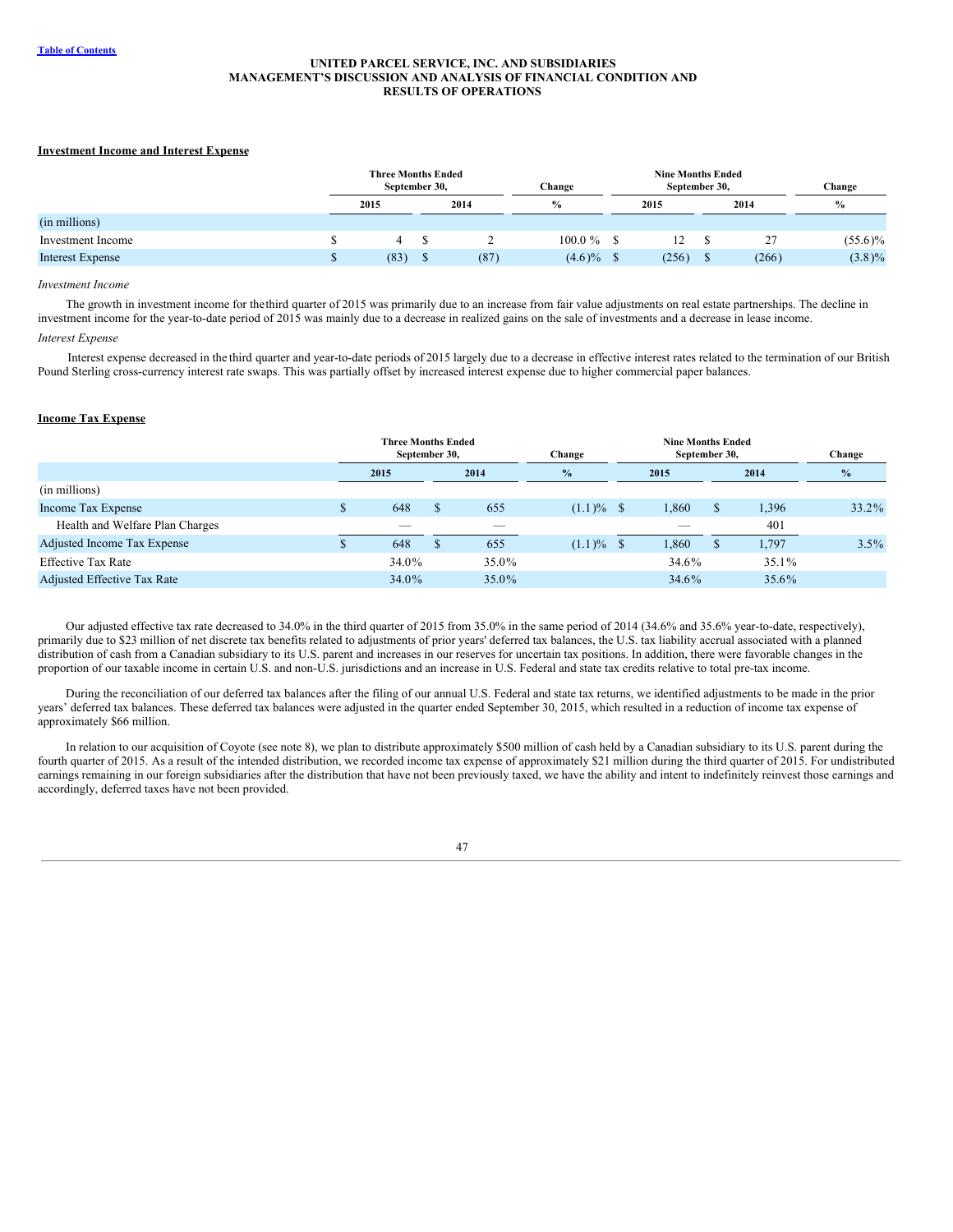# <span id="page-49-1"></span><span id="page-49-0"></span>**Liquidity and Capital Resources**

### *Net Cash From Operating Activities*

The following is a summary of the significant sources (uses) of cash from operating activities (amounts in millions):

|                                                                         |    | <b>Nine Months Ended</b> |   |         |
|-------------------------------------------------------------------------|----|--------------------------|---|---------|
|                                                                         |    | 2015                     |   | 2014    |
| Net income                                                              | ۰D | 3,513                    | S | 2,579   |
| Non-cash operating activities (a)                                       |    | 2,377                    |   | 3,582   |
| Pension and postretirement plan contributions (UPS-sponsored plans)     |    | (147)                    |   | (163)   |
| Settlement of postretirement benefit obligation                         |    |                          |   | (1,995) |
| Hedge margin receivables and payables                                   |    | 190                      |   | 272     |
| Income tax receivables and payables                                     |    | 362                      |   | 79      |
| Changes in working capital and other non-current assets and liabilities |    | 171                      |   | (152)   |
| Other sources (uses) of cash from operating activities                  |    | (51)                     |   | (11)    |
| Net cash from operating activities                                      |    | 6,415                    |   | 4,191   |

\_\_\_\_\_\_\_\_\_\_\_\_\_\_\_\_\_\_\_ (a) Represents depreciation and amortization, gains and losses on derivative transactions and foreign exchange, deferred income taxes, provisions for uncollectible accounts, pension and postretirement benefit expense, stock compensation expense, and other non-cash items.

Operating cash flow was adversely impacted by \$1.834 billion in 2014 and \$38 million in 2015 due to certain transactions resulting from the ratification of our collective bargaining agreement with the Teamsters:

- We paid \$1.995 billion in 2014 to settle postretirement benefit obligations for certain Teamster employees, and paid an additional \$276 million that was accounted for as a deposit until the ratification of certain other collective bargaining agreements.
- We paid \$176 million in 2014 for retroactive economic benefits under the collective bargaining agreement that were related to the period between August through December of 2013.
- As of September 30, 2014, we received cash tax benefits of \$613 million from the payments described above (through reduced U.S. Federal and state quarterly income tax payments).
- We paid \$53 million in 2015 for additional retroactive economic benefits and through September 30, 2015 we have received \$15 million of cash tax benefits (through reduced U.S. Federal and state quarterly income tax payments).

Apart from the transactions described above, operating cash flow increased approximately \$428 million in 2015 compared with 2014, largely due to higher net income, improvements in our working capital position, changes in hedge margin payables and receivables, changes in income taxes payables and receivables, reduced pension and postretirement plan contributions and increased settlements from hedging transactions. The net hedge margin collateral received from derivative counterparties decreased by approximately \$82 million in 2015 relative to 2014, due to the changes in our net fair value asset position of the derivative contracts used in our currency and interest rate hedging programs. The net cash changes for income taxes decreased \$283 million in 2015 compared with 2014, and were impacted by the timing of current tax deductions and the receipt of tax refunds. Other factors impacting operating cash flows during the period were changes in working capital due to the timing of cash receipts and payments.

As of September 30, 2015, our worldwide holdings of cash and cash equivalents were\$3.441 billion, of which \$1.365 billion was held by non-U.S. subsidiaries. The amount of cash held by our U.S. and non-U.S subsidiaries fluctuates throughout the year due to a variety of factors, including the timing of cash receipts and disbursements in the normal course of business. Cash provided by operating activities in the U.S. continues to be our primary source of funds to finance U.S. operating needs, capital expenditures, share repurchases and dividend payments to shareowners. To the extent that such amounts represent previously untaxed earnings, the cash held by non-U.S. subsidiaries could be subject to tax if such amounts were repatriated in the form of dividends; however, not all non-U.S. cash balances would have to be repatriated in the form of a dividend if returned to the U.S. When amounts earned by non-U.S. subsidiaries are expected to be indefinitely reinvested, no accrual for taxes is provided.

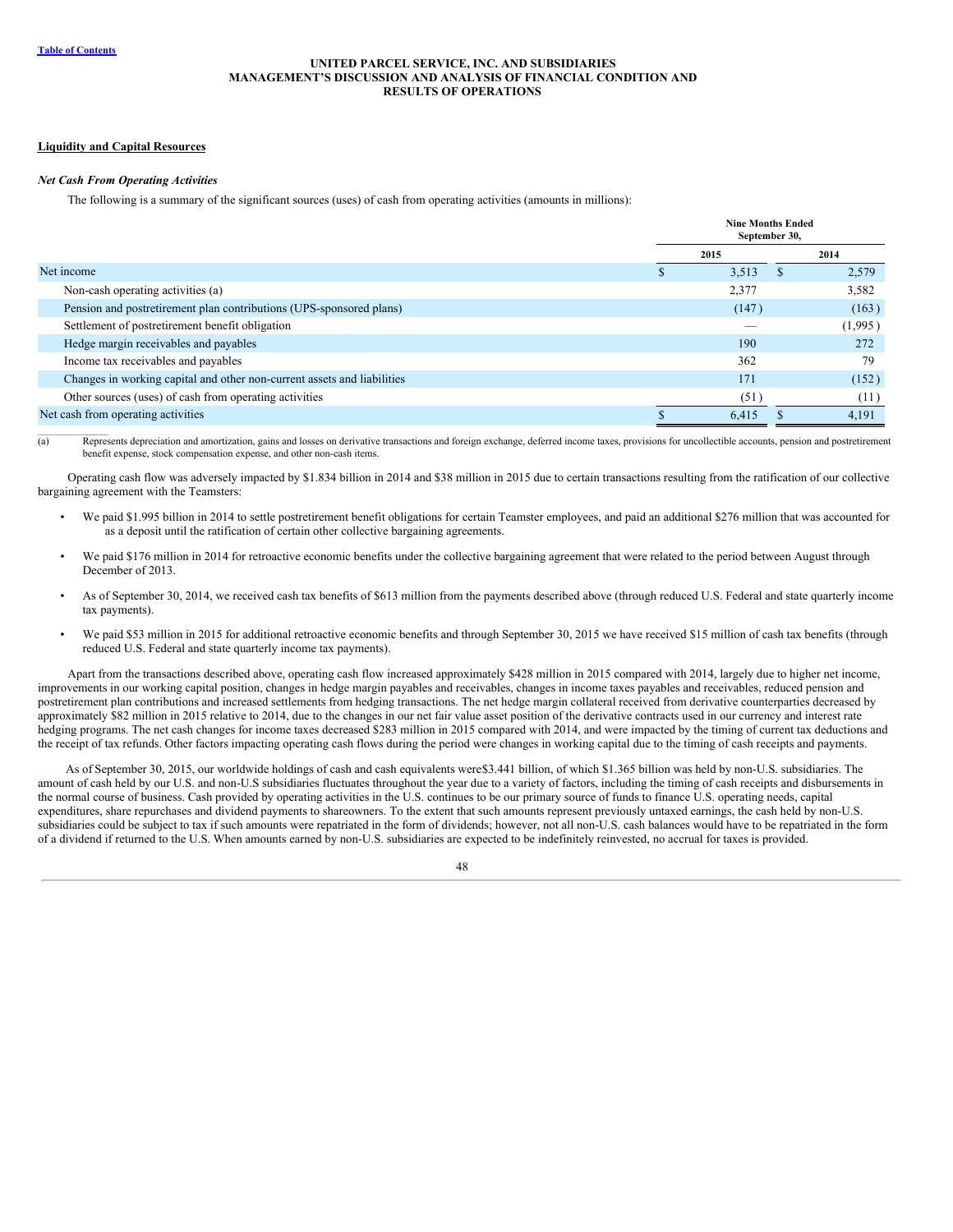#### <span id="page-50-0"></span>*Net Cash Used In Investing Activities*

Our primary sources (uses) of cash for investing activities were as follows (amounts in millions):

|                                                                 |              | <b>Nine Months Ended</b><br>September 30, |               |           |  |  |  |
|-----------------------------------------------------------------|--------------|-------------------------------------------|---------------|-----------|--|--|--|
|                                                                 |              | 2015                                      |               |           |  |  |  |
| Net cash (used in) investing activities                         |              | (4,959)                                   | <sup>\$</sup> | (2,139)   |  |  |  |
|                                                                 |              |                                           |               |           |  |  |  |
| <b>Capital Expenditures:</b>                                    |              |                                           |               |           |  |  |  |
| Buildings and facilities                                        | \$           | (635)                                     | \$            | (434)     |  |  |  |
| Aircraft and parts                                              |              | (20)                                      |               | (33)      |  |  |  |
| Vehicles                                                        |              | (668)                                     |               | (674)     |  |  |  |
| Information technology                                          |              | (325)                                     |               | (303)     |  |  |  |
|                                                                 | S            | (1,648)                                   | £.            | (1, 444)  |  |  |  |
|                                                                 |              |                                           |               |           |  |  |  |
| Capital Expenditures as a % of Revenue                          |              | $(3.9)\%$                                 |               | $(3.4)\%$ |  |  |  |
|                                                                 |              |                                           |               |           |  |  |  |
| <b>Other Investing Activities:</b>                              |              |                                           |               |           |  |  |  |
| Proceeds from disposals of property, plant and equipment        | $\mathbb{S}$ | 14                                        | $\mathbb{S}$  | 28        |  |  |  |
| Net decrease (increase) in finance receivables                  | \$           | (11)                                      | \$            | 23        |  |  |  |
| Net sales, maturities, and (purchases) of marketable securities | \$           | (1,253)                                   | \$            | (695)     |  |  |  |
| Cash paid for business acquisitions                             | S            | (1,925)                                   | S             | (22)      |  |  |  |
| Other (uses) of cash for investing activities                   | S            | (136)                                     | \$            | (29)      |  |  |  |

We have commitments for the purchase of vehicles, equipment and real estate to provide for the replacement of existing capacity and anticipated future growth. We generally fund our capital expenditures with our cash from operations. Capital spending on buildings and facilities increased in the first nine months of 2015 compared with 2014 due to several facility automation and capacity expansion projects as well as the timing of payments for property, plant and equipment acquired in 2014 but not paid for until 2015. Capital spending on aircraft in both 2015 and 2014 primarily related to purchases of rotable parts for our existing aircraft fleet. Capital spending on vehicles increased in the first nine months of 2015 in our U.S. and international package businesses, largely due to the timing of vehicle replacements. Capital spending on technology increased in the first nine months of 2015, largely due to new capitalized software projects and increased spending on hardware.

Future capital spending will depend on a variety of factors, including economic and industry conditions. We anticipate that our capital expenditures for 2015 will be approximately \$2.8 billion.

The net changes in finance receivables were primarily due to growth in our cargo finance products and loan principal paydowns in our business credit and leasing portfolios. The purchases and sales of marketable securities are largely determined by liquidity needs and the periodic rebalancing of investment types, and will therefore fluctuate from period to period.

The cash paid for business acquisitions in 2015 was primarily related to our acquisitions of Coyote, Poltraf Sp. z.o.o., Parcel Pro, Inc., and the Insured Parcel Services Division of G4S International Logistics. The cash paid for business acquisitions in 2014 was related to our acquisition of Polar Speed Distribution Limited. Other investing activities include capital contributions into certain investment partnerships, changes in restricted cash balances, and various other items.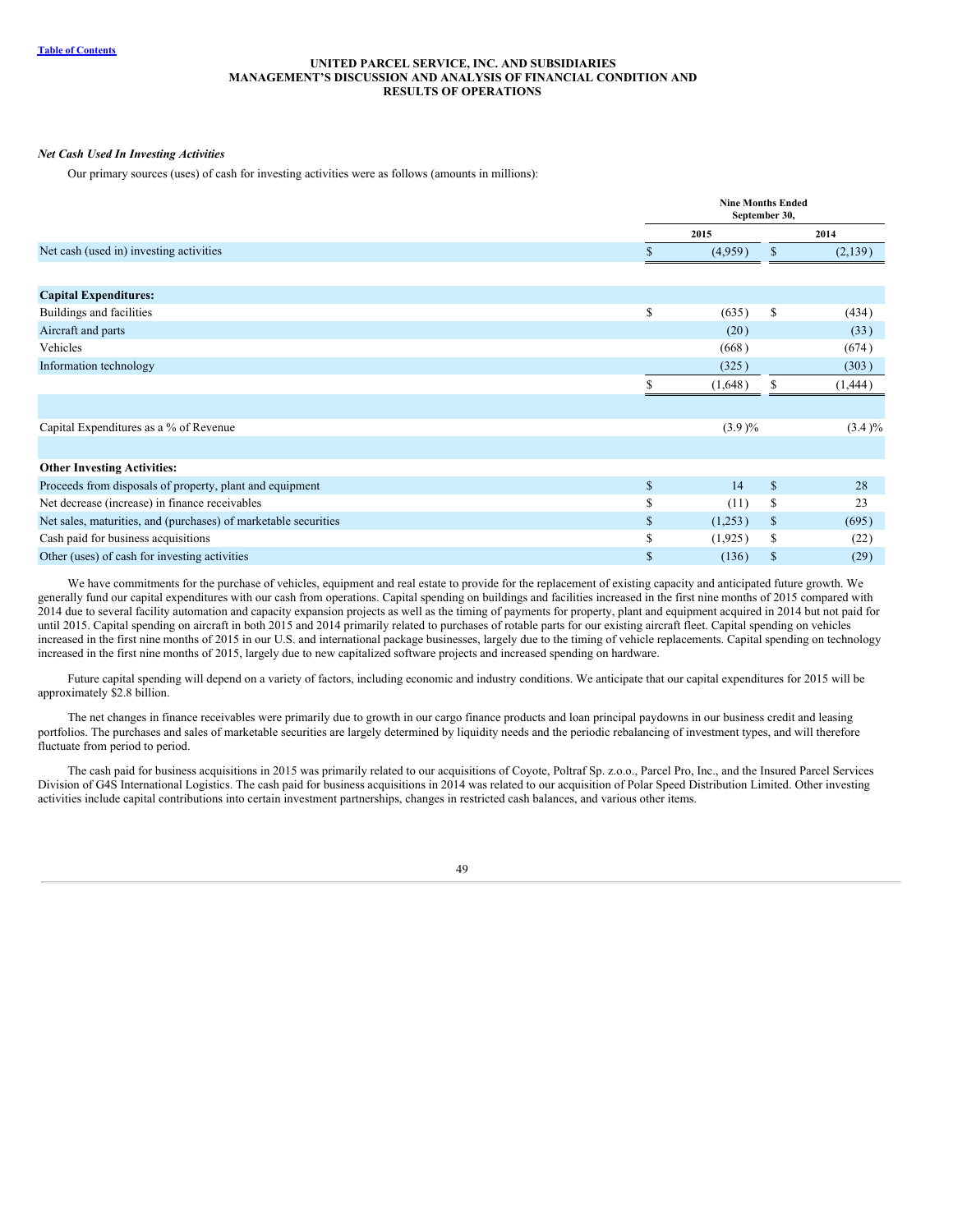### <span id="page-51-0"></span>*Net Cash From (Used in) Financing Activities*

Our primary sources (uses) of cash for financing activities are as follows (amounts in millions, except per share data):

|                                                |              | <b>Nine Months Ended</b><br>September 30, |               |           |  |  |  |  |
|------------------------------------------------|--------------|-------------------------------------------|---------------|-----------|--|--|--|--|
|                                                |              | 2015                                      |               |           |  |  |  |  |
| Net cash (used in) financing activities        |              | (160)                                     | $\mathbb{S}$  | (2, 413)  |  |  |  |  |
| <b>Share Repurchases:</b>                      |              |                                           |               |           |  |  |  |  |
| Cash expended for shares repurchased           | $\mathbf S$  | (2,028)                                   | <sup>\$</sup> | (2,062)   |  |  |  |  |
| Number of shares repurchased                   |              | (20.2)                                    |               | (20.6)    |  |  |  |  |
| Shares outstanding at period end               |              | 891                                       |               | 908       |  |  |  |  |
| Percent reduction in shares outstanding        |              | $(1.5)\%$                                 |               | $(1.6)\%$ |  |  |  |  |
| <b>Dividends:</b>                              |              |                                           |               |           |  |  |  |  |
| Dividends declared per share                   | S            | 2.19                                      | <sup>\$</sup> | 2.01      |  |  |  |  |
| Cash expended for dividend payments            | $\mathbb{S}$ | (1,899)                                   | \$            | (1,780)   |  |  |  |  |
| <b>Borrowings:</b>                             |              |                                           |               |           |  |  |  |  |
| Net borrowings of debt principal               | $\mathbb{S}$ | 3,774                                     | \$            | 1,331     |  |  |  |  |
| <b>Other Financing Activities:</b>             |              |                                           |               |           |  |  |  |  |
| Cash received for common stock issuances       | $\mathbb{S}$ | 194                                       | $\mathbb{S}$  | 203       |  |  |  |  |
| Other (uses) of cash for financing activities  | S            | (201)                                     | S             | (105)     |  |  |  |  |
| Capitalization (as of September 30 each year): |              |                                           |               |           |  |  |  |  |
| Total debt outstanding at period end           | S            | 14,601                                    | <sup>\$</sup> | 12,251    |  |  |  |  |
| Total shareowners' equity at period end        |              | 1,948                                     |               | 5,644     |  |  |  |  |
| Total capitalization                           |              | 16,549                                    | S             | 17,895    |  |  |  |  |
| Debt to Total Capitalization %                 |              | 88.2 %                                    |               | 68.5 %    |  |  |  |  |

We repurchased a total of 20.2 million shares of class A and class B common stock for \$2.035 billion in the first nine months of 2015, and 20.6 million shares for \$2.042 billion for the first nine months of 2014 (\$2.028 and \$2.062 billion in repurchases for 2015 and 2014, respectively, are reported on the statements of consolidated cash flows statement due to the timing of settlements). In February 2013, the Board of Directors approved a new share repurchase authorization of \$10.0 billion, which has no expiration date. As of September 30, 2015, we had \$2.117 billion of this share repurchase authorization available. Share repurchases may take the form of accelerated share repurchases, open market purchases, or other such methods as we deem appropriate. The timing of our share repurchases will depend upon market conditions. Unless terminated earlier by the resolution of our Board, the program will expire when we have purchased all shares authorized for repurchase under the program. We anticipate repurchasing a total of approximately \$2.7 billion of shares in 2015.

The declaration of dividends is subject to the discretion of the Board of Directors and will depend on various factors, including our net income, financial condition, cash requirements, future prospects and other relevant factors. We increased our quarterly cash dividend payment to \$0.73 per share in 2015, compared with the previous \$0.67 quarterly dividend rate in 2014. We expect to continue the practice of paying regular cash dividends.

Issuances and repayments of debt in the first nine months of 2015 and 2014 consisted primarily of commercial paper, the issuance of \$104 million of floating rate senior notes in September 2015, and the issuance of bonds of \$100 million associated with our Philadelphia, Pennsylvania airport facilities in September 2015. We consider the overall fixed and floating interest rate mix of our portfolio and the related overall cost of borrowing when planning for future issuances and non-scheduled repayments of debt.

We had \$4.060 billion outstanding under our U.S. commercial paper program, and an additional £225 million (\$342 million) outstanding under our European commercial paper program, as of September 30, 2015. The amount of commercial paper outstanding fluctuates throughout the year based on daily liquidity needs. The average commercial paper balance outstanding was \$1.964 billion and \$440 million for the U.S. and European commercial paper programs, respectively, during the nine months ended September 30, 2015. The average interest rate paid was 0.13% and 0.44% for the U.S. and European commercial paper programs, respectively, during thenine months ended September 30, 2015.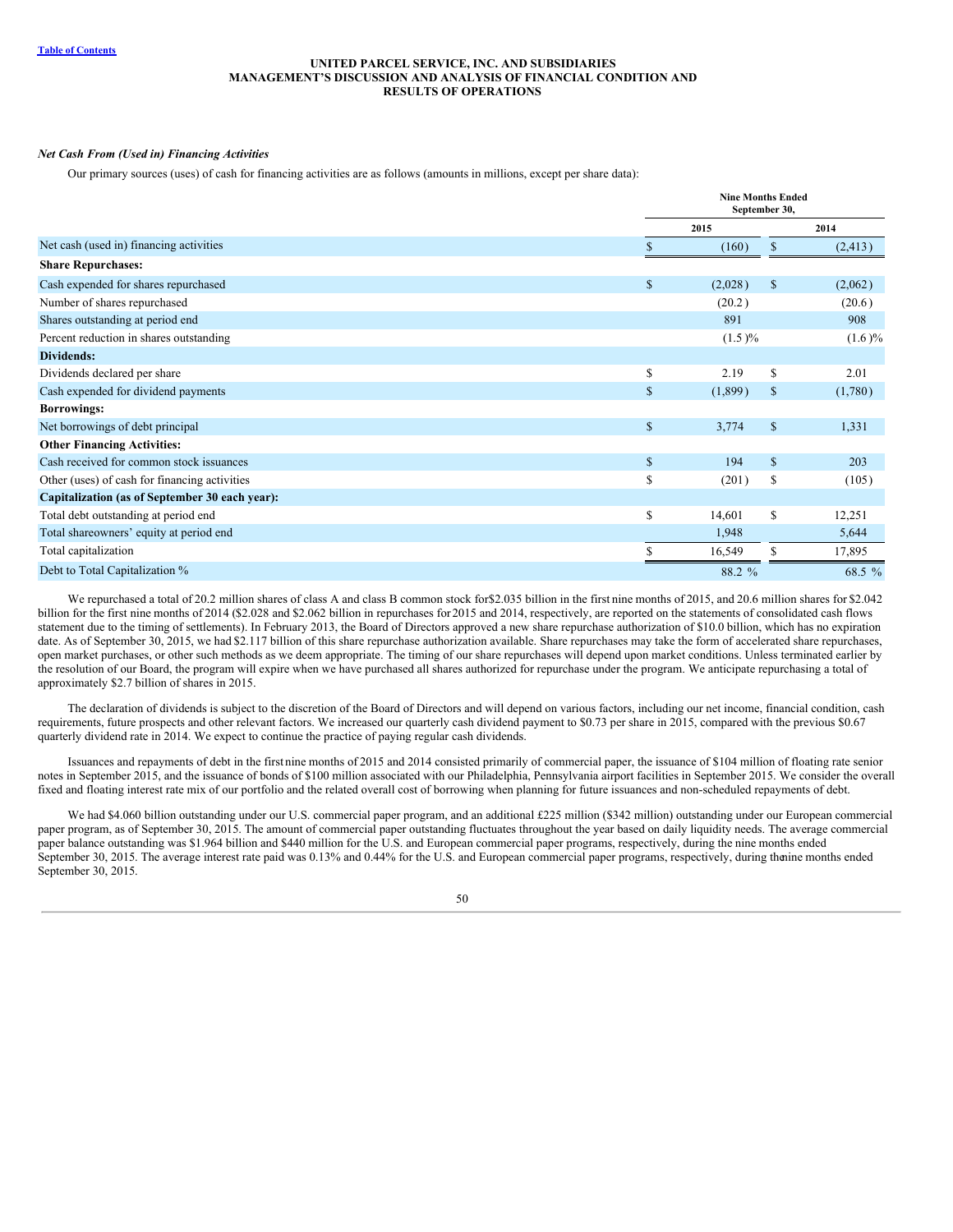The variation in cash received from common stock issuances to employees was primarily due to the level of stock option exercises during the firstine months of 2015 and 2014.

<span id="page-52-0"></span>The cash outflows in other financing activities were impacted by several factors. Cash inflows (outflows) from the premium payments and settlements of capped call options for the purchase of UPS class B shares were (\$69) and \$53 million during the first nine months of 2015 and 2014, respectively. Cash outflows related to the repurchase of shares to satisfy tax withholding obligations on vested employee stock awards was \$176 and \$154 million during the first nine months of 2015 and 2014, respectively.

#### **Sources of Credit**

See note 9 to the unaudited consolidated financial statements for a discussion of our available credit and the financial covenants that we are subject to as part of our credit agreements.

Our Moody's and Standard & Poor's short-term credit ratings are P-1 and A-1, respectively. Our Moody's and Standard & Poor's long-term credit ratings are Aa3 and A+, respectively. We currently have a stable outlook from Standard & Poor's and a negative outlook from Moody's.

Except as described in this quarterly report, the nature and amounts of our payment obligations under our debt, capital and operating lease agreements, purchase commitments, and other liabilities as of September 30, 2015 have not materially changed from those described in our Annual Report on Form 10-K for the year ended December 31, 2014.

We believe that funds from operations and borrowing programs will provide adequate sources of liquidity and capital resources to meet our expected long-term needs for the operation of our business, including anticipated capital expenditures, for the foreseeable future.

### **Guarantees and Other Off-Balance Sheet Arrangements**

<span id="page-52-1"></span>We do not have guarantees or other off-balance sheet financing arrangements, including variable interest entities, which we believe could have a material impact on our financial condition or liquidity.

#### **Contingencies**

<span id="page-52-2"></span>See note 10 to the unaudited consolidated financial statements for a discussion of judicial proceedings and other matters arising from the conduct of our business activities, and note 15 for a discussion of income tax related matters.

#### **Collective Bargaining Agreements**

#### *Status of Collective Bargaining Agreements*

See note 6 to the unaudited consolidated financial statements for a discussion of the status of our collective bargaining agreements.

#### *Multiemployer Benefit Plans*

<span id="page-52-3"></span>See note 6 to the unaudited consolidated financial statements for a discussion of our participation in multiemployer benefit plans.

### **Recent Accounting Pronouncements**

#### *Adoption of New Accounting Standards*

See note 2 to the unaudited consolidated financial statements for a discussion of recently adopted accounting standards.

### *Accounting Standards Issued But Not Yet Ef ective*

See note 2 to the unaudited consolidated financial statements for a discussion of accounting standards issued, but not yet effective.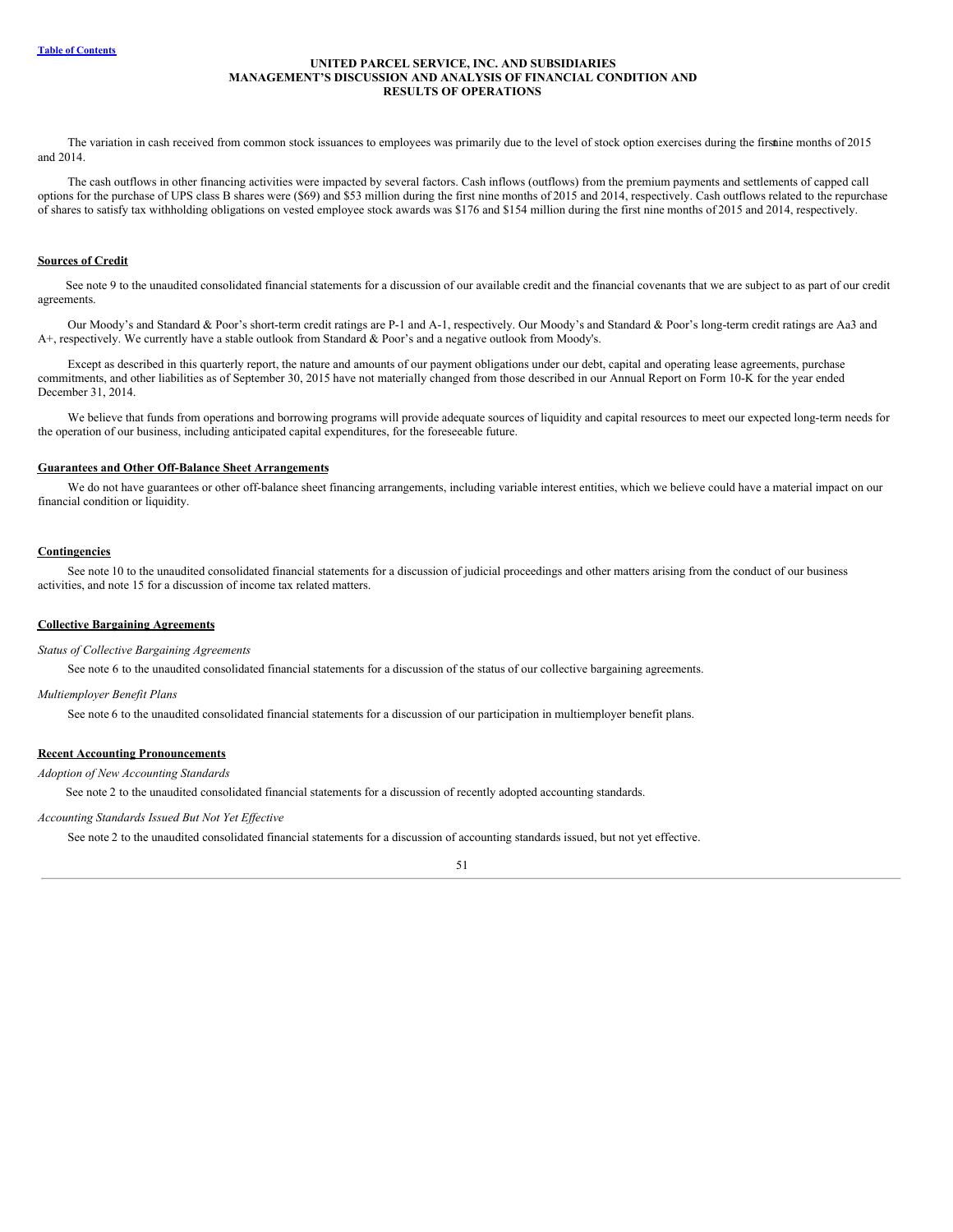### <span id="page-53-0"></span>**Rate Adjustments**

Effective December 28, 2015, UPS Ground rates and accessorial charges will increase by an average net 4.9 percent. UPS Air and International services and accessorials, including UPS Air Freight rates within and between the U.S., Canada and Puerto Rico, will increase an average net 5.2 percent. UPS Freight® rates will increase an average net 4.9 percent, effective October 26, 2015.

Effective November 2, 2015, the surcharge will increase for Over Maximum Packages and the tables for Ground, Air and International fuel surcharges will be updated. Effective January 4, 2016, there will be a charge for UPS's Third-Party Billing Service.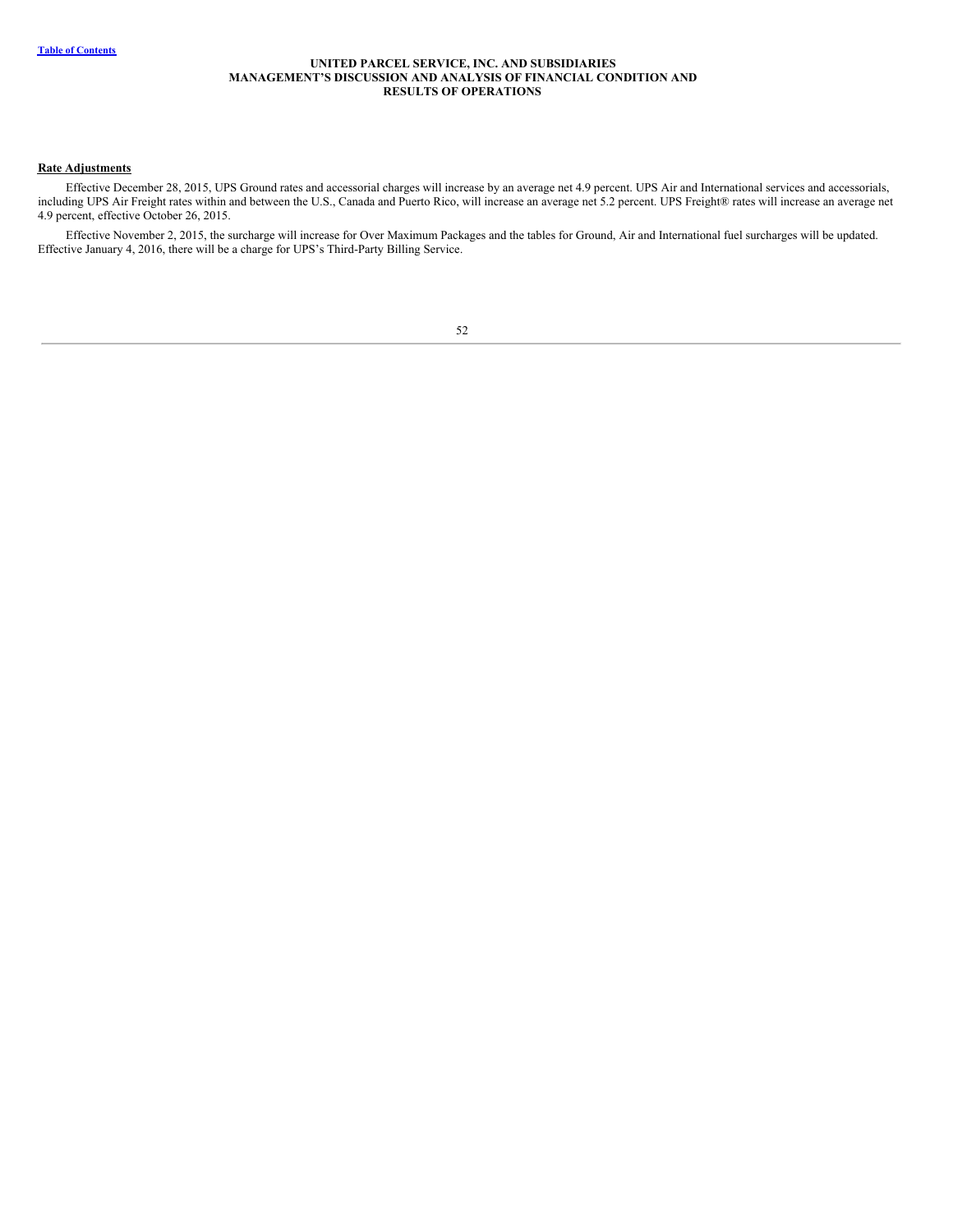#### <span id="page-54-0"></span>**Item 3.** *Quantitative and Qualitative Disclosures About Market Risk*

We are exposed to market risk from changes in foreign currency exchange rates, interest rates, equity prices, and certain commodity prices. This market risk arises in the normal course of business, as we do not engage in speculative trading activities. In order to manage the risk arising from these exposures, we utilize a variety of foreign exchange, interest rate, investment and commodity forward contracts, options and swaps.

The total fair value asset (liability) of our derivative financial instruments is summarized in the following table (in millions):

|                                            | September 30,<br>2015 |      |  | December 31,<br>2014     |
|--------------------------------------------|-----------------------|------|--|--------------------------|
| <b>Currency Derivatives</b>                |                       | 468  |  | 401                      |
| Interest Rate Derivatives                  |                       | 308  |  | 243                      |
| <b>Investment Market Price Derivatives</b> |                       | (36) |  | $\overline{\phantom{a}}$ |
|                                            |                       | 740  |  | 644                      |

Our market risks, hedging strategies and financial instrument positions atSeptember 30, 2015 have not materially changed from those disclosed in our Annual Report on Form 10-K for the year ended December 31, 2014. In 2015, we entered into several foreign currency forwards on the Euro, British Pound Sterling, Indian Rupee and Mexican Peso, as well as terminated forwards that expired during the first nine months of 2015. We terminated currency option positions on the Euro, British Pound Sterling and Canadian Dollar that expired during the first nine months of 2015. During the second quarter, we terminated our British Pound Sterling cross-currency interest rate swaps that would have matured in 2031 and 2050 and entered into new foreign currency forwards to manage the underlying currency volatility on our foreign currency denominated debt obligations. We also entered into new forwards to manage the market value fluctuations of certain investments in marketable securities. The remaining fair value changes between December 31, 2014 and September 30, 2015 in the preceding table are primarily due to interest rate and foreign currency exchange rate changes between those dates.

The forward contracts, swaps, and options previously discussed contain an element of risk that the counterparties may be unable to meet the terms of the agreements; however, we minimize such risk exposures for these instruments by limiting the counterparties to banks and financial institutions that meet established credit guidelines, and by monitoring counterparty credit risk to prevent concentrations of credit risk with any single counterparty.

We have agreements with all of our active counterparties (covering the majority of our derivative positions) containing early termination rights and/or zero threshold bilateral collateral provisions whereby cash is required based on the net fair value of derivatives associated with those counterparties. Events such as a credit rating downgrade (depending on the ultimate rating level) could also allow us to take additional protective measures such as the early termination of trades. Under these agreements, we held cash collateral of \$737 million and we were not required to post collateral with our counterparties as ofSeptember 30, 2015.

We have not historically incurred, and do not expect to incur in the future, any losses as a result of counterparty default.

The information concerning market risk under the caption "Quantitative and Qualitative Disclosures about Market Risk" on pages 58-59 of our consolidated financial statements contained in our Annual Report on Form 10-K for the year ended December 31, 2014, is hereby incorporated by reference in this report.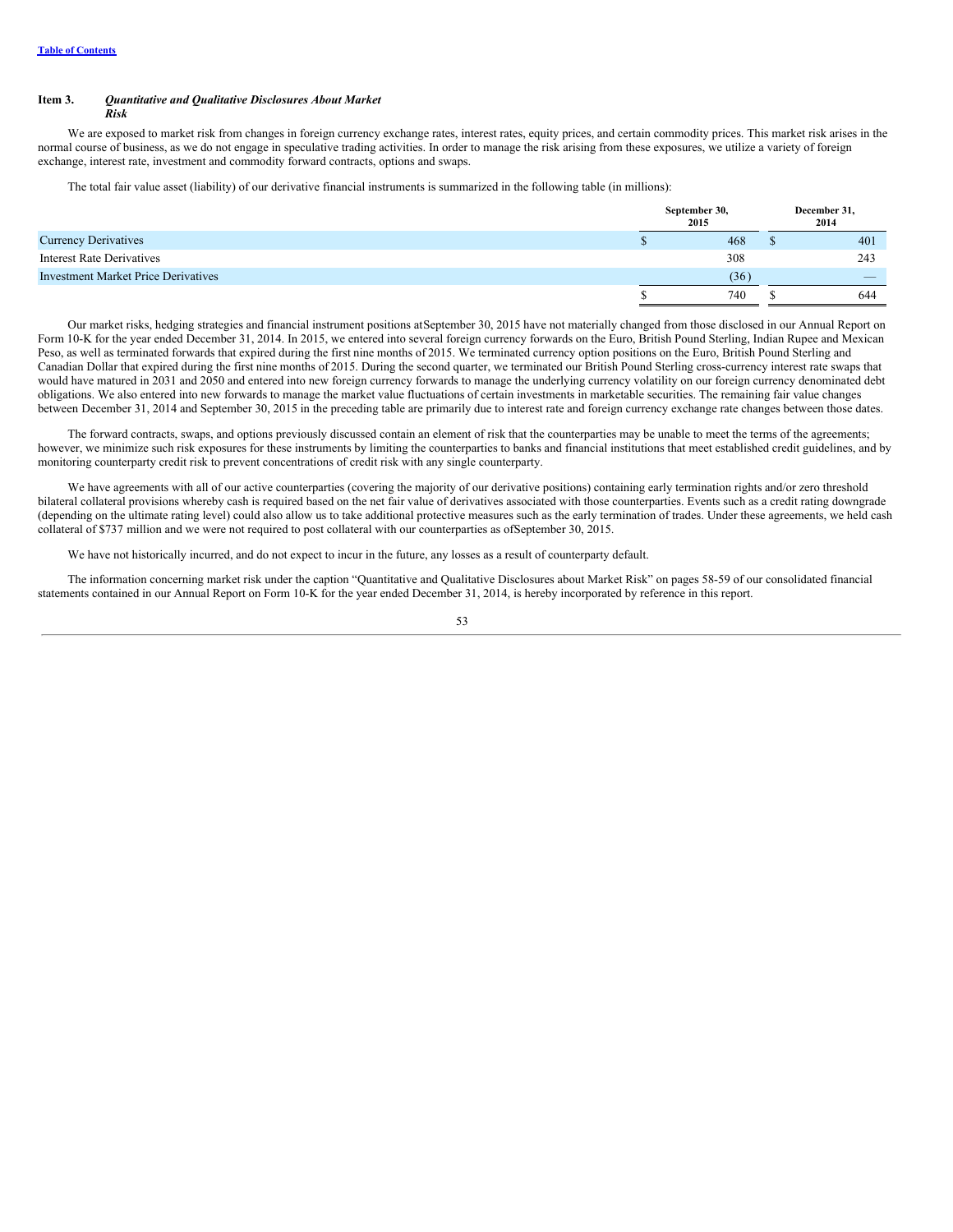### <span id="page-55-0"></span>**Item 4.** *Controls and Procedures*

#### *Evaluation of Disclosure Controls and Procedures:*

As of the end of the period covered by this report, management, including our chief executive officer and chief financial officer, evaluated the effectiveness of the design and operation of our disclosure controls and procedures (as defined in Rules 13a-15(e) and 15d-15(e) of the Securities Exchange Act of 1934 ("Exchange Act")). Based upon that evaluation, our chief executive officer and chief financial officer concluded that the disclosure controls and procedures were effective to ensure that information required to be disclosed in reports we file or submit under the Exchange Act is (1) recorded, processed, summarized and reported within the time periods specified in Securities and Exchange Commission rules and forms; and (2) accumulated and communicated to our management to allow their timely decisions regarding required disclosure.

### *Changes in Internal Control over Financial Reporting:*

There were no changes in the Company's internal controls over financial reporting during the quarter endedSeptember 30, 2015 that have materially affected, or are reasonably likely to materially affect, the Company's internal control over financial reporting.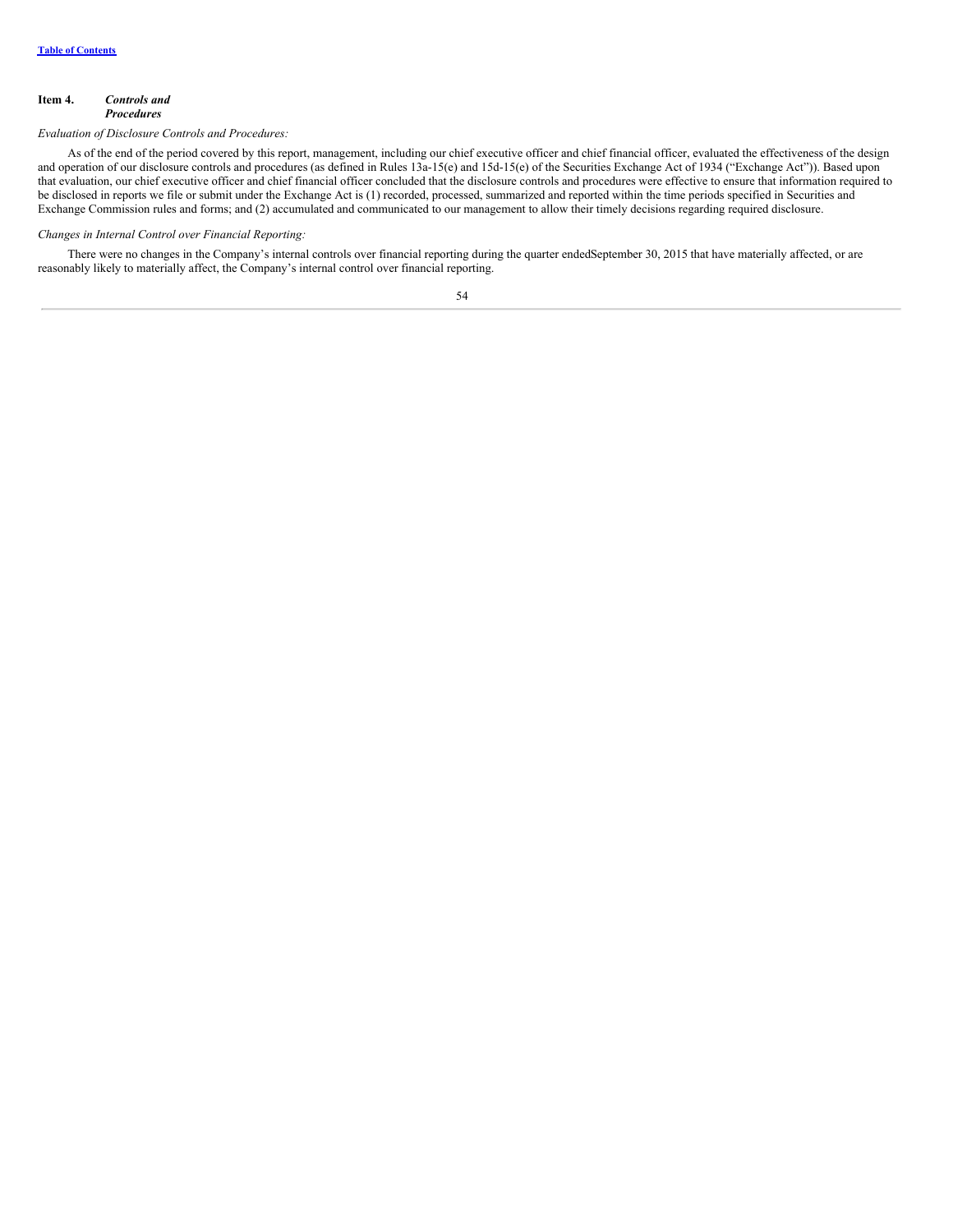### **PART II. OTHER INFORMATION**

# <span id="page-56-0"></span>**Item 1.** *Legal*

*Proceedings*

<span id="page-56-1"></span>For a discussion of legal proceedings affecting us and our subsidiaries, please see note10 to the unaudited consolidated financial statements included in this report.

# **Item 1A.** *Risk*

### *Factors*

There have been no material changes to the risk factors described in Part 1, Item 1A in our Annual Report on Form 10-K for the year endedDecember 31, 2014.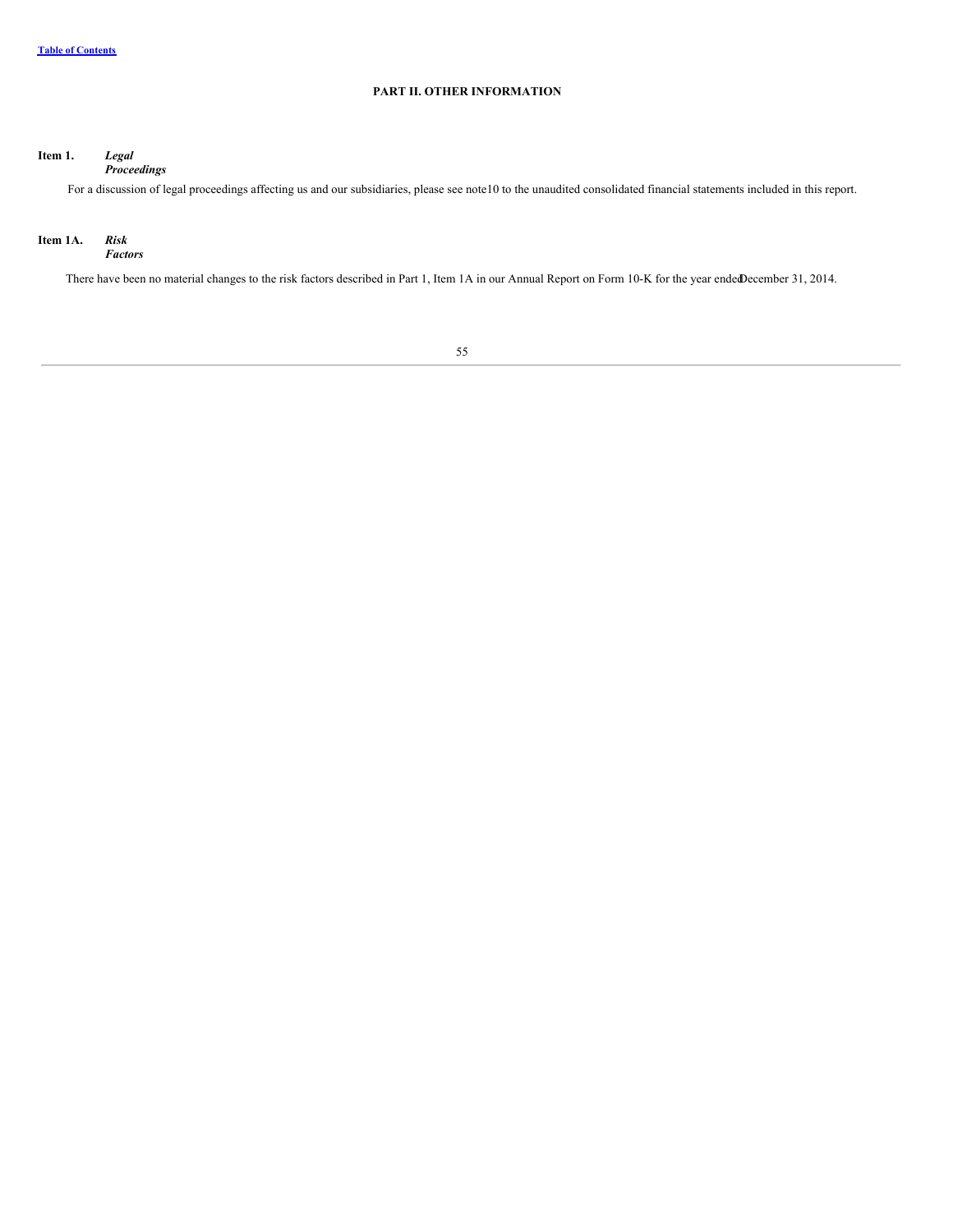# <span id="page-57-0"></span>**Item 2.** *Unregistered Sales of Equity Securities and Use of*

*Proceeds*

 $\mathcal{L}=\mathcal{L}^{\mathcal{L}}$  , where  $\mathcal{L}^{\mathcal{L}}$ 

(c) A summary of our repurchases of our class A and class B common stock during thethird quarter of 2015 is as follows (in millions, except per share amounts):

|                                     | <b>Total Number</b><br>of Shares<br>Purchased(1) | Average<br><b>Price Paid</b><br>Per Share |        | <b>Total Number</b><br>of Shares Purchased<br>as Part of Publicly<br><b>Announced Program</b> | <b>Approximate Dollar</b><br>Value of Shares that<br>May Yet be Purchased<br><b>Under the Program</b> |       |  |
|-------------------------------------|--------------------------------------------------|-------------------------------------------|--------|-----------------------------------------------------------------------------------------------|-------------------------------------------------------------------------------------------------------|-------|--|
| July $1 -$ July 31, 2015            | 4.2                                              |                                           | 101.00 | 4.2                                                                                           |                                                                                                       | 2,374 |  |
| August $1 -$ August 31, 2015        | 1.7                                              |                                           | 101.25 | 1.6                                                                                           |                                                                                                       | 2,209 |  |
| September $1 -$ September 30, 2015  | 0.9                                              |                                           | 98.31  | 0.9                                                                                           |                                                                                                       | 2.117 |  |
| Total July $1 -$ September 30, 2015 | 6.8                                              |                                           | 100.69 | 6.7                                                                                           |                                                                                                       |       |  |

(1) Includes shares repurchased through our publicly announced share repurchase program and shares tendered to pay the exercise price and tax withholding on employee stock options.

In February 2013, the Board of Directors approved a new share repurchase authorization of \$10.0 billion, which has no expiration date. Share repurchases may take the form of accelerated share repurchases, open market purchases, or other such methods as we deem appropriate. The timing of our share repurchases will depend upon market conditions. Unless terminated earlier by the resolution of our Board, the program will expire when we have purchased all shares authorized for repurchase under the program. We anticipate repurchasing a total of approximately \$2.7 billion of shares in 2015.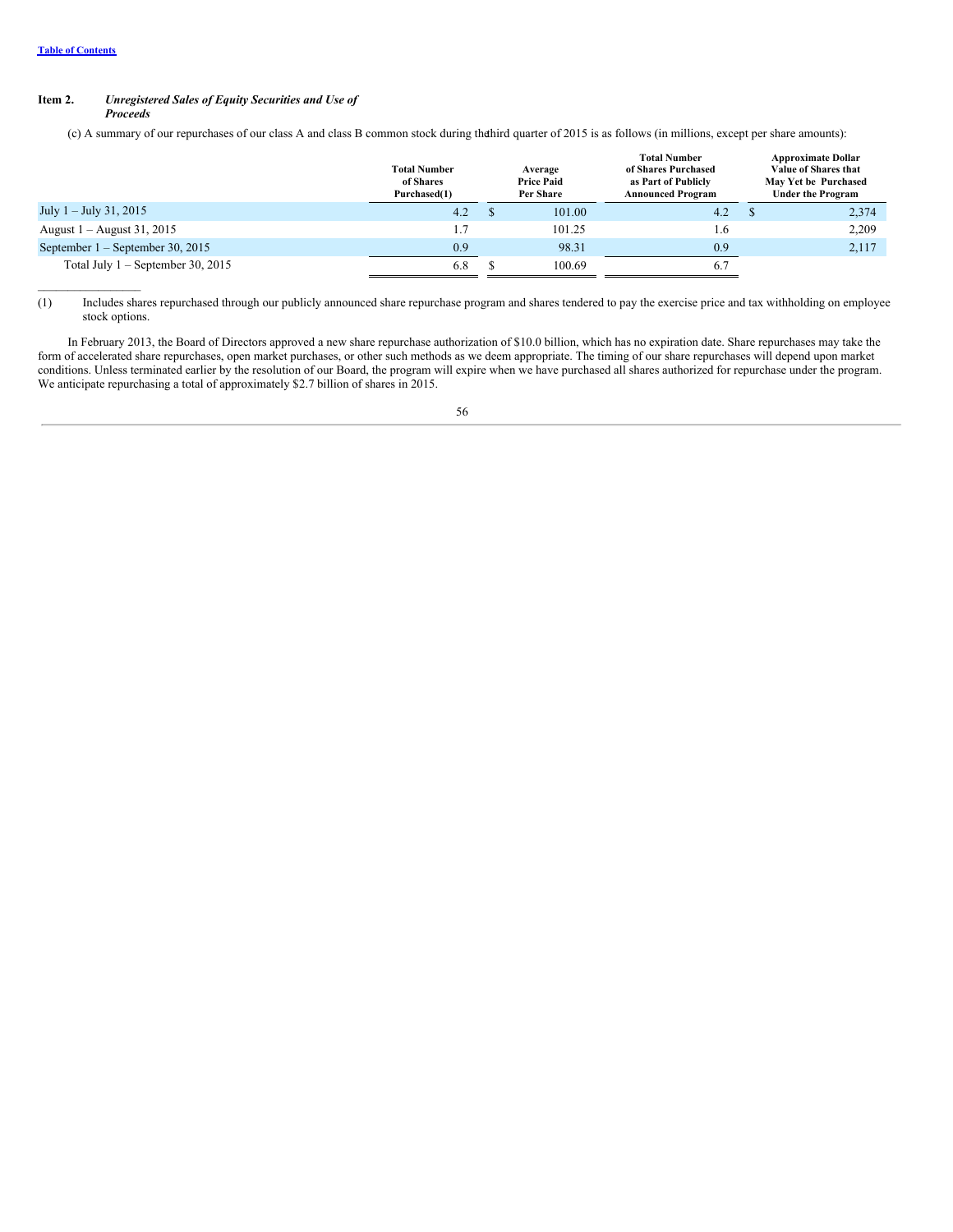### <span id="page-58-0"></span>**Item 6.** *Exhibits*

These exhibits are either incorporated by reference into this report or filed with this report as indicated below.

Index to Exhibits:

| 3.1   | Form of Restated Certificate of Incorporation of United Parcel Service, Inc. (incorporated by reference to Exhibit 3.2 to Form 8-K filed on May 12,<br>$2010$ ).                                                                                                                                                                                                                                                                                                                                                                                                                                                 |
|-------|------------------------------------------------------------------------------------------------------------------------------------------------------------------------------------------------------------------------------------------------------------------------------------------------------------------------------------------------------------------------------------------------------------------------------------------------------------------------------------------------------------------------------------------------------------------------------------------------------------------|
| 3.2   | Amended and Restated Bylaws of United Parcel Service, Inc. as of February 14, 2013 (incorporated by reference to Exhibit 3.1 to Form 8-K, filed<br>on February 19, 2013).                                                                                                                                                                                                                                                                                                                                                                                                                                        |
| 4.1   | Form of Note for Floating Rate Senior Notes due September 15, 2065 (incorporated by reference to Exhibit 4.3 to Form 8-K filed on September 17,<br>$2015$ ).                                                                                                                                                                                                                                                                                                                                                                                                                                                     |
| 10.1  | Credit Agreement (364-Day Facility) dated March 27, 2015 among United Parcel Service, Inc., the initial lenders named therein, J.P. Morgan<br>Securities LLC, Citigroup Global Markets, Inc., Barclays Bank PLC, BNP Paribas Securities Corp. and SG Americas Securities, LLC as joint lead<br>arrangers and joint bookrunners, Barclays Bank PLC, BNP Paribas and Société Générale as co-documentation agents, Citibank, N.A. as syndication<br>agent, and JPMorgan Chase Bank, N.A. as administrative agent (incorporated by reference to Exhibit 10.1 to Form 10-Q for the quarter ending<br>March 31, 2015). |
| 10.2  | Credit Agreement (5 Year Facility) dated March 27, 2015 among United Parcel Service, Inc., the initial lenders named therein, J.P. Morgan<br>Securities LLC, Citigroup Global Markets, Inc., Barclays Bank PLC, BNP Paribas Securities Corp. and SG Americas Securities, LLC as joint lead<br>arrangers and joint bookrunners, Barclays Bank PLC, BNP Paribas and Société Générale as co-documentation agents, Citibank, N.A. as syndication<br>agent, and JPMorgan Chase Bank, N.A. as administrative agent (incorporated by reference to Exhibit 10.2 to Form 10-Q for the quarter ending<br>March 31, 2015).  |
| 11    | Statement regarding Computation of per Share Earnings (incorporated by reference to Note 13 in "Item 1. Financial Statements" of this quarterly<br>report on Form 10-Q).                                                                                                                                                                                                                                                                                                                                                                                                                                         |
| $+12$ | Computation of Ratio of Earnings to Fixed Charges.                                                                                                                                                                                                                                                                                                                                                                                                                                                                                                                                                               |
| †31.1 | Certification of the Chief Executive Officer Pursuant to Rule 13a-14(a), as adopted pursuant to Section 302 of the Sarbanes-Oxley Act of 2002.                                                                                                                                                                                                                                                                                                                                                                                                                                                                   |
| †31.2 | Certification of the Chief Financial Officer Pursuant to Rule 13a-14(a), as adopted pursuant to Section 302 of the Sarbanes-Oxley Act of 2002.                                                                                                                                                                                                                                                                                                                                                                                                                                                                   |
| †32.1 | Certification of the Chief Executive Officer Pursuant to 18 U.S.C. Section 1350, as Adopted Pursuant to Section 906 of the Sarbanes-Oxley Act of<br>2002.                                                                                                                                                                                                                                                                                                                                                                                                                                                        |
| †32.2 | Certification of the Chief Financial Officer Pursuant to 18 U.S.C. Section 1350, as Adopted Pursuant to Section 906 of the Sarbanes-Oxley Act of<br>2002.                                                                                                                                                                                                                                                                                                                                                                                                                                                        |
| ††101 | The following financial information from the Quarterly Report on Form 10-Q for the quarter ended September 30, 2015, formatted in XBRL<br>(Extensible Business Reporting Language): (i) the Consolidated Balance Sheets, (ii) the Statements of Consolidated Income, (iii) the Statements of<br>Consolidated Comprehensive Income, (iv) the Statements of Consolidated Cash Flows, and (v) the Notes to the Consolidated Financial Statements.                                                                                                                                                                   |

 $\mathcal{L}_\text{max}$ † Filed herewith.

†† Filed electronically herewith.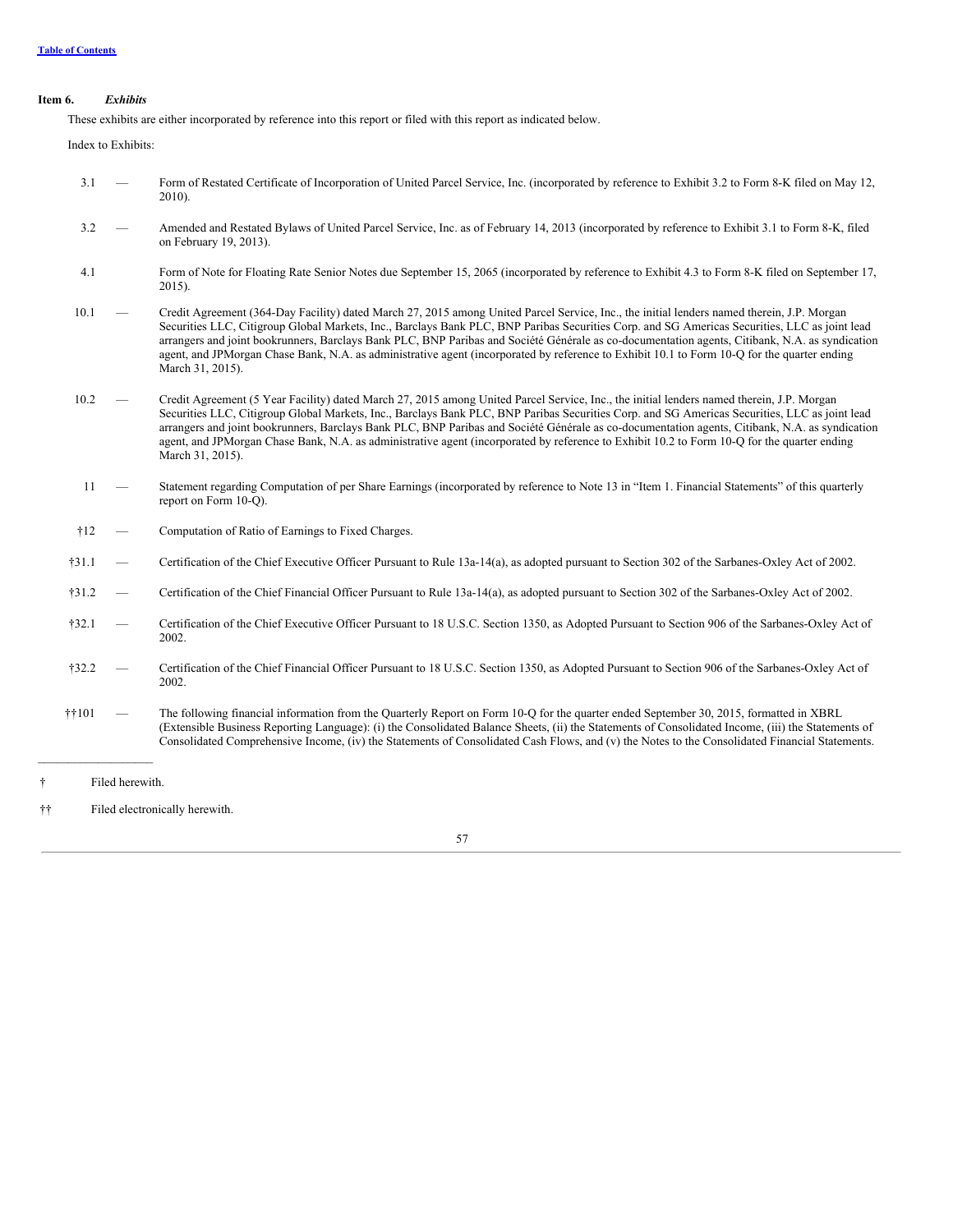### **SIGNATURES**

Pursuant to the requirements of the Securities Exchange Act of 1934, the registrant has duly caused this report to be signed on its behalf by the undersigned thereunto duly authorized.

> UNITED PARCEL SERVICE, INC. (Registrant)

Date: November 5, 2015 By: /S/ RICHARD N. PERETZ

**Richard N. Peretz**

**Senior Vice President, Chief Financial Officer and Treasurer (Duly Authorized Officer and Principal Accounting Officer)**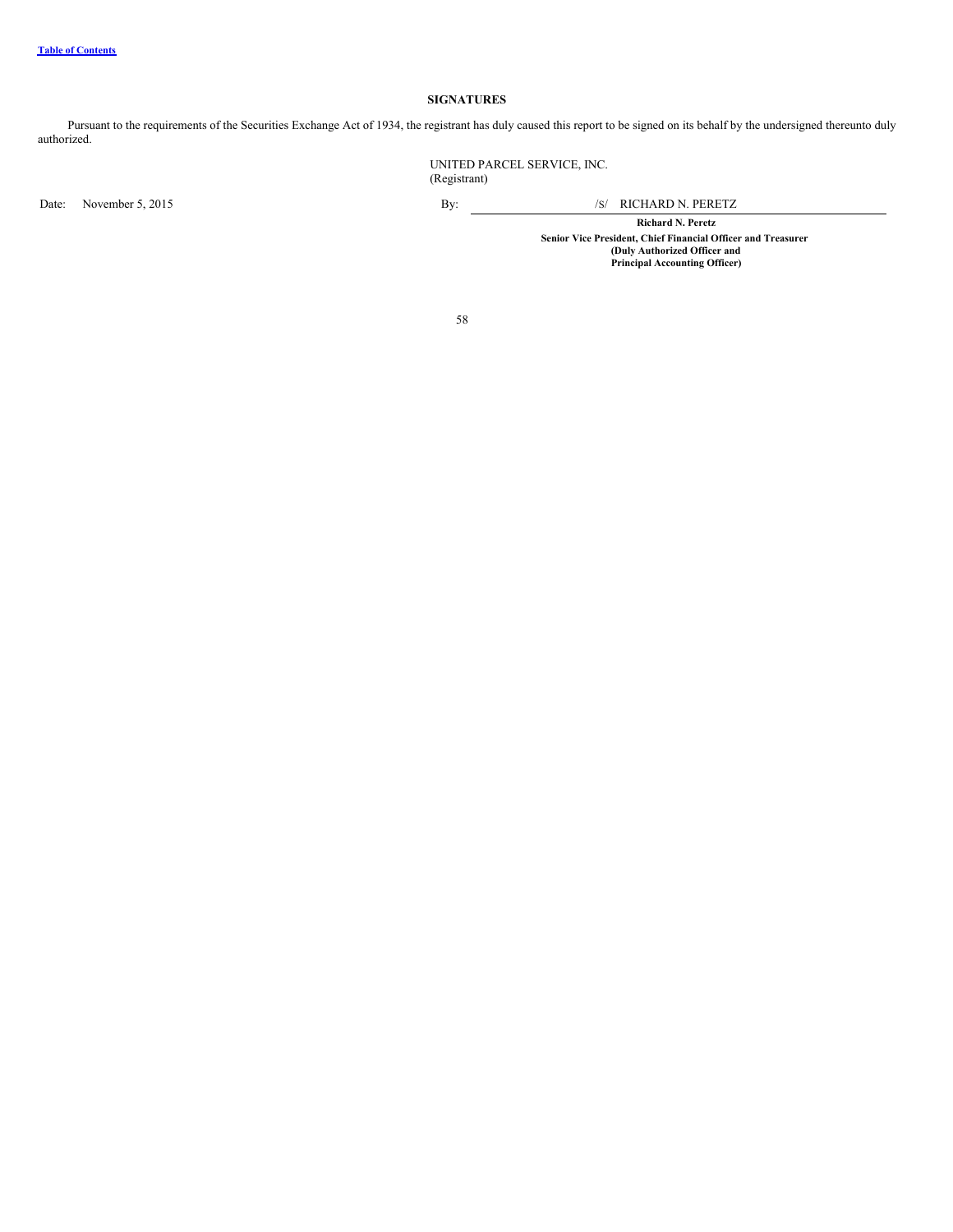#### **United Parcel Service, Inc. and Subsidiaries Ratio of Earnings to Fixed Charges (dollar amounts in millions)**

|                                        | <b>Nine Months Ended</b><br>September 30, |       |      | Year Ended December 31, |               |            |  |        |    |            |  |       |  |  |
|----------------------------------------|-------------------------------------------|-------|------|-------------------------|---------------|------------|--|--------|----|------------|--|-------|--|--|
|                                        | 2015                                      |       | 2014 |                         |               | 2013       |  | 2012   |    | 2011       |  | 2010  |  |  |
| Earnings:                              |                                           |       |      |                         |               |            |  |        |    |            |  |       |  |  |
| Income before income taxes             | \$                                        | 5,373 | \$   | 4,637                   | \$            | $6,674$ \$ |  | 974    | \$ | 5,776 \$   |  | 5,290 |  |  |
| Add: Interest expense                  |                                           | 256   |      | 353                     |               | 380        |  | 393    |    | 348        |  | 354   |  |  |
| Add: Interest factor in rental expense |                                           | 147   |      | 225                     |               | 192        |  | 206    |    | 210        |  | 205   |  |  |
| Total earnings                         |                                           | 5,776 | \$.  | 5,215 \$                |               | $7,246$ \$ |  | 1,573  | S  | $6,334$ \$ |  | 5,849 |  |  |
| Fixed charges:                         |                                           |       |      |                         |               |            |  |        |    |            |  |       |  |  |
| Interest expense                       | \$                                        | 256   | \$   | 353                     | <sup>\$</sup> | 380 \$     |  | 393S   |    | 348 \$     |  | 354   |  |  |
| Interest capitalized                   |                                           | 10    |      | 11                      |               | 14         |  | 18     |    | 17         |  | 18    |  |  |
| Interest factor in rental expense      |                                           | 147   |      | 225                     |               | 192        |  | 206    |    | 210        |  | 205   |  |  |
| Total fixed charges                    |                                           | 413   | \$   | 589                     | <sup>\$</sup> | 586 \$     |  | 617 \$ |    | 575 \$     |  | 577   |  |  |
| Ratio of earnings to fixed charges     |                                           | 14.0  |      | 8.9                     |               | 12.4       |  | 2.5    |    | 11.0       |  | 10.1  |  |  |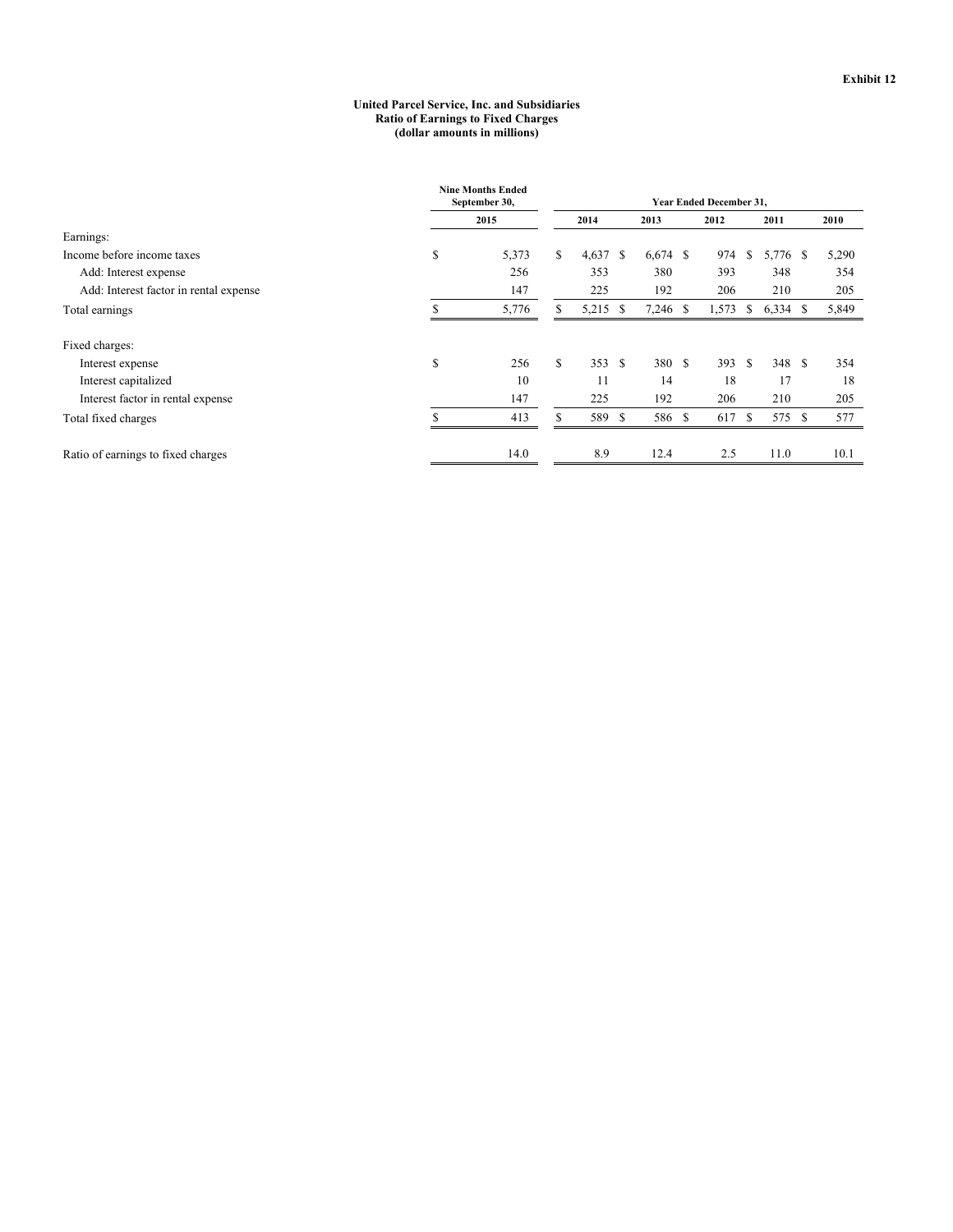# **CERTIFICATE OF CHIEF EXECUTIVE OFFICER**

#### I, David P. Abney, certify that:

- 1. I have reviewed this quarterly report on Form 10-Q of United Parcel Service, Inc.;
- 2. Based on my knowledge, this report does not contain any untrue statement of a material fact or omit to state a material fact necessary to make the statements made, in light of the circumstances under which such statements were made, not misleading with respect to the period covered by this report;
- 3. Based on my knowledge, the financial statements, and other financial information included in this report, fairly present in all material respects the financial condition, results of operations and cash flows of the registrant as of, and for, the periods presented in this report;
- 4. The registrant's other certifying officer and I are responsible for establishing and maintaining disclosure controls and procedures (as defined in Exchange Act Rules 13a-15(e) and 15d-15(e)) and internal control over financial reporting (as defined in Exchange Act Rules 13a-15(f) and 15d-15(f)) for the registrant and have:
	- a. designed such disclosure controls and procedures, or caused such disclosure controls and procedures to be designed under our supervision, to ensure that material information relating to the registrant, including its consolidated subsidiaries, is made known to us by others within those entities, particularly during the period in which this report is being prepared;
	- b. designed such internal control over financial reporting, or caused such internal control over financial reporting to be designed under our supervision, to provide reasonable assurance regarding the reliability of financial reporting and the preparation of financial statements for external purposes in accordance with generally accepted accounting principles;
	- c. evaluated the effectiveness of the registrant's disclosure controls and procedures and presented in this report our conclusions about the effectiveness of disclosure controls and procedures, as of the end of the period covered by this report based on such evaluation; and
	- d. disclosed in this report any change in the registrant's internal control over financial reporting that occurred during the registrant's most recent fiscal quarter that has materially affected, or is reasonably likely to materially affect, the registrant's internal control over financial reporting; and
- 5. The registrant's other certifying officer and I have disclosed, based on our most recent evaluation of internal control over financial reporting, to the registrant's auditors and the audit committee of the registrant's board of directors (or persons performing the equivalent functions):
	- a. all significant deficiencies and material weaknesses in the design or operation of internal control over financial reporting which are reasonably likely to adversely affect the registrant's ability to record, process, summarize and report financial information; and
	- b. any fraud, whether or not material, that involves management or other employees who have a significant role in the registrant's internal control over financial reporting.

/S/ DAVID P. ABNEY

**David P. Abney Chief Executive Officer**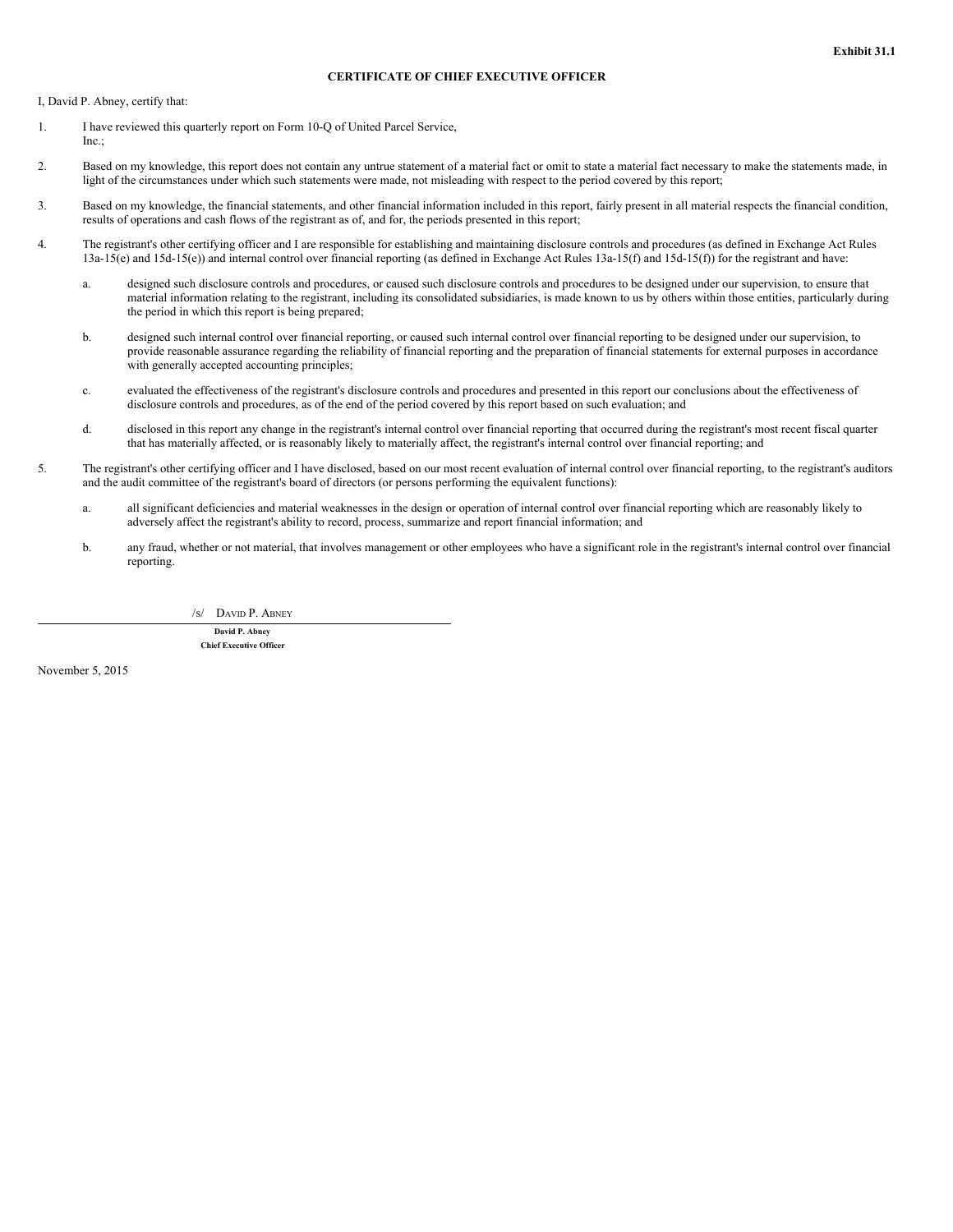### **CERTIFICATE OF CHIEF FINANCIAL OFFICER**

I, Richard N. Peretz, certify that:

- 1. I have reviewed this quarterly report on Form 10-Q of United Parcel Service, Inc.;
- 2. Based on my knowledge, this report does not contain any untrue statement of a material fact or omit to state a material fact necessary to make the statements made, in light of the circumstances under which such statements were made, not misleading with respect to the period covered by this report;
- 3. Based on my knowledge, the financial statements, and other financial information included in this report, fairly present in all material respects the financial condition, results of operations and cash flows of the registrant as of, and for, the periods presented in this report;
- 4. The registrant's other certifying officer and I are responsible for establishing and maintaining disclosure controls and procedures (as defined in Exchange Act Rules 13a-15(e) and 15d-15(e)) and internal control over financial reporting (as defined in Exchange Act Rules 13a-15(f) and 15d-15(f)) for the registrant and have:
	- a. designed such disclosure controls and procedures, or caused such disclosure controls and procedures to be designed under our supervision, to ensure that material information relating to the registrant, including its consolidated subsidiaries, is made known to us by others within those entities, particularly during the period in which this report is being prepared;
	- b. designed such internal control over financial reporting, or caused such internal control over financial reporting to be designed under our supervision, to provide reasonable assurance regarding the reliability of financial reporting and the preparation of financial statements for external purposes in accordance with generally accepted accounting principles;
	- c. evaluated the effectiveness of the registrant's disclosure controls and procedures and presented in this report our conclusions about the effectiveness of disclosure controls and procedures, as of the end of the period covered by this report based on such evaluation; and
	- d. disclosed in this report any change in the registrant's internal control over financial reporting that occurred during the registrant's most recent fiscal quarter that has materially affected, or is reasonably likely to materially affect, the registrant's internal control over financial reporting; and
- 5. The registrant's other certifying officer and I have disclosed, based on our most recent evaluation of internal control over financial reporting, to the registrant's auditors and the audit committee of the registrant's board of directors (or persons performing the equivalent functions):
	- a. all significant deficiencies and material weaknesses in the design or operation of internal control over financial reporting which are reasonably likely to adversely affect the registrant's ability to record, process, summarize and report financial information; and
	- b. any fraud, whether or not material, that involves management or other employees who have a significant role in the registrant's internal control over financial reporting.

/S/ RICHARD N. PERETZ

**Richard N. Peretz**

**Senior Vice President, Chief Financial Officer and Treasurer**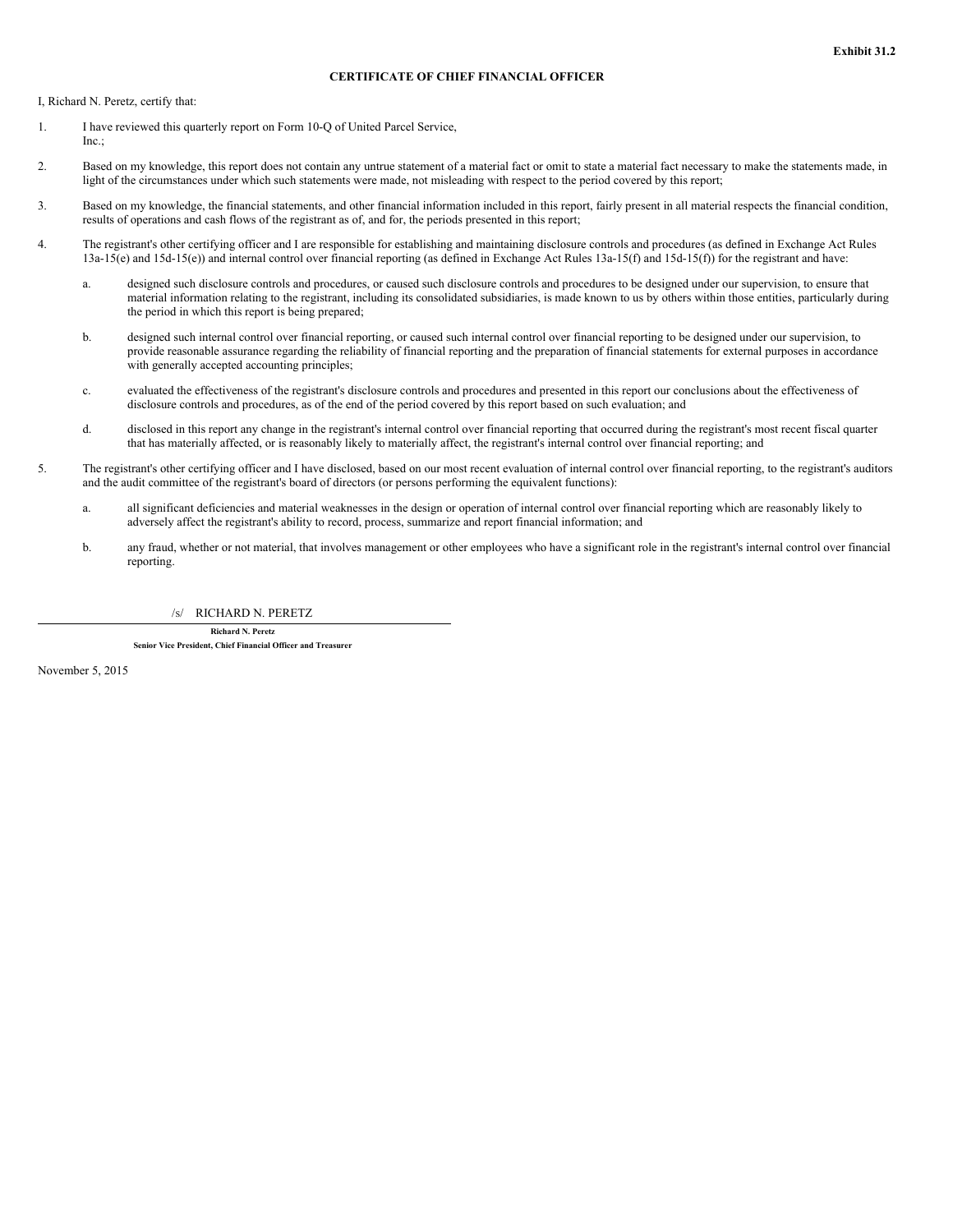### **CERTIFICATION PURSUANT TO 18 U.S.C. SECTION 1350, AS ADOPTED PURSUANT TO SECTION 906 OF THE SARBANES-OXLEY ACT OF 2002**

Pursuant to Section 906 of the Sarbanes-Oxley Act of 2002 and in connection with the Quarterly Report on Form 10-Q of United Parcel Service, Inc. (the "Corporation") for the period ended September 30, 2015, as filed with the Securities and Exchange Commission on the date hereof (the "Report"), the undersigned, the Chief Executive Officer of the Corporation, certifies that:

- (1) The Report fully complies with the requirements of Section 13(a) or 15(d) of the Securities Exchange Act of 1934; and
- (2) The information contained in the Report fairly presents, in all material respects, the financial condition and results of operations of the Corporation.

/S/ DAVID P. ABNEY

**David P. Abney Chief Executive Officer**